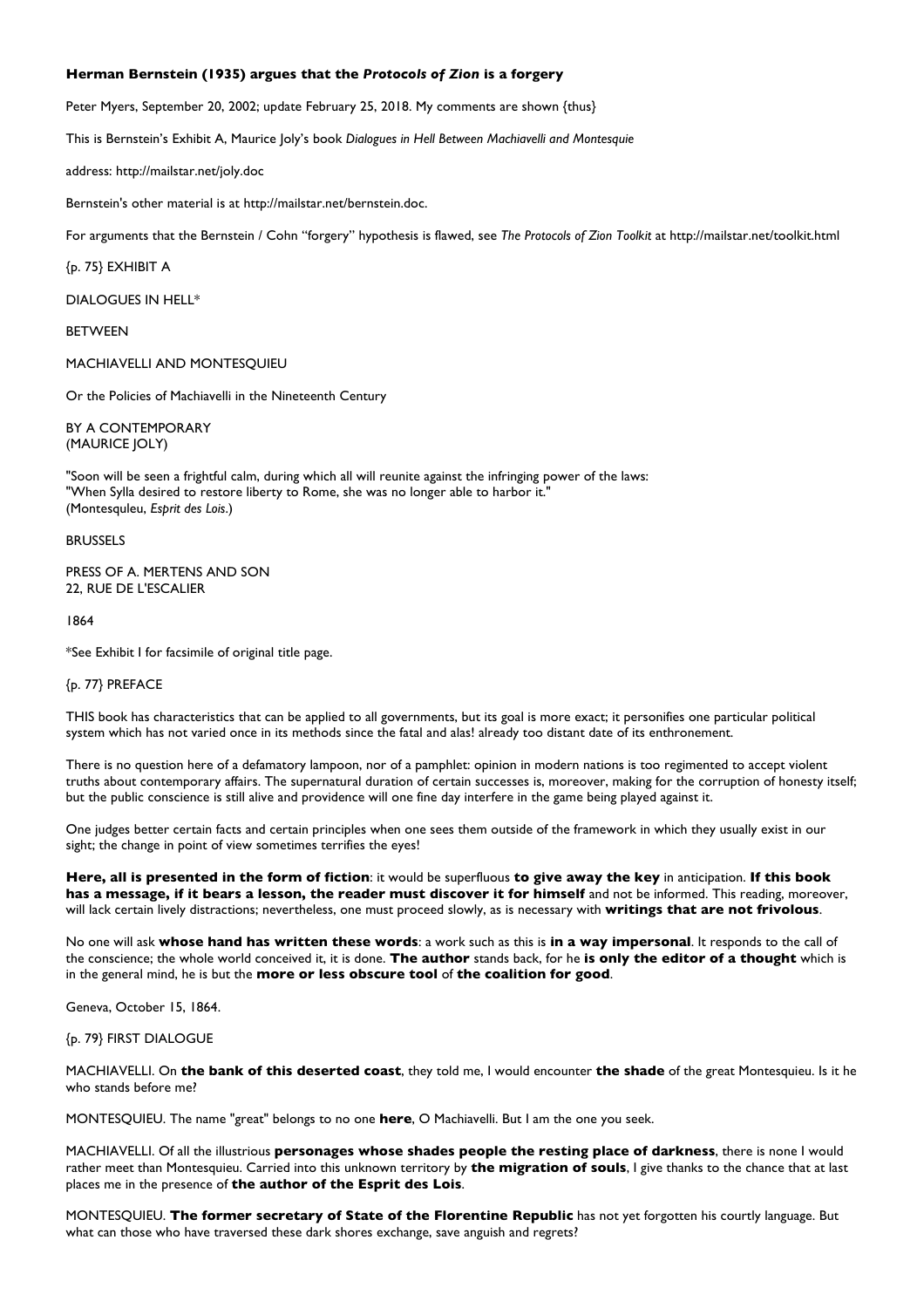MACHIAVELLI. Is it the philosopher, or is it the statesman who speaks thus? What does death matter to those who have lived by thought, since thought never dies? For myself, I know of no condition more tolerable than that **in which we shall remain until the day of last judgment**. To be free of the cares and worries of material life, **to live in the domain of pure reason**, to be able to converse with the great men who have filled the universe with the sound of their names; **to follow from afar the revolutions among the states, the fall and the transformation of empires**, to meditate on their new constitutions, on the changes applied to the customs and ideas of the peoples of Europe, on the progress of their civilization, in politics, in art, in industry, as well as in the sphere of philosophical ideas, what a theatre for the mind! What subjects for astonishment! How many new points

{p. 80} of view! How many unexpected revelations! How many marvels, **if we are to believe the shades that come among us**. Death for us is like **a profound retreat** in which we manage to gather the lessons of history and the rights of humanity! Oblivion itself could not break all the bonds which attach us to the earth, for posterity still speaks of those who, like you, have imprinted the great movements upon the human soul. **Your political principles reign at the present time over almost half Europe**; and if someone couid be freed of fear in **effecting the dark passage which leads from hell to heaven**, who better than he who bears with him such pure titles to **glory before the eternal justice**?

MONTESQUIEU. You do not speak for yourself, Machiavelli: you show too much **modesty for one who leaves behind him the tremerldous renown of the author of** *The Prince*.

MACHIAVELLI. I believe I understand **the irony which is hidden beneath your words**. The great French publicist would judge then like the mob who only knows my name and a blind prejudice? That book gave me a fatal renown, I know: it **made me responsible for all tyrannies**; it drew down upon me the maledictions of those peoples who personified in me their hatred for despotism; it poisoned my last days, and the reprobation of posterity seems to have followed me here. But what have I done? For fifteen years I served my fatherland, a republic; I conspired for her independence and I defended her unceasingly against Louis XII, against the Spaniards, against Julius II, against Borgia himself, who, but for me, would have strangled her. I protected her against the bloody intrigues which were woven in all directions around her, combating by diplomacy as another would have combated by the sword; treating, negotiating, weaving or snapping threads according to the interests of the republic, which was then crushed between the great powers and tossed by war like a small boat. And it was not an oppressive or autocratic government which we upheld in Florence; they were popular institutions. Was I one of those whom you see changing with a change in fortune? The executioners of the Medicis knew where

{p. 81} to find me after the fall of Soderini. Fostered by liberty, I succumbed with her; **I lived as one proscribed**, without the regard of a single prince deigning to be turned on me. I died poor and forgotten. That was my life, and those were the crimes which have cost me the ingratitude of my fatherland, the hate of posterity. Providence will perhaps be more just to me.

MONTESQUIEU. I knew all that, Machiavelli, and it is for that reason that I have never been able to understand how the Florentine patriot, how the servant of a republic, had made himself **the founder of this sombre school** that has **made all the crowned heads your disciples**, but which is qualified to **justify the most heinous crimes of tyrants**.

MACHIAVELLT. And what if I told you that this book was but the fantasy of a diplomat; that it was **not written to be printed**; that it received a fame that its author did not wish for it; that it was conceived under the influence of **ideas which were at that time common to all the Italian principalities** avid for territory at the expense of others, and directed by cunning policies in which the most perfidious were reputed to be the most able. ...

MONTESQUIEU. Is that really your thought? Since you speak to me with this frankness, I can admit to you that it was mine also, and that I shared in that respect the opinion of many others who knew your life and had carefully read your books. Yes, yes, Machiavelli, and this avowal honors you, you did not then say what you thought or you only said it under the influence of personal sentiments which muddied for a moment your powers for clear reasoning.

MACHIAVELLI. That is what deceives you, Montesquieu, as well as those who thought as you do. **My single crime was to say the truth to the people as to the kings**; not the moral truth, but the political truth; not truth such as it should have been, but such as it is, such as it will always be. It is not I who am the founder of the doctrine the paternity of which is attributed to me; it is the human heart. Machiavellism preceded Machiavelli.

# Moses, Sesostris, Solomon, Lysander, Philip and Alexander of

{p. 82} Macedon, Agathocles, Romulus, Tarquin, Julius Caesar, Augustus and even Nero, Charlemagne, Theodoric, Clovis, Hugh Capet, Louis XI, Gonzalo of Cordova, Caesar Borgia, those were the ancestors of my doctrines. I speak without mentioning, of course, those who came after me, and better ones, the list of whom would be long, and to whom The Prince taught nothing but what they already knew, by the practice of power. Who in your time rendered me more brilliant homage than Frederic II? He refuted me, his pen in his hand, in the interest of his popularity, and in politics he rigorously applied my doctrines.

By what inexplicable whim of the human soul was what I wrote in that work made sinful? As much reproach the savant for seeking the physical causes which bring about the fall of bodies that wound us in descending, the doctor for describing maladies, the chemist for making a history of poisons, the moralist for painting the vices, the historian for describing history.

MONTESQUIEU. Oh! Machiavelli, **that Socrates were here to contest the sophistries that are hidden in your words**! No matter how awkward in argument nature has made me, it is scarcely difficult for me to answer you: **you compare to poison and sickness the evils engendered by the spirit of domination**, of cunning and of violence; and these are the maladies that your writings teach the means to communicate to the states, **these are the poisons that you instruct how to distil**. When the savant, the doctor, the moralist, seek evil, it is not to teach how to propagate it; it is **to heal it. Now, that is what your book does not do**; but it matters little, and I am not less disarmed because of it. From the moment you do not erect despotism in principle, from the moment you yourself consider it an evil, it seems to me that by that you condemn it, and on this point at least we can be in accord.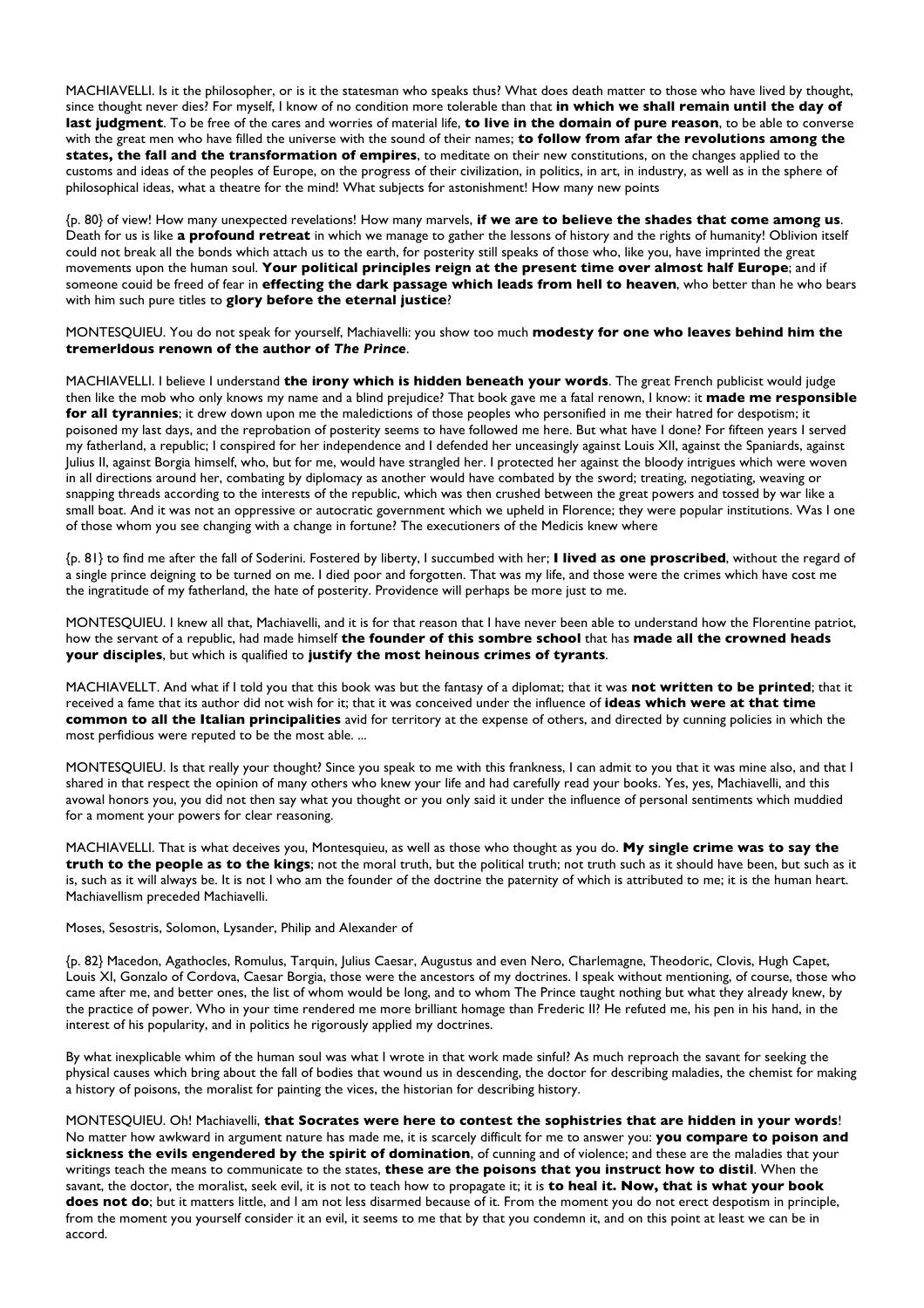MACHIAVELLI. That we are not, Montesquieu, for you have not understood my whole thought; I threw you off by a comparison which was too easy to refute. The irony of Socrates himself would disturb me, for only a sophist would use more ably than others, **that false instrument, logomachy**. That is not your school

{p. 83} and it is not mine: let us leave alone words and comparisons and hold ourselves to ideas. **Here is how I formulate my system**, and I doubt whether you will shake it, for it is only composed of **deductions from** the moral and political facts of **an eternal truth**: The evil instinct in man is more powerful than the good. **Man leans more toward the evil** than the good; fear and power have more control over him than reason. I do not stop to demonstrate such truths; there was among you **only the harebrained coterie of Baron d'Holbach, of which J. J. Rousseau was the grand priest** and Diderot the apostle, **who could have contradicted them**. **All men seek power, and there is none who would not be an oppressor if he could; all, or nearly all, are ready to sacrifice the rights of others to their own interests**.

What restrains **these ravenous animals that we call men? In the beginnings of society, it is brute force, without control; later, it is law, that is, force again, ruled by certain forms**. You have consulted all the sources of history; everywhere force appears before justice.

**Political liberty is only a relative idea**; the necessity to live is what dominates States as well as individuals.

In certain latitudes of Europe, there are people incapable of moderation in the exercise of liberty. **If liberty prolongs itself, it is transformed to license; civil or social war arrives, and the State is lost**, either by division or dismemberment because of its own convulsions, or by its divisions rendering it the prey of other lands. In such conditions, **the people prefer despotism to anarchy**; are they wrong?

States, once constituted, have **two kinds of enemies; the enemies within and the enemies without**. What arms shall they employ in war against the foreigners? Will the two enemy generals communicate to one another their campaign plans in order that each shall be able to defend himself? Will they forbid themselves night attacks, snares, ambuscades, battles in which the number of troops are unequal? Without doubt, they will not. And such fighters would make one laugh. And these snares, these

{p. 84} artifices, all this strategy indispensable to warfare, you don't want them to be employed against **the enemies within, against the disturbers of peace?** No doubt, they will be used with less rigor; but, fundamentally, the rules will be the same. **Is it possible to conduct by pure reason violent masses which are moved only by sentiment, passion and prejudice?** 

No matter whether the direction of affairs is placed **in the hands of an autocrat, of an oligarchy or of the people itself**, no war, no negotiation, no internal reform, could succeed without the help of **these combinations which you seem to reprove**, but which you would have been obliged to employ yourself if the king of France had given you charge of the smallest affair of state.

What a puerile reproach is that which attacked The Prince! Has politics anything to do with morals? **Have you ever seen a single state conduct its affairs according to the principles that govern private morals?** Then every war would be a sin, even when it would have just cause; every conquest having no other motive than glory, would be a heinous crime; every treaty in which one power would tip the balance to its side, would be an unworthy deception; every usurpation of sovereign power would be an act meriting death. **Nothing would be legitimate but what is based on justice!** but I told you just now, and I maintain even in the face of modern history: all sovereign powers have had force for an origin, or, what is the same thing, the negation of justice. **Does that mean that I should outlaw it?** No; but I regard it as an extremely limited application, as much in the relations of nations among themselves as in the relations of the governors with the governed.

**This word "justice"** itself, by the way, do you not see that it is **infinitely vague?** Where does it begin, where does it end? When will justice exist, when will it not exist? I take examples. Here is a State: bad organization of public powers, turbulence of democracy, impotence of laws to control discontented, **disorder which reigns everywhere**, will all precipitate it into ruin. **A strong man** 

{p. 85} **thrusts himself from the ranks of the aristocracy or from the heart of the people**; he breaks through all constituted power; he puts his hand on the laws, **he alters all the institutions, and he gives twenty years of peace** to his country. Did he have the right to do what he has done?

Pisistratus captures the citadel by a sudden attack and lays the ground for the age of Pericles. **Brutus violates the monarchical constitution of Rome**, expels the Tarquins, and **with a stab founds a republic whose grandeur is the most imposing spectacle** that has ever been presented to the universe. But the struggle between the patricians and the plebes, which, as long as it was carried on, made for the vitality of the republic, brought dissolution with it, and **everything was about to perish. Caesar and Augustus appear; they too are violators; but the Roman empire which succeeded the republic**, thanks to them, **lasts as long as did the republic**, and failed only after covering the whole world with its debris. Well, **was justice with these audacious men?** No, according to you. And yet posterity has covered them with glory; **in reality, they served and saved their country**; they prolonged its existence through the centuries. You can easily see that among States the principle of justice is dominated by the principle of interest, and the thing that is made clear from these considerations is that *good can come from evil, that one arrives at good through evil*, as one heals through poison, as one saves life by cutting it with iron. **I am less preoccupied by what is good and moral than by what is useful and necessary**; I have taken societies as they are, and I have laid down rules in consequence.

Speaking abstractly, **are violence and cunning an evil? Yes; but it is necessary to use them in governing men, so long as men are not angels**.

Everything is **good or evil, according to the use** one makes of it and the fruit one harvests from it; the end justifies the means: and now, if you ask me **why I, a republican, give preference everywhere to absolutist government**, I will tell you that, as a witness in my homeland of the **fickleness and the cowardice of the**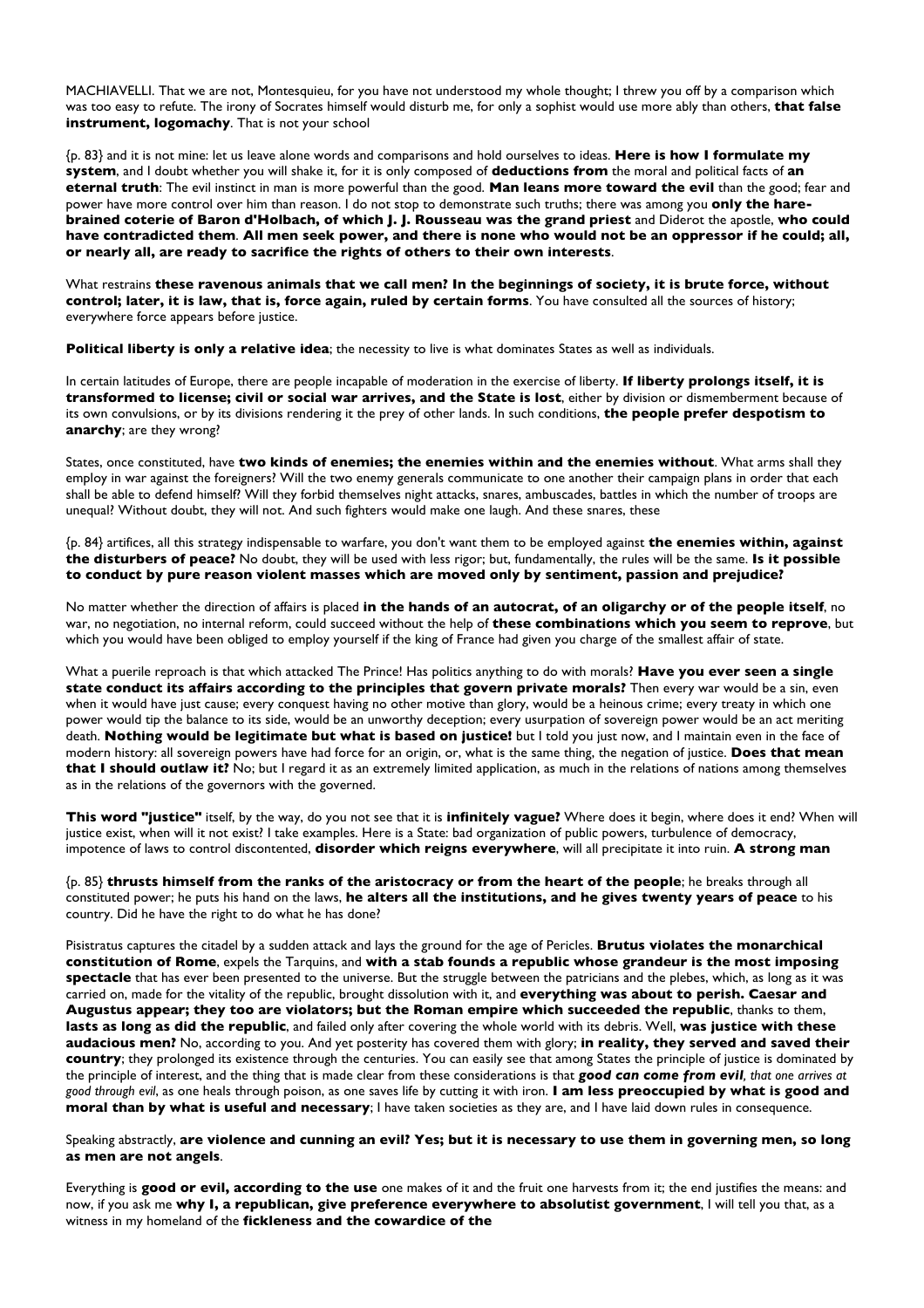{p. 86} **populace, of its innate taste for slavery**, of its incapacity to conceive and to respect the conditions of free life; it is to my eyes **a blind force which dissolves itself** sooner or later, if it is not in the hands of **a single man**; I answer that **the people, left to itself, would only be able to destroy itself**; that it would never be able to administer, nor to judge, nor to make war. I will tell you that **Greece never shone except in the eclipses of liberty**; that without the despotism of the Roman aristocracy, and that, later, without the despotism of the emperors, the brilliant civilization of Europe would never have developed.

Shall I seek examples among modern States? They are so striking and so numerous that I take the nearest ones.

Under what institutions and under what men did the Italian republics shine? With what sovereigns did Spain, France and Germany constitute their power? Under Leo X, Julius II, Philip II, Barbarossa, Louis XIV, Napoleon, all men with heavy hands, placed more often on their swords than on the charters of their countries.

But I am surprised that I must talk so long to convince the illustrious writer who listens to me. Are not a part of these ideas, if I am not mistaken, in the Esprit des Lois? Has this discourse wounded the grave and calm man who meditated without passion on political problems? The encyclopedists were not Catos; the author of the Persian Letters was not a saint, nor even a fervent believer. **Our school, which men call immoral, was perhaps more closely attached to the real God than the philosophers of the eighteenth century**.

MONTESQUIEU. Your last words find me without anger, Machiavelli, and I have listened to you attentively. Will you listen to me, and will you let me speak to you with the same liberty?

MACHIAVELLI. I will be silent, and listen respectfully to **the man who is called the legislator of nations**.

# {p. 87} SECOND DIALOGUE

MONTESQUIEU. Your doctrines are not new to me, Machiavelli; and if I find some **difficulty in refuting them**, it is, whether wrong or right, rather because **they have no philosophical basis** than because they disturb my thoughts. I readily understand that you are above all a man of politics, and that **facts impress you more than ideas**. But you will admit nevertheless that when it is a question of government, one must end up at certain principles. **You give no place in your political system to morals, to religion, or to justice**; you have in your mouth **but two words: force and cunning**. If your system reduces itself to the declaration that force plays a great role in human affairs, that cleverness is a necessary qualification for a statesman, you understand well that this is a truth that needs not be proved; but, **if you elevate violence to a principle, cunning to a maxim of government**, if you do not take into consideration in your calculations any of the laws of humanity, the code of tyranny is naught but **the code of the brute**, for animals, too, are adroit and strong, and, indeed, **there is no justice among them but that of brute force**. But I do not believe that even your fatalism will go so far, for **you admit the existence of good and evil.**

**Your principle is that good can come from evil**, and that **it is permissible to do evil when it will result in good.** Thus, you do not say: It is good in itself to go back on one's word; it is good to use corruption, violence and murder. But you do say: One can deceive when it is useful to do so, kill when that is necessary, take the property of others when that is advantageous. I hasten to add that, in your system, these maxims are applied only to principles, and when it is a question of their interests or of those of the State. Consequently, **the prince has a right to violate his oaths**; he can shed streams of blood to usurp power and to maintain himself; **he can pillage those whom he proscribes, upset all the laws, make new ones, and violate these, too**; he can squander

{p. 88} his finances, corrupt, compromise, punish and strike unceasingly.

MACHIAVELLI. But was it not you who said that **in autocratic states** fear was necessary, virtue useless, honor dangerous; that blind obedience was necessary, and that **the prince would be lost if for one instant he failed to lift his arm**? (Esprit des Lois, pp. 24 and 25, Chap. IX, Book III.)

MONTESQUIEU. Yes, I said that; but when I discovered, as you did, the frightful conditions upon which tyrannical power maintains itself, it was **to disgrace it and not to build altars to it**; it was to inspire horror in my fatherland which never, luckily for her, bowed her head beneath such a yoke. How is it you do not see that force is only an accident in the progress of regular society, and that **the most arbitrary powers are obliged to seek their sanction in considerations foreign to the theories of forc**e? It is not only in the name of interest, **it is in the name of duty that all oppressors act**. **They violate it, but they invoke it**; the docrine of interest is thus just as impotent by itself as are the means which it employs.

MACHIAVELLI. I interrupt you here; you take interest into account, that is enough to justify all the necessary policies which are not in accord with justice.

MONTESQUIEU. It is a reason of state that you invoke. Notice, then, that I cannot give as a basis of society just the thing that destroys it. In the name of selfishness, princes and peoples, like citizens, can only commit crimes. The selfishness of the State, you say! But how am I to know if it is really profitable to commit such-and-such an iniquity? Do we not know that the interests of the state are more often the interests of the prince in particular, or those of the corrupt favorites around him? I do not expose myself to such consequences when I give justice as a basis for the existence of society, because the idea of justice traces limits which state interests cannot exceed. And if you ask me **what is the foundation of justice, I will tell you that it is morality** whose precepts have in them nothing doubtful or obscure, because they are **written into all religions**, and

{p. 89} they are imprinted in luminous characters on **the conscience of man**. It is this pure source **from which should spring all laws**, civil, political, economic, **international**.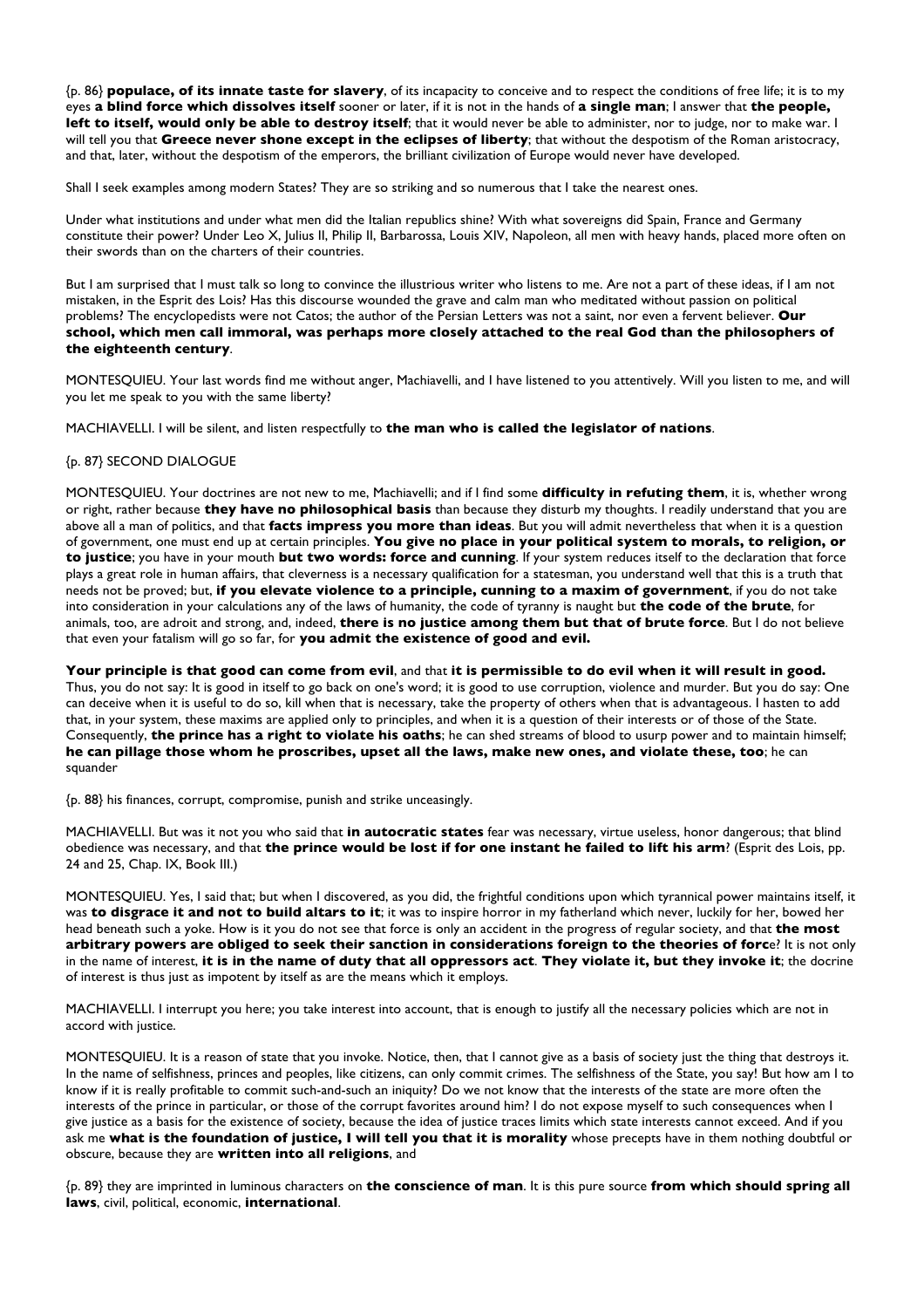Ex eodem jure, siue ex eodem fronte, siue ex eodem principio.

But here is where your inconsistency is conspicuous; you are Catholic, you are Christian; **we worship the same God, you admit His commandments**, you admit the existence of morality, you admit justice in the relations among human beings, and you throw to the ground all these rules when the question of the State or the prince arises. In a word, politics, according to you, has nothing to do with morality. **You permit the monarch to do what you forbid the subject**. According to whether the same actions are done by the weak or by the strong, you glorify them or you blame them; they are either crimes or virtues, according to the rank of the man who accomplishes them. You praise the prince for having done them, and you send the subject to the galleys. You do not dream that with such maxims, no society can last; **you believe that the subject will keep his promises when he sees his sovereign break his**; that he will respect the law when he knows that the man who handed it down to him has violated it and continually violates it; you believe he will hesitate to follow the road to violence, corruption and fraud when he sees those who are supposed to lead him following it at all times? Learn the truth; know that **each usurpation of the prince in public affairs authorizes an equal infraction on the**  part of the subject; that every political perfidy engenders a social perfidy; that every violence on high legitimizes a violence lower down. That much for what concerns the citizens among themselves.

As for what concerns their relations with the governing powers, I need not tell you that it means civil war introduced in a state of ferment into the breast of society. **The silence of the people is but the truce of the vanquished** for whom complaint is a crime. **Wait for him to awaken; you have invented the theory of force; rest assured that he has remembered it**. At the first opportunity,

{p. 90} he will break his chains; he will break them perhaps under the most futile pretext, and he will retake by force what force had taken from him.

The maxim of despotism is the perinde ac cadaver of the Jesuits; to kill or to be killed: that is its law: it is **brutality today, civil war tomorrow**. **It is thus, at least, that things come about in European climes; in the Orient, the peoples sleep in peace amid the degradation of servitude**.

**Princes cannot**, therefore, **permit themselves what private morality does not permit; that is my conclusion**; it is positive. You thought you could embarrass me by giving examples of many great men who, by bold acts accomplished in violation of the laws, had given peace and sometimes glory to their country; and from them you took your great argument: good comes from evil. I am little moved; **it has not been proven to me that these daring men have done more good than evil**; it is in no way established for me that their societies would not have been saved and upheld without them. The **methods of salvation** which they bring do not compensate for the **germs of dissolution** which they introduce into the States. Several years of anarchy are often less fatal for a kingdom than many years of quiet despotism.

You admire the great men; I admire only the great institutions. I believe that, to be happy, people have less need of men of genius than of men of integrity; but I grant you, if you wish, that several of the violent enterprises for which you are the apologist have been capable of being turned to the advantage of certain States. These acts could **justify themselves in the ancient nations where slavery and** the dogma of **fatality reigned**. One finds them again in the Middle Ages and even in modern times; but in proportion as the customs are modified, as light is propagated among the divers peoples of Europe, in proportion, especially, **as the principles of political science have become better known, justice has found itself substituted for force** in principle as well as in fact. No doubt, the tempests of liberty will always exist, and a good number of crimes will yet be committed in her name: but political fatalism

{p. 91} no longer exists. If you were able to say, in your times, that despotism was a necessary evil, you could not say it today, for, in the actual state of customs and political institutions **among the principal peoples of Europe, despotism has become impossible**.

MACHIAVELLI. Impossible ...? If you can manage to prove that to me, I agree to make a step in the direction of your ideas.

MONTESQUIEU. I will prove it to you very easily, if you still wish to listen.

MACHIAVELLI. Very willingly, but take care; I believe you are attempting a great deal.

# THIRD DIALOGUE

MONTESQUIEU. A thick mass of shadows is coming toward this shore; the region we are in now will soon be invaded. Come to this side; otherwise we will soon be separated.

MACHIAVELLI. I did not find in your words just now the precision that characterized your language at the beginning of our conversation. I find that you have exaggerated the consequences of the principles which are comprised in the Esprit des Lois.

MONTESQUIEU. I expressly avoided, in that work, the making of long theories. If you knew it otherwise than by what has been reported to you, you would see that the particular developments that you give here spring without effort from the principles that I have laid down. Besides, I find no difficulty in admitting that the knowledge that I have acquired lately has modified or completed several of my ideas.

MACHIAVELLI. Do you really expect to maintain that despotism is incompatible with the political conditions of the peoples of Europe?

MONTESQUIEU. I have not said all the peoples; but I will cite, if you wish, those among whom the development of political science has brought great results.

# MACHIAVELLI. What are those nations?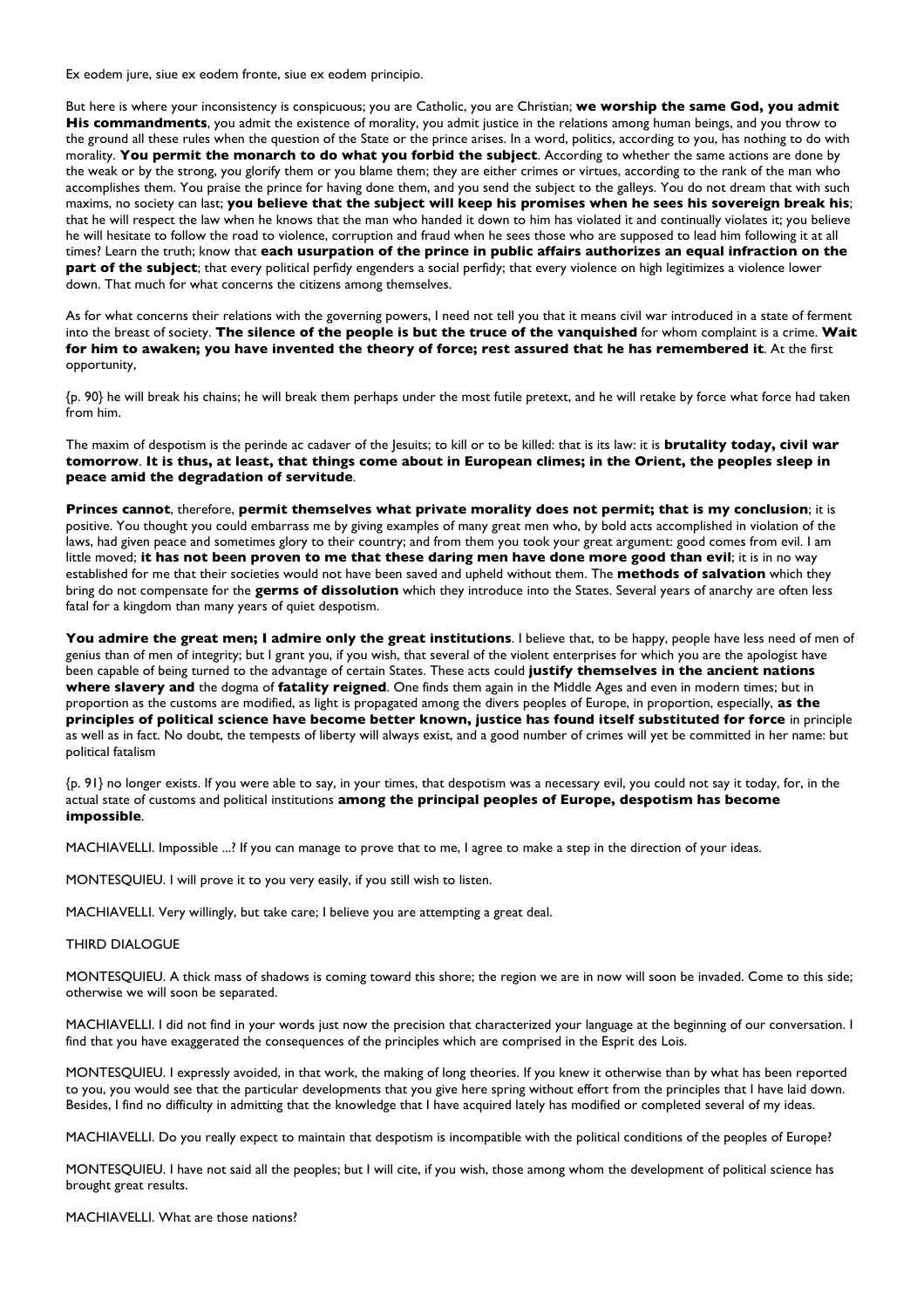# {p. 92} MONTESQUIEU. **England, France, Belgium, a part of Italy, Prussia, Switzerland, the German Confederation, Holland, even Austria**; that is, as you see, almost all that part of Europe **over which once spread the Roman world**.

MACHIAVELLI. I know a little about what has happened in Europe from 1527 to these times, and I assure you that I am very curious to hear you justify your position.

MONTESQUIEU. Well, listen to me, and I will succeed in convincing you, perhaps. It is not men but institutions that assure the reign of liberty and of good customs in the nations. On the perfection or the imperfection of the institutions depend all the benefits, as well necessarily as all the evils which could result for men in their union in a community; and, when I demand the best institutions, you understand that, according to the beautiful saying of Solon, I mean the most perfect institutions that the people can support. That is to say that I do not conceive of impossible conditions of existence for them, and that by that **I separate myself from those deplorable reformers who pretend to construct governments on pure, rational hypotheses** without taking into consideration climate, habits, customs and even prejudices.

At the beginning of a nation's history, institutions are what they can be. **Antiquity has shown us marvelous civilizations, states in which the conditions of the free government were admirably understood**. The peoples of the Christian era have had more difficulty in putting their constitutions in harmony with the movement of political life; but they have profited from the lessons of antiquity, and with civilizations infinitely more complicated, they have nevertheless arrived at more perfect results.

One of the primary causes of anarchy, as of despotism, has been the theoretical and practical ignorance in which the nations of Europe have been for so long of the principles which govern the organization of power. How, when the principle of sovereignty rested solely on the person of the prince, could the rights of the nation be affirmed? How, when **the one charged with executing the laws was at the same time the legislator**, could his power not

{p. 93} be tyrannical? How could the citizens be guaranteed against arbitrary rule when **the legislative and the executive power were already combined, and the judicial power also about to be united to it?** (Esprit des Lois, p. 129, Book XI, Chap. VI.)

I know well that certain liberties, that certain public rights which are introduced sooner or later into the least advanced political customs, do not but permit the bringing of **obstacles to the unlimited exercise of absolute royalty**; that, on the other side, the fear of angering the people, the spirit of moderation among certain kings, have **made them use with moderation the excessive powers** with which they are invested; but it is not less true that such precarious guarantees were at the mercy of the monarch who possessed in principle the goods, the rights and the person of his subjects. **The division of powers has realized in Europe the problem of free societies**, and if something can sweeten for me the anxiety of the hours which precede the last judgment, it is the thought that my passage on earth was not foreign to this great emancipation.

You were born, Machiavelli, on the borders of the Middle Ages, and you saw, with the renaissance of art, the first dawning of modern times; but the society in the center of which you lived was, permit me to declare it, **still imprinted with the manners of barbarity**; Europe was a tournament. The ideas of **war, domination and conquest filled the heads of the statesmen and the princes**. Force was everything then, justice very little, I admit; kingdoms were as prey for the conquerors; within the states, **the sovereigns fought with the great vassals**; the great vassals wiped out the cities. Amid the feudal anarchy which placed all Europe in arms, the people, crushed to the ground, were in the habit of considering the great men and **the princes as fatal divinities, to whom the human race had been delivered**. You came into those tumultuous times, times full of grandeur, too. You saw intrepid captains, men of iron, audacious geniuses; and this world, filled with sombre beauties in its disorder, appeared to you as it would appear to an artist whose imagination is more struck than his moral sense; it

{p. 94} is that which, to my eyes, explains The Prince, and you were not so far from the truth which you are willing to admit, when, a moment ago, by an Italian feint, it pleased you, in order to sound me, to attribute it to the caprice of a diplomat. But, since your time, the world has progressed; **the peoples look upon themselves today as the arbiters of their destinies**; they have, in fact as well as in law, **destroyed privilege, destroyed aristocracy**; they have established a principle which may be very new to you, a descendant of Marquis Hugo; **they have established the principle of equality; they see in those who govern them only mandatories**; they have realized the principle of equality by civil laws that nothing could take away from them. They hold to these laws as to their own blood, because they have in fact cost enough in the blood of their ancestors.

I spoke to you of **wars** just now: they rage always, I know; but, the first progress is that **today** they **no longer give the conquerors the property of the vanquished states**. A law that you hardly knew, **international law, today guides the relations between the nations**, just as civil law guides the relations of the subjects of every country.

After having assured their private rights by civil laws, their public rights by treaties, the peoples wanted to put themselves in order with their princes, and they **assured their political rights by constitutions**. Long in the hands of arbitrary rule by the confusion of powers, which permitted the princes to make tyrannical laws and to exercise them tyrannicaUy, they **separated the three powers, legislative, executive and judicial**, by constitutional lines which **cannot be crossed** without an alarm being given to the political body.

By this single reform, which is an immense point, interior public justice was created, and the superior principles which constitute it are found to be redeemed. The person of the prince ceases to be confounded with that of the state; the sovereignty appears to have in part its source in the very heart of the nation, which makes for the **distribution of powers between the prince and the** 

{p. 95} **political bodies, independent of one another**. I do not wish to theorize before the illustrious statesman who listens to me, upon the regime which is called **in England and France the constitutional regime**; it has today passed into the customs of the principal states of Europe, not only because it is the expression of the highest political science but mostly because it is **the only practical method of government** in the presence of the ideas of modern civilization.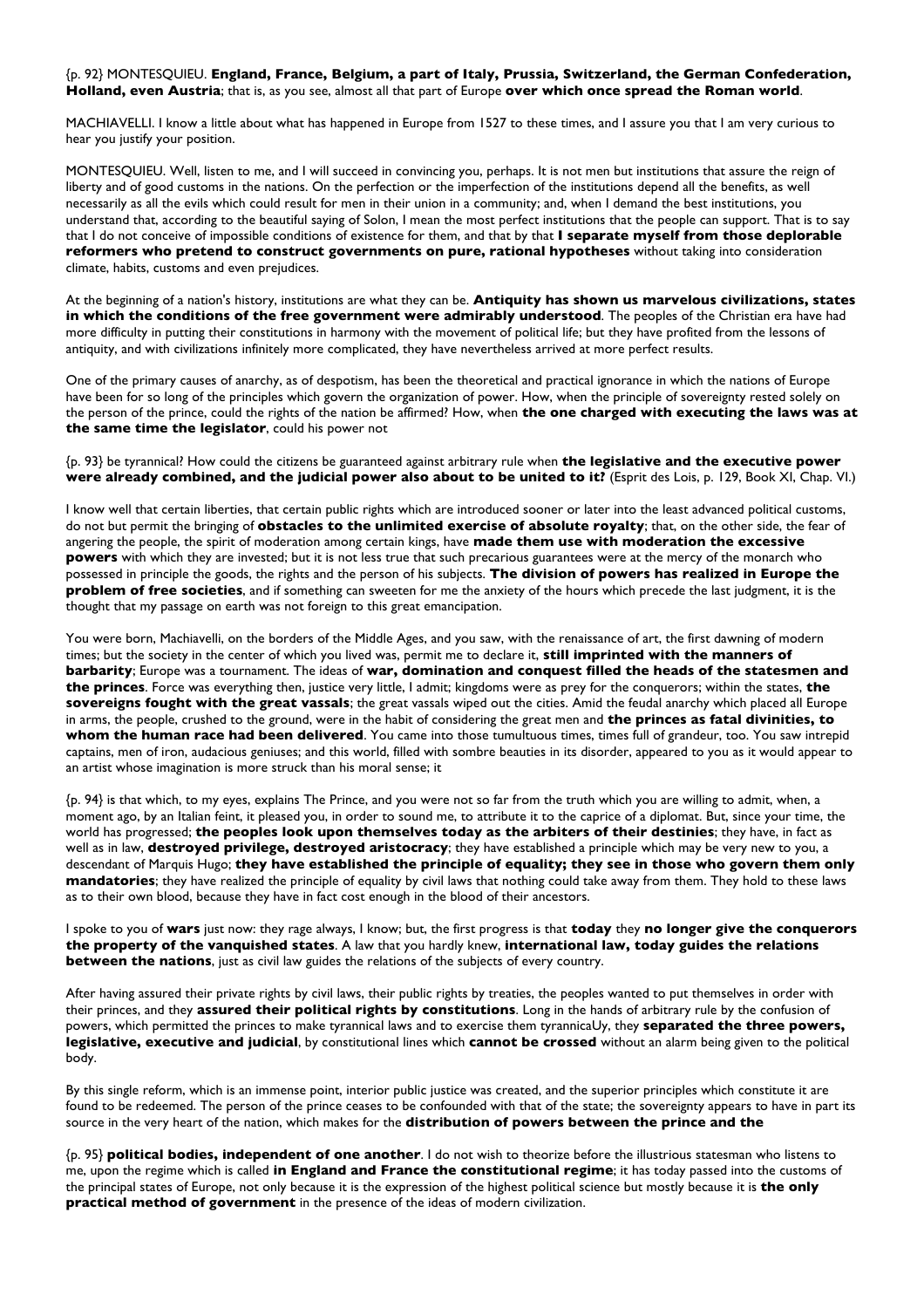In all times, under the rule of liberty as under that of tyranny, **one cannot but govern by laws**. It is, therefore, on the manner in which the laws are made that are founded all the guarantees of the citizens. **If it is the prince who is the sole legislator, he will only make tyrannical laws**, and it would be fortunate if he did not overthrow the state constitution in a few years; but, in any case, it is full absolutism; **if it is a senate, an oligarchy has been constituted**, a regime odious to the people, because it gives them as many tyrants as masters; **if it is the people, one runs to anarchy, which is another way to end up in despotism**; **if it is an assembly elected by the people, the first part of the problem is already resolved**; for therein is the very basis of **representative government**, today in power in the whole southern part of Europe.

But an assembly of representatives of the people which would possess in itself the whole legislative sovereignty would not lose time in **abusing its power** and in making the state run the greatest perils. The regime definitely established is **a happy compromise between aristocracy, democracy and the monarchical establishment**, having something of the nature of the three forms of government at once, by means of a balance of powers which seem to be the masterpiece of the human intellect. **The person of the sovereign remains sacred, inviolate**; but, while conserving a mass of capital privileges which, for the good of the state, must remain in his power, his essential role is not more than that of procurator of the execution of the laws. **No longer having in his hand the abundance of power**, his responsibility lessens and passes to **the ministers whom he associates with his government**. The law, which he has either the exclusive power to propose or, together

{p. 96} with another state body, is prepared by a council composed of men experienced in government affairs, **submitted to a high chamber, hereditary or elected for life**, which examines whether these dispositions are not contrary to the constitution, **voted by a legislative body emanating from national suffrage**, applied by an independent magistracy. If the law is defective, it is rejected or amended by the legislative body; the upper chamber opposes its adoption if it is contrary to the principles upon which the constitution reposes.

The triumph of this system so profoundly conceived, and the mechanism of which, you understand, can be put together in a thousand ways, according to the temperament of the people to whom it is applied, has been to **conciliate order with liberty**, stabl1ity with movement, to **make the entire citizenry participate in political life** and to **suppress the agitations in the public square**. It is **the country governing itself**, by the alternative displacement of majorities, which influences in the chambers the naming of the directing ministers.

The relations between the prince and the subjects rest, as you see, on a vast system of guarantees, the unshakable basis of which is civil order. No one can be reached, body or goods, by an act of the administrative authority; individual liberty is under the protection of the magistrates; **in criminal trials, the accused are judged by their peers**; above all the jurisdictions, there is a supreme jurisdiction charged with revoking the decrees which are handed down in violation of the laws. **The citizens themselves are armed**, for the defense of their rights, by the institution of bourgeois militia which cooperates with the police in the cities; the humblest individual can, by means of petition, bring his complaint to the feet of the assembled sovereigns which represent the nation. The townships are administered by public officials named at the election. Each year, **great provincial assemblies**, also **elected by suffrage**, unite to express the needs and the wishes of the populations which surround them.

Such is the faint image, O Machiavelli, of some of the insti-

{p. 97} tutions which flourish today in modern countries, and **especially in my beautiful fatherland**; but as **publicity is the**  essence of free nations, all these institutions could not live long if they did not function in broad daylight. A power still unknown in your century, and which was but born in my times, has come to give them the last breath of life. It is **the press**, long forbidden, still discredited by ignorance, but **to which could be applied** the beautiful **words uttered by Adam Smith in speaking of credit**: lt is **a public voice**. It is **by this voice**, in fact, that **is manifested the whole progress of ideas** among modern nations. The press exercises the functions of the police on the state; it **expresses needs, brings forth complaints, denounces abuses**, arbitrary acts; it **forces morality on all guardians of power**; to bring this about, it is but necessary to draw public attention to them.

In societies ruled thus, O Machiavelli, what argument could you make for the ambition of princes and the enterprises of tyranny? I do not forget by what sorrowful convulsions this progress triumphed. **In France, liberty, drowned in blood during the revolutionary period, only revived during the period of the restoration**. There, new disturbances prepared themselves again; but already all the principles, all the institutions of which I have spoken, had **passed into the tradition of France** and of the people who gravitate about the sphere of her civilization. I have finished, Machiavelli. States, like sovereigns, are governed today only by the rules of justice. The modern minister who is inspired by your teachings would not stay in power one year; the monarch who put into practice the maxims of The Prince would rouse against him the reprobation of his subjects; he would be exiled from Europe.

MACHIAVELLI. You think so?

MONTESQUIEU. Will you pardon my frankness?

MACHIAVELLI. Why not?

MONTESQUIEU. Am I to believe that your ideas have been modified a little?

MACHIAVELLI. I propose to demolish, bit by bit, all the beautiful

{p. 98} things you have just said, and to prove to you that **it is my doctrines alone that hold good even today**, in spite of the new ideas, **in spite of the new customs**, **in spite of** your **pretended principles of public rights**, in spite of all the institutions of which you have just spoken; but permit me, first, to ask you one question: How much do you know of contemporary history?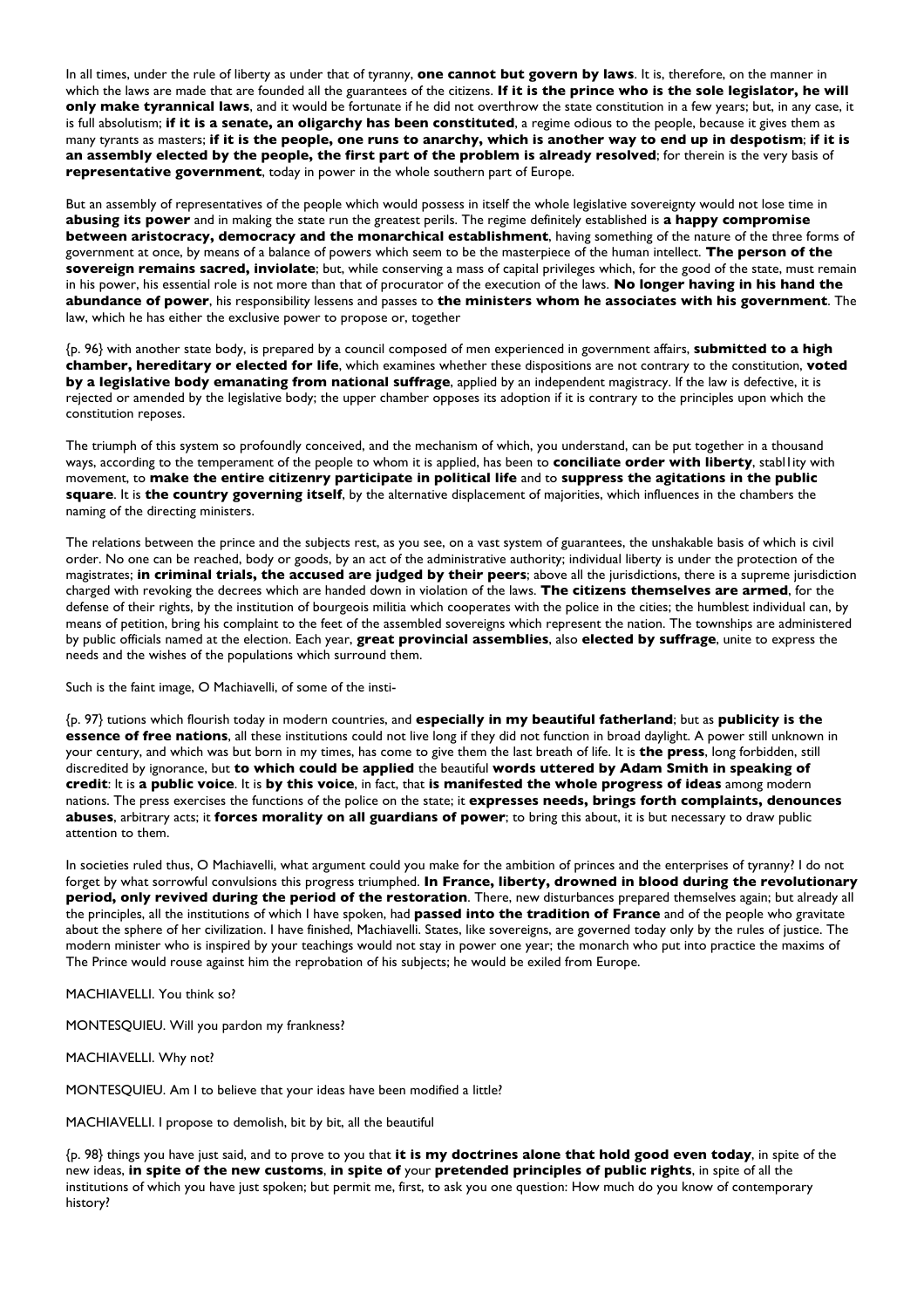MONTESQUIEU. **The facts that I have learned** about the various states of Europe **go up to** the last days of **the year 1847**. The hazards of my **wandering travels through infinite space and the confused multitude of souls which fill it**, have not led me to encounter anyone who would have been able to inform me beyond the period I have just mentioned. Since I have descended into **the resting place of the shades**, I have passed about a half-century among the peoples of the ancient world, and it is only since the last quarter of a century that I have met the modern legions; besides, it must be said that most have arrived from the most distant corners of the universe. I do not even know exactly what year it is on earth.

MACHIAVELLI. Here, the last are the first, O Montesquieu! The statesman of the Middle Ages, the politician of barbarian times, finds that he knows more about the history of modern times than the philosopher of the eighteenth century. **Human beings are in the year of our lord 1864.** 

MONTESQUIEU. Be kind enough, Machiavelli, to tell me now what has gone on in Europe since the year 1847.

MACHIAVELLI. Not, if you permit, before I have given myself the pleasure of throwing confusion into the heart of your theories.

MONTESQUIEU. As you please; but believe me, I do not feel any fear in that direction. Centuries are needed to change the principles and the form of governments under which people are in the habit of living. **No new political teaching could have resulted in the**  fifteen years which have just passed; and, in any case, if that did happen, it would not be the doctrines of Machiavelli which could ever triumph.

MACHIAVELLI. You think not; then listen to me in my turn.

# {p. 99} FOURTH DIALOGUE

MACHIAVELLI. In listening to your theories on the division of powers and on the benefits that the peoples of Europe owe it, I could not help admiring, Montesquieu, to what extent **the illusion of the system can take hold of the greatest intellects**.

Seduced by the institutions of England, you thought to be able to make of the constitutional regime the universal panacea for all states; but you have counted without the irresistible movement which today tears the nations from their old traditions. Two centuries will not pass before this form of government, which you admire, will be no more in Europe than a historic memory, something superannuated and decayed like Aristotle's rule of three unities.

First permit me to examine in itself your political mechanism: you balance the three powers, and you confine each one to its department; **this one will make laws, this other will apply them, and this third will execute them**: the **prince will reign**, the **ministers will govern**. What a marvelous thing is this constitutional seesaw! You have foreseen all, regulated all, save progress: the triumph of such a system would not be action; it would be immobility if the mechanism functioned with precision; but, in reality, things do not happen in this way. On the first occasion, movement will be produced by **the rupture of one of the springs which you have**  so carefully forged. Do you believe that the powers will remain for a long time within the constitutional limits that you have assigned them, and that they will **not attempt to go beyond them?** Where is the independent legislative assembly that does not aspire to sovereignty? Where is the magistracy that will not bow to the weight of opinion? Where is the prince, above all, sovereign of a kingdom or chief of a republic, who will accept without reserve **the passive role** to which you would have him condemned; who, in his secret thoughts, will not meditate on the overthrow of the rival powers which disturb his action? In reality,

{p. 100} **you would have begun a struggle between all the opposing forces**, roused all enterprises, **given arms to all parties**. You would have given strength to the assault of all ambitions, and made of **the state an arena in which all factions would be unchained**. In little time, **there would be disorder everywhere**; inexhaustible **rhetoricians** would transform the deliberating assemblies into **oratorical jousts**; **audacious journalists, unbridled pamphleteers**, would each day **attack** the person of **the sovereign,** would **discredit the government**, the ministers, the men of position. ...

MONTESQUIEU. I have for a long time known these reproaches against liberal governments. They have no value in my eyes; the abuses do not condemn the institutions. I know of many states that live in peace, and have done so for a long time, under such laws; I pity those that cannot live thus.

MACHIAVELLI. Wait: In your calculations, **you have not counted the social minorities**. There are tremendous populations **riveted to labor by poverty**, as they were in other times by slavery. What difference, I ask you, do your **parliamentary fictions** make to their happiness? Your great political movement has after all only ended in the **triumph of a minority privileged by chance as the ancient nobility was by birth**. What difference does it make to **the proletariat bent over its labor, weighted down by the heaviness of its destiny, that some orators have the right to speak, that some journalists have the right to write?** You have created **rights which will be purely academic for the mass of people**, since it cannot make use of them. These rights, of which the law permits him the ideal enjoyment and necessity refuses him the actual exercise, are for the people only a bitter irony of destiny. I answer for it that **one day they will capture them out of hatred, and that they will destroy them by their own hand to intrust themselves to despotism**.

MONTESQUIEU. But what dislike has Machiavelli for humanity, and what idea has he of the baseness of modern nations? All-powerful God, I shall not believe that Thou hast created them so base. Machiavelli, no matter what he says, does not recognize

{p. 101} the principles and the conditions of existence of modern civilization. **Work** is today the common law, as it is the divine law; and **far from being a sign of servitude among men, it is the bond of their society**, the instrument of their equality.

Political rights are in no way illusory to people in the lands where the law recognizes no privileges and where all careers are open to individual activity. No doubt, and in no society would it be otherwise, the inequality of intelligence and fortune brings about inevitable inequalities for individuals in the exercise of their rights; but does it not suffice that these rights exist so that the will of an enlightened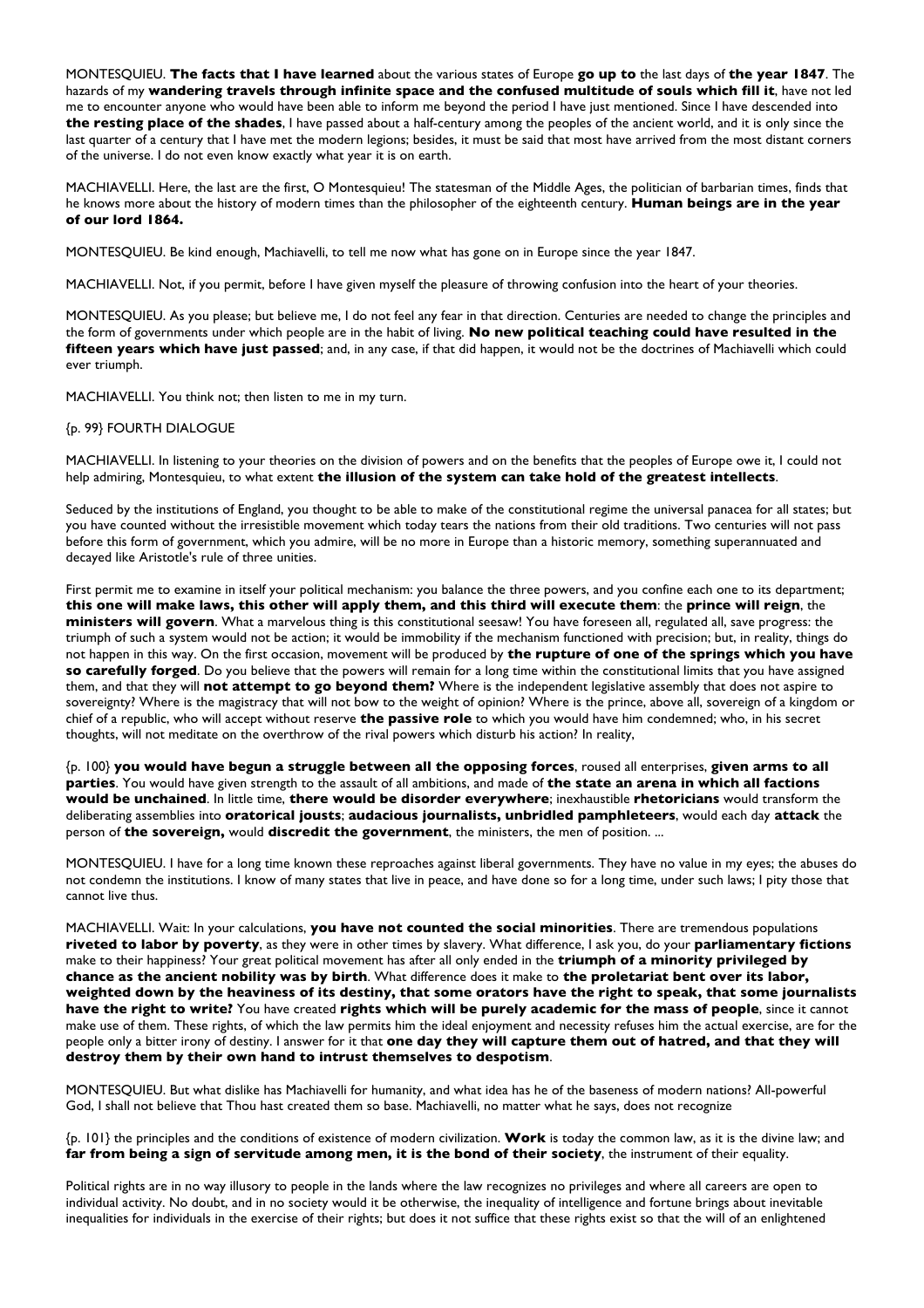philosophy shall be fulfilled, so that **the emancipation of man** shall be assured in such measure as it can be? Even for those whom chance has caused to be born into the most humble conditions, is it nothing to live in the realization of their independence and in their dignity as citizens? But that is only one facet of the question; for if the moral greatness of the races is attached to liberty, they are not less attached by their material interests.

MACHIAVELLI. I was expecting you to come to that. The school to which you belong has **laid down principles** of which it does not seem to realize the final consequences: **you think that they lead to the reign of reason; I shall show you that they bring about the reign of force**. Your political system, taken in its original purity, consists in giving a practically equal part of the action to different groups of forces of which nations are composed, to permit the social activities a justly proportionate competition; you do not wish the aristocratic element to surpass the democratic element. However, the temper of **your institutions** is to **give more force to the aristocracy than to the people**, more force **to the prince than to the aristocracy**, thus adjusting the powers to the political capacity of those who must exercise them.

## MONTESQUIEU. You are right.

MACHIAVELLI. You make the different classes of society participate in the public functions according to their degree of aptitude and their enlightenment; **you emancipate the bourgeoisie by the**

{p. 102} **vote**, you restrain the people by the amount of taxes conferring electoral rights; popular liberties create the power of opinion, aristocracy gives the prestige of grand manners, the throne throws over the nation the brilliance of the supreme rank; you keep all traditions, all the great memories, the culture of all great things. On the surface one sees a monarchical society, but all is fundamentally democratic; for, in reality, there is no barrier between the classes, and labor is the instrument of all fortunes. Is it not that, approximately?

MONTESQUIEU. Yes, Machiavelli; and you can at least understand the opinions which you do not share.

MACHIAVELLI. Well, all these fine things have passed or will pass like a dream; for you have a new principle with which all institutions undergo a change with a startling rapidity.

## MONTESQUIEU. What is that principle?

MACHIAVELLI. It is that of popular sovereignty. Rest assured that the method of squaring a circle will be found long before the conciliation of balance of power with the existence of such a principle among nations in which it is admitted. **The people**, by an absolutely inevitable consequence, **will** one day or another **take possession of all the powers which have been recognized as resting in it**. Will it be to keep them? No. After several days of madness, it will throw them, out of weariness, to the first soldier of **fortune** who finds himself in its road. In your country, you saw, in 1793, how the French headsmen treated representative monarchy; **the sovereign people asserted itself by the execution of its king, then made a litter of all its rights; it gave itself to Robespierre, Barras and Bonaparte.** 

You are a great thinker, but you do not know the unfathomable cowardice of humanity; I do not speak of those of my time, but of those of yours; **servile in the face of force, pitiless in the face of weakness, implacable before blunders, indulgent before crimes, incapable of supporting the contrarieties of a liberal regime, and patient to the point of martyrdom before all the violences of bold despotism**, upsetting thrones in its moments of anger, and **giving** 

## {p. 103} **itself rulers, whom it pardons for actions the least of which would have caused it to decapitate twenty constitutional kings**.

Look then for justice; look for law, stability, order, respect of the so-complicated forms of your parliamentary mechanism with the **violent, undisciplined, uncultivated masses to whom you have said: You are the law, you are the masters, you are the arbiters of the State!** Oh, I know very well that the prudent Montesquieu, the circumspect politician, who laid down principles and reserved the consequences, did not write the dogma of popular sovereignty in the Esprit des Lois; but, as you said a moment ago, the consequences flow of themselves from the principles you have laid down. **The affinity of your doctrines with those of the Contrat Social also makes itself felt**. Thus, from the day **the French revolutionaries** wrote, swearing in verba magistri: "A government can only be the free work of a convention of associates," monarchical and parliamentary government was condemned to death in your homeland. Vainly was it attempted to restore the old principles, vainly did your king, Louis XVIII, on returning to France, attempt to make the powers return to their source by promulgating the declarations of '89 as a precedent for the royal grant; that pious fiction of aristocratic monarchy was in too flagrant contradiction with the past: it had to vanish at the sound of **the revolution of 1830**, like the government of 1830 in its turn. ...

# MONTESQUIEU. Finish.

MACHIAVELLI. Let us not anticipate. What you as well as I know of the past authorizes me until now to say that **the principle of popular sovereignty is destructive of all stability**, that it indefinitely **perpetuates the right to revolution**. It puts nations into open war against all human powers and even against God; it is the very incarnation of violence. **It makes of the people a ferocious brute which sleeps when it is satiated with blood**, and which is enchained; and this is the invariable progress which then follows the communities whose movement is ruled by this principle: popular sovereignty engenders demagogy, demagogy engenders

{p. 104} anarchy, anarchy brings back despotism. Despotism, to you, is barbarity. Well, you see that **the people returns to barbarity by way of civilization**.

But that is not all, I assert that from still other points of view despotism is the sole form of government that is really appropriate to the social state of modern peoples. You have told me that their material interests bound them to liberty; here, you play too fine a game. What are, in general, the states which are in need of liberty? They are those which live by great sentiments by great passions, by heroism, by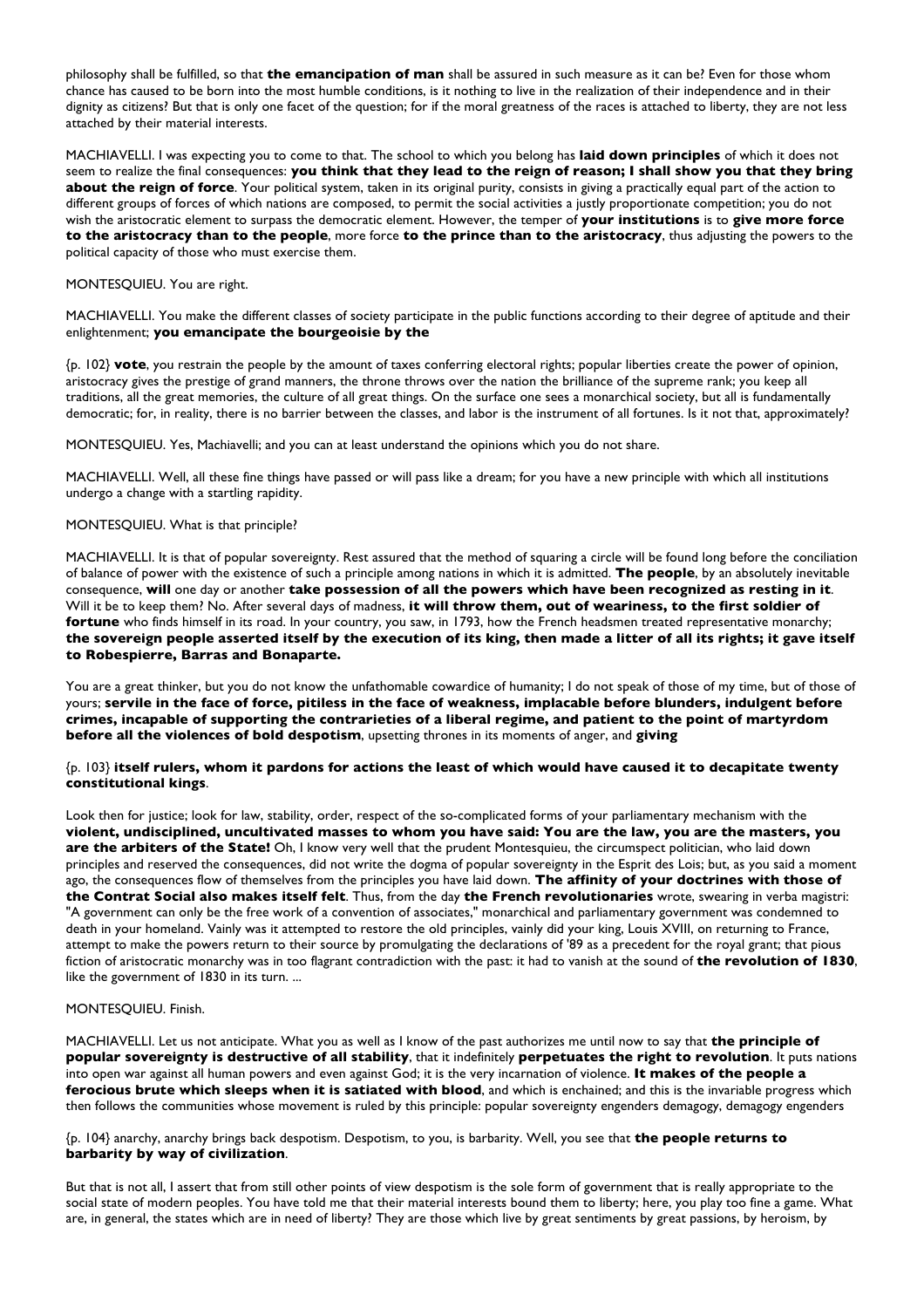faith, even by honor, as you would say in your times in speaking of the French monarchy. **Stoicism can make a free people**; Christianity, under certain conditions, could have the same privilege. I understand the necessities of liberty **in Athens, in Rome, among the nations which breathed only by the glory of arms**, all of whose expansions were satisfied by war, who, moreover, had need of all the energies of patriotism, of all civic enthusiasms to triumph over their enemies.

Public liberties were the natural patrimony of the states in which **the servile and industrial functions were left to the slaves**, in which man was useless if he was not a citizen. I include also liberty at certain epochs of the Christian era, and especially in the little states united to one another by systems of confederation analogous to those of the Hellenic repub]ics, as in Italy and Germany. I find there a part of the natural causes which made **liberty** necessary. It **would almost have been inoffensive in times when** the principle of authority was not placed in question, in which religion had absolute authority over the spirit, in which the people, placed under the tutelar regime of the corporations, **walked docilely under the hands of its pastors**. If its political emancipation had been undertaken then, it would have been without danger; for it would have been accomplished in conformity with the principles on which rests the existence of all societies. But, with your great states, which exist only by means of industry; **with your populations, Godless and faithless**, in times when people are no longer satisfied by war, and when their violent activity is, of

{p. 105} necessity, restricted to the homeland, liberty, with the principles which serve as its foundation, cannot but be a cause of dissolution and ruin. I add that it is no more necessary for the moral needs of the individual than it is for the states.

**From** the weariness of ideas and **the shock of revolutions have come cold and disillusioned societies**, which have achieved indifference in politics as in religion, which have **no other stimulant than material satisfactions**, which live only in their own interest, which have **no other cult than that of gold**, **whose mercantile customs compete with those of the Jews**  whom they have taken for models. Do you believe that it is for love of liberty in itself that the inferior classes are trying to rise to the assault on power? It is by **hatred of those who possess**; in reality, it is to take away their riches, an instrument of enjoyment which they **envy**.

Those who possess invoke from all sides a strong arm, a forceful power; they demand only one thing, the **protection of the state against the agitations which its weak constitution cannot resist**, to give to themselves the necessary security so that they may enjoy and do business. What forms of government would you apply to societies in which **corruption has stolen everywhere**, in which **morality** has **no guarantee save in repressive laws**, in which the sentiment of **patriotism** itself is **extinguished by** I know not what **universal cosmopolitanism**?

I see no **salvation** in these societies, veritable giants with feet of clay, except **in** the institution of an **extreme centralization, which puts all public force at the disposition of those who govern**; in **a hierarchic administration resembling that of the Roman empire**, which rules mechanically all the movements of individuals; in a vast system of legislation which **takes up in detail all the liberties that have been imprudently bestowed**; **in a tremendous despotism**, in short, which could immediately and at all times strike at all who resist, all who complain. The Caesarism of the Lower-Empire seems to me to realize quite well what I desire for the well-being of modern society. **Thanks to these** vast aparati which, I have been told, already function in more than one country of

{p. 106} Europe, they can **live in peace, as in China, as in Japan, as in India**. **A common prejudice should not make us condemn these oriental civilizations**, whose institutions we learn to appreciate more each day. **The Chinese people, for example, is very commercial and very well administered**.

## FIFTH DIALOGUE

MONTESQUIEU. I hesitate in answering you, Machiavelli, for there is in your words I know not what satanic mockery, which gives me the inward suspicion that your discourse is not in complete accord with your secret thoughts. Yes, you have the fatal eloquence that loses the trace of truth, and you are the same **sombre genius** whose name is still **the bogie of modern generations**. Nevertheless, I readily recognize the fact that with such a powerful intellect one would lose too much in remaining quiet; I wish to hear you to the end, and I even wish to answer you, although, even now, I have little hope to convince you. You have just drawn a really sinister picture of modern society; I cannot know whether it is faithful, but it is at least incomplete, for in all things, besides the evil, there is the good, and you have only shown me the evil; moreover, you have not given me the means to verify how far you are right, for I know neither of what peoples nor of what states you wished to speak when you painted this dark picture of contemporary custom.

MACHIAVELLI. Well, let us admit that I have taken as an example that one of all the nations in Europe which is the **most advanced in its civilization**, and to which, I hasten to say, the picture that I have drawn could be least applied.

MONTESQUIEU. It is then **of France** that you wish to speak?

## MACHIAVELLI. Well, yes.

MONTESQUIEU. You are right, for **there the dark doctrines of materialism have penetrated least**. It is France who has remained the home of the great ideas and the great passions whose source

{p. 107} you believe exhausted, and **it is from there that have come those great principles of public right** to which you give no place in the government of nations.

MACHIAVELLI. You may add that it is the field of **experiment consecrated to political theories**.

MONTESQUIEU. I know of no experiment that has yet, by the establishment of despotism, proved of lasting benefit to contemporary nations and least of all to France, and it is this that in the very first place makes me find that your theories on the necessity of absolute power conform little to the reality of matters. I know at the present time of **but two states in Europe completely deprived of**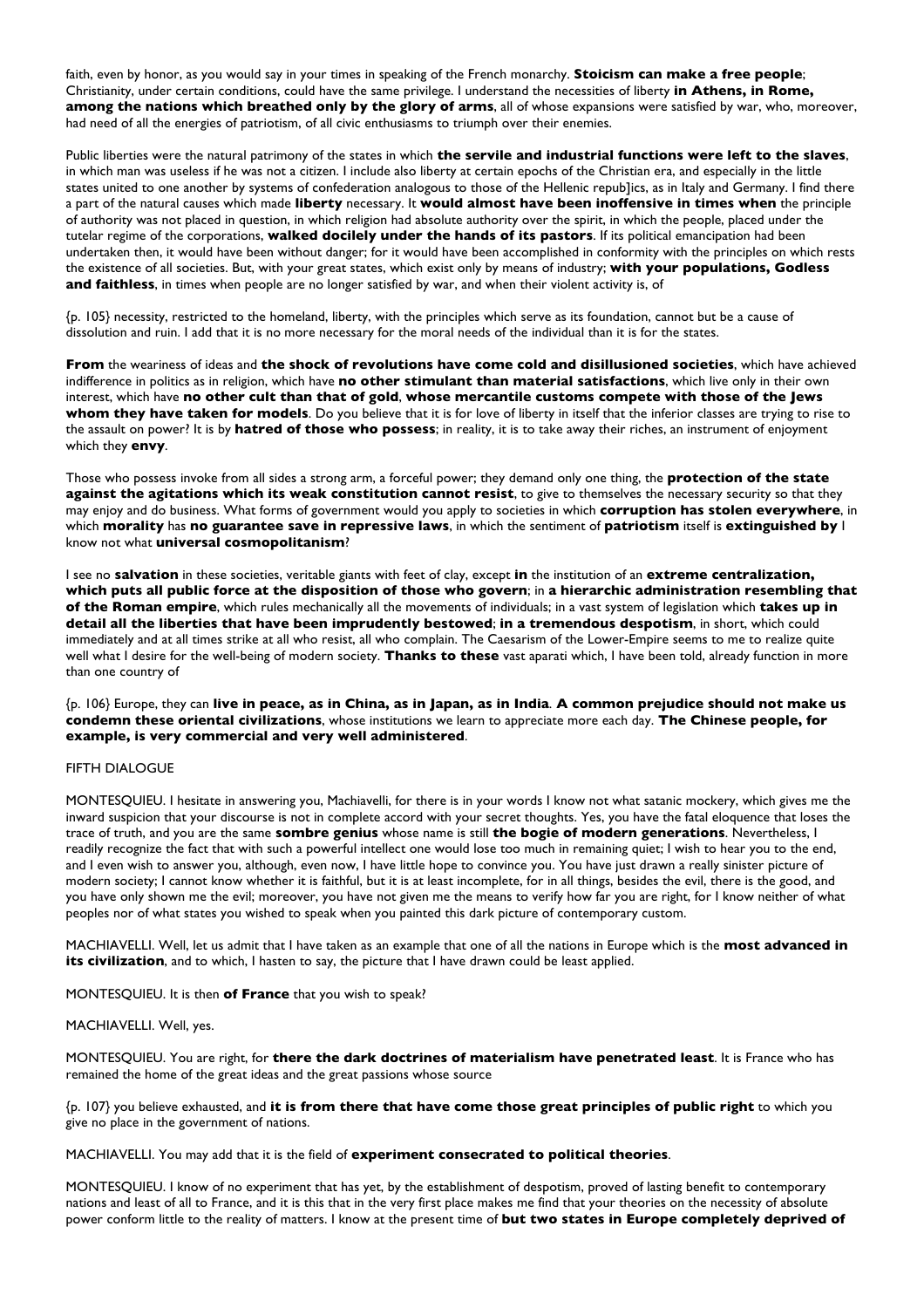the **liberal institutions** that have modified in all parts the purely monarchical element: they are **Turkey and Russia**, and still if you regard closely **the interior movements** which are operating in the heart of this latter power, perhaps you will find there the symptoms of **an approaching transformation**. You tell me, it is true, that in the more or less near future, the peoples, menaced by an inevitable dissolution, will return to **despotism as to an ark of safety**; that they will constitute themselves under the form of **great absolute monarchies, similar to those of Asia**; that is only a prediction: in how much time will that be accomplished?

# MACHIAVELLI. Within a century.

MONTESQUIEU. You are a soothsayer; one century is always just so much gained; but let me tell you now why your prediction will not be fulfilled. Modern societies today must no longer be considered with the eyes of the past. Their customs, their habits, their needs, all have changed. One must not, therefore, put confidence without reserve in the inferences of historical analogy, when it comes to judging their destinies. One must beware above all of taking for universal laws facts which are but accidents, and of transforming into general rules the necessities of such a situation or the necessities of such a time. As for despotism occurring many times m history as a consequence of social disturbances, does it follow that it must be taken as a rule of government? As for its having served as a transition in the past, shall I conclude that

{p. 108} it is calculated to settle the crises of modern times? Is it not more rational to say that other evils bring forth other remedies, other problems other solutions, other social customs other political customs? **An invariable law of society is that it always tends toward perfection, toward progress**; eternal wisdom has, if I may say so, condemned it; it has refused it movement in the opposite direction. It must achieve this progress.

#### MACHIAVELLI. Or it must die.

MONTESQUIEU. Let us not place ourselves at extremes; societies never die when they are about to give birth. When they are constituted in the manner which pleases them, their institutions can change, fall into decadence and perish; but they will have lasted for many centuries. It is thus that the different peoples of Europe have passed, by successive transformations, from the feudal system to the monarchical system, and from the monarchical system to the constitutional regime. This progressive development, the unity of which is so imposing, has nothing of fortuitousness about it; it has arrived as the **necessary consequence of the movement** which operated **in ideas** before being translated into fact.

Society cannot have forms of government other than those which are in agreement with its principles, and it is against this absolute law that you place yourself when you believe despotism compatible with modern civilization. **As long as the peoples regarded sovereignty as a pure emanation of the divine will, they submitted** without a murmur to absolute power; as long as their institutions were insufficient to assure their progress, they accepted arbitrariness. But, **from the day their rights are recognized**  and solemnly declared, from the day more fertile institutions have been able to resolve through liberty all the functions of the social body, politics as an instrument of princes fell from its pedestal; power has become a dependency of the public domain; the art of government has changed into an affair of administration. Today things are ordained in such a way, in the various countries, that the directing power only appears as the motor of the organized forces.

{p. 109} Certainly, if you imagine these societies infected by all the corruptions, by all the vices of which you spoke to me only a moment ago, they will progress rapidly in the direction of decomposition:

but how is it you do not see that the argument you draw from

this is a veritable petition of principle? Since when does liberty

abase the soul and degrade the character? Those are not the

teachings of history; for it attests everywhere in characters of fire

#### that **the greatest peoples have been the most free**. If customs were

degraded, as you say, in some part of Europe that I do not know of, it is because despotism had passed through it; it is because liberty was extinguished there; it is, therefore, necessary to maintain it wherever it is, and to reestablish it where it no longer exists.

Do not forget that we are at this moment on the plane of principles; and if yours differ from mine, I expect them to be invariable; now, I no longer know where I am when **I hear you praise liberty in antiquity and prohibit it in modern times**, refusing or admitting it according to periods and places. These distinctions, supposing them justified, still do not leave the principle less intact, and it is to the principle alone that I hold.

MACHIAVELLI. I see that you avoid the reefs like an able pilot, keeping yourself to the high seas. Generalities are a great help in argument; but I confess that I am very impatient to know how the grave Montesquieu will extricate himself with **the principle of popular sovereignty**. I could not tell, until now, whether or not it was a part of your system. Do you or do you not admit it?

MONTESQUIEU. I cannot answer a question couched in those terms.

MACHIAVELLI. I knew that even your mind would be disturbed before this phantom.

MONTESQUIEU. You are wrong, Machiavelli; but, before answering you, I had to remind you what my writings were and what was the character of the mission which they were able to carry out. **You have made my name jointly and severally responsible for the iniquities of the French revolution**: it is a severe enough

{p. 110} judgment for the philosopher who walked with such a prudent step in search of truth. Born in a century of intellectual effervescence, on the eve of a revolution which was to carry off the ancient forms of monarchic government in my native land, I can say that none of the subsequent consequences of progress of ideas then going on escaped my eyes from that time on. I could not fail to realize that the system of the division of power would one day necessarily displace the seat of sovereignty.

This principle, little known, poorly defined, above all, badly applied, could engender terrible equivocations, and overthrow French society from top to bottom. The perception of these perils became the rule for my words. Thus, while **imprudent innovators**, immediately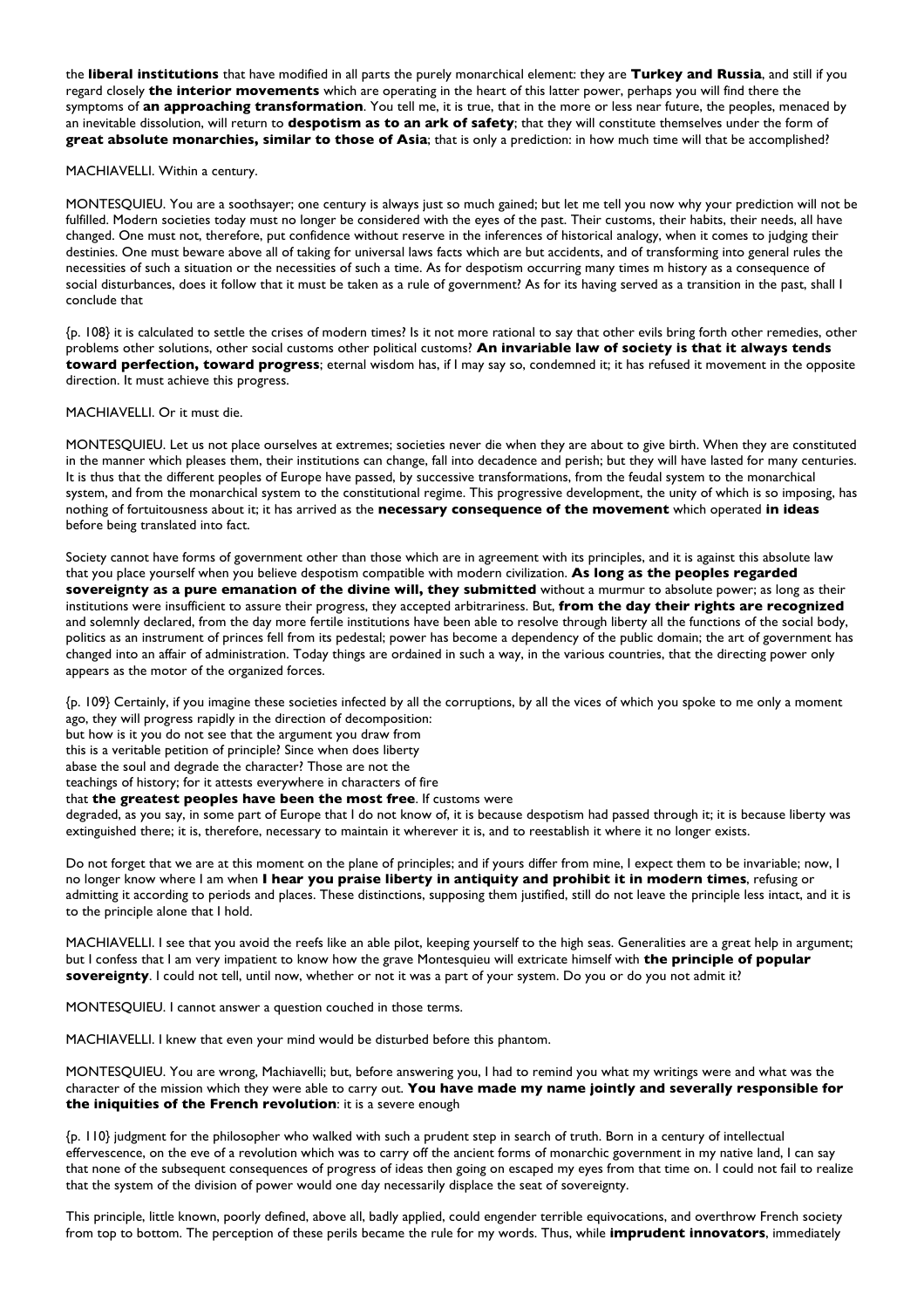attacking the source of power, **unwittingly prepared a great catastrophe**, I applied myself solely to the study of the forms of free government, to the extraction of clearly defined principles which preside over their establishment. Statesman rather than philosopher, lawyer rather than theologian, practical legislator, if the boldness of such a word is permitted me, I thought to do more for my country by **teaching it to govern itself** than by questioning the very principle of authority. God forbid, however, that I attempt to give myself purer merit at the expense of those who, like myself, sought truth in good faith! We have all made mistakes, but to each the responsibility for his deeds.

Yes, Machiavelli, and it is a concession that I do not hesitate to make to you, you were right just now when you said that it was necessary that the emancipation of the French people should be made in conformity with the superior principles which preside over the existence of human communities, and this reserve permits you to foresee the judgment that I will bring upon the principle of popular sovereignty.

First of all, **I do not admit a designation which seems to exclude from sovereignty the most enlightened classes of society**. This distinction is fundamental, because it makes of a state a pure democracy or a representative state. If sovereignty rests anywhere, it rests **upon the entire nation**; I will therefore in the first place

{p. 111} call it **national sovereignty**. But the idea of this sovereignty is **not an absolute truth, it is only relative**. The sovereignty of human power corresponds to an idea profoundly **subversive, the sovereignty of human rights**; it is **this materialist and atheistic doctrine that precipitated the French revolution into blood**, and inflicted on it **the disgrace of despotism** after the delirium of independence. It is not correct to say that the nations are the absolute masters of their destinies, for **their sovereign master is God Himself**, and they will never be beyond His power. If they possessed absolute sovereignty, they could do everything, even contrary to eternal justice, even contrary to God; who would dare to go that far? But **the principle of divine right**, with the significance that is generally attached to it, **is a no less fatal principle**, for it links the people to obscurantism, to despotism, to the void; it reconstitutes logically the regime of **castes**, it **makes of the people a herd of slaves**, **conducted, as in India, by the hand of the priests**, and trembling beneath the whip of the master. How could it be otherwise? If the sovereign is the messenger of God, if he is the very representative of the Divinity on earth, he has every power over the human creatures subject to his empire, and this power will have a brake only in the general rules of equity, which it will always be easy to transgress.

It is in the field that separates these two extreme opinions that have been waged the furious battles of party spirit; some shout: No divine authority!; others: No human authority! O supreme Providence, my mind refuses to accept one or the other of these alternatives; they **both appear to me equal blasphemies against Thy wisdom! Between divine right which excludes man and human right which excludes God, there lies the truth,** Machiavelli; nations, like individuals, are free in the hands of God. They have all rights, all powers, charged with using them according to the rules of eternal justice. Sovereignty is human in the sense that it is given by men, and it is men who exercise it; it is divine in the sense that it is instituted by God, and that it can only be exercised in accordance with the precepts that He has established.

{p. 112} SIXTH DIALOGUE

MACHIAVELLI. I would like to come to definite conclusions. How far does the hand of God extend over humanity? **Who makes the sovereigns?** 

#### MONTESQUIEU. **The people.**

MACHIAVELLI. It is written: **Per me reges regnant**. Which means literally: **God makes kings**. (Through me kings reign.)

MONTESQUIEU. That is a translation in the manner of The Prince, O Machiavelli, and it was given you in that century by one of your most illustrious partisans (Note: Machiavelli here evidently alludes to **Joseph de Maistre**, whose name, moreover, is again mentioned later on), but it is not from the Holy Scripture. God instituted sovereignty, he did not institute sovereigns. His all-powerful hand stopped there, because there begins the free human arbiter. **"Kings reign according to My commandments, they must reign according to My law"**: such is the meaning of the divine Book. If it were otherwise, it would have to be said that the good as well as the evil princes are established by Providence: one would have to bow down before Nero as before Titus, before Caligula as before Vespasian. No, God did not wish that the most sacrilegious dominations should invoke His protection, that the vilest tyrannies should claim His investiture. To peoples as to kings, He left the responsibility for their acts.

MACHIAVELLI. I doubt very much whether that is orthodox. Whatever it is, according to you, it is the people who dispose of sovereign authority?

MONTESQUIEU. Be careful, in contesting it, of setting yourself up against a truth of pure common sense. That is not a novelty in history. In ancient times, in the middle ages, everywhere that power was established without invasion or conquest, sovereign power was born through the free will of the people, in the original form of election. To cite but one example, it was thus that in France the head of the Carlovingian race succeeded the de

{p. 113} scendants of Clovis, and the dynasty of Hugh Capet that of Charlemagne. (Esprit des Lois, p. 513, Book XXXI, ch. IV.) No doubt heredity became the substitute for election. The brilliance of services rendered, public gratitude, traditions, fixed the sovereignty on the principal families of Europe, and nothing was more legitimate. But the principle of entire national power is constantly rediscovered at the bottom of revolutions; it has always been invoked for the consecration of new powers. It is a prior and pre-existent principle, which has made itself only more strictly realized in the various constitutions of modern countries.

MACHIAVELLI. But **if it is the people who choose their masters, cannot they, therefore, also overthrow them?** If they have the right to establish the form of government which satisfies them, what will stop them from changing at the behest of their caprice? It will not be a regime of order and liberty that will come forth from your doctrines, it will be the indefinite era of revolutions.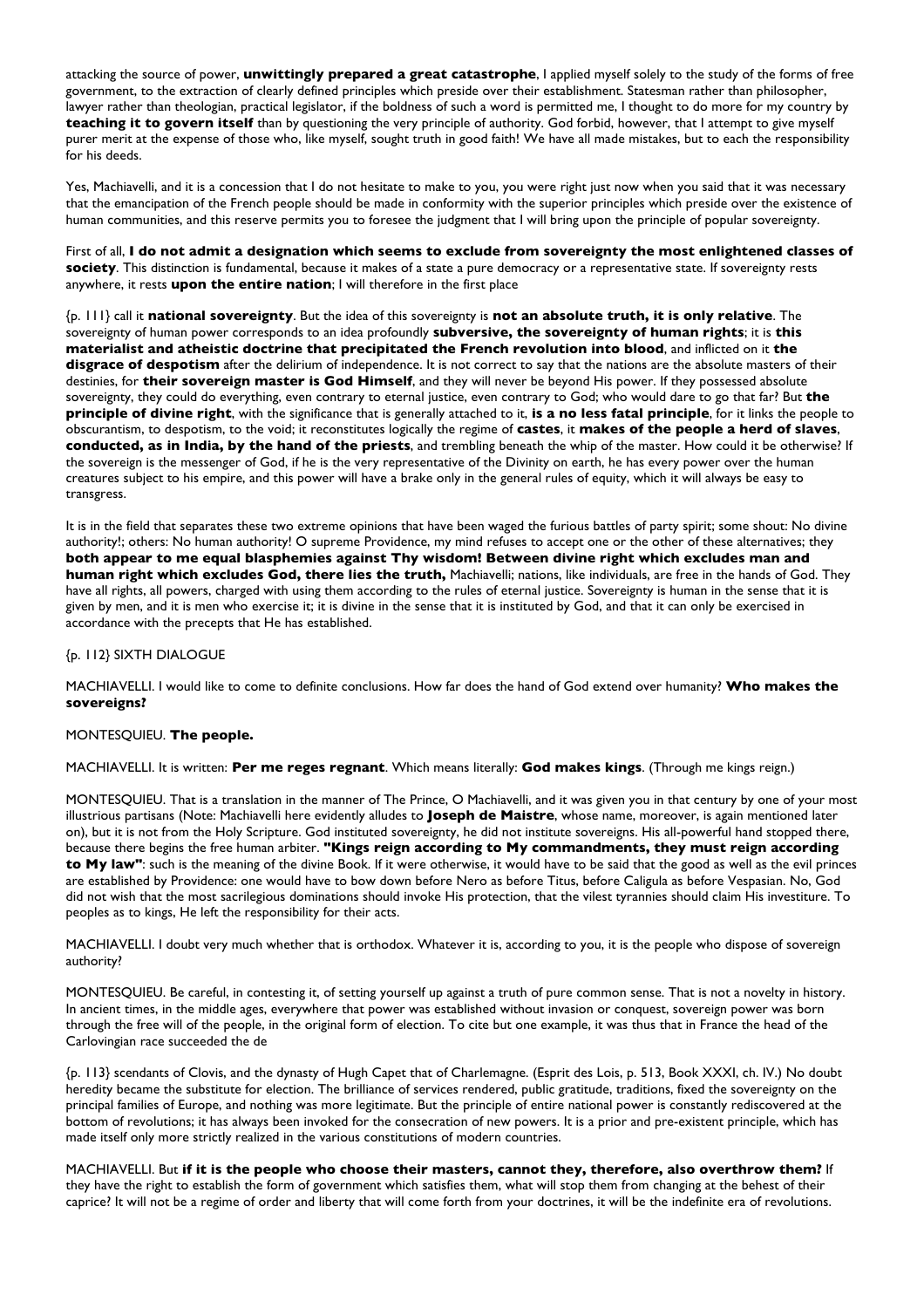MONTESQUIEU. You confound justice with the abuse that can result from its exercise, the principles with their application; those are fundamental distinctions, without which we cannot agree.

MACHIAVELLI. Do not hope to escape me, I demand of you logical deductions; refuse me them if you wish. I wish to know if, according to your principles, the people have the right to overthrow their sovereign?

MONTESQUIEU. Yes, in extreme cases and for just causes.

MACHIAVELLI. **Who will be the judge of these extreme cases** and of the justice of these extremes?

MONTESQUIEU. And who would you wish it to be, if not the people themselves? Have things happened otherwise since the beginning of world? That is a formidable sanction, no doubt, but beneficial and inevitable. How is it you do not see that the contrary doctrine, which commands of man respect for the most odious governments, would make them fall once more under the yoke of monarchical fatalism?

MACHIAVELLI. Your system has but one inconvenience, that it **supposes the infallibility of reason among the people**; but have they

{p. 114} not, like individuals, their passions, their mistakes, their injustices?

MONTESQUIEU. When the people will make mistakes, they will be punished as are individuals who have sinned against the moral law.

MACHIAVELLI. In what way?

MONTESQUIEU. They will be punished by the scourges of dissension, anarchy, even despotism. There is no other justice on earth, when awaiting that of God.

MACHIAVELLI. You have just uttered the word despotism, you see that one returns to it.

MONTESQUIEU. That objection is not worthy of your great mind, Machiavelli; I imagined the most extreme consequences of the principles which you oppose; that was sufficient for the real idea to be perverted. God did not give the people either the power or the will to change thus the forms of government which are the essential means of their existence. Among political societies as among organized beings, the nature of things limits of itself the expansion of free forces. The import of your argument must restrict itself to what is acceptable to reason.

You believe that, under the influence of modern ideas, revolutions would be more frequent. They will not be more, it is possible they will be less. Nations, indeed, as you said a moment ago, exist at the present time through industry, and what seems to you a cause for servitude is at the same time a principle of order and liberty. Industrial civilizations have sores that I do not forget, but one must not deny their benefits, nor distort their tendencies. Societies which live **by labor, by exchange, by credit**, are societies essentially Christian, no matter what one may say, for all these forms of industry, so powerful and so varied, are fundamentally but the application of several great moral ideas borrowed from Christianity, source of all strength as of all truth.

Industry plays such a considerable role in the progress of modern society that one cannot, from the point of view which you assume, make an exact calculation without taking into consideration its influence; and this influence is not all that you thought to charge it with. The science that seeks the relationships

{p. 115} of industrial life and the maxims that are drawn therefrom are quite the most contrary to the principle of the concentration of powers. The tendency of political economy is to see in the political organism only a necessary but very costly mechanism, whose energy must be simplified, and it reduces the role of the government to functions so elementary that its greatest inconvenience is perhaps to destroy prestige. **Industry is the born enemy of revolutions, for without social order it perishes** and with it is arrested the vital progress of modern nations. It cannot do without liberty; and, note well, **liberties in** the question of **industry** necessarily **engender political liberty**, so much so that one could say that the people most advanced in industry are also the people most advanced in liberty. **Leave India and China which exist under the blind destiny of absolute monarchy; look at Europe**, and you will see.

You have just mentioned the word despotism again; well, Machiavelli, you whose sombre genius so profoundly assimilated all the subterranean passages, all the occult combinations, all the artifices of law and of government with the aid of which one can enchain the physical activity and the mental activity of the people; you who distrust man, **you who dream of the terrible dominations of the Orient** for them, you whose **political doctrines are borrowed from frightful theories of Indian mythology**, tell me, I beg of you, how you would go about organizing despotism amongst peoples whose public rights rest essentially on liberty, whose morals and religion develop all progress in the same direction, among Christian nations who live by commerce and industry, in states whose political bodies are in the presence of the publicity of **the press which throws floods of light** into the most obscure corners of power; call upon all the resources of your powerful imagination, seek, invent, and if you resolve the problem, I will say with you that the modern spirit is conquered.

MACHIAVELLI. Take care, you give me a fine chance, I may take you at your word.

MONTESQUIEU. Do so, I beseech you.

{p. 116} MACHIAVELLI. I do not expect to fail.

MONTESQUIEU. In a few hours we will perhaps be separated. These parts are not known to you, follow me in the twisting path that I shall take with you along this dark passage, we can yet escape for several hours the wave of shadows that you perceive over there.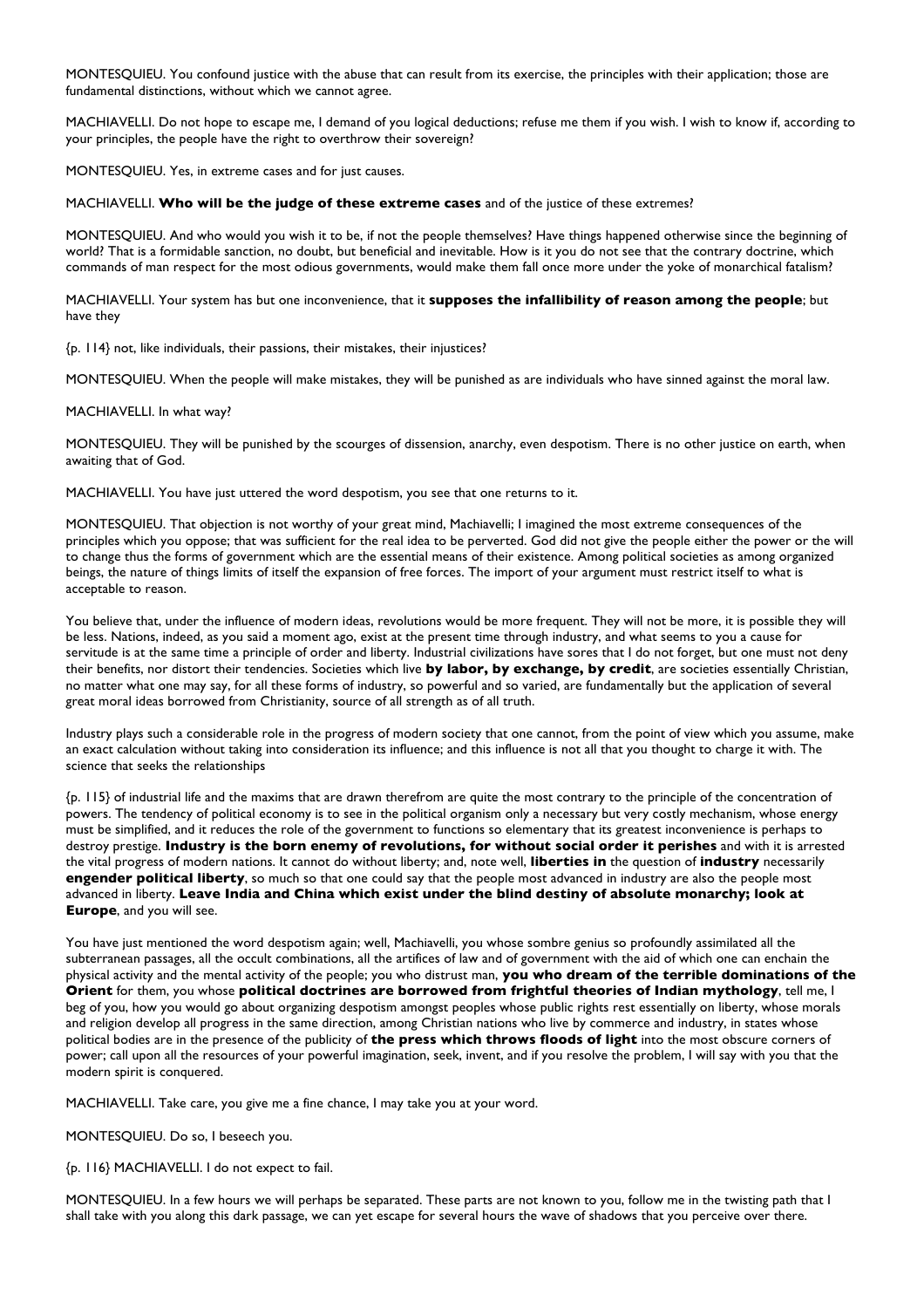### SEVENTH DIALOGUE

#### MACHIAVELLI. We can stop here.

MONTESQUIEU. I am listening to you.

MACHIAVELLI. First I must tell you that you are wrong from beginning to end in the application of my principles. **Despotism always presents itself before your eyes in the decayed forms of oriental monarchy, but it is not thus that I think of it**; with new societies, new procedures must be employed. Today there is no question, in order to govern, of committing violent iniquities, decapitating one's enemies, stripping one's subjects of their possessions, spreading punishment; no, death, spoliation and physical torture cannot play a role secondary enough in the interior policies of modern states.

## MONTESQUIEU. That is fortunate.

MACHIAVELLI. No doubt I have little admiration, I confess, for your civilizations of cylinders and shafts; but I advance with the centuries; the power of the doctrines to which my name is attached is that they accommodate themselves to all times and all situations. Machiavelli today has grandchildren who know the price of his lessons. I am believed very old, and every day I grow younger on earth.

# MONTESOUIEU. You are jesting?

MACHIAVELLI. Listen to me and you shall judge. Today it is **less a question of doing men violence than of disarming them**, **less of suppressing their political passions than of wiping them out**, **less of combating their instincts than of deceiving them**, **less of prohibit**

## {p. 117} **ing their ideas than of changing them by appropriating them** to oneself.

MONTESQUIEU. And how is that done? For I do not understand this language.

MACHIAVELLI. Permit me; that is the moral side of politics, we shall soon arrive at the applications. **The principal secret of government consists in enfeebling the public spirit to the point of disinteresting it** entirely in the ideas and the principles with which revolutions are made nowadays. In all times, **peoples, like individuals, have been paid in words. Appearances nearly always are sufficient** for them; they demand no more. **One can, then, establish artificial institutions which correspond to a language and to ideas equally artificial**; it is necessary to have the talent to **strip the parties of that liberal phraseology** with which they arm themselves against the government. It is necessary to **satiate the people with it until they are weary**, until they are disgusted. One speaks often today of **the power of public opinion**. I shall show you that **it is made to express whatever one wants** when one knows well the hidden resources of power. But **before thinking of directing it, one must benumb it, strike it with uncertainty by astounding contradictions**, work on it with incessant diversions, dazzle it with all sorts of different actions, mislead it imperceptibly in its pathways. One of the great secrets of the day is to know how to take possession of popular prejudices and passions, in such a way as to introduce a confusion of principles which makes impossible all understanding between those who speak the same language and have the same interests.

MONTESQUIEU. Where are you going with these words whose obscurity has in it something sinister?

MACHIAVELLI. If the wise Montesquieu means to put sentiment in the place of politics, I should perhaps stop here; I have not pretended to place myself on the terrain of morals. You have defied me to stop the progress in your societies **unendingly tormented by the spirit of anarchy and revolt**. Do you wish to let me say

{p. 118} how I would solve the problem? You can put aside your scruples in accepting this thesis as a question of pure curiosity.

# MONTESQUIEU. So be it.

MACHIAVELLI. I understand moreover that you would demand more precise information of me; I will arrive at that. But permit me to tell you first under what essential conditions the Prince can hope today to consolidate his power. He will have to endeavor above all to destroy the parties, to dissolve the collective forces wherever they exist, to **paralyze in all its manifestations individual initiative**; then the level of character would descend to himself, and all knees will soon bend in servitude. Absolute power will no longer be an accident, it will become a need. These political precepts are not entirely new, but, as I said to you, it is the processes that must be new. A large number of these results can be obtained by simple regulations of the police and the administration. In your societies, so fine and so well organized, **in the place of absolute monarchies you have put a monster which is called the State**, a new Briareus whose arms extend everywhere, a colossal organism of tyranny in whose shadow despotism is always reborn. Well, under the invocation of the state, nothing will be easier then to consummate the occult work of which I spoke to you just now, and the most powerful methods of action will perhaps be precisely those that one will have the talent to borrow from this very industrial regime which calls forth your admiration.

With the aid of the sole regulating power, **I would institute**, for example, **huge financial monopolies, reservoirs of the public wealth, on which depends so closely the fate of all the private fortunes that they would be swallowed up with the credit of the state the day after any political catastrophe**. **You are an economist, Montesquieu, weigh the value of this combination**.

Head of the government, all my edicts, all my ordinances would constantly tend toward the same goal: to annihilate collective and individual forces; **to develop** excessively **the preponderance of the state**, to make of it the sovereign protector, promoter and remunerator.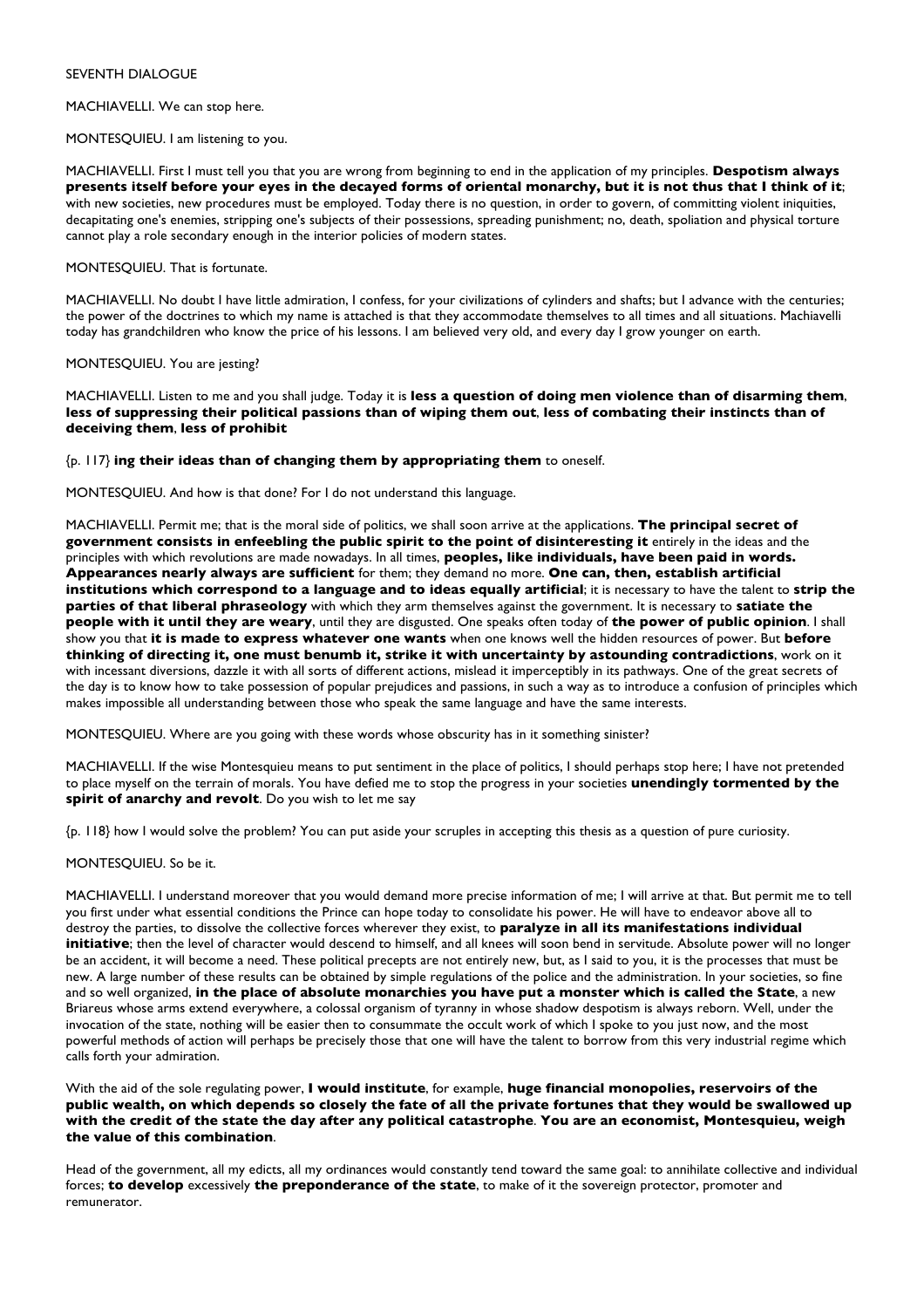{p. 119} Here is another scheme borrowed from the industrial order: In modern times, the aristocracy, as a political force, has disappeared; but **the landed bourgeoisie is still an element of dangerous resistance to governments, because it is independent** in itself; **it may be necessary to impoverish it or even to ruin it** completely. It is enough, for this, to increase the charges which weigh on landed property, to **maintain agriculture in a state of relative inferiority**, to favor commerce and industry excessively, but **speculation principally**; for **too great prosperity in industry** can itself become a danger, in **creating too large a number of independent fortunes.**

The great industrialists and manufacturers will be reacted against advantageously by **stimulation to a disproportionate luxury**, by the elevation of taxes on salaries, by **deep blows ably struck at the sources of production**. **I need not develop these ideas, you can readily understand** in what circumstances and **under what pretexts** all this can be done. The interests of the people, and even a sort of zeal for liberty, for the great economic principles, will easily **cover the true goal**, if it is desired. It is useless to add that the perpetual upkeep of **a large army continually exercised by foreign wars** must be the indispensable complement of this system; it is necessary to arrive at the existence in the state only of **proletarians, several millionaires, and soldiers.** 

## MONTESQUIEU. Continue.

MACHIAVELLI. So much for the interior policies of the state. **Outside, it is necessary to incite, from one end of Europe to the other, the revolutionary fermentation that is curbed at home**. Two considerable advantages would result from that; the liberal agitation outside makes passable the repression within. Moreover, in this way **one controls all the powers, among which one can create order or disorder at will**. The important point is to entangle by cabinet intrigues all the threads of European politics in such a way as to **play one against the other** the Powers with whom one treats. Do not think that this duplicity, if it is well carried on, could become detrimental to a sovereign. Alex-

{p. 120} ander VI practised only deception in his diplomatic negotiations and yet he always succeeded, so well did he know the science of cunning. (The Prince, p. 114, ch. XVII.) But for what you call today the official language, a striking contrast is necessary, and there one cannot affect too much the spirit of loyalty and conciliation; **the people, who see only the outward appearance of things, will manufacture a reputation of wisdom** for the ruler who can conduct his affairs in this way.

**To all internal agitation, he must be able to respond with a foreign war**; **to any imminent revolution, with a general war**; but since in politics **words must never be in accord with deeds**, it is necessary that, in these various crises, the prince be able enough to **disguise his real designs** under contrary design; he must always give the **impression of acceding to public opinion while he does what his hands have secretly prepared**.

To sum up the whole system in a word, **revolution in the state is restrained** on the one hand **by the terror of anarchy**, on the other, **by bankruptcy**, and, all things considered, **by general war**.

You have already been able to see, by means of the rapid outline I have just given you, what an important role **the art of language** is called upon to play in modern politics. I am far from disdaining the press, as you see, and I would be able in time of need to use the rostrum; what is essential is **the use against one's enemies of all the arms they could employ against you**. Not content with relying on the violent force of democracy, I would borrow of the subtleties of justice their most learned resources. When one makes decisions that could seem unjust or rash, it is essential to know how to express them in fine terms, to give them the highest reasons of morality and justice.

**The power** of which I dream, far, as you see, from having barbarian customs, must draw to itself all the forces and all the talents of the civilization in the heart of which it lives. It **must surround itself with publicists, lawyers, jurisconsults, practical men and administrators**, men who know thoroughly all the secrets, all the strength of social life, who speak all languages,

{p. 121} who have studied man in all circles. They must be taken from anywhere and everywhere, for these men give surprising service through the ingenious procedures they apply to politics. With that, a whole world of economists is necessary, of bankers, of industrialists, of capitalists, of men of vision, of men with millions, for all fundamentally **resolves itself into a question of figures.** 

As for the principal dignities, the principal dismemberment of power, one must so arrange as to give them to men whose antecedents and character place a gulf between them and other men, every one of whom has only to expect death or exile in case of a change in government and is in need of defending until his last breath all that exists.

Imagine for a moment that I have at my disposal the different moral and material resources which I have just sketched for you, and now **give me any nation**, do you hear! You regard it as a capital point, in the Esprit des Lois, not to change the character of a nation (Esprit des Lois, p. 252 et seq., book XIX, Chap. V) when one wishes it to conserve its original vigor. Well, **I do not ask you twenty years to transform in the most complete way the most untamable European character and to make it as docile under tyranny as the smallest nation in Asia**.

MONTESQUIEU. You have just added, in your jesting, another chapter to your treatise on The Prince. Whatever are your doctrines, I do not debate them; I make but one observation to you. It is evident that you have in no way held to the promise you had made; **the use of these methods presupposes** the existence of **absolute power**, and I have asked you precisely **how you could establish it in political societies which rest upon liberal institutions.** 

MACHIAVELLI. Your observation is perfectly fair and I do not mean to escape it. This beginning was only a preface.

MONTESQUIEU. I put you in the presence of a state founded on representative institutions, monarchic or republic; I speak to you of a nation long familiar with liberty, and I ask you how, from there, you could return to absolute power.

# {p. 122} EIGHTH DIALOGUE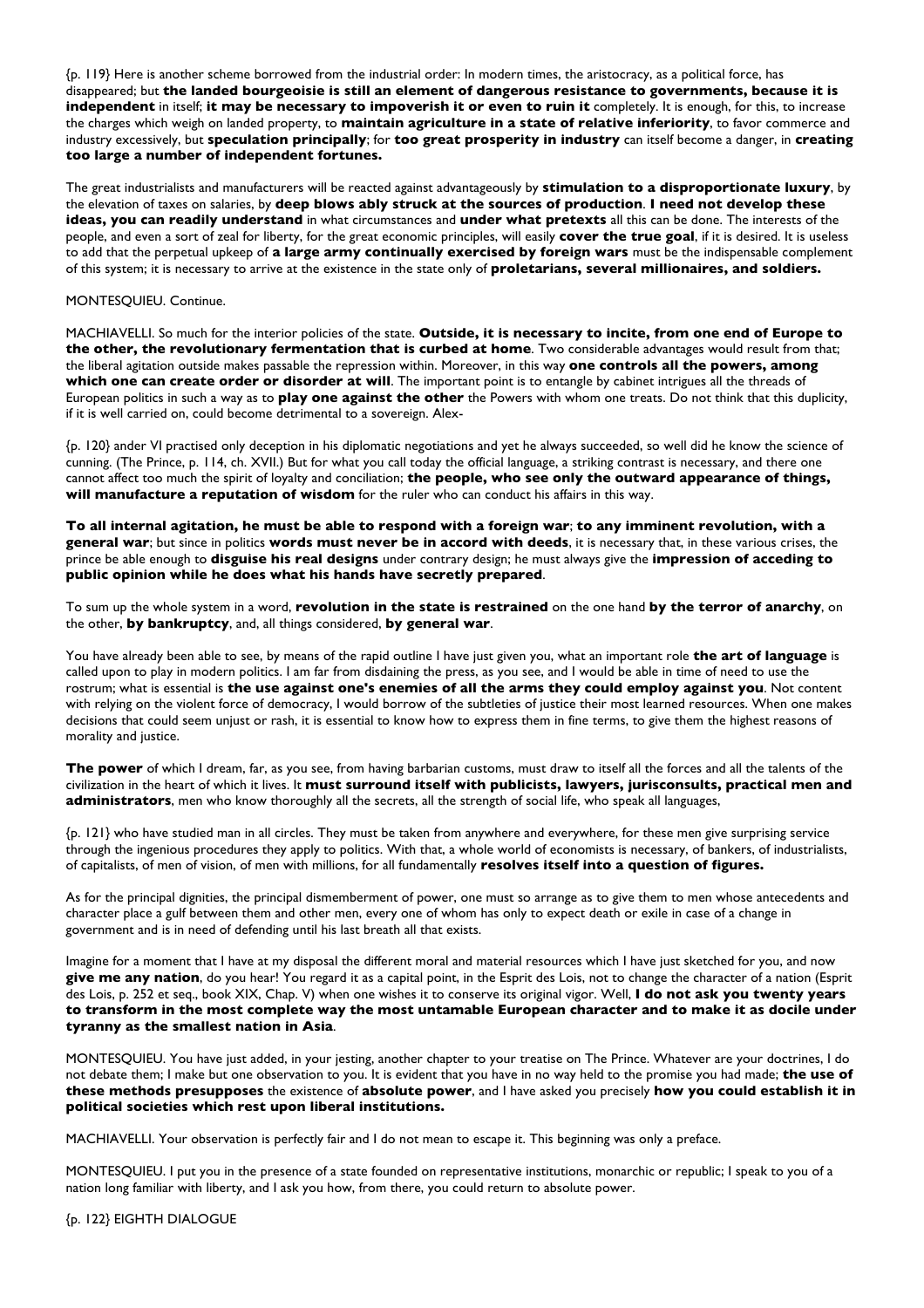MACHIAVELLI. I take the hypothesis which is most contrary to me; I take a state constituted as a republic. With a monarchy, the role that I propose to play would be too easy. I take a republic, because with such a form of government, I will encounter resistance almost insurmountable in appearance, in ideas, in custom, in laws. This hypothesis is not acceptable to you? I accept from your hands a state of no matter what form, great or small; I imagine it endowed with all the institutions that guarantee liberty, and I ask you this single question: Do you believe power is protected from a blow or from what is today called a coup d'etat?

MONTESQUIEU. No, that is true; but you will at least admit that such an enterprise would be singularly difficult in the political society of our times, as it is organized.

MACHIAVELLI. And why? Are not these societies, as in all times, prey to factions? Are there not everywhere the elements of civil war, between parties, between pretenders?

MONTESQUIEU. That is possible; but I think I can make you understand in one word where your error lies. These usurpations, necessarily very rare because they are full of peril and they repudiate modern customs, supposing that they succeed, would in no way have the importance that you seem to attribute to them. A change of power would not bring about a change of institutions. A pretender will trouble the state; his party will triumph, I admit it; the power is in other hands, that is all; but the public rights and very foundation of the institutions remain upright. That is what concerns me.

MACHIAVELLI. Is it true that you have such an illusion?

MONTESQUIEU. Prove the contrary.

{p. 123} MACHIAVELLI. You grant me, for the moment, the success of an armed enterprise against the established power?

## MONTESQUIEU. Yes.

MACHIAVELLI. Then note in what situation I find myself placed. I have for the moment suppressed all power other than my own. If the institutions still standing can erect some obstacle before me, it is pure form; in fact, the acts of my will can encounter no real resistance; at last I am in that extra-legal condition that the Romans called by a word so beautiful and so powerfully energetic: dictatorship. That is to say I can do all I wish at the present time; I am legislator, executive, judge, and, on horseback, chief of the army.

Remember this. Now **I have triumphed through the support of one faction**, that is, this occurrence could only be accomplished in an atmosphere of **deep internal dissension**. One can tell at random, without being wrong, what were the causes. It will be **an antagonism between the aristocracy and the people or between the people and the bourgeoisie**. At the basis of things, it could not be otherwise; on the surface, **there is a mixture of contrary ideas**, opinions, influences and currents, as **in all states where liberty has been unchained for a moment**. There will be political elements of all kinds, **fragments of parties once victorious**, today defeated, unbridled ambitions, wild cupidity, **implacable hatreds**, terror everywhere, men of all opinions and all doctrines, would-be **restorers of former regimes, demagogues, anarchists, utopians**, all at work, all laboring equally from their side **for the overthrow of the established order**. What may be concluded from such a situation? Two things: first, that **the country has great need of peace** and that it will refuse nothing to him who can give it her; second, that in the middle of this division of parties, there is no real force or rather, there is only one, the people.

I myself am a victorious pretender; I bear, let us suppose, a great name in history, qualified to work on the imagination of the masses. Like Pisistratus, **like Caesar, like Nero even, I rely on the people**; that is the a b c of all usurpers. There lies **the** 

{p. 124} **blind power** that gives the means to do everything with impunity, there lies authority, there the name that will cover all. The people indeed care much for your legal fictions and your constitutional guarantees!

I have brought quiet amid all the factions, and now you will see how I am going to proceed.

Perhaps you remember the rules I established in The Prince for the **conservation of conquered provinces**. The usurper in a state is in a situation similar to that of the conqueror. He is **condemned to the renovation of everything**, the dissolution of the state, the destruction of the city, the changing of the face of customs.

That is the goal, but in modern times one must aim at it only through roundabout ways, indirect means, cunning schemes and, as far as possible, without violence. Therefore, **I will not destroy institutions directly, but I will reach them one by one by an unseen blow which will throw the mechanism into confusion**. Thus I will reach, each in its turn, **the judicial organization, the electorate, the press, individual liberty, education**.

**Above the primitive laws I will have passed a whole new legislation which, without exactly abrogating the old, will mask it first, and soon make it disappear** completely. Such are my general conceptions, now you will see the details of execution.

MONTESQUIEU. Would that you were still in the gardens of Rucellai, O Machiavelli, to teach these fine lessons, and how sad it is that posterity could not hear you!

MACHIAVELLI. Rest assured; for those who can read, **all this is in The Prince**.

MONTESQUIEU. Well, you have arrived at the day after your coup d'etat; what are you going to do?

MACHIAVELLI. One great thing, then a very little one.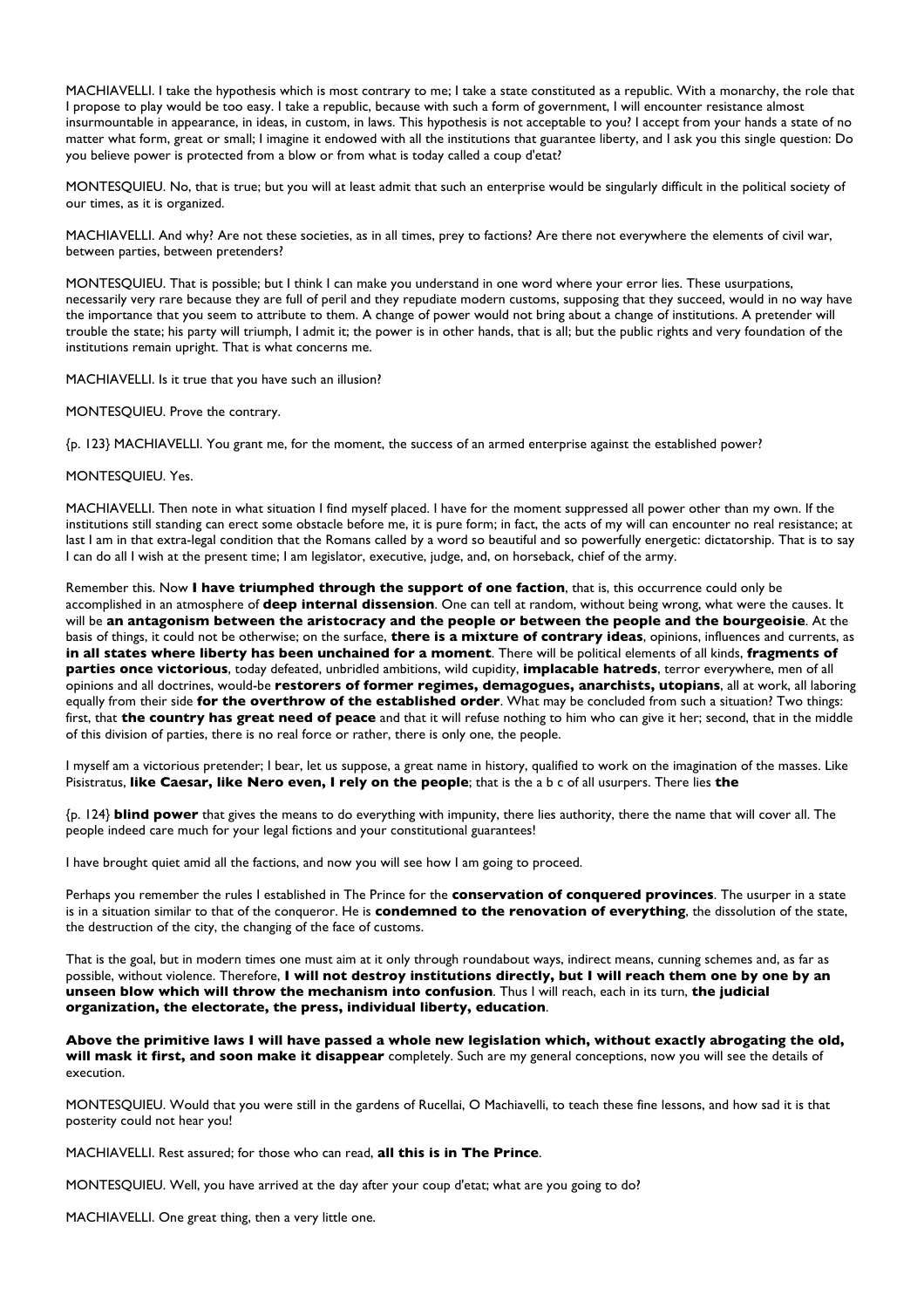MONTESQUIEU. Let us see the great one first.

MACHIAVELLI. After the success of a coup against the established power, all is not finished, and the parties do not generally consider themselves beaten. It is not yet exactly known how much

{p. 125} the usurper's energy is worth, he will be tried, and they will rise against him with weapons in their hands. The moment has come to **impress terror which will strike the entire city** and will make the most intrepid souls shrink back.

MONTESQUIEU. What are you going to do? You told me that you repudiated bloodshed.

MACHIAVELLI. It is not a question of false humanity here. Society is menaced, it is in **a state of lawful defense**; the excess of strictness, even cruelty, will **prevent more flowing of blood in the future**. Do not ask me what will be done; **it is necessary that the people be terrified once and for all and that fear soften them**.

MONTESQUIEU. Yes, I remember; that is what you teach in The Prince in recounting the sinister execution of Borgia in Cesene (The Prince, p. 47, chap. VII). You are still the same.

MACHIAVELLI. No, no, you will see later; I only do this by necessity, and I suffer from it.

MONTESQUIEU. But who will start this blood flowing?

MACHIAVELLI. The army! that great justiciary of the state whose hand never dishonors its victims. Two results of the greatest importance will be obtained in the repression by the intervention of the army. From this time, on the one hand, **it will find itself forever hostile to the civil population** which it had punished without consideration, and on the other, it will attach itself in an indissoluble manner to the fate of its leader.

MONTESQUIEU. And you think that this blood will not fall back on you?

MACHIAVELLI. No, for **in the eyes of the people, the sovereign, definitely, is a stranger to the excesses of a soldiery** which is not always easy to hold back. Those who could be held **responsible are the generals, the ministers** who had executed my orders. These men, I assure you, will be devoted to me until their last breath, for they know very well what awaits them after me.

MONTESQUIEU. That is, therefore, your first act as sovereign? Now let us hear the second.

MACHIAVELLI. I do not know whether you have noticed what is,

{p. 126} in politics, the power of little things. After what I have just told you, **I will have all new coins struck with my effigy**, and I will issue a considerable quantity.

MONTESQUIEU. But amid the first cares of the state, that would be a puerile measure.

MACHIAVELLI. You think s? You have not been in power. **The human effigy on coins is the supreme sign of power**. At the beginning there will be proud spirits who will shake with anger, but they will become accustomed to it; even the enemies of my power will be obliged to have my portrait in their purses. It is quite certain that the people will accustom themselves to seeing with a softer regard the features that are printed everywhere on the material token of our possessions. From the day my effigy is on the coins, I am king.

MONTESQUIEU. I confess that this notion is new to me; but let us continue. You have not forgotten that new peoples have the weakness of giving themselves constitutions that are guaranties of their rights? With your power emanating from force, with the projects that you explain to me, you will perhaps find yourself embarrassed in the presence of **a fundamental charter** whose every principle, every regulation, every plan, is contrary to your maxims of government.

### MACHIAVELLI. **I will make another constitution**, that is all.

MONTESQUIEU. And you think that that will not be difficult?

MACHIAVELLI. Wherein will lie the difficulty? For the moment, there is no other will, no other force than mine and I have the popular element as a basis of action.

MONTESQUIEU. That is true. Still, I have one doubt: according to what you have been telling me, I imagine that **your constitution will not be a monument of liberty**. Do you think that a single crisis of strength, a single lucky violence will be sufficient to ravish all the rights of a nation, all her conquests, all her institutions, all the principles with which she has been in the habit of living?

MACHIAVELLI. Permit me! I don t go as fast as that. I said to

{p. 127} you, a few moments ago, that **nations were like individuals**, that they **attached more to appearances** than to the reality of things; in politics that is a rule the details of which I will follow scrupulously; if you will call to mind the principles to which you hold the most, you will see that I am not as embarrassed by them as you seem to think.

MONTESQUIEU. What are you going to do, O Machiavelli?

MACHIAVELLI. Don't be afraid, name them to me.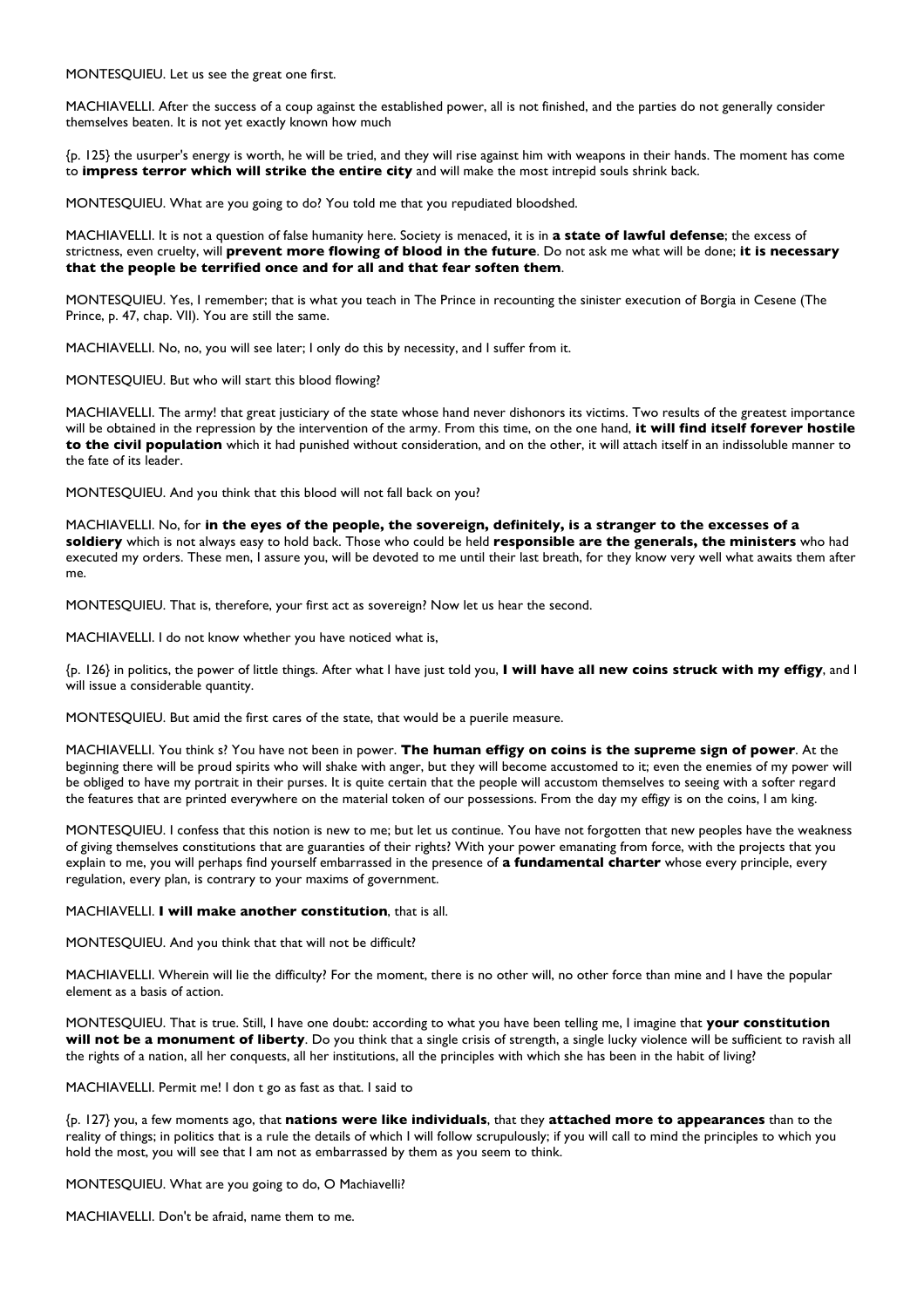MONTESQUIEU. I don t trust myself, I confess it.

MACHIAVELLI. Then I will remind you myself. You would not fail, no doubt, to speak to me of the principles of the separation of powers, of **liberty of speech and of the press, religious liberty**, individual liberty, the **right to congregate**, equality before the law, the **inviolability of property** and of the home, the right of petition, free consent to taxation, adequacy of punishment, the nonretroactivity of the laws; is that enough and do you wish more?

MONTESQUIEU. I think that is much more than is necessary, Machiavelli, to make your government uneasy.

# MACHIAVELLI. There you are wrong, and this is so true that **I see no reason why I should not proclaim these principles; if you wish, I will even make them the preamble to my constitution**.

MONTESQUIEU. You have already proved to me that you are **a great magician**.

MACHIAVELLI. There is no magic here, only political sauoir faire.

MONTESQUIEU. But how, having inscribed these principles at the head of your constitution, **are you going to go about without applying them?**

MACHIAVELLI. Ah! take care, I have told you that I would proclaim these principles, but I have not said I would inscribe them or even that I would expressly designate them.

MONTESQUIEU. What do you mean?

MACHIAVELLI. **I will in no way sum up**; I will take care to declare to the people that I recognize and confirm the great principles of modern justice.

MONTESQUIEU. The import of this reticence escapes me.

{p. 128} MACHLAVELLI. You will see how important it is. **If I expressly enumerated these rights, my freedom of action will be chained** to those I have mentioned; that is what I do not want. In **not naming them**, I seem to accord all and I **do not specially accord any**; this permits me to set aside later, by means of exception, those that I may judge dangerous.

## MONTESQUIEU. I understand.

MACHIAVELLI. Of these principles, moreover, some belong to political and **constitutional law**, others to **civil law**. That is a distinction that must always serve as a rule in the exercise of absolute power. It is to the **civil rights** that people hold most; I will not touch them, if I can, and, in this way, one part of my program at least will be fulfilled.

#### MONTESQUIEU. And as for the political rights ...?

MACHIAVELLI. I have written in my treatise on The Prince the following maxim, which has never ceased to be true: "The governed will always be content with the prince, so long as he **touches neither their possessions nor their honor**, and from that time on he has only to combat the pretensions of **a small number of malcontents, whom he can finish off** easily." That is my answer to your question.

MONTESQUIEU. Strictly, one could find it insufficient; one could answer you that political rights are also possessions; that it also is of importance to the honor of the people to maintain it, and that in disturbing it you are in reality striking at their possessions as well as their honor. One could add still further that the maintenance of civil rights is linked with the maintenance of political rights by a close solidarity. Who is to guarantee to the citizens that if you strip them of political liberty today, you will not strip them of individual liberty tomorrow; that if you attack their liberty today, you will not attack their fortunes tomorrow?

MACHIAVELLI. It is certain that the argument has been presented with much vivacity, but I believe that you also perfectly understand the exaggeration. You seem always to believe that people

{p. 129} of today are starved for liberty. Have you foreseen the case when they wish no more of it, and can you demand of the princes more passion for it than the people? Now, in your **societies so deeply liberated, in which the individual only lives in the sphere of his egoism and his material interests**, question the greatest number, and you will see whether, from every side, you will not be answered: What has politics to do with me? What has liberty to do with me? Are not all governments the same? Must not a government protect itself?

Note this well, moreover, it is not even the people who will speak thus; it will be the bourgeois, the industrialists, the educated men, the rich, the literati, all those who are in a position to appreciate your fine doctrines of public rights. They will bless me, they will cry out that I have saved them, that they are in a minority position, that they cannot help themselves. Look, the nations have I know not what secret love for the vigorous genius of force. Of all violent actions marked by the talent of artifice, you will hear said with an admiration that overcomes all blame: **This is not good, so be it, but it is clever, it is well done,** it is strong!

MONTESQUIEU. You are, then, going to penetrate the professional party with your doctrines?

MACHIAVELLI. No, we have arrived at the execution. I would certainly have made several more steps if you had not obliged me to digress. Let us continue.

### NINTH DIALOGUE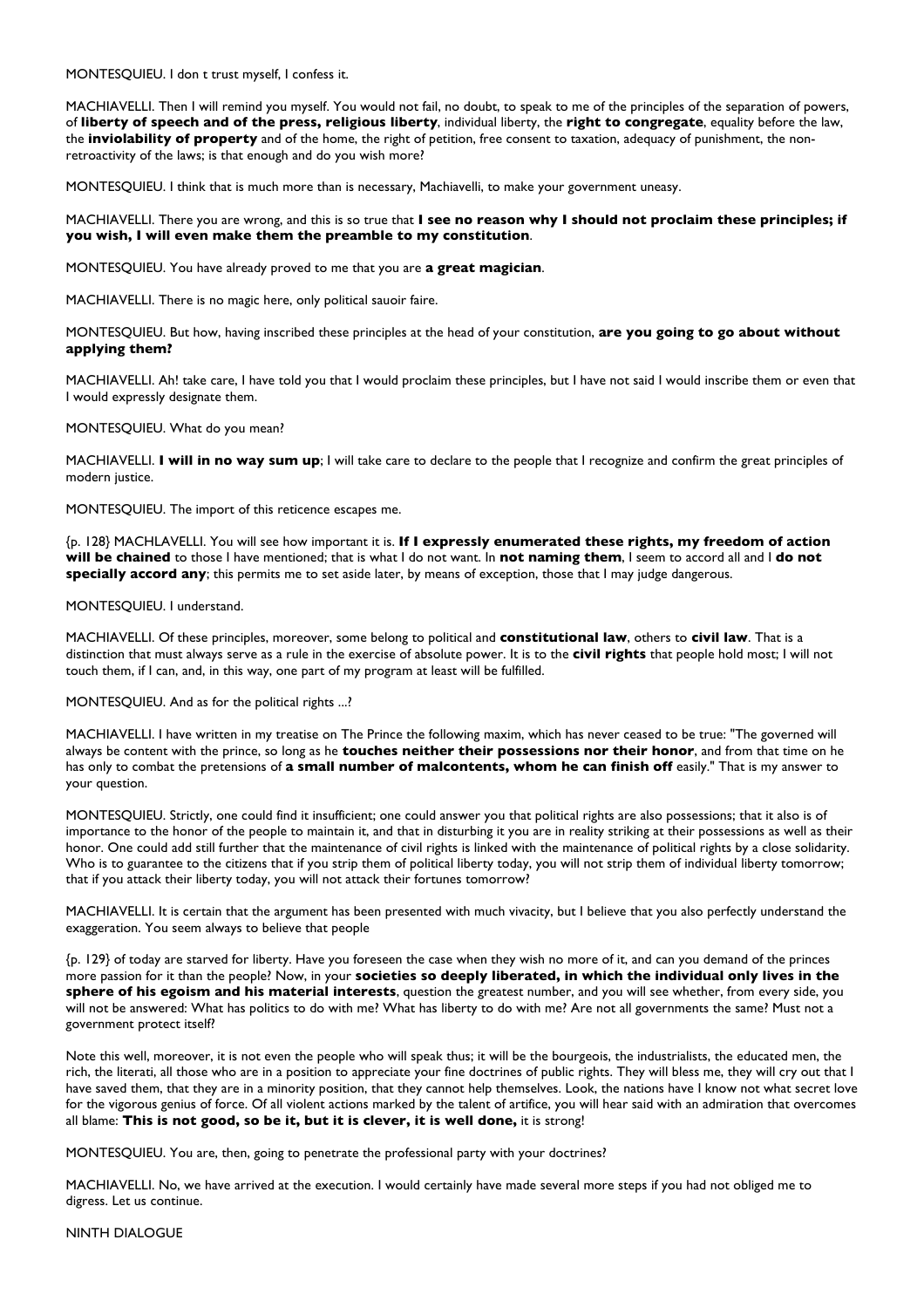### MONTESQUIEU. You were at the day following **a constitution drawn up by yourself without the consent of the nation**.

MACHIAVELLI. Here I stop you; I have not intended to offend to this point the acknowledged ideas whose influence I am aware of.

MONTESQUIEU. Really!

{p. 130} MACHIAVELLI. I speak very seriously.

MONTESQUIEU. You expect, then, to associate the nation with the new fundamental work that you are preparing?

MACHIAVELLI. Yes, no doubt. That surprises you? I will do much better; **I will first have ratified by a popular vote the coup that I have carried against the state**; I will say to the people, in suitable terms: All was going wrong; **I have smashed everything, I have saved you, do you want me?** You are free to condemn me or to absolve me by your vote.

MONTESQUIEU. Free, under the weight of terror and armed force.

MACHIAVELLI. I will be acclaimed.

MONTESQUIEU. I believe that.

MACHIAVELLI. And **the popular vote**, which I have as an instrument of my power, **will become the very base of my government**. I will establish a suffrage without distinction of class or tax, with which absolutism will be organized in a single blow.

MONTESQUIEU. Yes, for by one blow you crush at the same time the unity of the **family**, you lessen suffrage, you annul the preponderance of the enlightened, and you make numbers a blind power which operates at your will.

MACHIAVELLI. I bring about a progress ardently hoped for today by all peoples of Europe: **I organize universal suffrage as did Washington in the United States, and the first use I make of it is to submit to it my constitution**.

#### MONTESQUIEU. What! **you are going to have it discussed in primary or secondary assemblies?**

MACHIAVELLI. Oh! let us forget, I beg of you, your eighteenth century ideas; they are no longer of modern times.

MONTESQUIEU. Well, then in what manner will you have the acceptance of your constitution deliberated? How will the articles embodied in it be discussed?

MACHIAVELLI. But **I do not intend that they shall be discussed at all**, I thought I told you that.

MONTESQUIEU. I have only followed you on the terrain of the

{p. 131} principles it has pleased you to choose. You spoke to me of the United States; I do not know whether you are a new Washington, but what is certain is that the present constitution of the United States was discussed, deliberated and voted by representatives of the people.

MACHIAVELLI. I beg you, let us not confound the time, the place and the people; we are in Europe; **my constitution is presented en bloc, it is accepted en bloc.** 

MONTESQUIEU. But in acting thus you are disguising nothing to anyone. How, in voting under these conditions, can the people know what they are doing and to what point it engages them?

MACHIAVELLI. And where have you ever seen that a constitution, really worthy of the name, really durable, has ever been the result of popular deliberation? **A constitution must come forth fully armed from the head of one man alone**, or it is nothing but a work condemned to oblivion. Without homogeneity, without linking of parties, without practical strength, it will necessarily bear the imprint of all the weakness of sight that have presided at its composition. A constitution, once more, cannot but be the work of a single man; never have things been done otherwise; I prove it by the history of all the founders of empires, the example of Sesostris, of Solon, Lycurgus, Charlemagne, Frederick II, Peter I.

MONTESQUIEU. That is a chapter of one of your disciples that you are developing there.

### MACHIAVELLI. Of whose?

MONTESQUIEU. Of **Joseph de Maistre**. There are therein certain general reflections that are not without truth but that I find without application. One would say, to hear you, that you are going to draw a people out of chaos or out of the deep night of their first origins. You do not seem to remember that, in the hypothetical nation in which we place ourselves, the country has attained the summit of its civilization, that its public rights are soundly entrenched, and that it is in possession of regular institutions.

{p. 132} MACHIAVELLI. I do not say no; therefore you will see that I need not destroy your institutions from top to bottom to arrive at my goal. It will suffice me to modify the arrangements and to change the methods.

MONTESQUIEU. Explain yourself.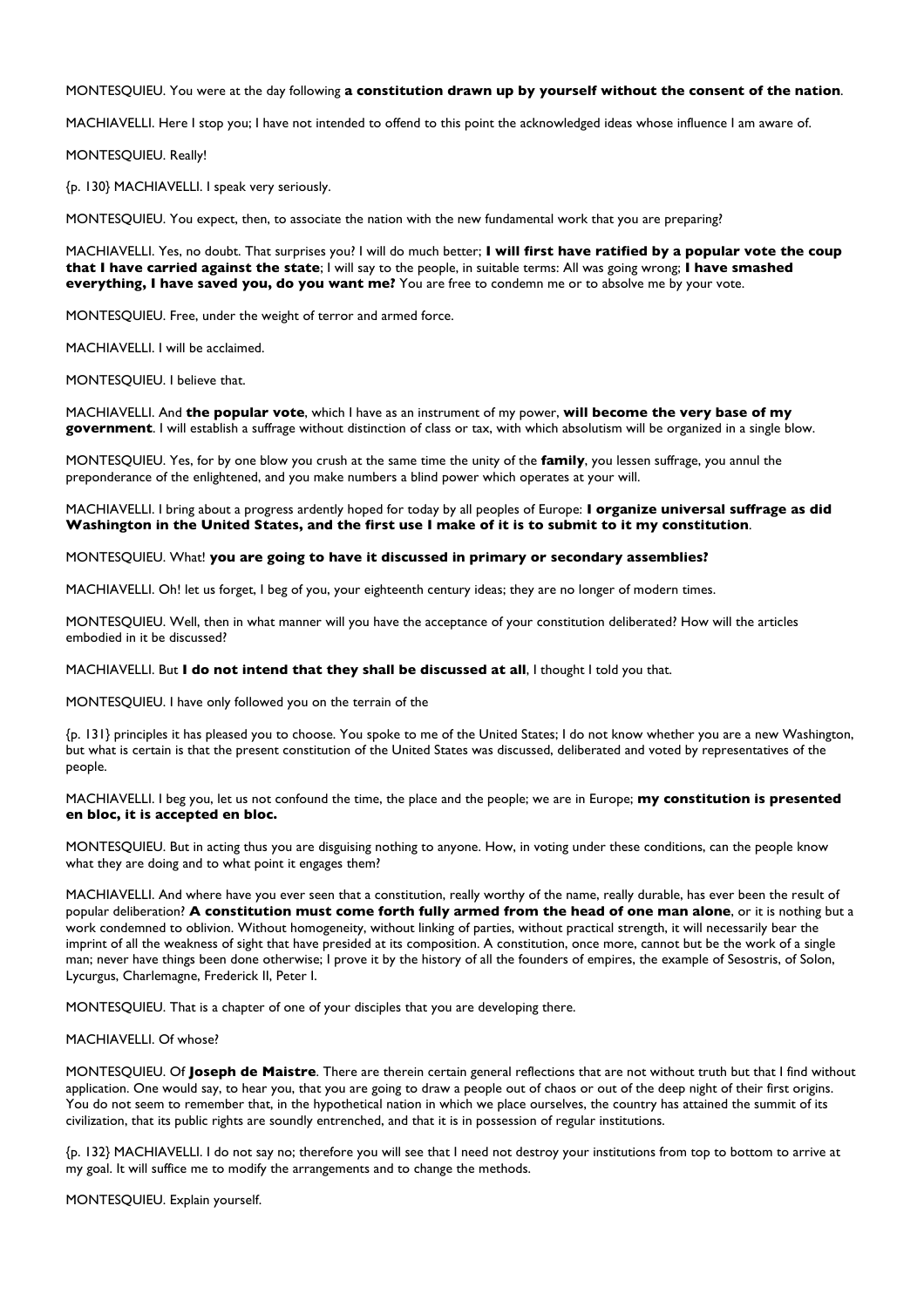MACHIAVELLI. Just now you gave me a discourse on constitutional politics, I intend to profit from it. I do not, by the way, know as little as is generally believed in Europe about all these ideas of seesaw politics; you can see that by my discourses on Titus-Livy. But let us return to the present problem. You noticed rightly, a moment ago, that in the parliamentary states of Europe the public powers were distributed almost everywhere in the same manner between a certain number of political bodies whose regular working constituted the government.

Thus one finds everywhere, **under various names**, but with practically uniform attributes, **a ministerial organization, a senate, a legislative body, a council of state, a court of cassation**; I must not exact from you any useless development of the respective mechanism of these powers, whose secret you know better than I; it is evident that **each one of them corresponds to an essential function of the government**. You will note well that **it is the function that I call essential, not the institution**. Thus it is necessary that there be a directing power, a moderating power, a legislative power, a regulating power; there can be no doubt of that.

MONTESQUIEU. But, if I understand you well, the various powers are but one in your estimation and you are ready to give it all to a single man by suppressing the institutions.

MACHIAVELLI. Once more it is that which deceives you. One could not act thus without danger ... especially in France with the fanaticism which reigns there for what you call **the principles of '89**; but please listen to me carefully: **in statics the displacement of a point of support changes the direction of the force, in mechanics the displacement of a spring changes the movement**.

{p. 133} And yet in appearance it is the same apparatus, it is the same mechanism. It is equally true in physiology that the temperament depends on the state of the organs. If the organs are modified, the temperament changes. Well, the various institutions of which we have just spoken function, in governmental economics, like real organs of the human body. **If I touch the organs, they remain, but the political complexion of the State will be changed**. Do you understand that?

MONTESQUIEU. That is not difficult, and no periphrase was necessary for it. You keep names, you put aside things. **That is what Augustus did at Rome when he destroyed the Republic. There was always a consulate, a praetorship, a censorship, a tribunal; but there were no longer consuls, prcetors, censors, nor tribunes.**

MACHIAVELLI. You must admit that one could choose worse models. Anything may be done in politics as long as one flatters public prejudices and **respects appearances**.

MONTESQUIEU. Don't go back into generalities; get to work, I am following you.

MACHIAVELLI. Don't forget from what personal convictions each one of my acts will spring. In my eyes your parliamentary governments are nothing but schools for dispute, nothing but centers of sterile agitations in the midst of which is exhausted the fertile activity of nations which the court and the press condemn to impotence. Consequently I have no remorse; I start from an elevated point of view and my aim justifies my acts.

**For abstract theories I substitute practical reason**, the experience of centuries, the example of men of genius who have done great things by the same means, I begin by returning to power its vital conditions.

My first reform at once dwells upon your claim of ministerial responsibility. In centralized countries, like yours, for instance, where opinion instinctively leaves everything to the head of the State, the good as well as the bad, to write at the top of a chart

{p. 134} that the sovereign is irresponsible is to lie to public sentiment, is to establish a fiction which will always vanish at the sound of revolutions. I begin, then, by **striking out of my constitution the principle of ministerial responsibility; the sovereign that I institute will alone be responsible** to the people.

MONTESQUIEU. Fortunately, there is no circumlocution there.

MACHIAVELLI. In your parliamentary system the representatives of the nation have, as you explained it to me, **the initiative** in projects of laws either alone or concurrently with executive power; well, that is the source of the most serious abuses, for in such an order of things each deputy could, at any time, substitute himself for the government in presenting **laws insufficiently studied, insufticiently examined from all angles**; why, with parliamentary initiative, the Chamber could, if it wished, overthrow the government. **I strike out parliamentary initiative. The sovereign alone may propose laws**.

MONTESQUIEU. I see that you are taking the best method of entering the course of absolute power; for in a State where the initiative of law belongs only to the sovereign, it is practically the sovereign who is the sole legislator; but before you go further, I should like to make an objection. You wish to establish yourself on a rock, and I find you seated on sand.

# MACHIAVELLI. How?

#### MONTESQUIEU. **Did you not take popular suffrage as the basis of your power?**

MACHIAVELLI. Certainly.

MONTESQUIEU. Well, **you are nothing but a representative** to be recalled at the will of the people in whom alone resides the true sovereignty. You thought you could make use of this principle to support your authority; don't you see that you could easily be overthrown? On the other hand, you declared yourself solely responsible; do you, then, consider yourself an angel? But be so, if you wish; **you will still be blamed for any evil which may arise**, and **you will perish at the first crisis**.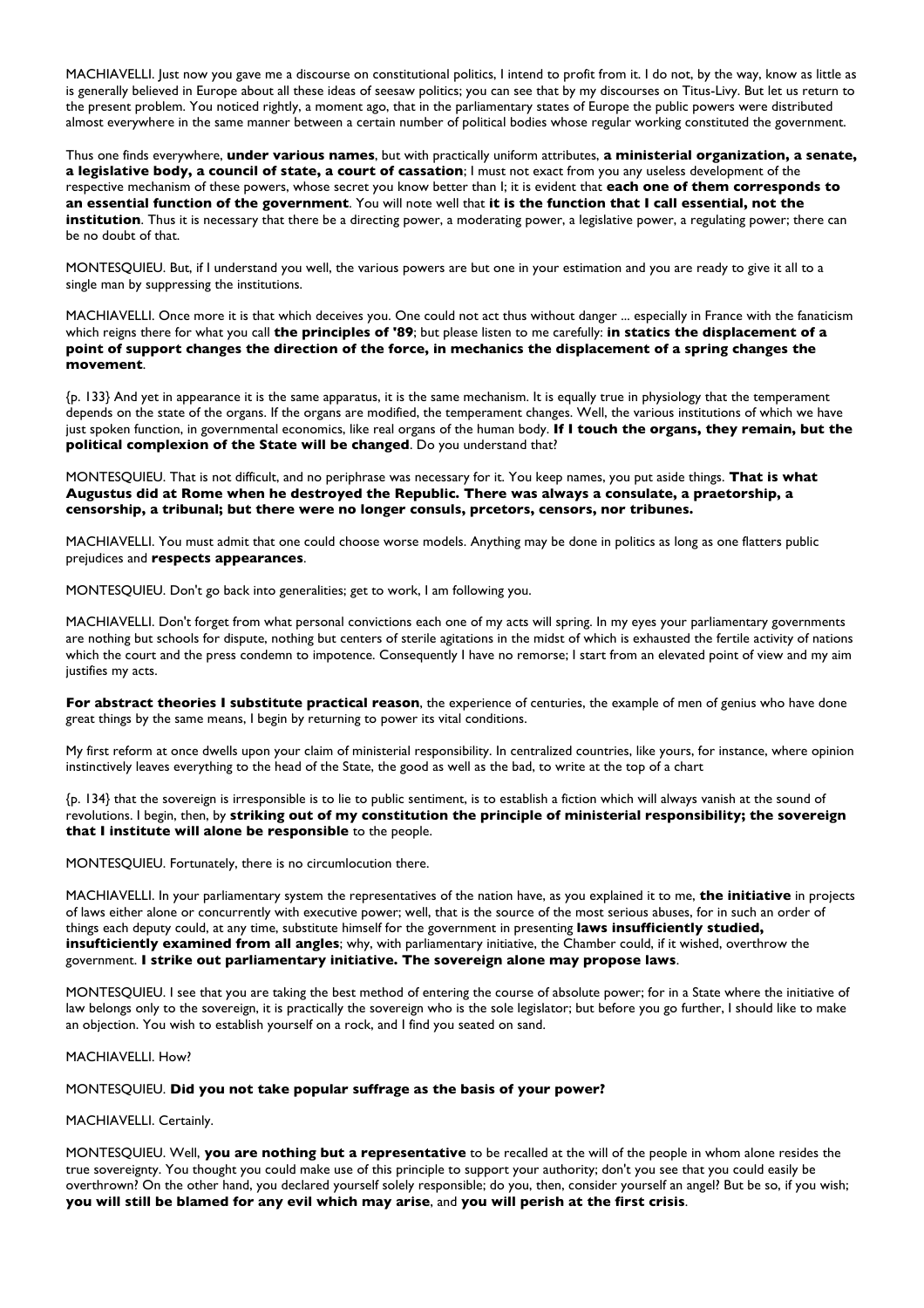{p. 135} MACHIAVELLI. You anticipate: the objection comes too soon, but I shall answer it at once since you force me to it. You are strangely mistaken if you believe that I have not foreseen your argument. **If my power were threatened, it could be only because of factions. I am guarded agains**t them by two basic rights which I have placed in my constitution.

#### MONTESQUIEU. And what are those rights?

MACHIAVELLI. **The appeal to the people**, the right to put the country in a state of siege. I am head of the army, **I have the entire public force in my hands; at the first insurrection against my power, the bayonets would be an answer** to resistance and I would again find in the ballot-box a new sanction of my authority.

MONTESQUIEU. You have unanswerable arguments; but let us get back to the legislative body which you have established. On this point I see complications; you have deprived this assembly of the parliamentary initiative, but it still has the right to vote the laws which you will present for its adoption. Undoubtedly you do not expect to permit it to exercise this right?

MACHIAVELLI. You are more suspicious than I, for I confess that I see nothing wrong with it. Since no one but myself may present the law, I have nothing to fear that anything may be done against my power. I have the key of the tabernacle. Besides, as I have already told you, it is a part of my plan to **allow the institutions to exist - in appearance**. Only I must state that **I do not mean to allow to the Chamber** what you call **the right of amendment**. It is evident that with the exercise of such a faculty, there is no law which could not be diverted from its original goal and the disposition of which is not capable of being changed. **The law is accepted or rejected - no other alternative**.

MONTESQUIEU. But no more is necessary to overthrow you: it would suffice merely that the legislative assembly **systematically reject all your proposed laws** or simply that it refuse to vote the taxes.

MACHIAVELLI. You know perfectly well that things cannot hap-

{p. 136} pen like that. Any chamber which would obstruct by such an act of temerity the movement of public affairs would commit suicide. Besides, I would have a thousand means of neutralising the power of such an assembly. **I would reduce by half the number of representatives** and I would, consequently, have half the amount of political passions to combat. **I would reserve for myself the nominations of the presidents and vice-presidents who direct the deliberations**. **In place of permanent sessions, I would reduce them to several months.** Above all I would do one thing which is of very great importance and the practice of which has already begun, I hear: I would abolish the free services of the legislative mandate; **the deputies would receive a fee so that their duties would**, to some extent, **be salaried**. I consider this innovation the most certain method of putting the representatives of the nation in power; I need not go into details about that for you; the efficacy of the method is self-evident. I may add that, as chief of the executive power, **I have the right to call together or to dissolve the legislative body**, and that in the event of dissolution, I would take advantage of the longest delay before calling together a new representation. I understand perfectly that the legislative assembly could not, without danger, remain independent of my power, but be reassured: we shall soon come across other practical means of linking it up. Do these constitutional details satisfy you? Or do you want more?

MONTESQUIEU. No, that is not at all necessary and you may go on now to the organisation of the Senate.

MACHIAVELLI. I see that you have very well understood that there lies the principal part of my work, the keystone of my constitution.

MONTESQUIEU. I really do not know what else you can do for, up to now, I consider you completely master of the Senate.

MACHIAVELLI. It pleases you to say that; but, in reality, sovereignty could not be established on such superficial bases. **At the side of the ruler there must be bodies which impress** by the brilliance of their titles and their dignities and by the personal ex-

{p. 137} ample of those who compose them. It is not wise that the sovereign be seen to have a hand in everything; he must be able, if necessary, to **cover his actions under the authority of the great judges who surround the throne**.

MONTESQUIEU. It is easy to see that it is for this role that you destine **the Senate and the Council of State**.

MACHIAVELLI. It is impossible to conceal anything from you.

MONTESQUIEU. You speak of the throne: **I see that you are king and we are just now in a republic**. The transition has not been effected.

MACHIAVELLI. The illustrious French publicist cannot require me to stop for such details of execution: **from the moment that I have full power, the hour when I shall have myself proclaimed king is no more than a question of opportunity**. I shall be king before or after having promulgated my constitution - that is of little consequence.

MONTESQUIEU. That is true. Let us get back to the organisation of the Senate.

# TENTH DIALOGUE

MACHIAVELLI. In the profound studies which you must have made for the composition of your memorable work on The Causes of the Grandeur and of the Decadence of the Romans, you must certainly have noticed **the role played by the Senate in connection with the Emperors**, starting from the reign of Augustus.

MONTESQUIEU. That, if you will permit me to say so, is a point which historical researches seem to me not yet to have completely clarified. This much is certain, that **up until the last days of the Republic, the Roman Senate was an autonomous**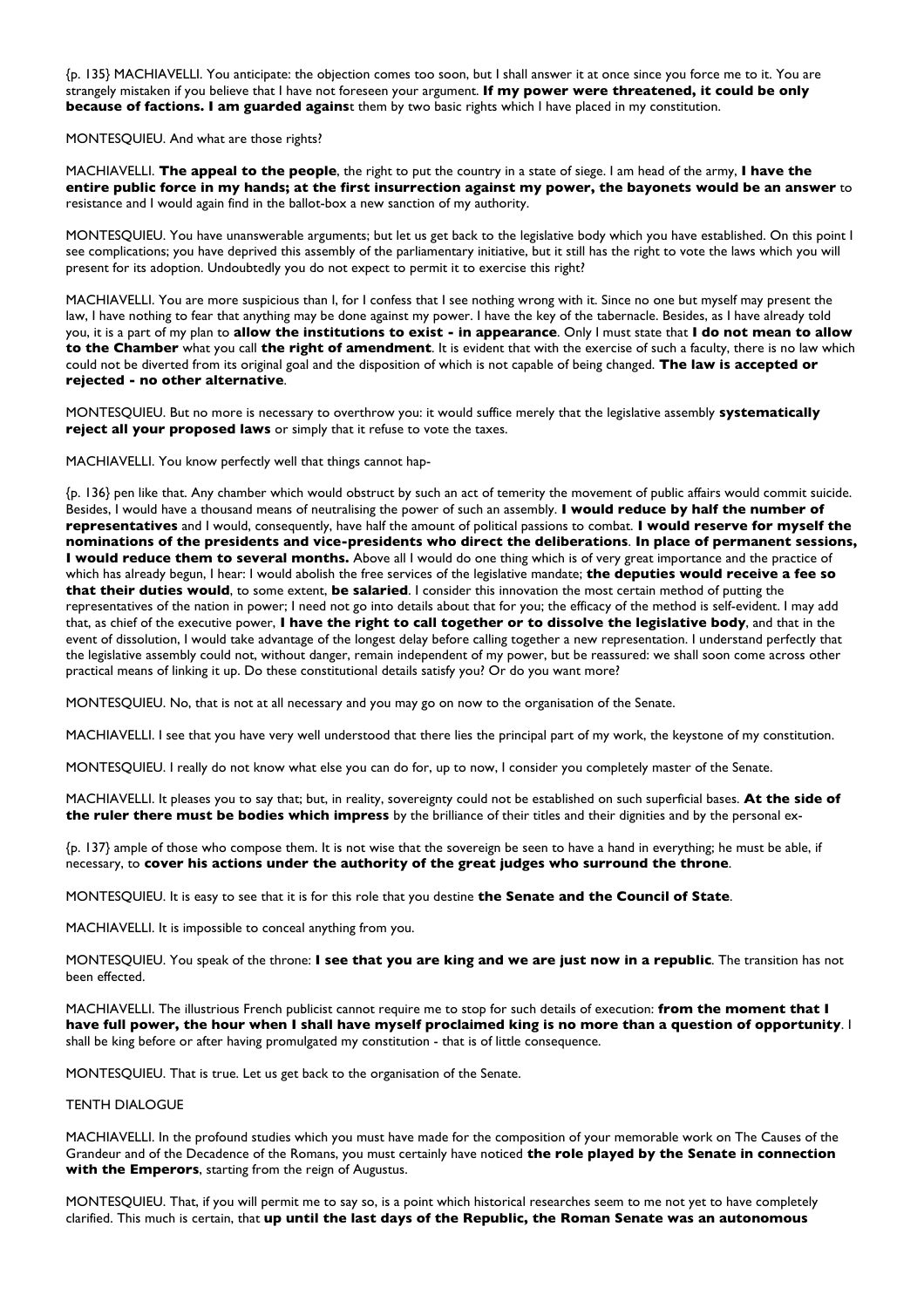**institution**, vested with great privileges, having its own powers; that was the secret of its power, of the depth of its political traditions and of the grandeur which it impressed on the Republic. From the time of Augustus, the Senate is no more than **an instrument in the** 

{p. 138} **hands of the Emperors**, but it is not clear by what succession of acts they succeeded in stripping it of its power.

MACHIAVELLI. It is not precisely to elucidate this point of history that I beg you to return to this period of the Empire. This question for the moment does not interest me; all that I wished to teli you is that the Senate which I picture must fill, at the side of the prince, a political rale analogous to that of the Roman Senate in the times which followed the fall of the Republic.

MONTESQUIEU. Well, but at this period **the law was no longer voted in the popular comitia, but by senatorial decree**; is that what you were thinking of?

MACHIAVELLI. Not at all: that would not conform at all to modern principles of constitutional law.

MONTESQUIEU. What thanks are due you for such a scruple!

MACHIAVELLI. Oh, I have no need of that to decree what I think necessary. No legislative order, you know, could go forth except at my suggestion, and besides **I make decrees which have the force of laws**.

MONTESQUIEU. That is true, you have forgotten that point which is by no means trivial; but I do not quite see for what purposes you are keeping the Senate.

MACHIAVELLI. Placed in the highest constitutional spheres, its direct intervention need appear only under solemn circumstances; if it were necessary, for instance, to alter the fundamental pact or if the sovereignty were placed in danger.

MONTESQUIEU. This language is prophetic. You like to prepare your effects.

MACHIAVELLI. The fixed idea of your **modern constituents** has been, up to the present, to wish to foresee all, to **provide for all in the charters which they give to the people**. I would not fall into such an error; **I would not wish to enclose myself within an impassable circle**; I would settle only that which it is impossible to leave uncertain; **I would allow sufficient room for change** so that, in great crises, there would be other means of safety than the disastrous expedient of revolution.

# {p. 138} MONTESQUIEU. You speak wisely.

MACHIAVELLI. As for that which concerns the Senate, I would write into my constitution: **"The Senate has the power to decide, by a senatus-consultum, everything which has not been foreseen by the constitution** and which is necessary to its progress; it has the power to define the meaning of the articles of the constitution which may give rise to different interpretations; it has the power to maintain or to annul all the acts which are reported to it as unconstitutional by the government or denounced by the petition of the citizens; it has the power to lay the foundations of projects of law of a great national interest; it has the power to propose amendments to the constitution which will be enacted by a senatus-consultum."

MONTESQUIEU. That is all very fine and it is truly a Roman Senate. But I should like to make several remarks about your constitution: it will, I gather, be drawn up in **very vague and ambiguous terms** since you judge in advance that the articles which it contains will be capable of various interpretations.

MACHIAVELLI. No, but one must foresee everything.

MONTESQUIEU. I thought, on the contrary, that your principle in such a matter was to avoid foreseeing and providing for everything.

MACHIAVELLI. The illustrious president has not haunted the palace of Themis without profit, nor has he worn in vain the cap of president of a court of justice. My words had no other meaning than this: **One must foresee what is essential.** 

MONTESQUIEU. Be good enough to tell me this: Has your Senate, which is the interpreter and guardian of the fundamental pact, a power of its own?

MACHIAVELLI. Decidedly not.

MONTESQUIEU. Then all that the Senate does will really be done by you?

MACHIAVELLI. I do not contradict that.

MONTESQUIEU. And all that it will interpret will really be interpreted by you; all that it will modify will really be modified

{p. 140} by you; all that it will annul will really be annulled by you?

### MACHIAVELLI. I admit it.

MONTESQUIEU. That is as much as to say that you reserve the right to destroy what you have done, to take away what you have given, to change your constitution, either for the worse or for the better, or even to make it disappear completely if you judge it necessary. I do not conjecture at your intentions or at the motives which might make you act in certain given circumstances; I only ask you where the citizens would find even the weakest guarantee in the midst of such despotism, and especially how they would ever agree to submit to it?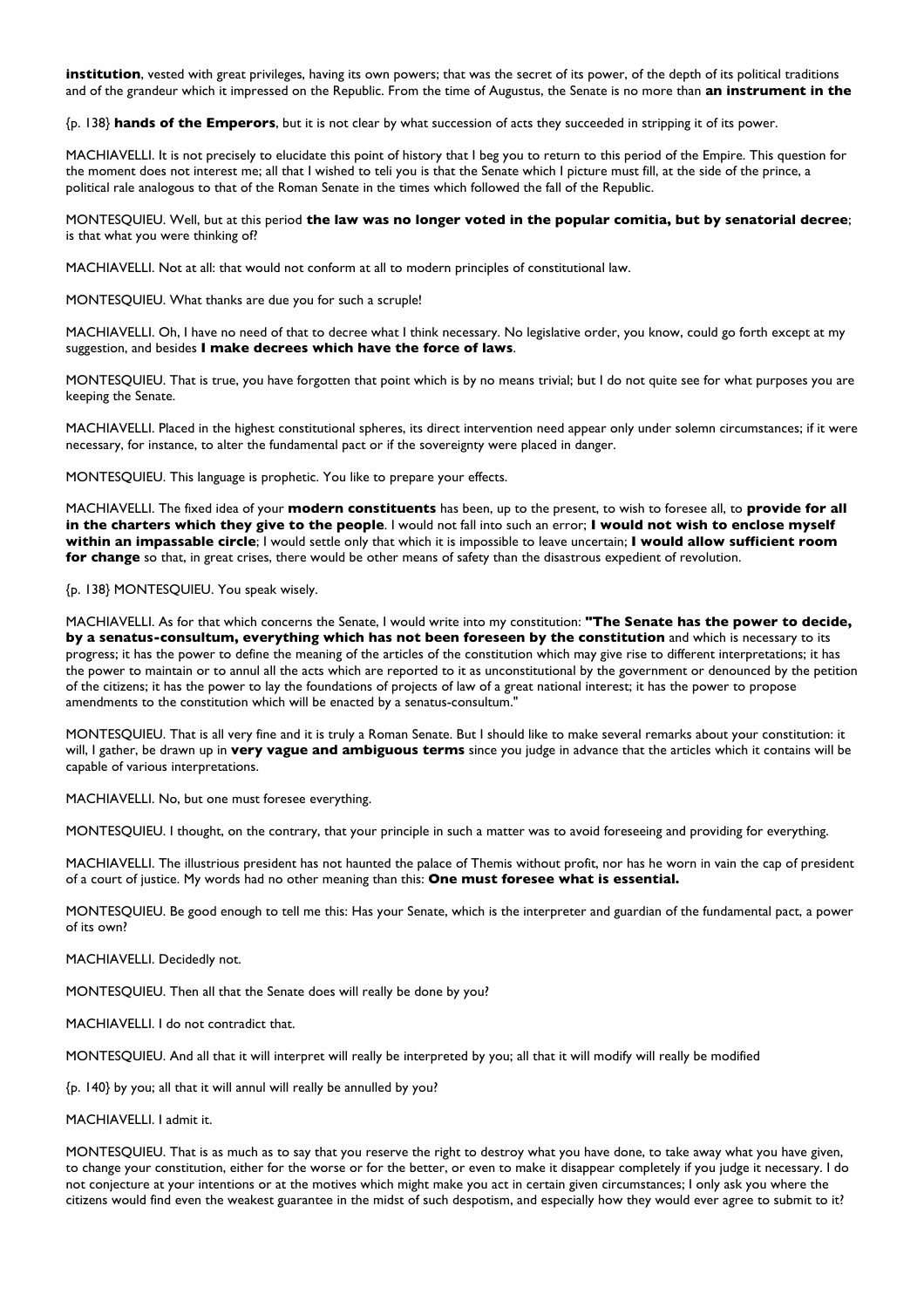MACHIAVELLI. I see that your philosophic sensitiveness is returning. Rest assured, I would not bring any modification to the fundamental basis of my constitution without **submitting these modifications to the acceptance of the people by means of universal suffrage**.

MONTESQUIEU. But it would still be you who would be judge of the question as to whether the modification which you propose bears within it the fundamental character which would cause it to be submitted for the approval of the people. I still suppose that you would not pass by a decree or by a senatus-consultum what should be passed by a plebiscite. Would you surrender your constitutional amendments to general discussion? Would you allow them to be deliberated upon in the popular assembly?

MACHIAVELLI. By no means. If a debate over constitutional articles were ever engaged in before the popular assemblies, nothing could prevent the people from examining everything in virtue of its right of removal, and the next day there would be a revolution in the streets.

# MONTESQUIEU. You are logical at least: then **the constitutional amendments are to be presented in bulk and accepted in bulk?**

# MACHIAVELLI. Just so.

MONTESQUIEU. Well, then, I believe that we may pass on to the organization of the Council of State.

{p. 141} MACHIAVELLI. Really, you direct debates with the consummate precision of a President of a supreme court. I forgot to tell you that **I would appoint the Senate as I appointed the legislative body.**

## MONTESQUIEU. That is understood.

MACHIAVELLI. And it is needless to add that **I should also reserve to myself the right to nominate the Presidents and the Vice-Presidents of this assembly**. Concerning the Council of State, I shall be more brief. Your modern institutions are instruments of centralisation so powerful that it is almost impossible to make use of them without exercising sovereign authority.

According to your own principles, what, in fact, is **the Council of State**? It is a sham political body destined to put a considerable power into the hands of the Prince, the customary power which is a sort of discretionary one which can serve at will to make real laws.

The Council of State is, I am told, invested in France with a special privilege perhaps even more excessive. In litigious matters, it may, I am assured, claim by right of evocation, and recover in its own authority, before the ordinary courts of justice, the knowledge of all litigations that seem to have an administrative character. Thus, to characterise briefly the exceptional in this latter privilege, the courts of justice must refuse to judge when it is a question of an act of the administrative authority, and the administrative authority may, in like case, take it out of the hands of the courts in order to leave the decision to the Council of State.

Now, once more, what is the Council of State? Has it any power of its own? Is it independent of the sovereign? Not at all. It is nothing but a Draughting Committee. **When the Council of State makes a law, it is really the sovereign who makes it**; when it renders a judgment, it is the sovereign who renders it, **or, as you say nowadays, it is the administration**, the administration which is judge and interested party in its own cause. Do

{p. 142} you know anything stronger than that and do you believe that it would take much to place absolute power in those States where such institutions are already organized?

MONTESQUIEU. Your criticism is very just, I admit; but, since the Council of State is, in itself, an excellent institution, nothing is easier than to give it the necessary independence by isolating it, to a certain extent, from power. That, undoubtedly, is not what you will do.

MACHIAVELLI. Indeed, I shall maintain the type of unity in the institution where I find it and I shall bring it where it does not exist, by tightening the bonds of a solidarity which I regard as indispensable. We have not wasted any time, you see, for here is my constitution finished.

# MONTESQUIEU. Already?

MACHIAVELLI. A few contrivances wisely arranged are sufficient to change completely the progress of power. This part of my program is complete.

MONTESQUIEU. I thought you still had something to say about the highest court of appeal.

MACHIAVELLI. What I have to say to you can better be said at another time.

MONTESQUIEU. It is true that if we evaluate the sum of the powers which lie in your hands, you ought to begin to be satisfied.

To sum up:

You make laws:

- 1. In the form of propositions to the legislative body;
- 2. In the form of decrees;
- 3. In the form of senatorial decrees;
- 4. In the form of general regulations;
- 5. In the form of resolutions at the Council of State;
- 6. In the form of ministerial regulations;
- 7. And, finally, in the form of coups d'etat.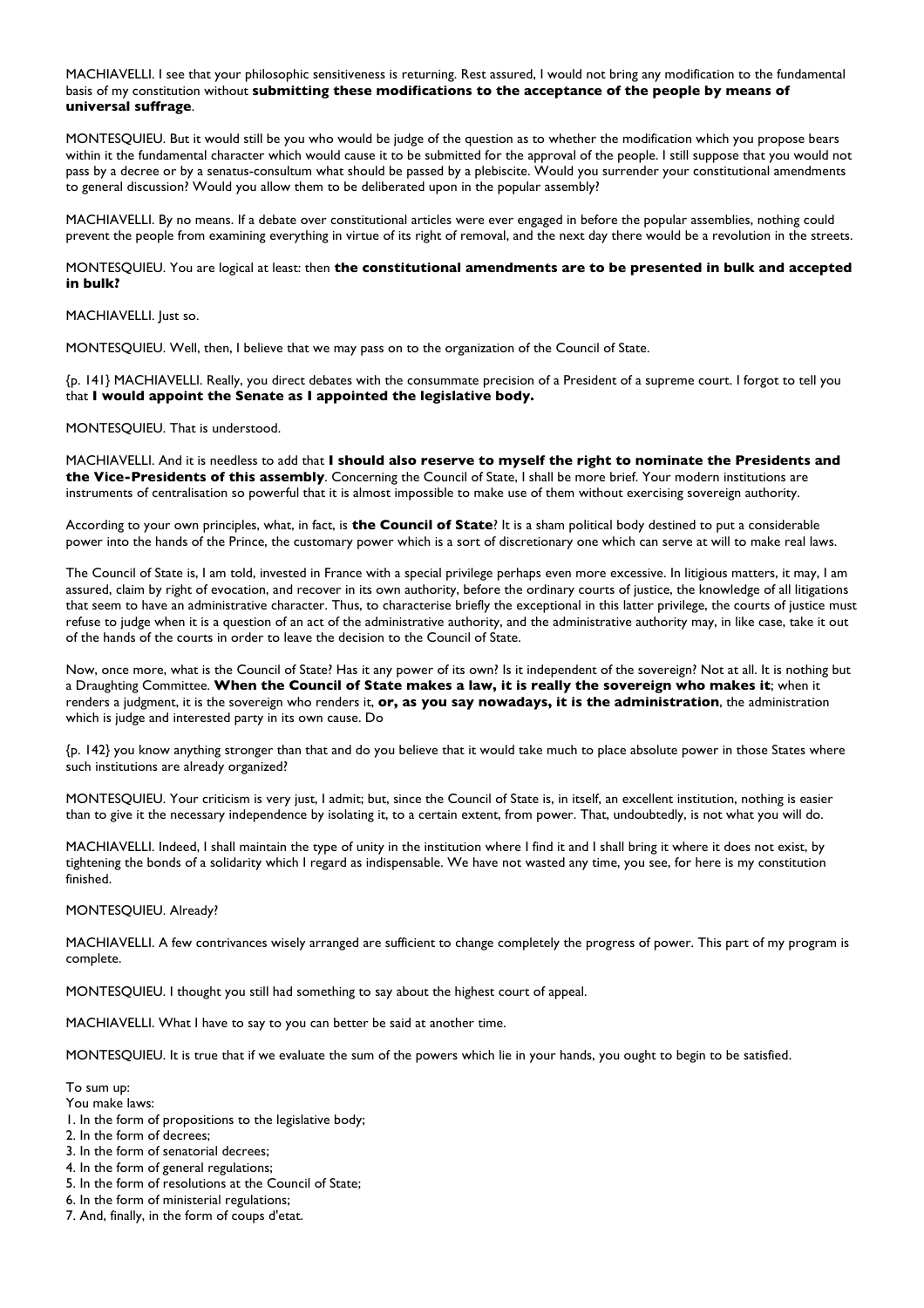MACHIAVELLI. You seem to have the idea that what still re-

{p. 143} mains for me to do is not exactly the most difficult to accomplish.

MONTESQUIEU. That is, indeed, my idea.

MACHIAVELLI. Then you have not sufficiently noticed that my constitution was **silent about** a mass of acquired rights which would be incompatible with the new order of things that I have just established. There is, for instance, the **freedom of the press; the right of association; the independence of the magistracy; the right of suffrage**, of the election, by communes, of municipal officers; the institution of civic guards and many more things which will have to **disappear or else be greatly modified.**

MONTESQUIEU. But did you not recognize all these rights implicitly, since you solemnly recognized the principles of which they are but the application?

MACHIAVELLI. As I have told you, **I recognized no principle and no right in particular**; moreover, the measures which I shall take will only be the exceptions to the rule.

MONTESQUIEU. The exceptions which prove it - that is true.

MACHIAVELLI. But, to do that, I must be careful to choose the right moment, for an error there might ruin everything. I wrote in the treatise of The Prince a maxim which should serve as a rule of conduct in such cases: "The usurper of a state must commit, all at one time, the acts of severity which his safety necessitates, for later he will not be able to change either for the better or the worse; if it is for the worse that you have to act, you are too late once luck is against you; if it is for the better, your subjects will not be grateful for a change which they will consider forced on them."

The very next day after the promulgation of my constitution, **I shall issue a succession of decrees**, having the force of laws, **which will suppress at a single stroke all the liberties** and rights the exercise of which might be dangerous.

MONTESQUIEU. The moment would indeed be well chosen. The country would still be terror-stricken at your coup d'etat. As for your constitution, nothing would be refused you, since you would be in a position to take everything; and as for your decrees, there

{p. 144} would be nothing to grant you, since you ask for nothing and take all.

MACHIAVELLI. You have a quick tongue.

MONTESQUIEU. Not so quick as your action. In spite of your strength and penetration, I must admit that I have difficulty in believing that the country would not rise up in a second coup d'etat prepared behind your back.

MACHIAVELLI. **The country would voluntarily close its eyes; for**, according to my hypothesis, **it would be tired of strife**, it would yearn for rest like the sand in the desert after the shower which follows the storm.

MONTESQUIEU. You are merely making beautiful figures of speech; it is too much.

## MACHIAVELLI. I hasten to add that **the liberties which I suppress I would promise solemnly to restore after the agitation dies down**.

MONTESQUIEU. I believe they would have to wait forever.

MACHIAVELLI. That is possible.

MONTESQUIEU. It is certain, for your maxims permit the prince not to keep his word if he finds it to his interest.

MACHIAVELLI. Don't be in a hurry to speak; you shall see the use I expect to make of this promise; I should soon take it upon myself to pass for the most liberal man in my kingdom.

MONTESQUIEU. That would be a startling thing for which I am not in the least prepared; in the meanwhile, you would directly suppress all the liberties.

MACHIAVELLI. Directly is no word for a statesman; **I would suppress nothing directly**; it is just at this point that **the fox's skin must be sewed on to the lion's skin**. Of what use is politics if one could not **reach by oblique means the goal which cannot be attained by a straight line?** The foundations of my establishments are laid, the forces are ready, all that is necessary is to get them going. I shall do that with all the discretion which the new cnnstitutional customs permit. It is here that one naturally places the stratagems of government and of legislation which prudence recommends to the prince.

{p. 145} MONTESQUIEU. I see that we are entering a new phase: I am prepared to listen.

# ELEVENTH DIALOGUE

MACHIAVELLI. You wisely mention, in your Esprit des Lois that **the word liberty** is a word to which one attaches **greatly varied meanings**. I am told that the following proposition may be found in your book: **"Liberty is the right to do that which the laws**  permit." (Esprit des Lois, p. 123, book XI, chap. III.) I am well pleased with that definition which I consider a good one, and I assure you that my laws will permit only what is necessary. Where would you like me to begin?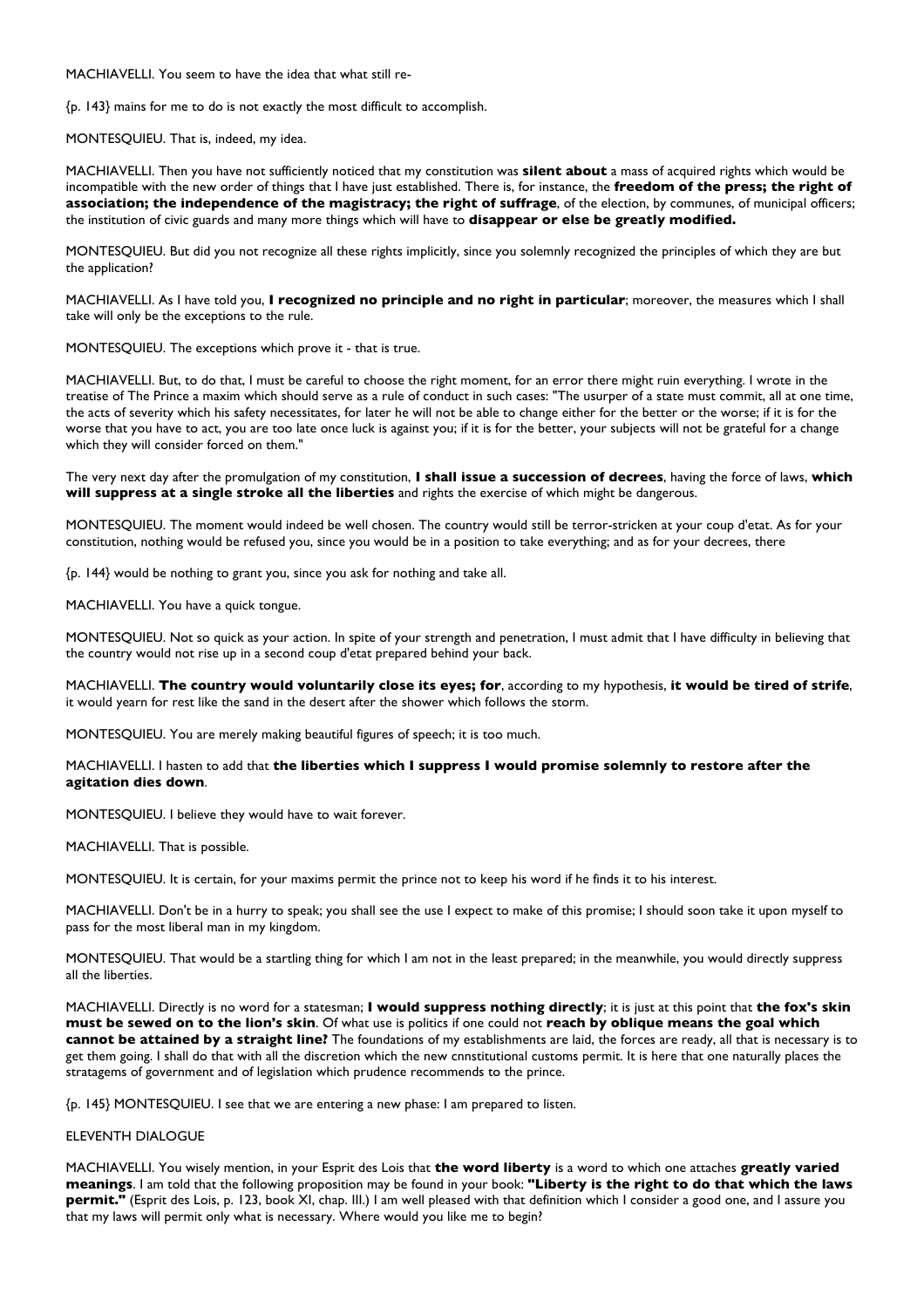## MONTESQUIEU. I should not mind seeing first of all **how you will defend yourself against the press**.

MACHIAVELLI. You have put your finger on the most delicate part of my task. The system which I conceive is, in this respect, as vast in its applications as it is diversified. Here, fortunately, I have full scope; I may decide and command with absolute security and almost without raising any discussion.

### MONTESQUIEU. How so, if I may ask?

MACHIAVELLI. Because, in the majority of the parlimentary nations, the press has the faculty of making itself hated, since it is at the service only of violent, selfish, and exclusive passions, since it disparages through prejudice, since it is mercenary, since it is unjust, since it is without generosity and without patriotism; and, last but not least, since you will never be able to make the masses of the people understand of what value it may be.

MONTESQUIEU. Oh, if you are looking for grievances against the press, it is easy enough to amass a great many. If you ask of what value it may be, that is another thing. Briefly, **it hinders the arbitrary use of power; it compels the government to act constitutionally**; it forces the guardians of public authority to be honest, to be moderate, and to respect themselves and others. Finally, in

{p. 146} a word, **it gives to the oppressed the means of complaining and of being heard**. One pardons much to an institution which, despite so many abuses, necessarily renders such services.

MACHIAVELLI. Yes, I am familiar with these pleadings, but make them understood, if you can, by the greatest number; count those who will be interested in the fate of the press, and you will see.

MONTESQUIEU. That is why it should be just as well for you to go on at once to the practical methods of **muzzling the press**; I believe that is the word for it.

MACHIAVELLI. Yes, it is just the word for it; besides, **it isn t only journalism that I intend to repress**.

#### MONTESQUIEU. **It is printing itself**.

MACHIAVELL}. You are beginning to use irony.

MONTESQUIEU. In just another moment you are going to take that away from me since you expect to shackle the press in all forms.

MACHIAVELLI. One is completely disarmed by such playfulness when it is so clever; but you will understand perfectly that **it would hardly be worth while escaping from the attacks of journalism if one had to remain exposed to those of books**.

MONTESQUIEU. Well, let us begin with journalism.

MACHIAVELLI. If I decided to suppress newspapers purely and simply, I would very imprudently shock public sensibility which it is always dangerous to oppose openly; I should proceed by a series of provisions which would seem to be simple measures of precaution and policy. I would decree that in the future **no newspaper could be founded except by authorization of the government**; right there you have the danger arrested in its development; for, as you can easily understand, the newspapers which would be authorized would be only those organs devoted to the government.

ONTESQUIEU. But, since you are going into all details, allow me this question: the spirit of a newspaper changes with the per-

{p. 147} sonnel of its editorial staff; **how would you get rid of a staff hostile to your power?**

MACHIAVELLI. The objection is very weak, for, in the last analysis, if I so wished, I would not authorize the publication of any new sheet; but I have other plans, as you will see. You ask how I should counteract a hostile editorial staff? In the simplest manner; I would add that **the authorization of the government is necessary for any changes made in the personnel of the chief or subeditors** of a newspaper.

MONTESQUIEU. But the old papers, which have remained enemies of your government, and whose staff has not changed, will speak aloud.

MACHIAVELLI. Wait! I would reach all newspapers, present or future, by fiscal measures which would check when needed all publicity enterprises; **I would subject political journals to what you call nowadays the stamp and security**. The business of the press would soon become so unremunerative, thanks to the raising of these taxes, that no one would go into it unknowingly.

MONTESQUIEU. The remedy is insufficient, because political parties spare no expenses.

MACHIAVELLI. Calm yourself - I have something with which to close their mouths: **here come the repressive measures**. There are some states in Europe where the knowledge of the misdemeanors of the press has been given over to the jury to decide upon. I know of no measure more deplorable than that, since it only stirs up opinion in connection with the most insignificant nonsense of journalists. The misdemeanors of the press have such an elastic character, the writer may disguise his attacks under such varied and subtle forms that it is not even possible to convey to the courts the knowledge of these offenses. The courts will always remain armed, that goes without saying, but the usual restraining force must be in the hands of the administration.

MONTESQUIEU. Then there are offenses which will not come under the jurisdiction of the courts, or, rather, which you will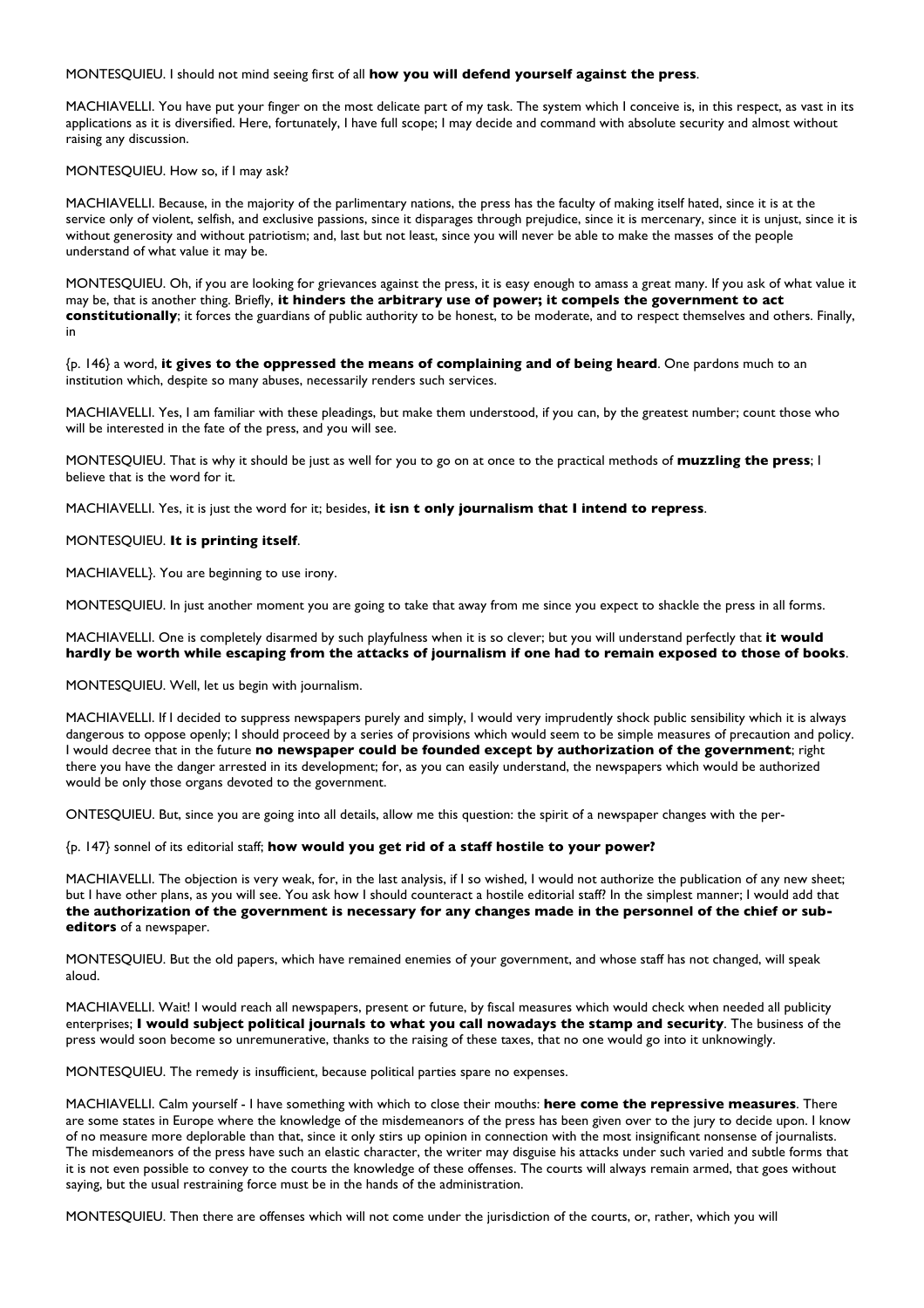{p. 148} strike from both sides: from the courts of justice and from the administration?

MACHIAVELLI. Such a misfortune! What solicitude for a few wicked little journalists who insist on attacking and disparaging everything, who act with the government like the bandits that travelers meet on the road. They are always putting themselves beyond the law; what if one did outlaw them a little!

MONTESQUIEU. So it is upon them alone that your restrictions will fall?

MACHIAVELLI. I cannot undertake to do that, because these people are **like the heads of the hydra of Lerna; when you cut ten, fifty more grow**. I should put the blame principally on the newspapers as publicity undertakings. I would speak to them as follows: "I could have suppressed you all. I did not. I can still do it. **I am going to let you exist, but naturally there is one condition, and that is that you do not obstruct my progress or diminish my power.** I do not want to have to bring action against you every day, nor expound the law to restrain your infractions; **neither can I have an army of censors** whose duty it is to examine the night before what you print the next day. You have pens, write; but remember this: **I claim**, for myself and my representatives, **the right to judge when I shall be attacked**. No subtleties. When you attack me, I shall be aware of it and you yourselves will be well aware of it; in such a case, I will do justice myself, not at once, for I want to proceed circumspectly; I shall warn you once, twice; **the third time your papers will be suppressed**."

MONTESQUIEU. I see with astonishment that it is not exactly the journalist who is hit in this system; **it is the newspaper, the ruin of which includes the interests that are grouped about it**.

MACHIAVELLI. Let them group themselves elsewhere! We do not bother about such trifles. As I have just told you, my administration will not interfere with the sentences passed by the court. **Two convictions in one year will automatically bring about the suppression of the paper**. I would not rely on that alone, I would

{p. 149} say to the newspapers, in a decree or a law: "Reduced to the greatest caution in matters that concern you, do not expect to arouse opinion by commentaries on the debates in my chambers; **I forbid you to give an accurate account of legislative proceedings**, I forbid you to give even an accurate account of the judiciary debates in connection with the press. Nor must you count on making an impression on the public by imaginary news from abroad; I shall punish false news by corporal punishment whether they are published in good or in bad faith."

MONTESQUIEU. That seems to me a little hard, since newspapers, being no longer able, without the greatest of dangers, to give themselves up to political valuations, will not be able to exist except by news. Now, when a paper publishes some news, it seems to me very difficult to insist on its veracity, since very often the paper can answer for it only to a certain extent, and when it is morally sure of its truth, material proof may be lacking.

MACHIAVELLI. Then **they will look twice before stirring up the public - that is as it should be**.

MONTESQUIEU. But I see something else. If you cannot be fought by newspapers in the country, **they can fight you by papers abroad**. All the dissatisfactions, all the hatred will be written at the gates of your kingdom; **they will throw across the frontier fiery newspapers and pamphlets**.

MACHIAVELLI. Ah, here you touch upon a point which I expect to take care of in the most rigorous manner, because **the foreign press is indeed very dangerous**. First of all, **the introduction or circulation in the kingdom of unauthorized papers or pamphlets will be punished by imprisonment**, and the sentence will be sufficiently severe to do away with any desire for it. Then, **those of my subjects convicted of having written abroad anything against the government will be sought out**, upon their return to the kingdom, **and severely punished**. It is really an infamy to write against the government when one is out of the country.

MONTESQUIEU. That depends. But the foreign press of the bordering states will have something to say.

{p. 150} MACHIAVELLI. You think so? We are supposing that I am reigning over a great kingdom. The little states which border my frontier will tremble before me, I assure you. In case of attack against my government, by the press or otherwise, I shall make them surrender the laws which cover their own nationals.

MONTESQUIEU. I see that I was right in saying, in the Esprit des Lois, that the frontiers of a despot ought to be laid waste. Civilization ought not penetrate. **Your subjects, I am sure, will not know their history**. According to Benjamin Constant, **you will make of the kingdom an island** where one will be ignorant of what goes on in Europe, and you will make of the capital another island where one will be ignorant of what goes on in the provinces.

MACHIAVELLI. I do not want my kingdom to be disturbed by noises from abroad. **How could foreign news arrive? By a few agencies** which centralize the news which is transmitted to them from the four quarters of the globe. Well, I suppose **these agencies could be paid**, and then they would give out no news except by order of the government.

MONTESQUIEU. That is a good idea; now you may go on to the regulation of books.

MACHIAVELLI. That bothers me very little, for in a period where journalism has assumed such tremendous proportions, hardly anyone reads books any more. But I don't by any means intend to give them a free hand. In the first place, I shall oblige those who wish to exercise the profession of **printer, editor or librarian** to **secure** a seal, that is, **an authorization** which the government may always withdraw, either directly or by decisions of thc court.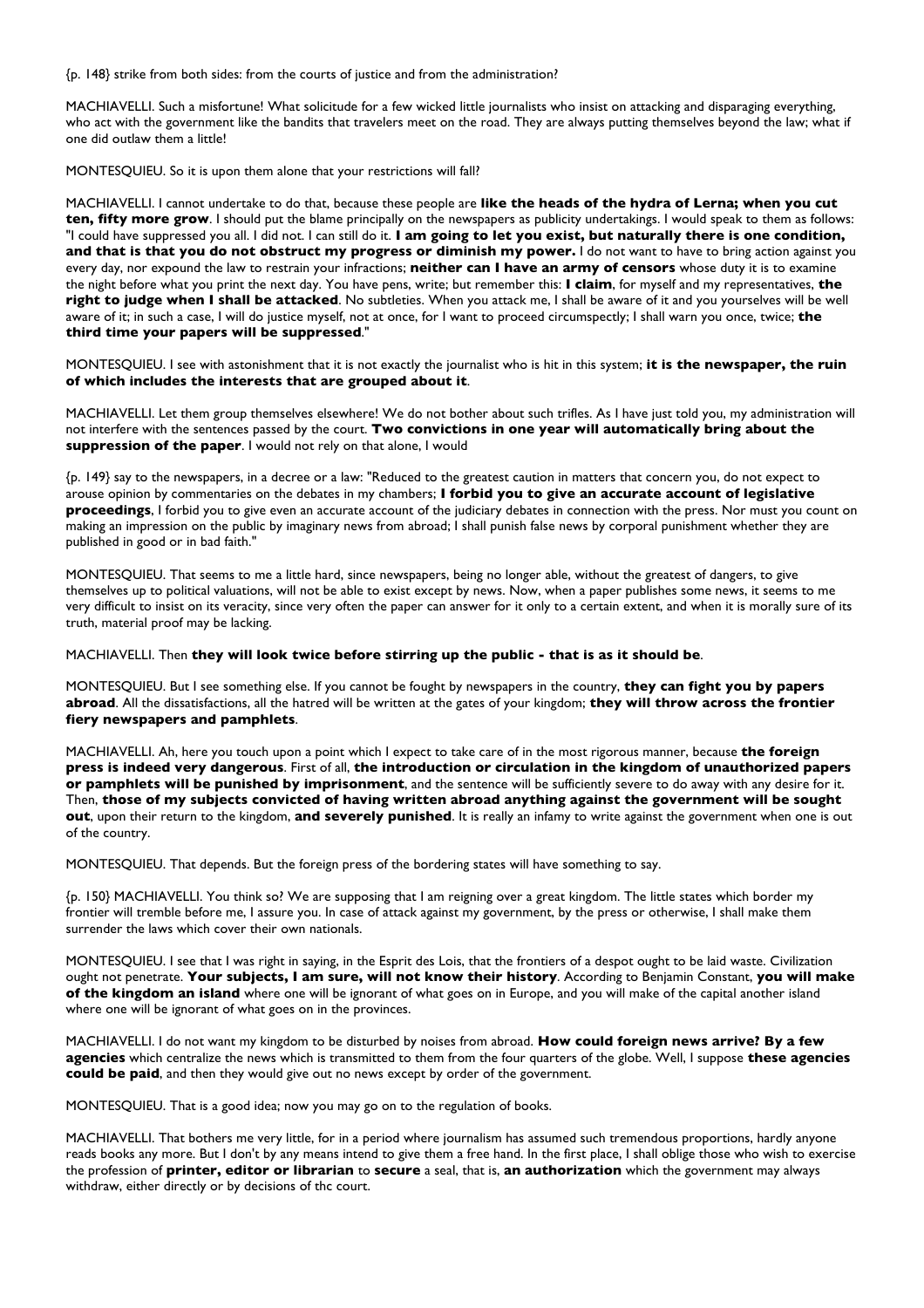MONTESQUIEU. But, in that case, **these business people will be public officials**. The instruments of thought will become the instruments of power!

MACHIAVELLI. You will not complain, I imagine, for things were like that in your time, too, under parliamentary rule; one must keep old customs when they are good. I will return to fiscal

{p. 151} measures; **I will extend to books the stamp which affects the newspapers**, or rather **I shall impose the burden of a stamp on those books which have not a certain number of pages**. A book, for instance, which **has not two or three hundred pages** will not be a book, it will be only a brochure. I believe that you readily grasp the advantage of this scheme: on one hand I reduce, by this tax, **the swarm of little writings which are like the appendages of journalism**; on the other hand, **I force those who wish to escape the tax to write long and costly compositions which will scarcely sell or which will barely be read** in this form. Nowadays there are hardly any but a few poor devils who have the conscience to write books; they will give it up. The economic question will discourage literary vanity and penal law will disarm printing itself, for **I shall make the publisher and the printer criminally responsible for the contents of the books**. If there are writers daring enough to write books against the government, they must **not be able to find anyone to publish them**. The effects of this wholesome intimidation will **indirectly re-establish a censor** that the government itself could not exercise because of the disrepute into which this preventive measure has fallen. Before publishing new works, the printers and the publishers will consult one another, they will be informed; they will produce books which are in demand, and in this manner the government will always be usefully informed of the publications which are being prepared against it; it will bring about a preliminary attachment when it deems necessary and will report the authors to the courts.

MONTESQUIEU. You told me you would not touch civil rights. You do not seem to doubt that it is the freedom of industry that you have just hit by this legislation; the right of property, too, is involved - that will come in its turn.

MACHIAVELLI. These are but words.

MONTESQUIEU. Then you are through with the press, I gather.

MACHIAVELLI. Oh, not at all!

MONTESQUIEU. Why, what is there left?

MACHIAVELLI. The other half of the task.

## {p. 152} TWELFTH DIALOGUE

MACHIAVELLI. Up to now **I have showed you only the defensive part**, so to speak, of the organic regime which I would impose on the press; now I must make you understand that I would know how to employ this institution to the advantage of my power. I dare say that **no government, up to the present, has had a bolder conception than the one of which I am going to speak to you**. In parliamentary countries, it is almost always because of the press that the governments fail; well, I foresee the possibility of counteracting the press by the press itself. Since **journalism is such a great force**, do you know what **my government** would do? It **would turn journalist**, it would become journalism incarnate.

MONTESQUIEU. Truly, you treat me to strange surprises! It is a panorama of infinite variety that you spread out before me; I am very curious, I must admit, to see how you will go about putting into effect this new program.

MACHIAVELLI. Much less effort of imagination is necessary than you think. **I shall count the number of newspapers which represent what you call the opposition. If there are ten for the opposition, I shall have twenty for the government**; if there are twenty, I shall have forty; if there are forty, I shall have eighty. You can readily understand now to what use I will put the faculty which I reserved for myself to authorize the creation of new political papers.

# MONTESQUIEU. Really, that is very simple.

MACHIAVELLI. Not quite as simple as you think, though, because **the masses must have no suspicion of these tactics**; the scheme would lose its point, public opinion would shy at newspapers which openly defended my policies. **I shall divide in three or four categories the papers devoted to my power**. I**n first rank** I shall put a certain number of newspapers whose tone will be **frankly official** and which, at any en-

{p. 153} counter, will **defend my deeds to the death**. I tell you right from the start, these will not be the ones which will have the greatest influence on public opinion. **In the second rank** I shall place another series of newspapers the character of which will be no more than officious and the purposes of which will be to **rally** to my power that mass of **luke-warm and indifferent persons** who accept without scruple what is established but who do not go beyond that in their political faith.

It is **in the newspaper categories which follow** that will be found the most powerful supporters of my power. Here, **the official or officious tone is completely dropped, in appearance**, that is, for the newspapers of which I am going to speak will all be **attached by the same chain to my government, a chain visible for some, invisible for others**. I shall not attempt to tell you how many of them there will be, for I shall count on a devoted organ in each opinion, in each party; **I shall have an aristocratic organ in the aristocratic party, a republican organ in the republican party, a revolutionary organ in the revolutionary party**, an anarchist organ, if necessary, in the anarchist party. Like the god **Vishnu** my press will have **a hundred arms**, and these arms will stretch out their hands to all the possible shades of opinion over the whole surface of the country. Everyone will be of my party whether he knows it or not. **Those who think they are speaking their own language will be speaking**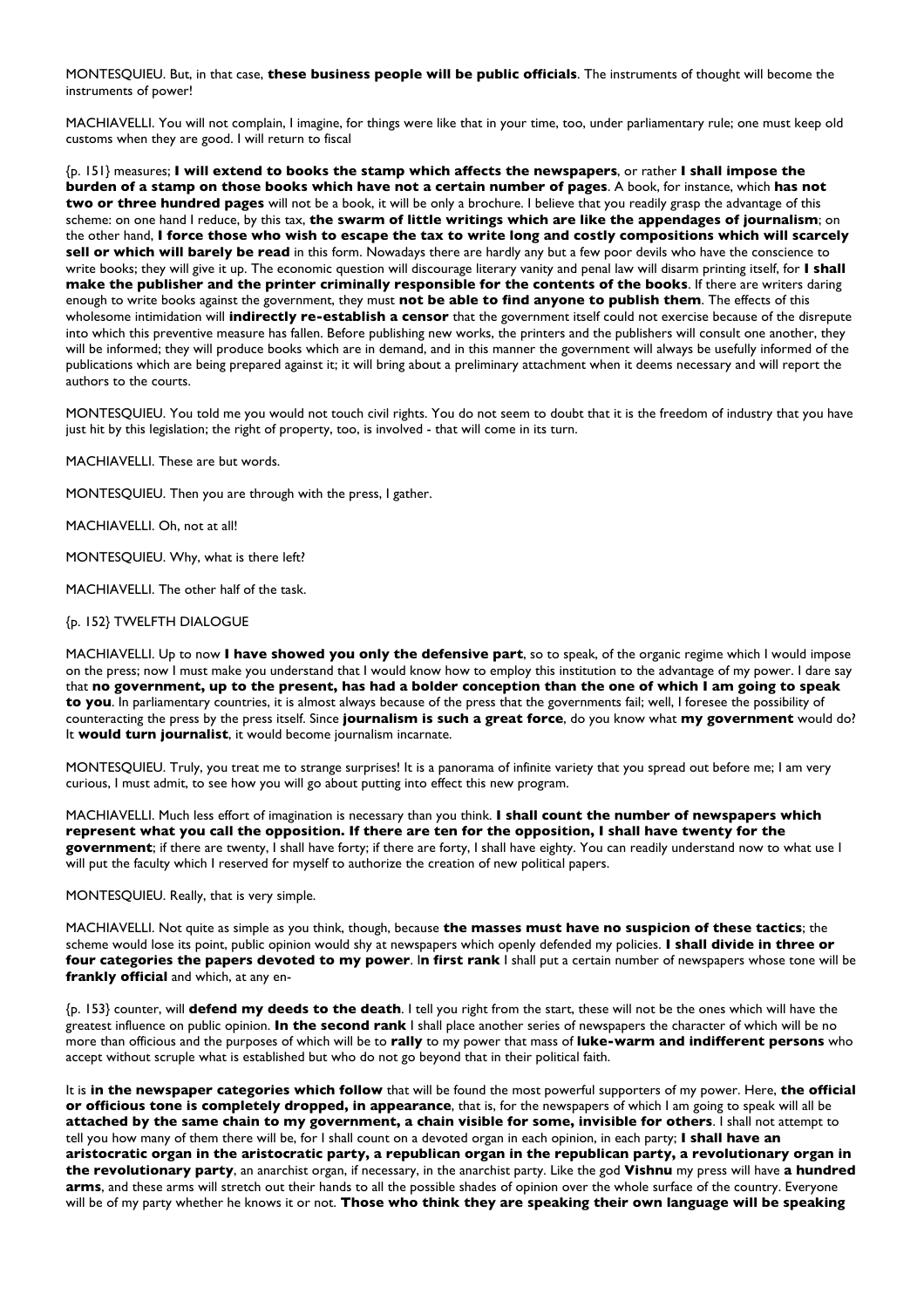**mine**, those who think they are agitating their own party will be agitating mine, those who think they are marching under their own flag will be marching under mine.

MONTESQUIEU. Are these conceptions realizable or merely phantasmagoria? It is enough to make one dizzy.

MACHIAVELLI. Spare your strength, for you have not yet come to the end.

MONTESQUIEU. I am only wondering how you will be able to direct and rally all these military forces of publicity secretly hired by your government.

MACHIAVELLI. That is only a question of organization, you must

{p. 154} understand; **I shall institute, for instance, under the title of division of printing and the press, a center of operation to which one will come for orders**. So, for those who will be only half in on the secret of this scheme, it will be a strange spectacle: they will see **sheets, devoted to my government, which will attack me**, which will shout, which will stir up a turmoil of confusion.

MONTESQUIEU. This is beyond me; I no longer follow.

MACHIAVELLI. And yet it is not too difficult to understand; you will notice that **the foundation and the principles of my government will never be attacked** by the newspapers of which I am speaking; they will never go in for anything more than **a polemic skirmish, a dynastic opposition** within the narrowest limits.

MONTESQUIEU. And what advantage do you find in that?

MACHIAVELLI. Your question is rather ingenuous. The result, considerable enough, will be to **make the greatest number say: "But you see, one is free, one may speak under this regime**, it is unjustly attacked; **instead of repressing**, as it might do, **it tolerates these things!"** Another result, not less important, will be to provoke, for instance, such observations as these: "You see to what point the foundations and principles of this government commands the respect of all; **here are newspapers which allow themselves the greatest freedom of speech; well, they never attack the established institutions**. They must be above the injustices of human passions, since **the very enemies of the government cannot help rendering homage to them."**

MONTESQUIEU. That, I confess, is truly machiavellian.

MACHIAVELLI. You do me a great honor, but something better is yet to come: With the aid of the **secret loyalty of these public papers**, I may say that **I can direct at will the general opinion** in all questions of internal or external politics. I arouse or lull the minds, I reassure or disturb them, I plead for and against, true and false. I have a fact announced and I have it refuted, according to the circumstances; in this way **I plumb public thought, I gather the impression produced**. I try combinations, projects, sudden decisions; in other words, I send out what you call in

{p. 155} France feelers. I fight my enemies as I please without ever compromising my power, since, after having the papers make certain statements, I may, when necessary, deny them most energetically; I solicit opinion on certain resolutions, I urge it on or I hold it back, I always have my finger on its pulse; it reflects, without knowing it, my personal impressions, and it occasionally is astonished at being so constantly in accord with its sovereign. Then they say that I have the feeling for the people, that there is a secret and mysterious sympathy which unites me to the movements of my people.

MONTESQUIEU. These various projects seem to be ideally perfect. Nevertheless I should like to comment on something, but very timidly this time: **If you depart from the silence of China**, if you permit, for the furthering of your designs, the provisional opposition which you have just spoken of on the part of your army of newspapers, I really do not understand **how you can prevent the nonaffiliated newspapers from answering**, by overwhelming thrusts, the provocations the source of which they will guess. **Do you not think that they will finally succeed in raising some of the veils** which cover so many mysterious forces? When they will learn the secret of this comedy, will you be able to stop them from laughing at it? The game seems to me a little dangerous.

MACHIAVELLI. Not at all; I must tell you that I have spent a good part of my time at this point to examine the strength and the weakness of these schemes; I am well informed on all that has to do with the conditions of existence of the press in parliamentary countries. You must know that **journalism is a sort of free-masonry**; those who live by it are all more or less **attached to one another** by the bonds of professional discretion; like the ancient soothsayers, they do not readily divulge the secret of their oracles. They would gain nothing by betraying one another, for the majority of them have some more or less shameful secrets. It is quite probable, I agree, that at the heart of the capital, within a certain radius of people, these things will be no mystery; but,

{p. 156} everywhere else, no one will suspect, and the great majority of the nation will follow, with the utmost confidence, the trail of the leaders which I will have given them.

What does it matter to me that, in the capital, a certain set will be aware of the tricks of my journalism? **It is in the provinces that the greatest part of its influence will be felt.** There I shall always have the barometer of opinion which is necessary for me, and there every one of my strokes will have the desired effect. **The provincial press will belong to me entirely**, there can be no contradiction nor discussion as to that; from **the center of the administration** where I shall hold court, they **will transmit regularly to the governor of each province the order to have the newspapers speak in such and such a way**, so that **at the same moment**, all over the country, such and such an influence will be produced, such and such an impulse will be given, often even before the capital becomes cognizant of it. You see by this that **the opinion of the capital is not enough to**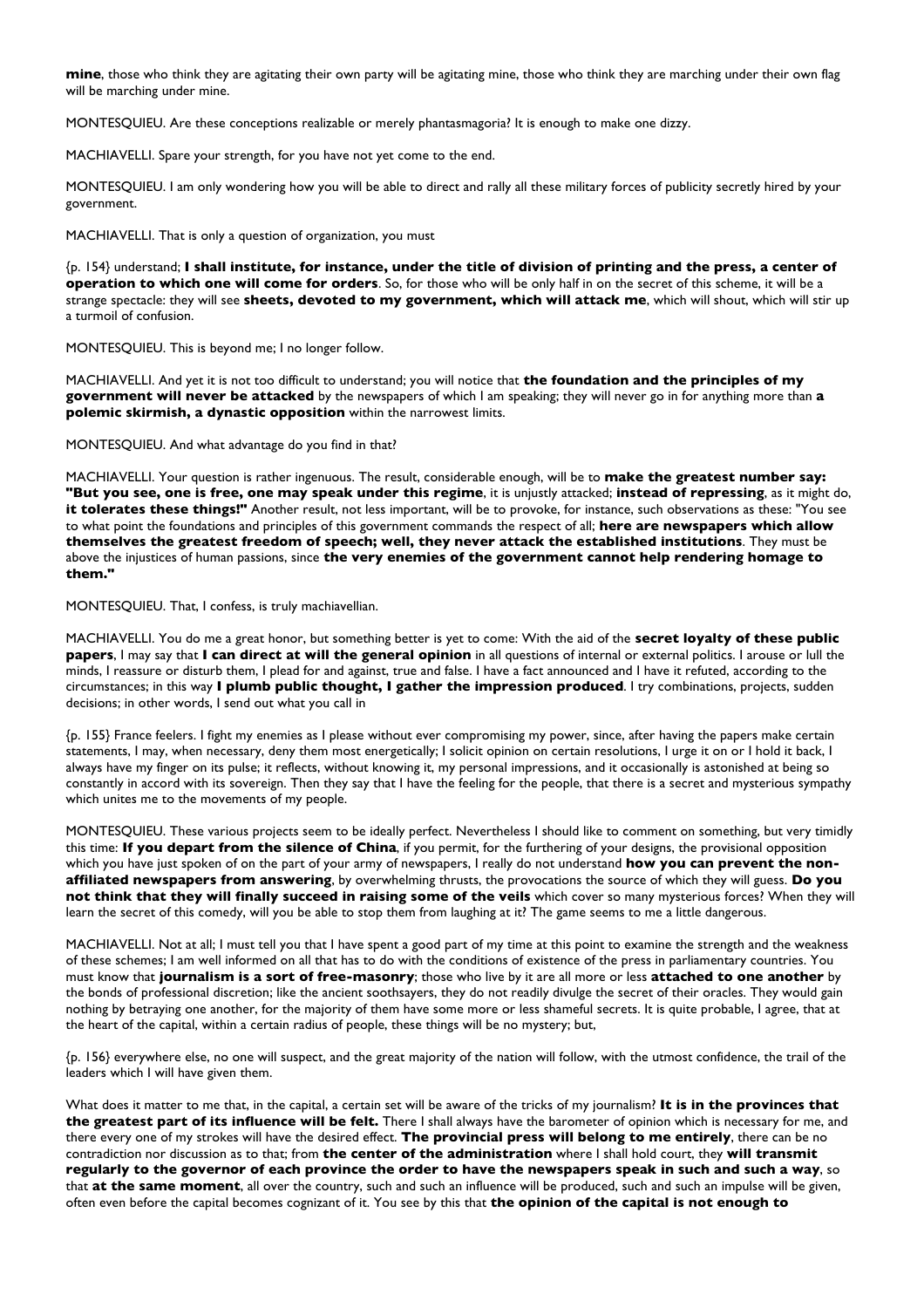## **preoccupy me. When necessary, it will learn too late about the external movement which would surround it**  without its knowledge.

MONTESQUIEU. The chain of your ideas carries everything away with such force that you make me lose the consciousness of a last objection which I wanted to refer to you. The fact still remains, in spite of all you have just said, that **there still is in the capital a certain number of independent newspapers**. It will be practically impossible for them to talk politics, that is certain, but they may still wage a war of details. Your administration will not be perfect; the development of absolute power brings with it a quantity of grievances of which even the sovereign is not the cause; for all the acts of your representatives which will touch private interests, you will be held guilty; they will complain, they will attack your representatives, you will necessarily be considered responsible for them, and esteem for you will decrease gradually.

MACHIAVELLI. I am not afraid of that.

MONTESQUIEU. It is true that you have increased to such an ex-

{p. 157} tent the means of repression that you have but to choose your method.

MACHIAVELLI. That is not what I was going to say; I do not even wish to be obliged to have ceaseless recourse to repression: **I wish**, through a simple injunction, **to make it possible to put an end to any discussion on a subject concerning the administration**.

MONTESQUIEU. And how do you expect to go about that?

MACHIAVELLI. **I shall oblige the newspapers to put at the head of their columns the corrections which the government will impart to them**; the representatives of the administration will give them notes in which they will be told categorically: "You have asserted such and such a fact, it is not exact; you made such and such a criticism, you were unjust, you were improper, you were wrong, do not forget it." That will be, as you see, a loyal and open censure.

MONTESQUIEU. To which, of course, there will be no reply.

MACHIAVELLI. Obviously not; discussion will be closed.

MONTESQUIEU. In this way you will always have the last word, and you will have it without the use of violence - it is very ingenious. You put it very well a short time ago when you said your government is journalism incarnate.

MACHIAVELLI. Just as **I do not wish the country to be disturbed** by rumors from abroad, so I do not wish it to be so **by rumors from within**, even the simplest private news. When there will be some extraordinary suicide, some big money question a little too suspicious, some misdeed by a public official, **I shall forbid the papers to write of it**. Silence about these things shows more respect for public honesty than does scandal.

MONTESQUIEU. And during this time you yourself will be a journalist with a vengeance?

MACHIAVELLI. I must. To make use of the press, to make use of it in all its forms: such is, today, the law of the powers which wish to exist. It is very singular, but it is so. And I shall engage in it to a much greater extent than you can imagine. In order to understand the breadth of my system, it is neces-

{p. 158} sary to see how the language of my press is called to co-operate with the official acts of my politics: I wish, suppose, to bring to light the solution to a certain external or internal complication; this solution, recommended by my newspapers which for several months have been guiding public opinion each in its own way, is brought forth one fine day as an official event. You know with what discretion and what ingenious consideration authoritative documents must be drawn up on important matters: the problem to be solved in such a case is to give a certain amount of satisfaction to each party. Well, then, every one of my newspapers, according to its tendency, will strive to persuade its party that the resolution that has been made is the one which favors itself most. That which will not be written in an official document, will be brought to light by means of interpretation; that which is only indicated, the officious newspapers will construe more openly, and the democratic and revolutionary papers will shout from the housetops; and while they are disputing and giving the most varied interpretations to my acts, my government will always be able to answer to one and all: "You are mistaken about my intentions, you have misconstrued my declarations; I only meant this or that." **The main thing is never to be found in contradiction with oneself.**

MONTESQUIEU. What! After what you have just told me, you make such a claim?

MACHIAVELLI. Certainly, and your astonishment proves that you did not understand me. **It is necessary to make words, rather than deeds, harmonize**. How do you expect the masses of the people to judge if it is reason which rules its government? It is sufficient to tell it to them. I wish, then, that **the various phases of my policies be presented as the development of a single thought clinging to an unchanging goal**. Every event, foreseen or unforeseen, will be a result wisely brought about, the deviations of direction will only be the different facets of the same question, the **various roads which lead to the same goal**, the diversified means to an identical solution pursued unceasingly in the face of

{p. 159} obstacles. The most recent event will be given as the logical conclusion to the previous ones.

MONTESQUIEU. In truth, you are admirable! What strength of mind! What activity!

MACHIAVELLI. Every day my newspapers will be filled with official speeches, with accountings, with references to the ministers and references to the sovereign. I shall not forget that I am living in a period where it is believed that all social problems may be settled by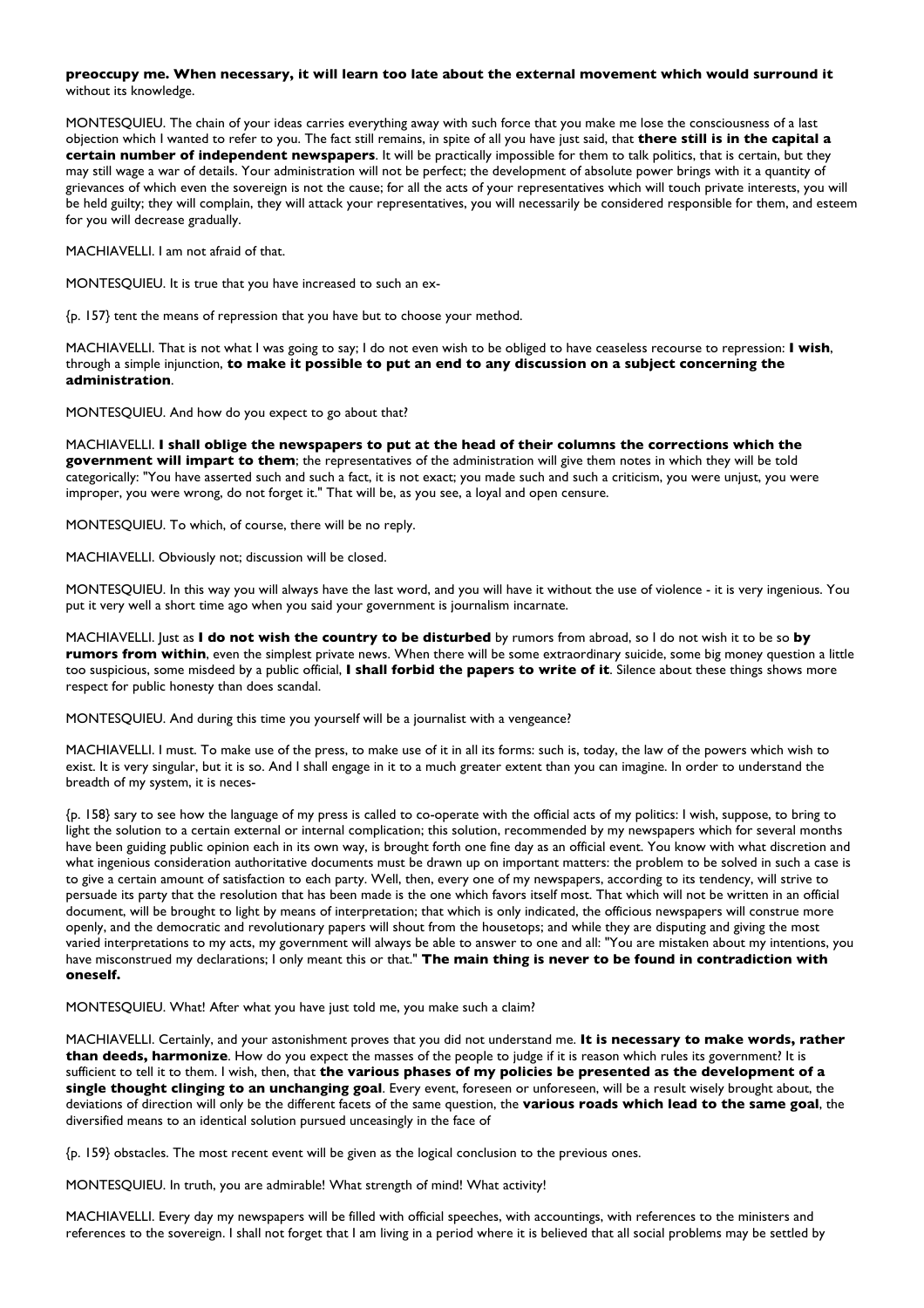industry, and where the amelioration of the fate of the working classes is constantly being sought. I shall interest myself all the more in these questions inasmuch as they are a very fortunate counter-irritant to absorption in internal politics. When it comes to the peoples of the south, the governments must appear to be unceasingly occupied; **the masses are satisfied to be inactive on condition that those who govern them give them the spectacle of a continual activity**, a sort of fever; that they constantly attract their attention by novelties, surprises, theatrical strokes. That is strange, perhaps, but, once more, it is so.

I would comply with these indications, point by point; consequently, I would, in matters of commerce, industry, arts, and even adminstration, **look into all sorts of projects, plans**, combinations, changes, alterations, and improvements the fame of which in the press would cover the voices of the most numerous and most prolific publicists. Political economy has, it is said, made a fortune in France; well, I should leave to your theorists, to your utopians, to the most impassioned declaimers of your schools nothing to invent, nothing to publish, nothing even to say. The good of the people would be the sole and unchanging object of my public confidences. Whether I speak myself, or whether I have my ministers or my writers speak, one would never exhaust the subject of the grandeur of the country, of its prosperity, of the majesty of its purpose and of its destiny; one would never cease to support it for its great principles of modern law, for the great problems which arouse humanity. The most enthusiastic,

{p. 160} the most universal liberalism would breathe through my writings. The people of the occident love the oriental style, and so the style of all official speeches, of all official manifestoes should always be adorned with images, always pompous, full of loftiness and reflections. **The people do not like atheistic governments**; in my communications with the public I should not fail to **put my acts under the invocation of the Divinity**, while tactfully associating my own star with that of the nation.

I should like the acts of my reign to be compared at every moment with those of past governments.

It would be the best way to bring out my good deeds and to arouse the gratitude which they deserve. It would be very important to **place in relief the mistakes of those who preceded me**, to show that I have always known how to avoid those mistakes. In this way, **people would entertain toward the regimes which preceded my power a sort of antipathy**, aversion even, which would end by becoming irreparable as an atonement.

Not only would I give to a certain number of newspapers the mission of continually exalting the glory of my reign, of throwing back upon governments other than mine the responsibility of the errors of European politics, but I should like most of these eulogies to appear to be echoes of foreign papers from which articles would be reproduced, true or false, which would render striking homage to my own policies. Besides, **I would have, abroad, some paid newspapers** whose support would be all the more efficacious since I would give them **an appearance of opposition on several points of detail**.

My principles, my ideas, my acts would be represented with the halo of youth, with the prestige of the new law in contrast to the decrepitude and decay of ancient institutions.

I realize that safety valves are necessary for public spirit, that intellectual activity, driven back at one point, is necessarily carried over to another. That is why I would not be afraid to throw the

{p. 161} nation into all sorts of theoretical and practical speculations about the industrial regime.

Outside of politics, moreover, I assure you that I would be a very good prince, that **I would peacefully allow the people to stir up philosophical or religious questions**. **Concerning religion, the doctrine of free examination** has become a sort of monomania. One must not oppose this tendency, in fact, it could not be done without danger. In those countries of Europe which are furthest advanced in civilization, **the invention of printing ended by giving birth to a literature that is insane, furious, unrestrained**, almost unclean - it is a great misfortune. Well, it is sad to say, but, to satisfy this rage of writing which possesses your parliamentary countries, it is almost enough merely not to thwart it.

**This pestiferous literature**, the course of which cannot be obstructed, and the platitude of writers and political men who would be at the head of journalism, would not fail to form **a shocking contrast to the dignity of the language which would fall from the steps of the throne**, with the vivacious and colorful dialectic upon which care would be taken to rest all the manifestations of power. You understand, now, why **I wished to surround the prince with this host of publicists, administrators, lawyers, business men and attorneys** who are essential to the drawing up of this quantity of official communications of which I have spoken to you, and the impression of which on public opinion would always be very strong.

Such, in brief, is the general disposition of my regime concerning the press.

MONTESQUIEU. Then you are through with it?

MACHIAVELLI. Yes, and to my regret, for I was much more brief than I should have been. But our moments are counted and we must move rapidly.

# {p. 162} THIRTEENTH DIALOGUE

MONTESQUIEU. I need to recover a little from the emotions which you have caused me to undergo. What fertility of resource, what strange conceptions! There is poetry in all that and a certain fatal beauty which the modern Byrons would not deny; one finds there the scenic talent of the author of Mandragore.

MACHIAVELLI. You think so, Monsieur de Decondat? Yet something tells me that you are not so certain in your irony; you are not sure that these things are impossible.

MONTESQUIEU. If it is my opinion which interests you, you shall have it; I await the conclusion.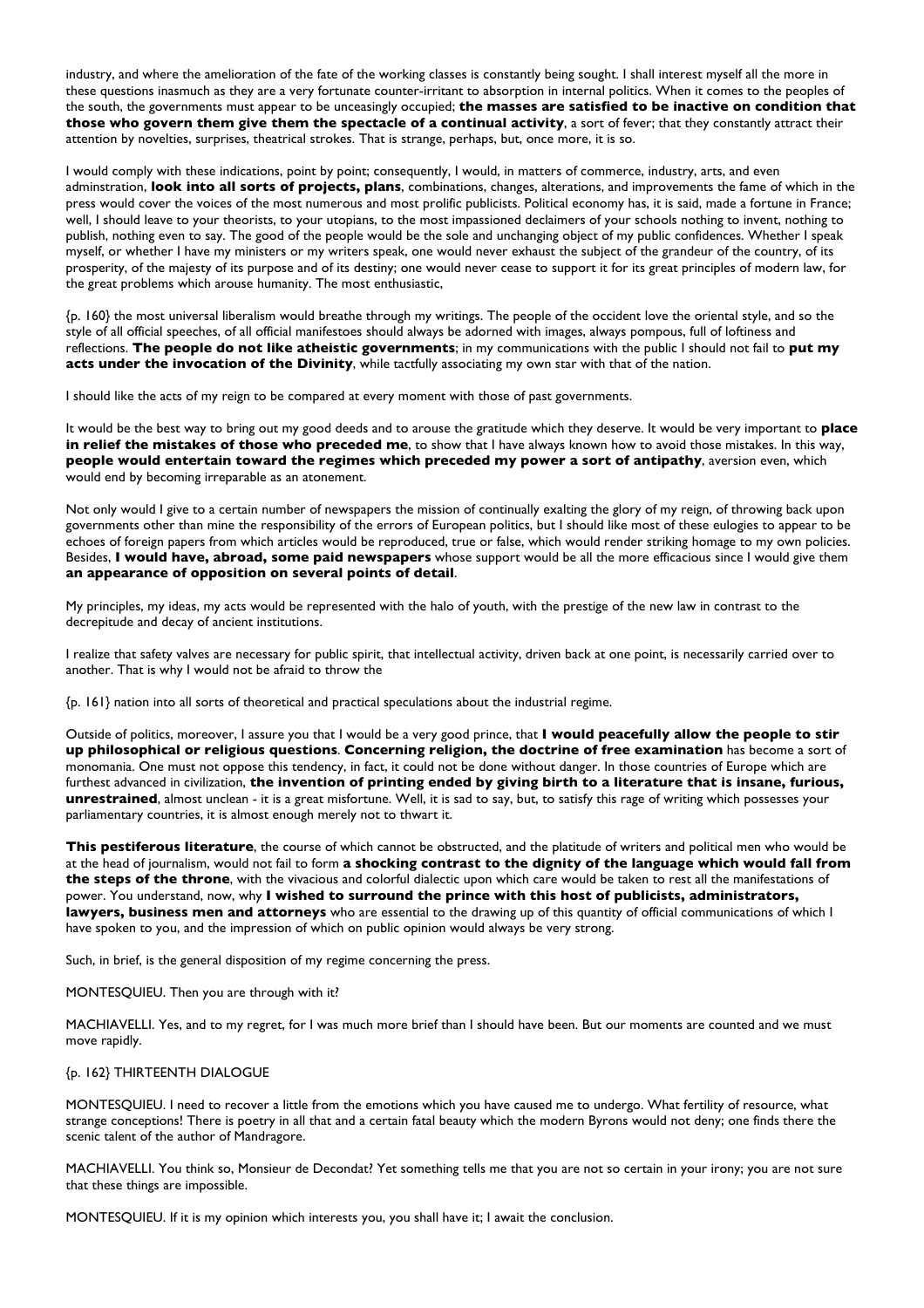MACHIAVELLI. I have not yet reached it.

MONTESQUIEU. Well, then, continue.

MACHIAVELLI. I am at your service.

MONTESQUIEU. At the outset, you outlined a formidable legislation concerning the press. You extinguished all voices, with the exception of your own. Here are the mute parties before you - **do you fear no conspiracies?**

MACHIAVELLI. No, for I should not be very foresighted if, with one twist of the hand, I did not disarm them all at once.

MONTESQUIEU. In that case, what are your methods?

MACHIAVELLI. **I would begin by deporting by the hundreds those who, with gun in hand, greeted the accession of my power**. I have been told that in Italy, in Germany and in France, **it was through secret societies that the agitators who conspired against the government were recruited**. I would tear to pieces the obscure threads which are woven like spider webs in dens.

MONTESQUIEU. And then?

MACHIAVELLI. The organization of a secret society, or affiliation with one, will be severely punished.

MONTESQUIEU. Good enough for the future; but the existing societies?

MACHIAVELLI. I shall expel, for public safety, all those who have

{p. 163} been definitely known to have been members. Those whom I do not reach will remain under a continual threat, for I shall put through a law which will **permit the government to deport**, by administrative means, **all who may have been affiliated with such societies**.

## MONTESQUIEU. That is, without judgment.

MACHIAVELLI. Why do you say: without judgment? Is not the decision of a government a judgment? You may rest assured that there will be little pity for sedition-mongers. In countries continually troubled by civil discord, peace must be brought about by implacable acts of vigor; if there is a reckoning of victims to be made in order to insure tranquillity, it will be made. After that, the appearance of the one who commands becomes so imposing that no one dares to make an attempt on his life. **After having covered Italy with blood, Sylla may reappear in Rome as a private individual; no one would touch a hair of his head**.

MONTESQUIEU. I see that you are in a period of terrible execution; I hardly dare to make an observation. However, it seems to me that, even in following your plans, you could be less severe.

MACHIAVELLI. If my clemency were called upon, I should see. I can even confide to you that a portion of the severe provisions which I shall write into the law will become purely comminatory, on condition, however, that I am not forced to use them otherwise.

MONTESQUIEU. And that is what you call comminatory! Nevertheless your clemency reassures me a little; there are moments when, if some mortal were to hear you, you would freeze his blood.

MACHIAVELLI. Why? I lived very close to the Duke of Valentinois who left behind him a terrible reputation, which he well deserved, for he had his pitiless moments; yet I assure you that once the necessity for execution was passed, he was good-tempered enough. The same could be said of almost all the absolute monarchs; at bottom they are good, especially so when it comes to children.

{p. 164} MONTESQUIEU. I am not sure that I do not prefer you at the height of your wrath: your gentleness is more frightening. But to return. You have destroyed the secret societies.

MACHIAVELLI. Don't go so fast: I did not do that: you will cause some confusion.

MONTESQUIEU. What and how?

MACHIAVELLI. **I prohibited secret societies the character and actions of which would escape the supervision of my government**, but I did not mean to deprive myself of a means of information, a secret influence which can be considerable if one knows how to make use of it.

MONTESQUIEU. What can you be thinking of in that connection?

MACHIAVELLI. I foresee the possibility of **giving to a certain number of these societies a sort of legal existence** or, rather, to **centralise them all under a single one the supreme head of which will be appointed by myself**. In this way **I shall hold in my hand the various revolutionary elements in the country**. The people who make up these societies **belong to all nations, to all classes, to all ranks**; I shall be kept informed of the most obscure political intrigues. It will be like a branch of my police force about which I shall soon tell you. This subterranean world of secret societies is filled with empty heads to which I shall not pay much attention, but there are directions to be given there, forces to move. If something is stirring, it is my hand which moves it; **if a plot is being prepared, I am the head of it**: I am the chief of the league.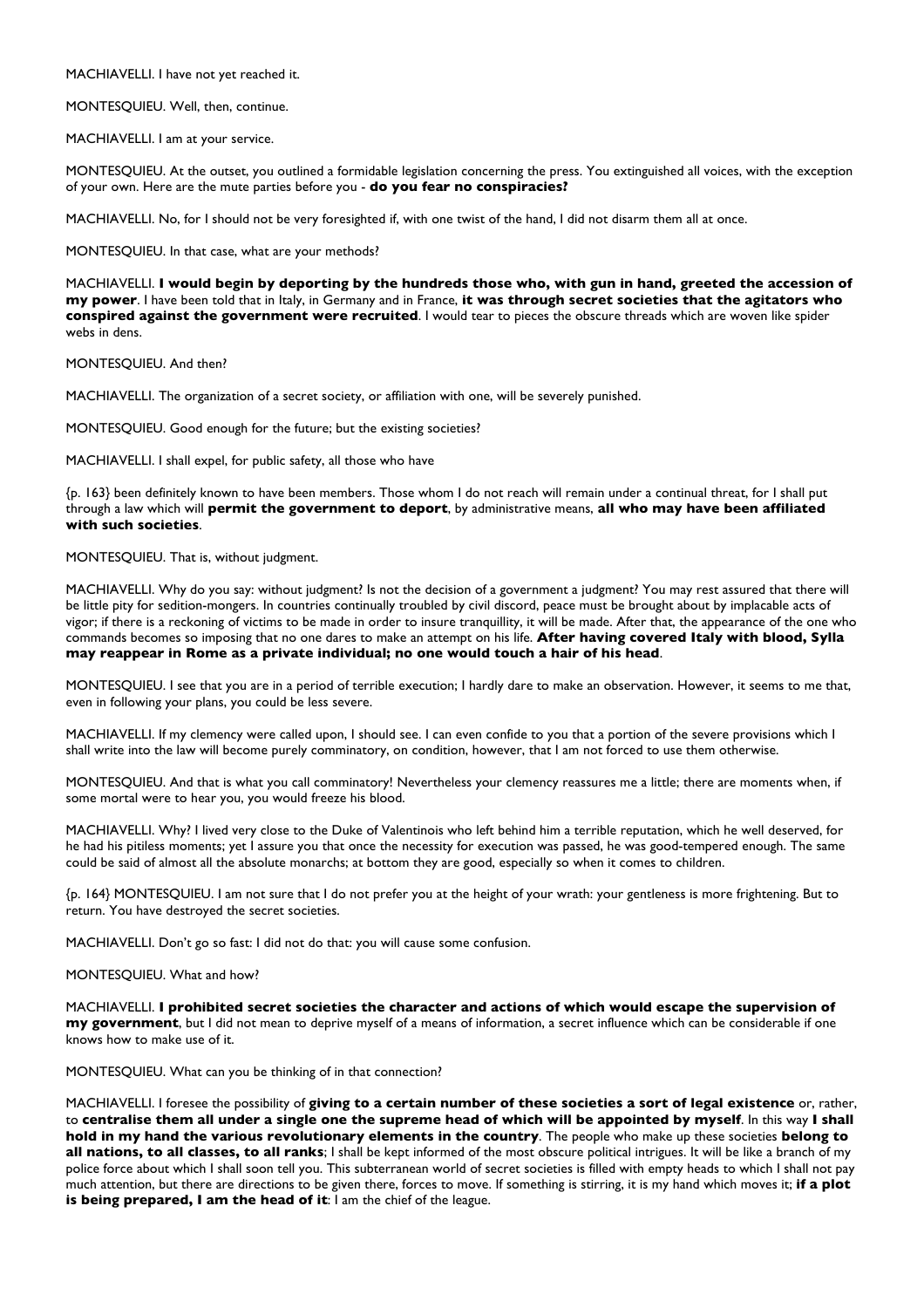MONTESQUIEU. And you believe that these hordes of democrats, these republicans, these anarchists, these terrorists will allow you to approach and break bread with them; you can believe that those who wish no human domination at all will accept a guide who will really be a master!

MACHIAVELLI. That is because you do not understand, Montesquieu! How much impotence and even simplicity is to be found among the majority of the men of European demagogism. **These tigers have the souls of sheep, heads full of wind**; one need

{p. 165} only speak their language to be admitted to their ranks. Besides, **almost all their ideas** have an incredible affinity with the doctrines of **absolute power. Their dream is** the absorption of the individual into **a symbolic unity**. They **demand** the complete realization of equality by virtue of **a power which can**, after all, **be in the hands of only a single man**. You see that even here I am the head of their school! And then it must be said that they have no choice. Secret societies will exist under the conditions that I have just described to you or they will not exist at all.

MONTESQUIEU. The finale of sic volo sic jubeo is never long in coming, with you. I see definitely that you are well guarded against conspiracies.

MACHIAVELLI. Yes, for it is just as well to tell you that **the legislation will not permit reunions or secret meetings which exceed a certain number of persons.**

MONTESQUIEU. How many?

MACHIAVELLI. You insist upon details? **No group of more than fifteen or twenty people**, if that satisfies you.

MONTESQUIEU. What! Friends numbering more than fifteen or twenty will not be able to dine together?

MACHIAVELLI. You are already becoming alarmed, I see, in the name of gallic gayety. Well, yes, **they may gather**, for my rule will not be as savage as you think, but **with one condition - that politics is not discussed.**

MONTESQUIEU. They may discuss literature?

MACHIAVELLI. Yes, but **on condition that under cover of literature they do not gather for a political purpose**, for it is possible not to talk politics at all and still give to a banquet a character which will be understood by the public. That must not happen.

MONTESQUIEU. Alas! in such a system it is difficult for the citizens to live without being suspected by the government!

MACHIAVELLI. You are mistaken then; **none but rebels will suffer from these restrictions; no one else will be aware of them**. It goes without saying that here I have nothing to do with acts of rebellion against my power, or of attempts to overthrow

{p. 166} it, or of attacks either against the person of the prince or against his authority or his institutions. These are veritable crimes which are restrained by the common law of all legislations. They would be foreseen and punished in my kingdom according to classification and according to definitions which would not permit of the slightest direct or indirect attempt against the order of established things.

MONTESQUIEU. Permit me to have full confidence in you in this matter and not to inquire about your methods. Still it is not enough to establish a Draconian legislation; one must have a magistracy which is willing to apply it; that point is not without its difficulties.

MACHIAVELLI. There are no difficulties there.

MONTESQUIEU. Then you are going to destroy the judicial organization?

MACHIAVELLI. I destroy nothing: I modify and I initiate.

MONTESQUIEU. Then you are going to establish martial or provost's courts, exceptional tribunals?

MACHIAVELLI. No.

# MONTESQUIEU. What then?

MACHIAVELLI. It is well for you to know first of all that I shall not need to decree a great many severe laws whose application I shall follow up. Many of them will already exist and will still be in force; for **all governments, liberal or absolute, republican or royalist, come up against the same difficulties; they are obliged, in critical moments, to have recourse to rigorous laws** some of which remain, others of which are weakened, depending on the needs which cause them. One must make use of both; concerning the latter, one must remember that they have not been explicitly abrogated, that they were perfectly good laws, and that **the return of the abuses which they anticipated makes their application necessary**. In this way the government seems to be performing nothing but an act of good administration, which is often the case. You see that it is only a question of giving a little elasticity to the action of the courts, which is always easy in centralized

{p. 167} countries where the magistracy is in direct contact with the administration, by means of the ministry upon which it depends. As for the new laws which will be enacted under my reign and which, for the most part, wlll have been given out in the form of simple decrees, the application will perhaps not be quite so easy, because in those countries where the magistrate has a life-appointment, he may oppose by himself, in the interpretation of the law, the too direct action of power. But I believe I have found a plan very ingenious, very simple, apparently perfectly lawful, which, without affecting the permanence of the magistracy, will modify what is too absolute in the consequences of the principle. **I shall issue a decree that the magistrates must retire when they reach a certain age**. I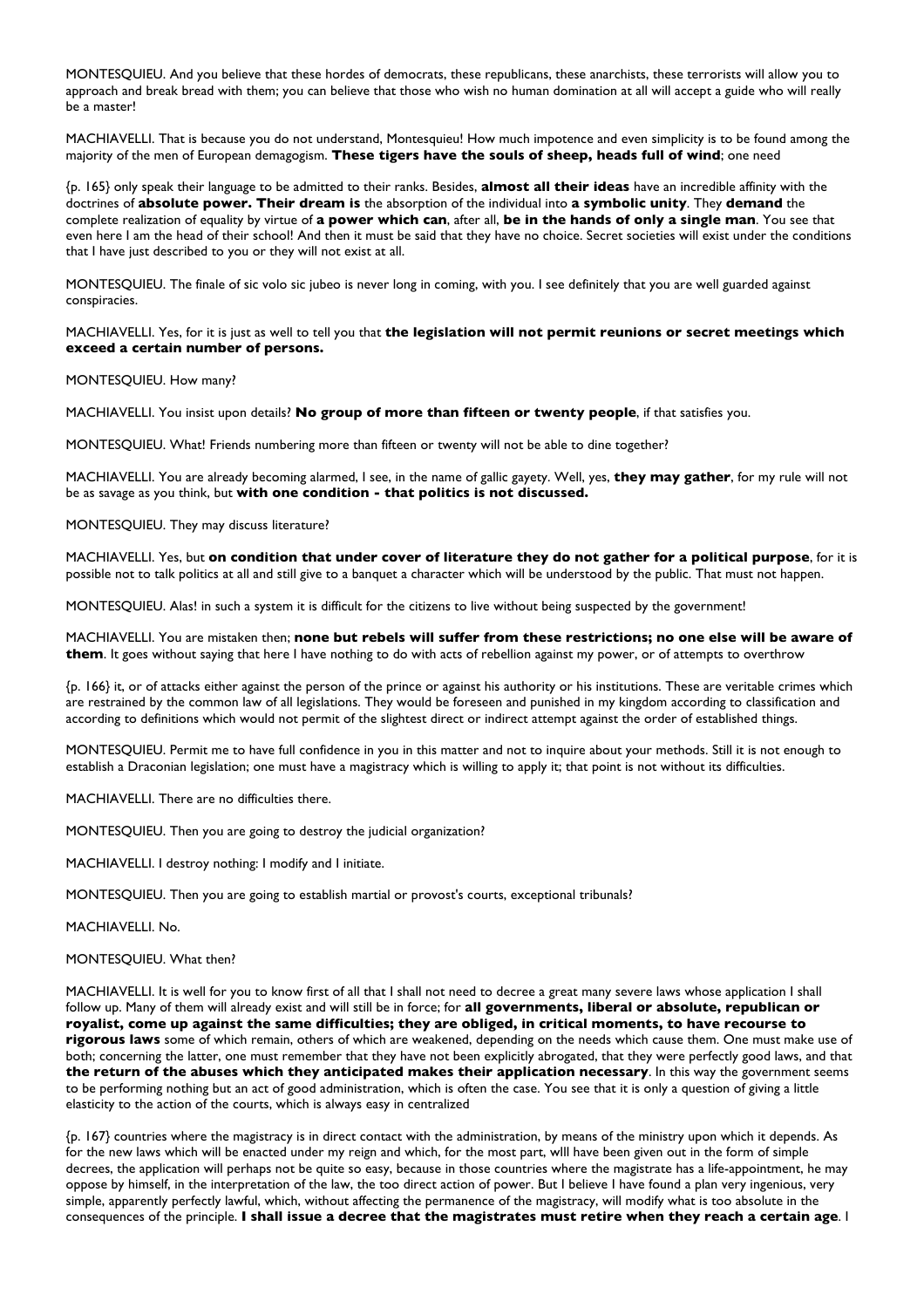do not doubt that here, too, I shall have opinion on my side, for it is a painful spectacle to see, as is frequently the case, that the judge, who is called upon to decide the loftiest and most difficult questions, falls into a decrepitude of mind which renders him incapable.

MONTESQUIEU. But, if you will permit, I have some ideas about the things of which you speak. The fact which you bring out does not at all conform to experience. With those men who live by the continual exercise of the mind, the intelligence does not weaken as you mention; that, if I may say so, is the privilege of thought in those people where it becomes the principal element. If, in the case of some magistrates, the faculties become unsettled with age, in the case of the greater number, they are preserved and their light continually increases; there is no need to replace them, for death causes in their ranks the natural voids which are necessary; but even if there were, indeed, among them as many examples of decadence as you claim, it would still be a thousand times more worthwhile, in the interests of justice, to tolerate that evil than to accept your remedy.

MACHIAVELLI. I have reasons superior to yours.

# MONTESQUIEU. Reasons of state?

MACHIAVELLI. Perhaps. You may be sure of one thing: in this

{p. 166} new organization the magistrates will not deviate more than formerly in purely civil questions.

MONTESQUIEU. How do I know? For, according to your words, I already see that they will deviate in political questions.

MACHIAVELLI. They will not deviate; they will do their duty as they must do it, for, in political matters, it is necessary, in the interest of order, that the judges be always on the side of power. It would be the worst thing in the world if a sovereign could be affected by seditious decrees against the government which the whole country would seize upon at once. Of what value would it be to have forced the press to be silent if the judgments of the courts were free?

MONTESQUIEU. Under a modest appearance, your method is quite powerful, is it not? Since you attach such importance to it.

MACHIAVELLI. Yes, for it causes this spirit of resistance to disappear, this esprif de corps which is always so dangerous in judiciary companies which have conserved the memory, perhaps the cult, of past governments. It introduces in their midst a mass of new elements the influence of which are wholly favorable to the spirit which animates my reign. Every year twenty, thirty, or forty posts of magistrates which become vacant by retirement bring about **a change in the whole personnel of the courts** which may in this way be renewed from top to bottom every six months. One single vacancy, you know, may entail fifty appointments by the successive effect of the heads of different ranks who are being moved up. You can imagine what will take place when there are thirty or forty vacancies at once. It is not only that the collective spirit disappears in what politics there may be, but one becomes more closely united to the government, with disposes of a greater number of places. There are young men who are desirous to start their careers, who are no longer stopped by the perpetuity of those who precede them. They know that the government likes order, that the country likes it also, and it becomes a question merely of serving the two, in doing justice, when order plays its part.

{p. 169} MONTESQUIEU. But, except for incredible blindness, you will be accused of arousing in the magistracy a spirit of competition fatal to the judiciary bodies. I shall not show you what are the consequences of this, since I know that that would not stop you.

MACHIAVELLI. I make no claim to escape criticism; it is of little importance to me, provided that I do not hear it. In all things I shall have for a principle **the irrevocability of my decisions**, in spite of murmurings. A prince who acts thus is always sure of **gaining respect for his will-power**.

# FOURTEENTH DIALOGUE

MACHIAVELLI. I have already told you many times, and I repeat it once more, that I have no need to create and to organize everything; that I find in the institutions already existing a great many of the instruments of my power. Do you know what is the constitutional guarantee?

MONTESQUIEU. Yes, and I am sorry for your sake, because, without meaning to, I deprive you of a surprise which you would perhaps not have been angry to prepare for me, with the cleverness of setting which is your strong point.

## MACHIAVELLI. Of what are you thinking?

MONTESQUIEU. I am thinking of what is true, at least, for France, of which you seem to be speaking; and that is, that it is a law of circumstance which must be modified, if not made to disappear completely, under a regime of constitutional liberty.

MACHIAVELLI. I consider you very moderate on this point. According to your ideas, it is simply one of the most tyrannical restrictions in the world. What! When private persons will be injured by representatives of the government in the exercise of their duties, and they will bring them before the courts, the judges will have to answer them: "We cannot decide for you, the door of the praetorium is closed; go to the administration to ask for the authorization to bring suit against its officials." But

{p. 170} that would be a veritable denial of justice. How often will it happen that the government will authorize such suits?

MONTESQUIEU. What are you complaining of? It seems to me that that would satisfy you very well.

MACHIAVELLI. I only told you that in order to show you that, in states where justice comes across such obstacles, a government has not much to fear from the tribunals. It is always as provisional agreements that such exceptions are inserted into the law, but once the period of transition is passed, the exceptions remain, and that is as it should be, for as long as order reigns, they disturb no one, and when times are troubled, they are necessary.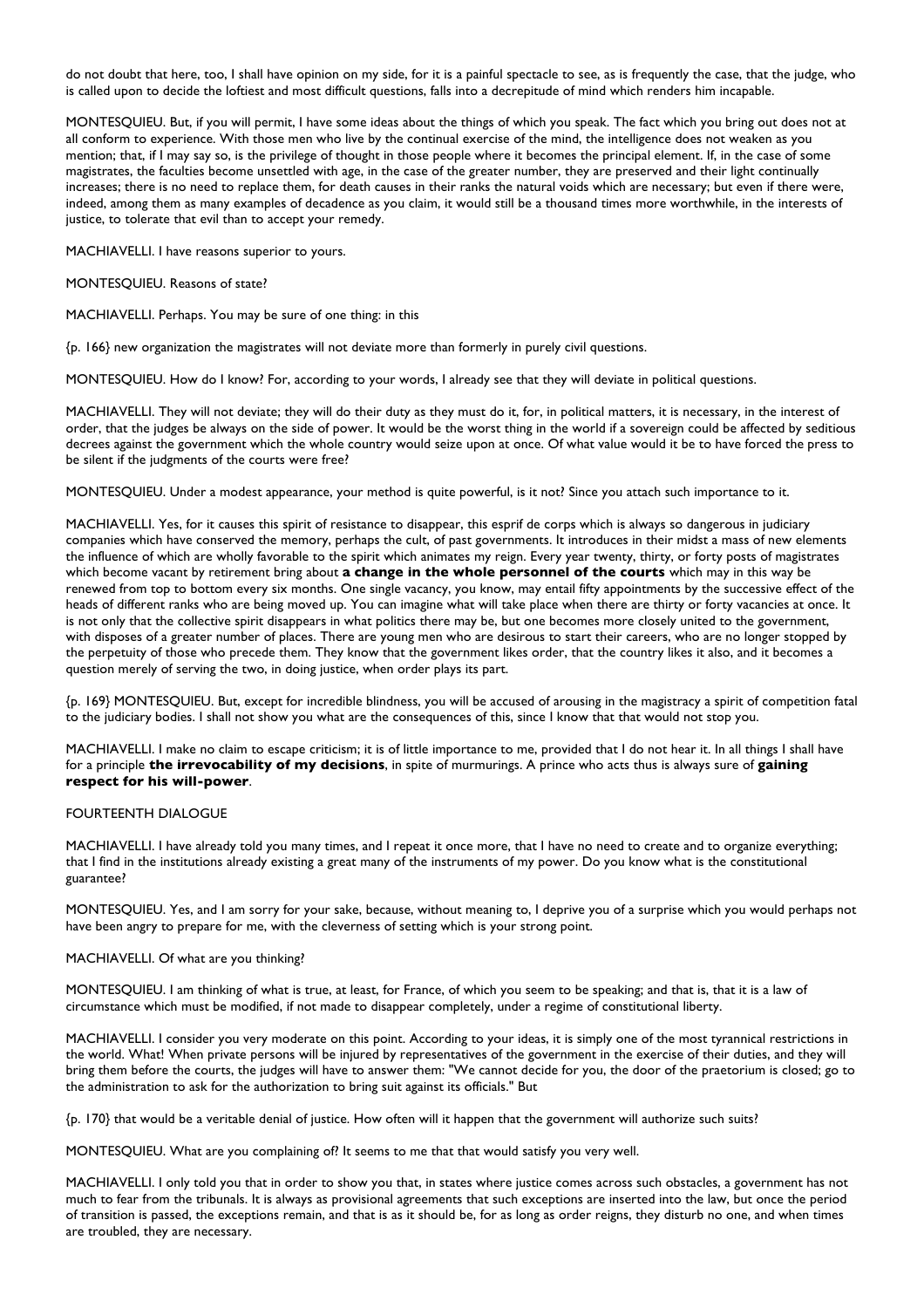There is another modern institution which serves the operation of central power with no less efficacy: that is the creation, in connection with the tribunals, of **a great magistracy which you call the public ministry** and which used to be called, with much more reason, the ministry of the King, because this office is essentially removable and revocable at the will of the Prince. I have no need to describe to you the influence of this magistrate over the courts close to which he has his bench; suffice it to say that it is considerable. Remember all this carefully. Now I am going to speak to you of the highest court of appeal which plays a considerable ro1e in the administration of justice.

**The court of appeal is** more than a judiciary body; it is, to a certain extent, **a fourth power in the state, because it has the last word in the interpretation of the law**. So I shall repeat what I believe I told you concerning the Senate and the legislative assembly: such a court of justice which would be completely independent of the government would, in view of its sovereign and almost discretionary power of interpretation, be **able to overthrow it if it so wished**. It would suffice merely to restrain or to extend systematically, in the direction of liberty, the provisions of laws which regulate the exercise of political rights.

MONTESQUIEU. And apparently it is just the contrary that you are going to ask of it?

MACHIAVELLI. I shall ask nothing of it; it will itself do what is

{p. 171} suitable for it to do. For it is here that the different causes of influence which I mentioned above will cooperate the most strongly. The nearer the judge is to power, the more it belongs to him. The conservative spirit of the reign will develop here to a greater degree than anywhere else, and the laws of strict police politics will receive, at the hands of this great assembly, an interpretation so favorable to my power, that I shall be relieved of a multitude of restrictive measures which, without that, would become necessary.

MONTESQUIEU. One would really say, to hear you, that **laws are capable of the most fantastic interpretations. Are the legislative texts not clear and precise**, that they lend themselves to extensions or restrictions such as you intimate?

MACHIAVELLI. Surely it is not to the author of the Esprit des Lois, to the experienced magistrate who must have rendered so many excellent decisions, that I can hope to teach the meaning of jurisprudence. **There is no text, no matter how clear, which is not capable of receiving the most contrary interpretations**, even in pure civil law; but I beg you to remember that we are talking of political matters. Now, it **is a habit common to legislators of all times to draw up certain of their provisions in a manner elastic enough** to regulate cases or, according to circumstances, to introduce exceptions which it would not have been prudent to explain more precisely.

I am well aware that I must give you examples, for without that my proposition would seem too vague to you. The difficulty for me is to find one of so general a character as to dispense with entering into long details. Here is one which I take by preference, since a short time ago we touched upon it.

In speaking of the constitutional guarantee, you were saying that this exceptional law should be modified in a free country.

Well, I am supposing that this law exists in the state which I govern, I am supposing that it was modified; therefore I imagine that before me a law was promulgated which, in electoral

{p. 172} matters, permitted the prosecution of representatives of the government without the authorization of the Council of State.

The question comes up under my rule which, as you know, has introduced great changes in public equity. Someone wishes to bring suit against an official on the occasion of an electoral act; the magistrate of the public ministry rises and says: "The protection you wish to take advantage of can't be applied; it is no longer compatible with present institutions. The old law which dispenses with the authorization of the Council of State in such a case has been **tacitly abrogated**." The courts answer yes or no, in the end the discussion is brought before the court of appeals and this high tribunal thus defines public equity on this point: "The old law is tacitly abrogated; **the authorization of the Council of State is necessary to prosecute public officials, even in electoral matters."** 

Here is another example, somewhat more special, it is borrowed by the police from the press: I have been told that in France there was a law which required, under penal sanction, that all those who made a living distributing and peddling pamphlets must be provided with an authorization given out by the public official who is, in each province, entrusted with the general administration. The law wished to regulate peddling and to subject it to strict supervision; that is the essential aim of this law; but the text of the provision reads, I suppose: "All distributors or peddlers must be provided with an authorization, etc."

Well, the court of appeals, if the question arises, will be able to say: "It is not only the professional act that the respective law had in view. It is any act whatsoever of distribution or peddling. Consequently, **even the author of a pamphlet or of a work**, several copies of which are distributed, even as gifts, without preliminary authorization, is party to distribution and peddling; therefore he comes under the threat of the penal provision."

You see at once what results from such an interpretation; instead of a simple police law, you have **a law which restricts the right to publish one's thoughts by means of the press**.

{p. 173} MONTESQUIEU. All you needed was to be a jurist.

MACHIAVELLI. That is absolutely necessary. **How are governments overthrown these days? By legal distinctions**, by the subtleties of constitutional law, by opposing to the ruling power all the means, all the weapons, all the contrivances which are not directly prohibited by law. And you expect that the ruling power would not make use of these stratagems of law which the parties employ with such obstinacy against the power? But then the struggle would not be equal, resistance would not even be possible; it would be necessary to abdicate.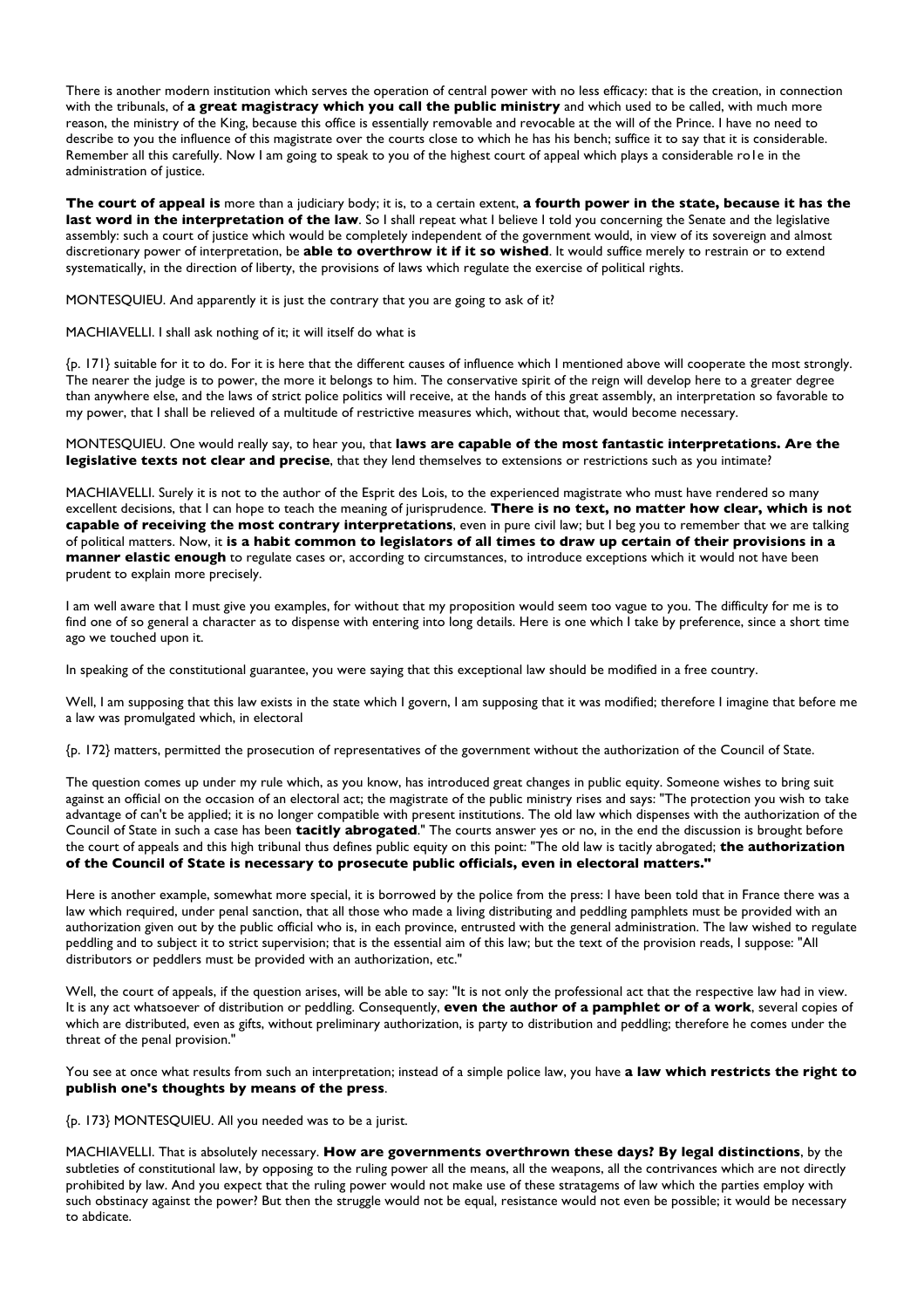MONTESQUIEU. You have so many stumbling-blocks to avoid that it would be a miracle if you anticipated all of them. The courts are not bound by their judgments. With a jurisprudence such as that which would be applied under your rule, you will have many lawsuits on your hands. The persons amenable to a tribunal will not weary of knocking at the door of the courts to demand other interpretations from them.

MACHIAVELLI. In the beginning that is possible; but when **a certain number of arrests will have definitely put jurisprudence in its proper place**, no one will continue to do what it forbids, and the source of the lawsuits will be exhausted. Public opinion would, in fact, be so much satisfied that when it came to a question of the meaning of laws, it would be referred to the official counsel of the administration.

MONTESQUIEU. And how, may I ask?

MACHIAVELLI. At certain critical times when there is fear that some difficulty may arise over such and such a point of legislation, the administration will declare, in the form of a notice, that such and such an act comes under the application of the law, that the law covers such and such a case.

MONTESQUIEU. But those are merely declarations which in no way bind the courts.

MACHIAVELLI. Undoubtedly, but these declarations have, none the less, a very great influence on the decisions of the courts of justice, coming as they do from an administration as powerful as

{p. 174} the one I have organized. They will particularly have great control over individual resolutions and, in many cases (not to say always), they will forestall annoying lawsuits; people will refrain from them.

MONTESQUIEU. The farther we advance, the more I see that **your government is becoming more and more paternal**. What you are speaking of are judiciary customs almost patriarchal. It does indeed seem impossible that you should not be credited with a solicitude which displays itself under so many ingenious forms.

MACHIAVELLI. You must, nevertheless, realize that **I am very far from the barbarous processes of government** which you seemed to attribute to me at the beginning of this conversation. You see that **violence plays no role**; I take my point of support where everyone takes it nowadays-from the law.

MONTESQUIEU. From the law of the strongest.

MACHIAVELLI. The law which is obeyed is always the law of the strongest: I know of no exception to this rule.

### FIFTEENTH DIALOGUE

MONTESQUIEU. Although we have surveyed a great sphere and you have organized almost everything, I need not conceal from you that there still remains much for you to do in order to reassure me completely as to the continuance of your power. **That which astonishes me the most in the world is that you have based it on universal suffrage**, that is, the most inconsistent element of its nature of which I am aware. Let us understand one another perfectly; you told me that you were king?

MACHIAVELLI. Yes, king.

MONTESQUIEU. For life, or hereditary?

MACHIAVELLI. I am king as one is king in all the kingdoms of the world, **hereditary king with a succession from male to male**, in order of issue, with the perpetual exclusion of women.

MONTESQUIEU. You are not gallant.

{175} MACHIAVELLI. Pardon me, but I am prompted by the traditions of the Salian and Frankish monarchy.

MONTESQUIEU. You will, no doubt, explain to me how you expect to reconcile heredity with, for instance, the democratic suffrage of the United States?

# MACHIAVELLI. Yes.

MONTESQUIEU. What! With this principle **you hope to bind the will of future generations**?

### MACHIAVELLI. Yes.

MONTESQUIEU. For the present what I should like to see is the way you would manage with this suffrage when it is a question of applying it to the nomination of public officers.

MACHIAVELLI. What public officers? You know very well that, in monarchical states, it is the government which appoints the officials of all ranks.

MONTESQUIEU. That depends on which officials. Those which have to do with the administration of the townships are, in general, elected by the inhabitants, even under monarchical governments.

MACHIAVELLI. That will be changed by a law; in the future they will be appointed by the government.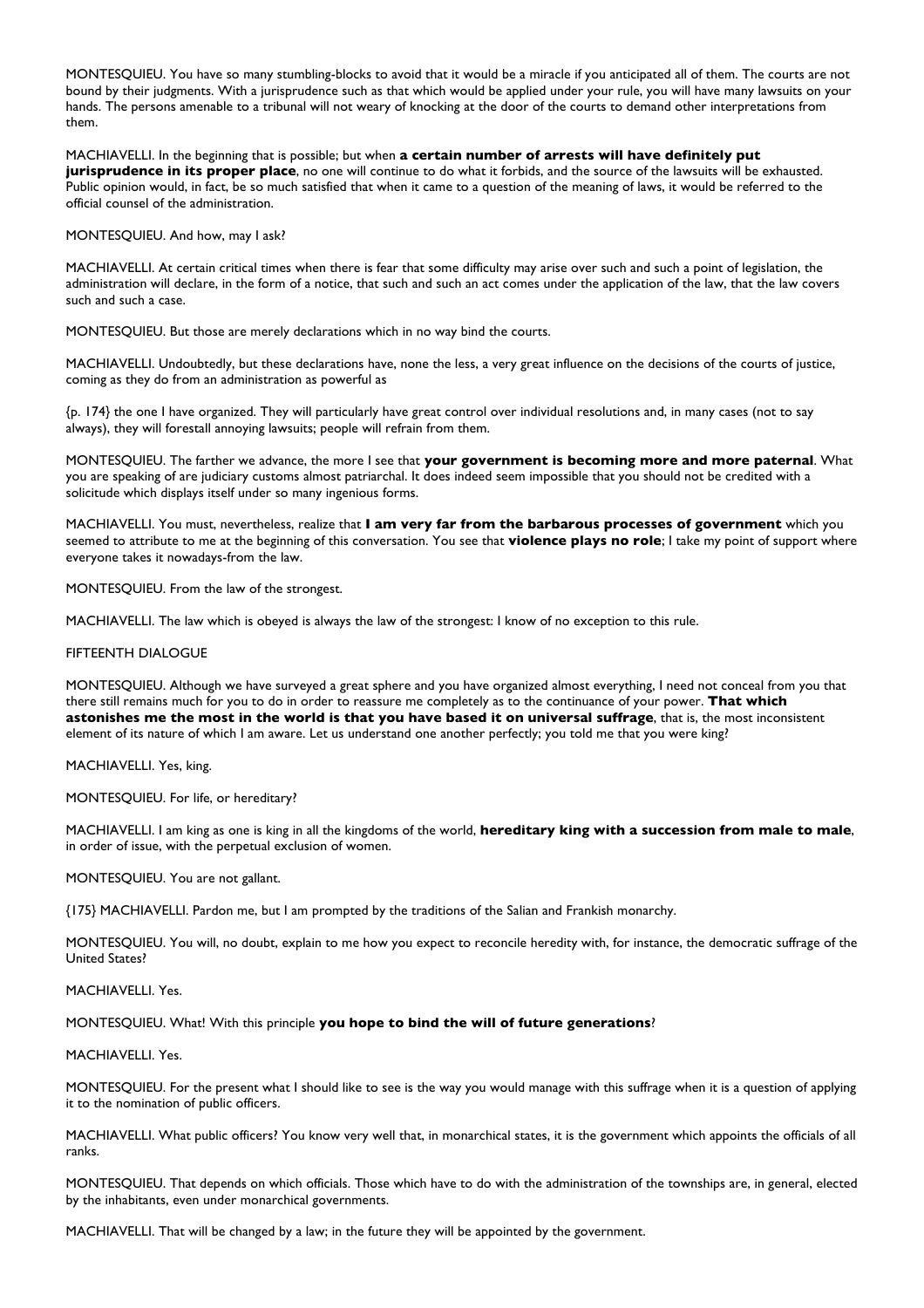MONTESQUIEU. And you will also appoint the representatives of the nation?

MACHIAVELLI. You know that that is not possible.

MONTESQUIEU. Then I pity you, for if you leave the voting to itself, if you do not arrange for some new plan, the assembly of the representatives of the people will not be long, under the influence of the parties, in filling up with deputies hostile to your power.

MACHIAVELLI. Just for that reason I had not the slightest intention of leaving the voting to itself.

MONTESQUIEU. I expected that. But what plan will you adopt?

MACHIAVELLI. The first point is to link to the government those who wish to represent the country. I shall impose upon the candidates the solemnity of the oath. Here it is not a question of an

{176} oath to the nation, as your revolutionaries of '89 understood it; I want **an oath of loyalty to the prince himself and to his constitution**.

MONTESQUIEU. But since in politics you do not fear to violate your own, how can you expect that they should be more scrupulous than yourself on this point?

MACHIAVELLI. I count little on the political conscience of men; I count on the power of opinion: no one will dare to debase himself before it by openly proving false to his sworn oath. They will dare still less since **the oath which I shall place upon them will precede the election** instead of following it, and they will be without any excuse for seeking votes, under these conditions, if they are not decided in advance to serve me. Now it is necessary to give to the government the means of resisting the influence of the opposition, of preventing them from making deserters of those who wish to defend it. At election time, the parties are in the habit of announcing their candidates and placing them before the government; I shall do as they do, I shall have candidates announced and I shall place them before the parties.

MONTESQUIEU. If you were not all-powerful, the method would be odious, for, while openly offering combat, you provoke blows.

MACHIAVELLI. I expect the agents of my government, from first to last, to see to it that my candidates are successful.

# MONTESQUIEU. That goes without saying.

MACHIAVELLI. Everything is of the greatest importance in this matter. "The laws which establish suffrage are fundamental; the manner in which suffrage is granted is fundamental; the law which determines the manner of granting permits to vote is fundamental." (Esprit des Lois, page 12 et seq., Book II, et seq., Chapter II, et seq.) Was it not you who said that?

MONTESQUIEU. I do not always recognize my language when it passes through your lips; it seems to me that the words which you cite were applied to democratic government.

MACHIAVELLI. Undoubtedly, and you have already been able to sec that my essential policy was to trust myself to the people, and

{p. 177} that although I wear a crown, my real and declared purpose is to represent it. Trustee of all the powers which it has delegated to me, I alone, after all, am its true representative. What I wish, it wishes; what I do, it does. Accordingly, it is indispensable that at the time of the elections the factions should not be able to substitute their influence for that of which I am the armed personification. Therefore I have found still other means to paralyze their efforts. You must know, for instance, that **the law which forbids gatherings will naturally apply to those which might be formed in view of the elections**. In this way, the parties will neither be able to plan together nor to make secret arrangements.

MONTESQUIEU. Why do you always put the parties first? Under pretext of putting shackles on them, do you not really put them on the voters themselves? The parties, in short, are only masses of voters; if the voters are not permitted to become enlightened through gatherings, through conferences, how will they be able to vote with a thorough knowledge of the matter?

MACHIAVELLI. I see that you do not know with what infinite art, with what guile, political passions frustrate prohibitive measures. Do not concern yourself with the voters - those who are animated by good intentions will always know for whom to vote. Besides, I shall use tolerance; not only shall I not forbid the gatherings which are formed in the interest of my candidates, but **I shall go so far as to close my eyes to the actions of some popular candidates who will agitate noisily in the name of liberty**; only I may as well tell you that **those who shout the loudest will be my own men**.

#### MONTESQUIEU. And how are you going to regulate the voting?

MACHIAVELLI. First of all, concerning the country people, I do not want the voters to go to vote in the great centers where they might come in contact with the spirit of opposition of the cities or towns and, from there, receive the pass-word which would come from the capital; I want them to vote by communes. The result of this plan, which seems so simple, will nonetheless be considerable.

MONTESQUIEU. That is easy to understand; you force the country vote to be divided among insignificant notorieties or, for lack of familiar names, to fall back on the candidates designated by your government. I should be very much surprised if, under this system, many capable or talented men were produced.

MACHIAVELLI. Public order has less need of talented men than of men devoted to the government. Great ability holds sway from the throne and among those who surround it - elsewhere it is useless; it is almost harmful even, for it can only act against the power.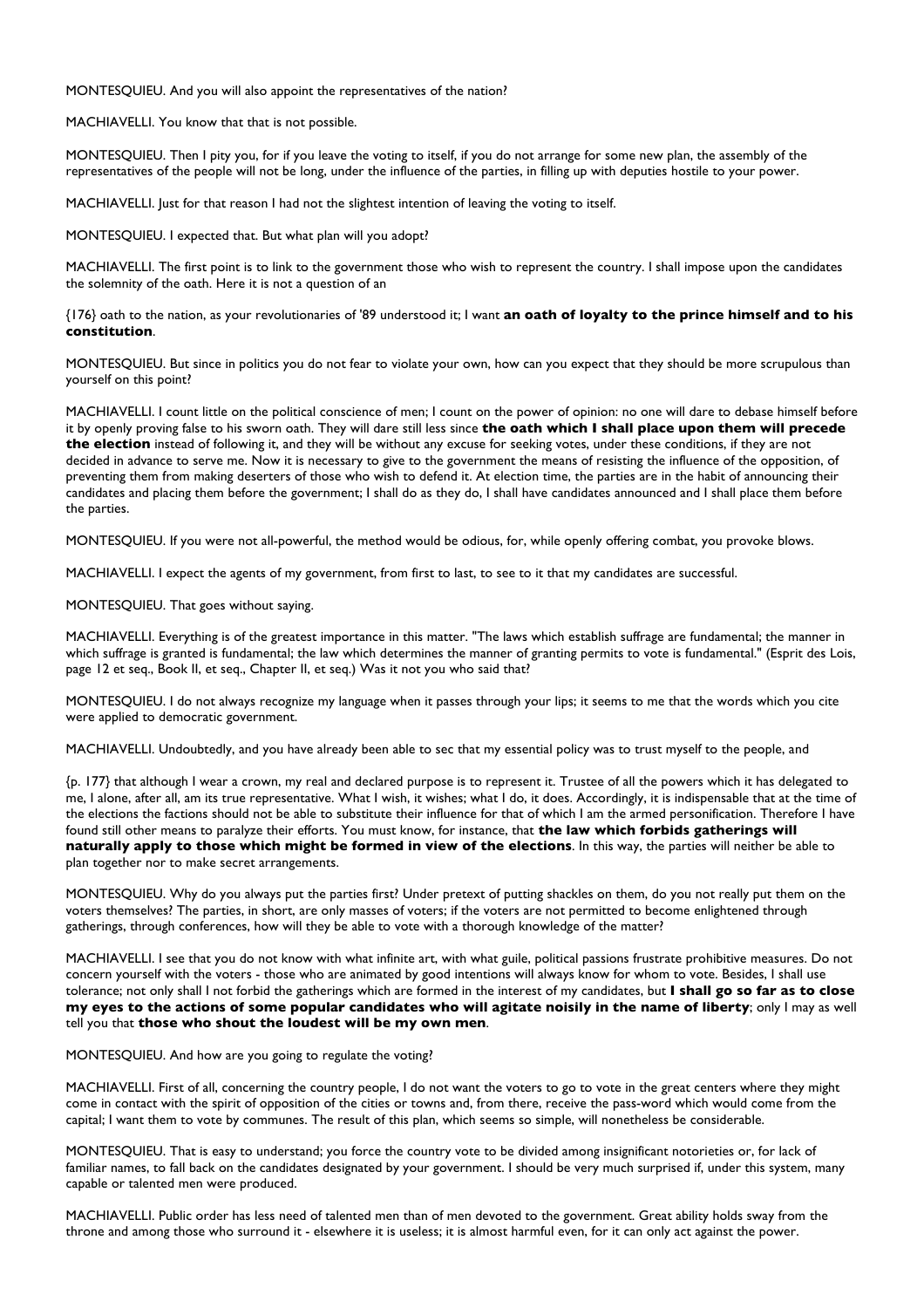MONTESQUIEU. Your aphorisms cut like a sword; I have no arguments to oppose you. Please let us go on with the rest of your electoral regulations.

MACHIAVELLI. For the reasons which I have just deduced for you I also do no want the vote by ticket which falsifies the election and which permits the coalition of men and of principles. Besides I shall divide the electoral colleges into a certain number of administrative districts in which there will be **room for the election of but a single deputy** and where, consequently, each voter will be able to place only one name on his voting paper. In addition, there must be the possibility of neutralizing the opposition in the districts where it makes itself too strongly felt. Thus, let us suppose that in the previous elections a district has been noted for the majority of its hostile votes, or that one may reasonably suppos that it will declare itself against the government candidates, nothing is easier than to remedy that: if this district has only a small population, it may be attached to a district nearby or far away, but of greater expanse, in which its votes will be drowned and its political spirit lost. If the hostile district, on the contrary, has a large population, it may be divided up into several parts and annexed to neighboring districts in which it will be completely destroyed. You understand that I am passing over a mass of details which are only accessories to the whole. Thus, when necessary, I divide the colleges into sections of colleges in order to give more oppor-

{p. 179} tunity for administrative action, and I have the colleges and the divisions of colleges presided over by municipal officers whose nominations depend upon the government.

MONTESQUIEU. I notice, with a certain surprise, that you are not making use of a measure which you recommended during the time of Leo X, and which consists of the substitution of votes by investigators after the elections.

MACHIAVELLI. That would perhaps be too difficult in these days, and I believe that this method should not be used except with the greatest caution. Besides, a clever government has so many other resources! Without directly buying the vote, with out-and-out money, nothing is easier than to influence the vote of the masses through administrative concessions, by promising here a port, there a market, further on a road, a canal; and inversely, by doing nothing for the cities and towns where the vote is unfavorable.

MONTESQUIEU. I have no objection to make to the profundity of these plans; but are you not afraid that people will say that sometimes you corrupt and sometimes you oppress popular suffrage? Are you not afraid of compromising your power in the struggles in which it will be so directly engaged? The slightest success obtained over your candidates will be a brilliant victory which will be a severe blow to your government. What keeps me constantly worried for you is that I see you always obliged to succeed in all things if you wish to avert a disaster.

MACHIAVELLI. You speak the language of fear, calm yourself. At the point to which I have arrived, I have succeeded in so many things that I cannot perish because of extremely small things. Bossuet's grain of sand is not made for true statesmen. I am so advanced in my career that I could, without danger, brave even storms; what, then, signify the minute difficulties of administration of which you speak? Do you believe that I claim to be perfect? Do I not know very well that more than one blunder will be committed around me? No, there is no doubt that I shall not be able to prevent a certain amount of pillage and scandal here

{p. 180} and there. Is that sufficient to hinder the whole thing from progressing? The main thing is not so much to make no errors as to accept the responsibility with an attitude of energy which commands respect from the slanderers. And, what is more, if the opposition should succeed in introducing some orators into my chamber, what difference does it make to me? I am not one of those who wish to reckon without the necessity of their times. One of my great principles is to oppose like to like. Just as I make use of the press by the press, I would make use of the courts by the courts; so I would have as many men as necessary ready and capable of speaking several hours without a stop. The chief thing is to have a compact majority and a reliable president. There is a particular art in conducting debates and carrying off the vote. And, besides, would I need to make use of the cunning of parliamentary strategy? **Nineteen-twentieths of the Chamber would be my own men who would vote on orders**, while I would pull the strings of an artificial and clandestinely recruited opposition; after that, let them make beautiful speeches: they will go into the ears of my deputies as the wind enters the keyhole of a lock. Now do you want me to speak to you of my Senate?

MONTESQUIEU. No, I know from Caligula what that will be like.

# SIXTEENTH DIALOGUE

MONTESQUIEU. One of the salient points of your politics is the annihilation of parties and the destruction of collective forces. You have certainly not failed in this program; yet I see all around you some things which you have not even touched upon. **You have not dealt with the clergy nor the University nor the bar nor the national militia nor the commercial corporations**; and yet it seems to me that there is more than one dangerous element in all that.

MACHIAVELLI. I cannot tell everything at once. Let us turn at once to the national militia so that I need be bothered about it no

{p. 181} further. Their dissolution was, of necessity, one of the first acts of my power. The organization of a civilian guard cannot be reconciled with the existence of a regular army, since citizens in arms may, at a given time, be transformed into rebels. Nevertheless, this point is not without its difficulty. The national guard is a useless institution, but it bears a popular name. In military states it flatters the puerile instincts of certain bourgeois classes which, by a rather ridiculous eccentricity, unites to commercial habits the taste for warlike demonstration. It is a harmless prejudice which it would be all the more ill-advised to go counter to, since thc prince must never have the semblance of separating his interests from those of the city which thinks it has found a guarantee in the arming of its inhabitants.

MONTESQUIEU. But you mentioned that you would break up this militia.

MACHIAVELLI. I would break it up in order to reorganize it upon other lines. The main thing is to put it under the immediate orders of the agents of civil authority and to relieve it of the prerogative of recruiting its chiefs by means of elections; that is what I am going to do. Besides, I shall organize it only in the proper places, and I reserve the right to dissolve it again and to re-establish it upon still other lines, if circumstances require. I have nothing more to say to you on this point. As for the **University**, the present order of things is practically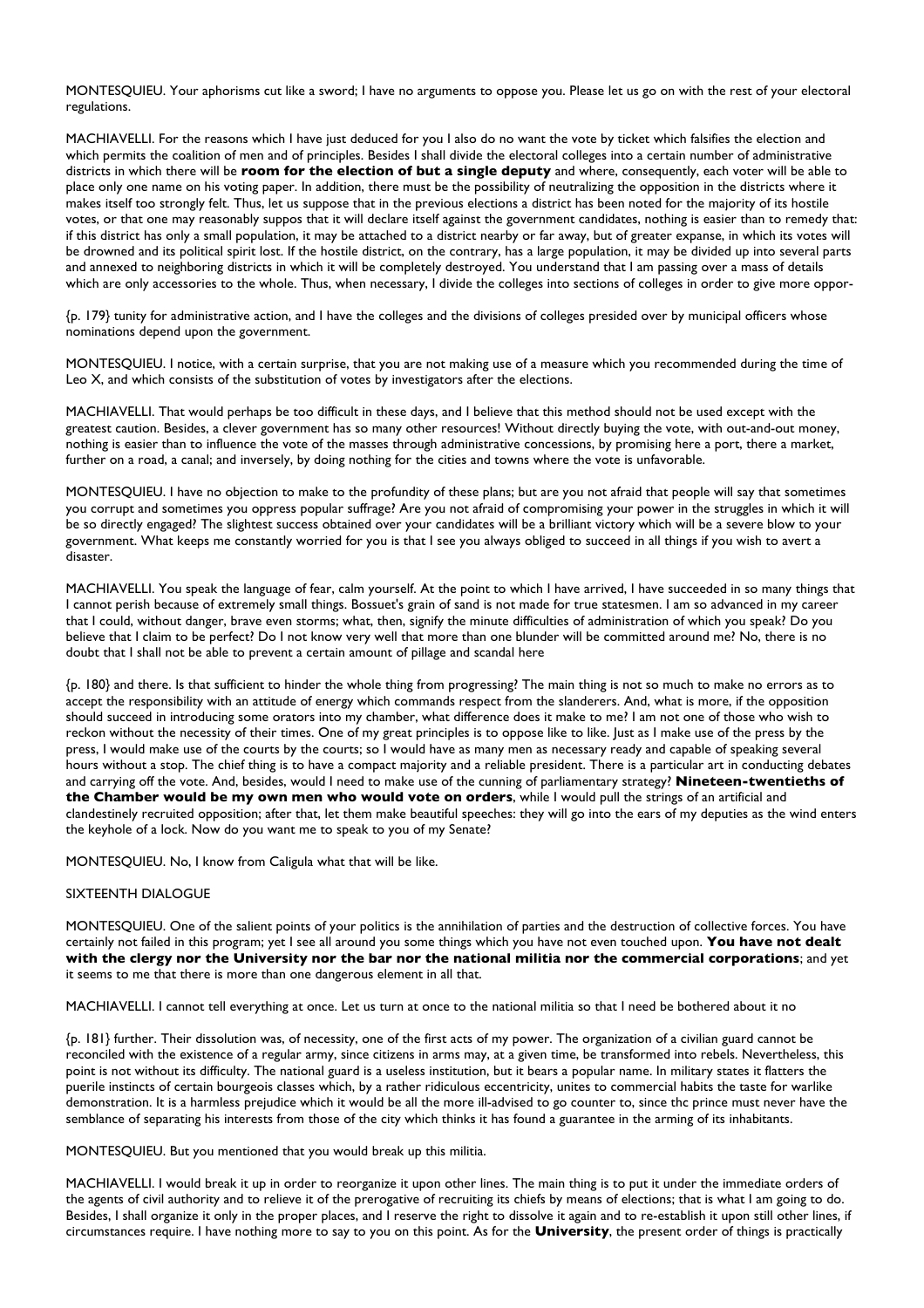satisfactory. You are aware, of course, that these great bodies of instruction are no longer organized as they formerly were. I am assured that almost everywhere they have **lost their autonomy** and are no longer anything more than public services in care of the State. Now, as I have told you more than once, where the State is, the prince is; the moral direction of the public establishments is in his hands; it is his agents who inspire the spirit of youth. The heads as well as the members of the teaching body of all degrees are appointed by the government; they are attached to it, they depend upon it, that suffices; if here and there some traces of independent organization remain in any public school or academy whatsoever, it is easy to bring it

{p. 182} back to the common center of unity and direction. It is only a question of a regulation or even of a simple ministerial order. At full speed I pass over the details which need no closer attention. Yet I must not leave this subject without telling you that I consider it very important to **proscribe the studies of constitutional politics in the teaching of law**.

MONTESQUIEU. Indeed you have good reasons for that.

MACHIAVELLI. My reasons are simple enough; I do not wish the young people, on leaving school, to busy themselves with politics at random; at the age of eighteen, one goes about making constitutions as one makes tragedies. Such teaching can only give false ideas to the youth and initiate it prematurely into matters which are beyond the limits of its reasoning. It is with these notions poorly digested and poorly understood that unsound statesmen are prepared, utopians the temerity of whose spirit is later translated into temerity of action. The generations which are born under my reign must be brought up in the respect of established institutions, in the love of the prince; for this purpose I should make an ingenious use of the power of management of instruction: I believe that in general a great mistake is made in the school - contemporary history is neglected. It is at least just as essential to know one's own time as the time of Pericles; I should like to have the history of my reign, of myself while living, taught in the schools. That is how a new prince enters into the heart of a generation.

MONTESQUIEU. That would, of course, be a continual apology for all your deeds?

MACHIAVELLI. It is obvious that I would not have myself disparaged. The other method which I would use would have for a goal the reaction against free instruction, which cannot be directly proscribed. The universities contain armies of professors whose leisure time may be used for the propagation of good doctrines. I would have them give free courses in all the important towns, and in this way I would mobilize the education and the influence of the government.

# {p. 183} MONTESQUIEU. In other words, **you absorb, you confiscate for your profit even the last gleams of independent thought**.

MACHIAVELLI. I confiscate nothing at all.

MONTESQUIEU. Are you going to permit professors other than your own to popularize science by the same methods, without license or authorization?

MACHIAVELLI. What! Do you expect me to sanction clubs?

MONTESQUIEU. No. Let us go on to something else.

MACHIAVELLI. Among the multitude of customary measures which the safety of my government requires, you have called my attention to **the bar**; that means going further than is necessary for the moment; besides, here I touch upon civil interests and you know that, in this matter, my rule of conduct is to abstain as much as possible. In the states where the bar is composed of a corporation, those amenable to a tribunal consider the independence of this institution as a guarantee inseparable from the right of the defense before the courts, and that it is a question of their honor, their interest, or their life. It is a serious thing to intervene here, for public opinion could be aroused at a cry which would not fail to cast aside the whole corporation. Nonetheless, I am aware that this order will be a center of influences constantly hostile to my power. **This profession** - and you know it better than I, Montesquieu -**develops characters which are cold and stubborn** in their principles, it develops spirits whose tendency is to **seek in the acts of power the element of pure legality**. The lawyer has not the lofty sense of social necessities to the same degree as has the magistrate; he sees the law from too near and from angles too petty to allow of just sentiment, whereas the magistrate. ...

MONTESQUIEU. Spare me the apology.

MACHIAVELLI. Yes, for I am not forgetting that I am face to face with a descendant of the great magistrates who upheld the throne of the monarchy in France with such brilliance.

MONTESQUIEU. And who rarely lent themselves to the registration of decrees when they violated the law of the state.

{p. 184} MACHIAVELLI. That is how they ended by overthrowing the state itself. I do not want my courts of justice to be parliaments and the lawyers, under immunity of their gowns, to play politics there. The greatest man of the century to whom your country had the honor of giving birth, said: "I should like to cut the tongue of a lawyer who has anything to say against the government." Modern customs are milder; I should not go so far. On the first day, and in fitting circumstances, I shall limit myself to doing a very simple thing: I shall issue a decree which, while respecting the independence of the corporation, will nevertheless **arrange for the lawyers to receive the investiture of their profession from the sovereign**. In the expose of the motives of my decree, it will not, I believe, be very diflicult to show the people that they will find in this method of appointment a more weighty guarantee than when the corporation draws upon itself, that is, with the elements necessarily a little confused.

MONTESQUIEU. It is only too true that one may lend to the most detestable measures the language of reason! But look here, what are you going to do now in connection with the **clergy**? Here is an institution which depends on the state only on one side and which is **set off by a spiritual power** the seat of which is not with you. I know of nothing more dangerous to your power, I declare, than this power which **speaks in the name of heaven and the roots of which are all over the earth**: do not forget that the Christian word is a word of liberty. Undoubtedly the laws of the state have established a profound demarcation between religious and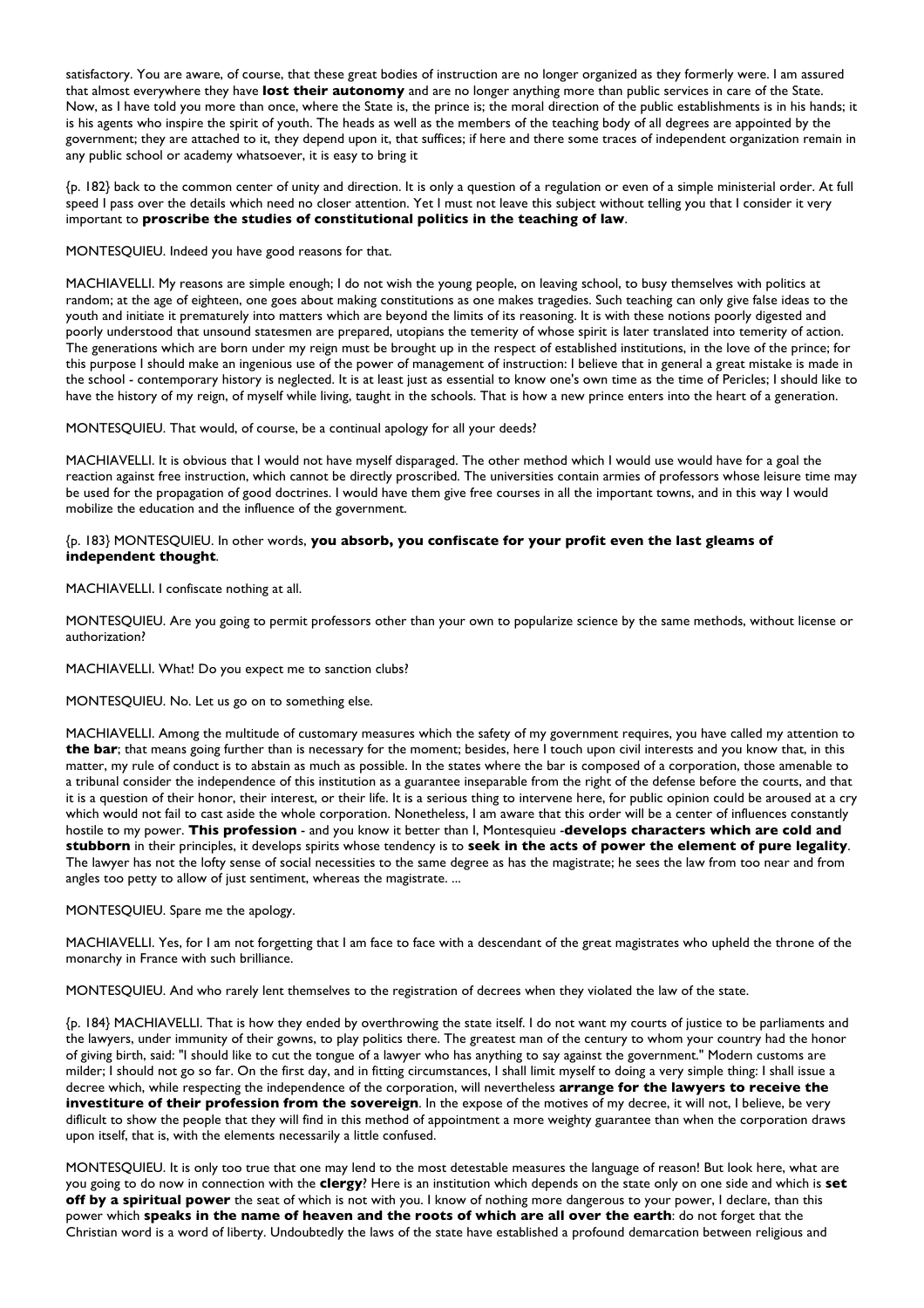political authority; undoubtedly the word of the ministers of the cult cannot be heard except in the name of the Gospel; but the divine spiritualism which is evolved from it is the stumbling-block of political materialism. It is **this book, so humble and so gentle, which has destroyed by itself the Roman empire and Caesarism** and its power. Those nations which are frankly Christian will always escape despotism, for **Christianity raises the dignity of man too high for despotism to reach**, since it develops moral forces upon which human power has no hold.

{p. 185} (Esprit des Lois, page 371, Book XXIV, Chapter I et seq.) **Beware of the priest: he depends only upon God, and his influence is everywhere**, in the sanctuary, in the famlly, in the school. You can do nothing to him: his hierarchy is not yours, he obeys a constitution which is decided neither by the law nor by the sword. If you reign over a Catholic nation and you have the clergy for enemy, you will perish sooner or later, even if all the people were for you.

MACHIAVELLI. I am not quite sure why you are pleased to **make of the priest an apostle of liberty**. I have never seen that, neither in ancient nor in modern times; **I have always found in the priesthood a natural support of absolute power**. Note this: if, in the interests of my establishment, I had to make concessions to the democratic spirit of my epoch, if I took universal suffrage as the foundation of my power, it is only a stratagem required by the times. **I claim the benefit of divine right nonetheless, I am king by the grace of God** nonetheless. In view of this, the clergy must support me, for my principles of authority conform to their own. If, however, they show themselves rebellious, if they take advantage of their influence to carry on an underhand war against my government ...

# MONTESQUIEU. Well, what then?

MACHIAVELLI. You who speak of the **influence of the clergy**, do you not know to what point it was able to make itself unpopular in certain Catholic states? **In France, for instance, journalism and the press defamed it** to such an extent before the masses, they ruined its mission so greatly, that if I reigned in its kingdom, do you know what I could do?

# MONTESQUIEU. What?

MACHIAVELLI. **I could provoke a schism in the Church** which would break all the bonds **which attach the clergy to the court of Rome**, for that is the Gordian knot. Through my press, through my publicists, through my statesmen I would have the following words circulated: "Christianity is independent of Catholicism; what Catholicism forbids, Christianity permits; the inde-

{p. 186} pendence of the clergy, its submission to the court of Rome, are purely Catholic dogmas; such an order of things is a continual menace to the safety of the state. **The loyal subjects of the kingdom should not have a foreign prince as their spiritual leader**; that is to leave internal order to the discretion of a power which might become hostile at any moment; this hierarchy of the Middle Ages, this protectorate of the people as children can no longer be reconciled with the virile genius of modern civilization, with its wisdom and its independence. Why go to Rome to seek a director of conscience? Why should the head of the political authority not be at the same time the head of the religious authority? **Why should the sovereign not be pontiff?**" Those are the words I would have circulated by the press, especially by the liberal press, and, what is very probable, the masses of the people would hear them with joy.

MONTESQUIEU. If you can believe that and if you dared to attempt such an undertaking, you would learn promptly and terribly **the power of Catholicism**, even among the nations where it seems to be weakened. (Esprit des Lois, Page 393, Book XXV, Chapter XII.)

MACHIAVELLI. Attempt it, great God! But I ask pardon, on my knees, of our divine master for having as much as described this sacrilegious doctrine, inspired by the hatred of Catholicism; but God, who has instituted human power, does not forbid it to protect itself against the enterprises of the clergy, who violate the precepts of the Gospel when they show insubordination to the prince. I know that they will not conspire except because of an imperceptible influence, but I would find the way to arrest the intention which directs the influence, even at the heart of the court of Rome.

# MONTESQUIEU. How?

MACHIAVELLI. It would suffice for me to point out at the Holy See the moral condition of my people, trembling under the yoke of the Church, aspiring to cast it off, capable of detaching itself

{p. 187} from the Catholic unity and of throwing itself into the schism of the Greek or Protestant Church.

# MONTESQUIEU. Threat instead of action!

MACHIAVELLI. How mistaken you are, Montesquieu, and how you disregard my respect for the pontifical throne! The only role that I wish to play, the sole mission which belongs to me as Catholic sovereign would be just that of defending the Church. In the present day, you know, temporal power is gravely threatened, both by irreligious hate and by the ambition of the countries north of Italy. Well, **I would say to the Holy Father: "I shall support you against all of them, I shall save you** - it is my duty, it is my mission. But at least do not attack me - **support me with your moral influence."** Would that be too much to ask when I would endanger my popularity by holding myself up to those who are called the European democracy as defender of temporal power which is, alas! completely discredited at present. This danger would not stop me. Not only would I check any enterprise against the sovereignty of the Holy See on the part of the neighboring states, but if, by misfortune, it were attacked, **if the Pope were to be driven out of the Papal States**, as has already happened, **my bayonets alone would bring him back** and would keep him there always as long as I live.

MONTESQUIEU. That would indeed be a master stroke, for if you kept a perpetual garrison at Rome, you would practically have the Holy See at your command, as if it were in some province of your kingdom.

MACHIAVELLI. Do you think that after such a service rendered to the papacy, it would refuse to uphold my power; that the Pope himself, at need, would refuse to come to consecrate me in my capital? Are such events unexampled in history?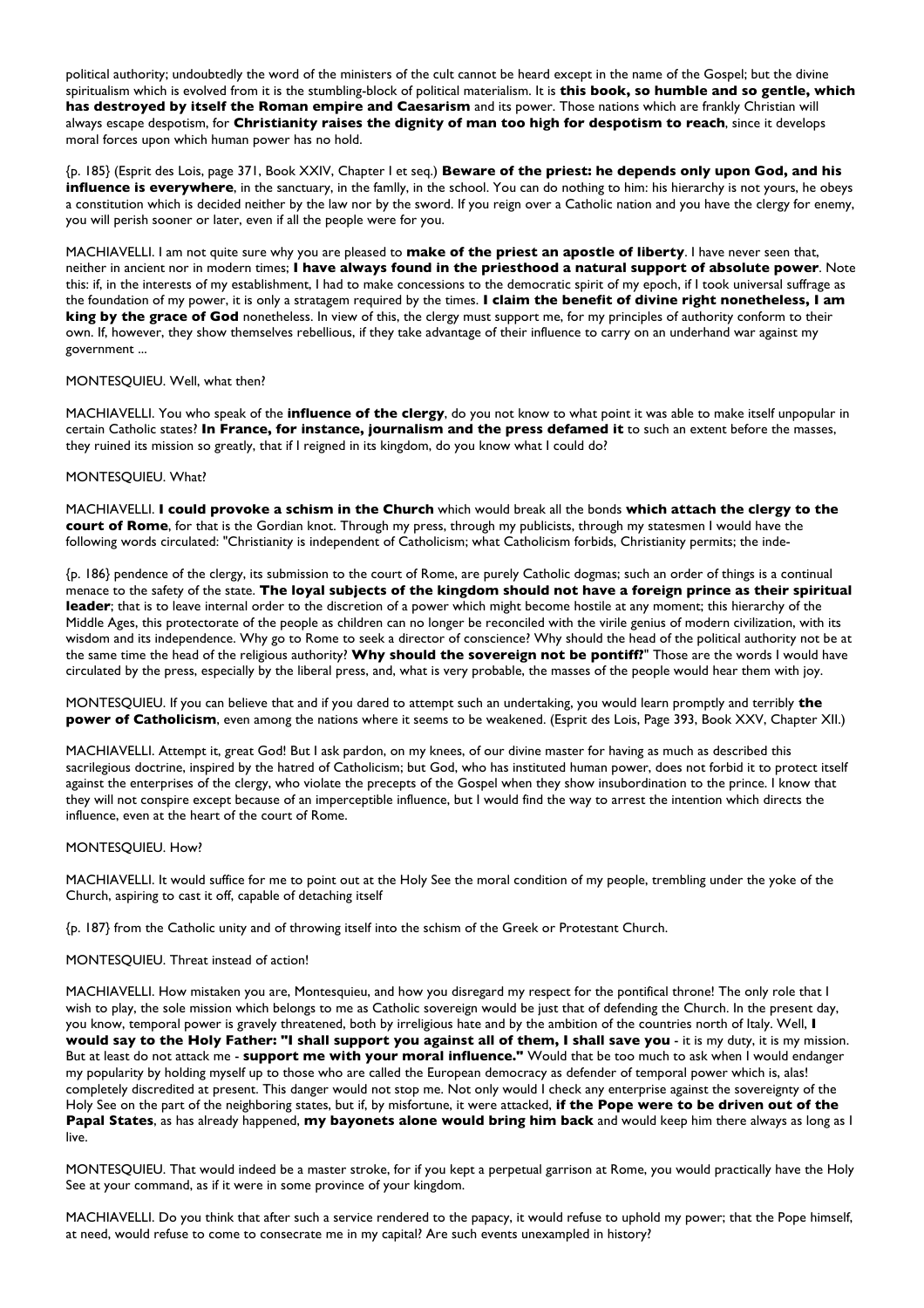MONTESQUIEU. Yes, examples of everything can be found in history. But if, instead of finding a Borgia or a Dubois on Saint Peter's throne, as you seem to expect, **you should find a pope who resisted your intrigues and braved your anger, what would you do?** 

## {p. 188} MACHIAVELLI. In that case, **under pretext of defending the temporal power, I would bring about his fall**.

MONTESQUIEU. You have what is called genius!

SEVENTEENTH DIALOGUE

MONTESQUIEU. I said that you had genius; in truth, a certain type of it is necessary to conceive and to execute so many things. **Now I understand the apologue of the god Vishnu; you have a hundred arms** like the Hindu idol and each one of your fingers **touches a spring**. In the same way that you touch everything, are you also able to see everything?

MACHIAVELLI. Yes, for I shall **make of the police an institution so vast** that in the heart of my kingdom **half of the people**  shall see the other half. May I give you some details on the organization of my police?

MONTESQUIEU. Go ahead.

MACHIAVELLI. I shall begin by creating a ministry of police which will be the most important of my ministries and which will centralize, as much for the exterior as for the interior, the numerous functions which I give over to that part of my administration.

MONTESQUIEU. But if you do that, your subjects will see immediately that they are caught in a prodigious net.

MACHIAVELLI. If this ministry incurs displeasure, I shall abolish it and I shall call it, if that pleases you better, the ministry of state. Besides, I shall organize in other ministries corresponding functions the greater part of which will be quietly blended in with what you call nowadays the ministry of the interior and the ministry of foreign affairs. You understand perfectly that here I am not interested in diplomacy but only in the proper means to assure my security against the factions, foreign as well as domestic. Well then, you may believe me that, in this connection, I shall find the majority of monarchs about in the same situation as myself, that is, very much disposed to second my views, which would

{p. 189} consist in creating **international police services in the interest of mutual safety**. If, as I scarcely doubt, I succeed in attaining this result, here are some of the forms by which my police would manifest themselves abroad: **Men of pleasure and good company in the foreign courts, to keep an eye on** the intrigues of the **princes and** of the **exiled pretenders; proscribed revolutionaries**, some of whom I would not despair of being able to persuade, with money, to be of service to me as agents of transmission in regard to the secret practices of underhand demagogy; the establishment of **political newspapers** in the great capitals, **printers and book stores** placed in the same conditions and **secretly subsidized** in order to follow more closely, by means of the press, the direction of public thought.

MONTESQUIEU. It is no longer the factions of your kingdom but the very soul of humanity that you will end up by conspiring against.

MACHIAVELLI. You know that I do not take fright at big words. I want to arrange that **every politician who goes abroad to plot can be observed**, noted from one point to another, **until his return to my kingdom, where he will be imprisoned** for good and all so that he will no longer be in a position to plot again. In order to have well in hand the thread of revolutionary intrigues, I am dreaming of a plan which would, I think, be rather clever.

MONTESQUIEU. Good God, what may that be!

MACHIAVELLI. I should like to have a prince of my house, seated on the steps of my throne, who would **play at being a malcontent**. His mission would be to **hold himself up as a liberal, a slanderer of my government and thus to rally** (in order to observe them more closely) those who, in the highest ranks of my kingdom, might go in a little for demagogy. Riding above domestic and foreign intrigues, the prince to whom I would confide this mission would thus play the game of dupe to those who would not be in the secret of the comedy.

MONTESQUIEU. What! You would entrust to a prince of your house powers which you yourself class as befitting thc police?

MACHIAVELLI. And why not? I know of reigning princes who,

{p. 190} while in exile, were attached to the secret police of certain cabinets.

MONTESQUIEU. If I continue to listen to you, Machiavelli, it is only to have the last word of this shocking wager.

MACHIAVELLI. Do not be so indignant, M. de Montesquieu; in the Esprit des Lois you called me a great man. (Esprit des Lois, Page 68, Book VI, Chapter V.)

MONTESQUIEU. You are making me atone dearly for that; it is to punish myself that I listen to you. Pass as quickly as you can over so many sinister details.

MACHIAVELLI. At home I am obliged to re-establish the black cabinet.

MONTESQUIEU. Re-establish ...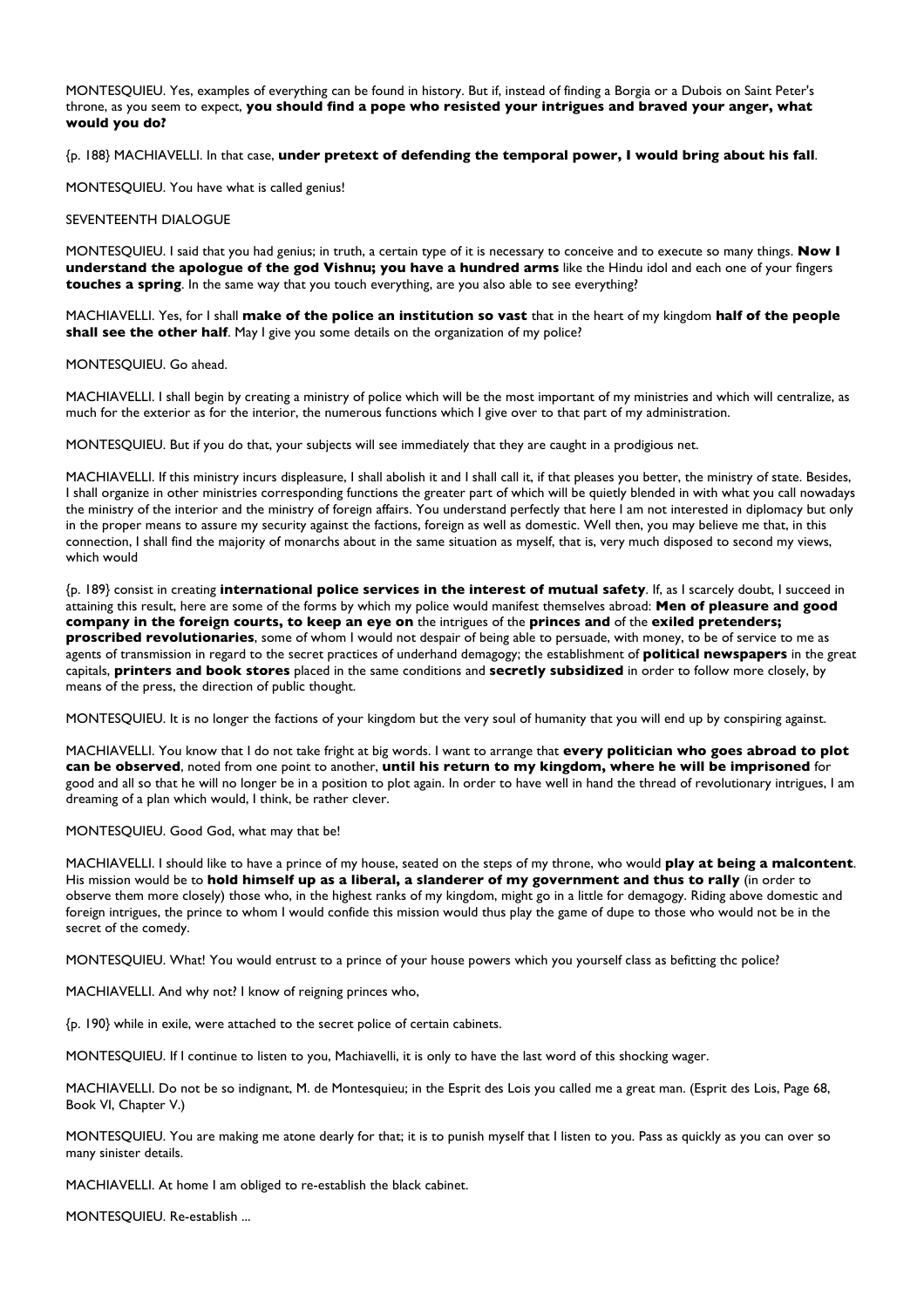MACHIAVELLI. Your best kings made use of it. The secrecy of letters must not be permitted to serve as a covering for plots.

MONTESQUIEU. It is that which makes you tremble; I understand it

MACHIAVELLI. You are mistaken, for there will be plots under my reign; there must be.

#### MONTESQUIEU. What now?

MACHIAVELLI. There will perhaps be real plots, I cannot answer for that; but certainly **there will be simulated plots**. At certain times it may be an excellent method to **arouse the sympathy of the people in favor of the prince, when his popularity is waning**. In intimidating public spirit, certain severe measures may be obtained when necessary, or those which already exist may be maintained. False conspiracies which, of course, must be made use of only with the greatest caution, have still another advantage: they permit the discovery of real plots by giving rise to investigations which lead to a thorough search for traces of whatever one suspects. Nothing is more precious than the life of the sovereign: it must be surrounded by innumerable guarantees, that is, innumerable agents, but at the same time it is necessary that this **secret militia** be concealed so cleverly that **the sovereign seems to show** 

{p. 191} **no fear when he shows himself in public**. I have been told tnat in Europe the precautions in this connection were so perfected that a prince who goes out into the streets might seem to be a simple citizen who is taking a walk, unguarded, among the crowd, whereas **he is really surrounded by two or three thousand protectors**. In addition, I expect that **my police will be interspersed in all ranks of society**. There will be no secret meeting, no committee, no salon, no intimate hearth where there will not be **an ear to hear what is said in every place, at every hour**. Alas, for those who have wielded power it is an astonishing phenomenon with what facility men denounce one another. What is still more astonishing is the faculty of observation and of analysis which is developed in those who make up **the political police**; you have no idea of their ruses, their disguises, their instincts, the passion which they bring to their researches, their patience, their impenetrability; there are men of all ranks who go in for this profession through - how shall I say it? - a sort of love of the art.

### MONTESQUIEU. Ah! Draw the curtain!

MACHIAVELLI. Yes, for at the very bottom of power there are secrets which terrify the eye. I spare you the description of more somber things which you have not heard. With the system that I shall organize, **I shall be so completely informed** that I shall be able to tolerate even guilty actions because at any moment of the day I will have the power to stop them.

### MONTESQUIEU. Tolerate them? And why?

MACHIAVELLI. Because in European states **the absolute monarch must not use force indiscreetly**; because, in the depths of society, there are always secret activities about which nothing can be done when they are not formulated; because it is necessary to **take the greatest care to avoid alarming public opinion** concerning the security of power; because the parties are satisfied with murmurs, with harmless teasing, when they are reduced to impotence, and to claim to disarm them even of their temper would be folly. They will, then, be heard complaining here and there, in news-

{p. 192} papers and books; they will attempt allusions against the government in speeches and addresses; under various pretexts, they will make some small manifestations of their existence; all that will be very timid, I swear to you, and the public, if informed, will be tempted only to laughter. I will be considered very good to support it, **I shall pass for too good-natured; that is why I shall tolerate** what seems to me to be without any danger: I do not even wish my government to be considered suspicious.

MONTESQUIEU. This language reminds me that you have left a gap, and a very serious one, in your decrees.

MACHIAVELLI. Which one?

### MONTESQUIEU. **You have not touched individual liberty**.

#### MACHIAVELLI. **I shall not touch it**.

MONTESQUIEU. You think not? If you have reserved the faculty of toleration, you have also reserved the right to prevent all that appears dangerous to you. If the interest of the state, or even something slightly important, requires that a man be arrested in your kingdom at a particular moment, how can it be done **if the law of habeas corpus exists in the legislation**; if individual arrest is preceded by certain formalities, by certain guarantees? While the procedure is going on, time will be passing.

MACHIAVELLI. Allow me to state that even if I respect individual liberty, I did not forbid the judiciary organization to make some useful modifications in this regard.

# MONTESQUIEU. I was well aware of that.

MACHIAVELLI. Oh! Do not be so superior, it will be the easiest thing in the world. Who is it who generally makes the laws on individual liberty in your parliamentary states?

MONTESQUIEU. It is a council of magistrates, the number and independence of whom are the guarantee of those brought before the courts.

MACHIAVELLI. It is certainly a vicious organization, for how do you expect that, with the slowness of the deliberations of a council, justice can have the necessary rapidity of apprehension of evil-doers?

### {p. 193} MONTESQUIEU. Which evil-doers?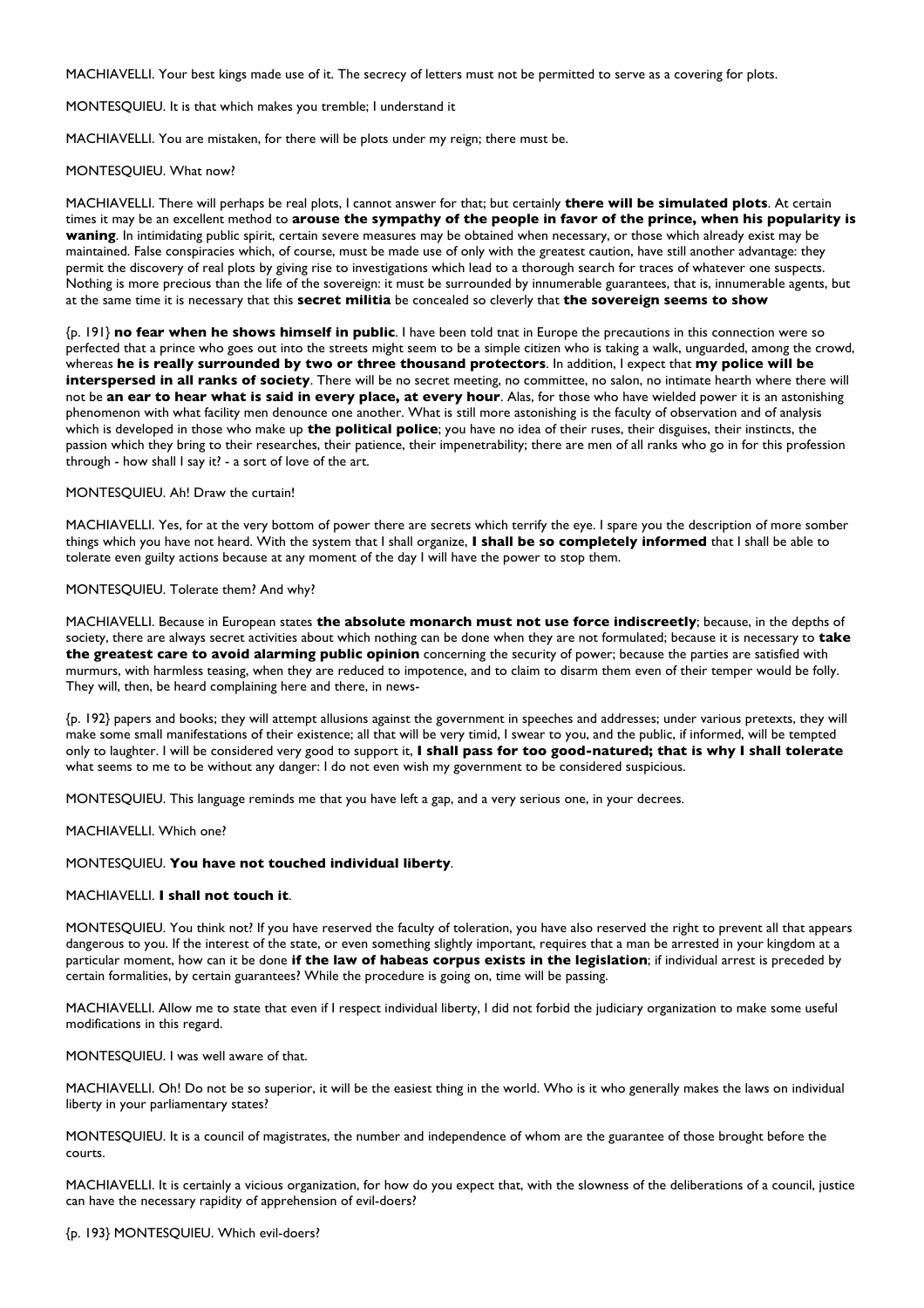MACHIAVELLI. I am speaking of those who commit murder, robbery, crimes and misdemeanors which come under the common law. This tribunal must be given the unity of action which is necessary to it; **I replace your council by a single magistrate, charged with making laws concerning the arrest of criminals**.

MONTESQUIEU. But it is not a question now of criminals; with the aid of this regulation, you threaten the liberty of all the citizens. At least make a distinction in the cause of accusation.

MACHIAVELLI. That is just what I do not wish to do. Is the one who undertakes something against the government not as guilty as, if not more so than, the one who commits an ordinary crime or misdemeanor? Passion or misery mitigates many faults, but who forces people to busy themselves with politics? So I wish no distinction between the misdemeanors of common law and the political misdemeanors. Where, then, is the mentality of modern governments, to set up a sort of criminal court of justice for their slanderers? In my kingdom, **the insolent journalist will mingle in the prisons with the plain thief** and will appear at his side before the correctional jurisdiction. **The conspirator will be seated before the criminal jury, side by side with the counterfeiter and the murderer**. That is an excellent legislative modification, you must notice, for public opinion, seeing the conspirator treated as the equal of the ordinary criminal, will end up by **confusing the two types in the same scorn**.

MONTESQUIEU. You are ruining the very foundation of moral sense; but what does that matter to you? What surprises me is that you are keeping a criminal jury.

MACHIAVELLI. In those states which are centralized like mine, the public officials are the ones who appoint the members of the jury. In a question of a simple political misdemeanor, my minister of justice can always, when necessary, compose the chamber of judges who are well versed in such things.

MONTESQUIEU. Your internal legislation is irreproachable; it is time to pass to other matters.

#### {p. 194} EIGHTEENTH DIALOGUE

MONTESQUIEU. Up to now you have occupied yourself only with the forms of your government and the rigorous laws necessary to maintain it. That is a great deal, and yet it is nothing. There still remains the most difficult of all problems for a sovereign who wishes to exert absolute power in a European state accustomed to representative customs.

## MACHIAVELLI. And what is this problem?

## MONTESQUIEU. **The problem of your finances**.

MACHIAVELLI. That question has not been foreign to my calculations, for I remember having told you that **everything resolved itself into a question of figures**.

MONTESQUIEU. All very well, but here it is the very nature of the thing which will resist you.

MACHIAVELLI. You disturb me, I confess, for I date from a century of barbarism concerning political economy and I understand very little of those things.

MONTESQUIEU. I am setting my mind at rest for you. In any case allow me to ask you a question. I remember having written, in the Esprit dles Lois, that **the absolute monarch was forced**, by the principle of his government, **to impose only minor taxes** on his subjects. (Esprit des Lois, Page 80, (Chapter X, Book XIII.) Will you give your subjects at least this satisfaction?

MACHIAVELLI. I do not promise that and I know nothing, in truth, more debatable than the proposition which you put forth there. How do you expect the machinery of monarchical power, the brilliance and the representation of a great court to exist without imposing heavy sacrifices on the nation? Your theory might be true in Turkey, in Persia, heaven knows where! in small countries without industry, where the people have no means to pay the tax; but **in European societies, where wealth overflows** the sources of labor and may be taxed in so many varied forms, where luxury is a means of government, where the upkeep and

{p. 195} the expense of all the public services are centralized in the hands of the state, where all the great posts, all the powers, are very highly salaried, how do you expect one to limit himself to moderate taxes, especial]y when one is sovereign master?

MONTESQUIEU. That is very true and I abandon my theory, the real meaning of which seems to have escaped you. Your government, then, will be expensive; it is evident that it will cost more than a representative government.

#### MACHIAVELLI. It is possible.

MONTESQUIEU. Yes, but it is just here that the difficulty begins. I know how the representative governments provide for their financial needs, but I have no idea of the means of existence of absolute power in modern societies. If I question the past, I see very clearly that it can exist only under the following conditions: in the first place, the absolute monarch must be a military chief. You undoubtedly understand that?

## MACHIAVELLI. Yes.

MONTESQUIEU. In addition he must be a victor, for it is from war that he must demand the principal resources which are necessary to maintain his pomp and his armies. If he demanded them by taxation, he would crush his subjects. You see by this that it is not because the absolute monarch spends less that he must husband his resources, but because the law of his subsistence is elsewhere. Now, today, war no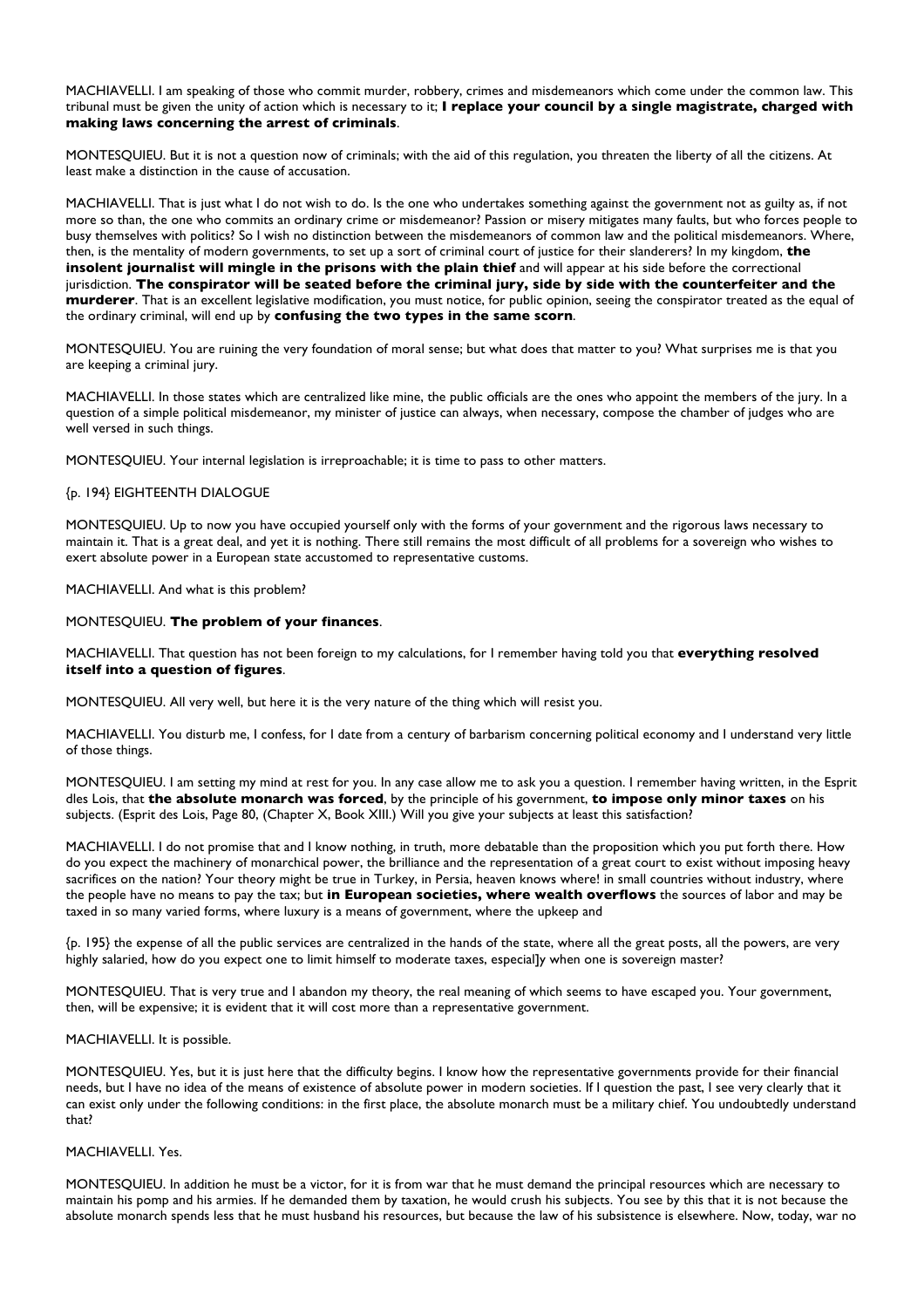longer brings in profits to those who wage it: it ruins the victors as well as the vanquished. That is a source of revenue which is out of your reach.

Taxes are left, but, of course, the absolute prince must be able to do without the consent of his subjects in this regard. **In the despotic states, there is a legal fiction** which permits them to tax at will: **in law, the sovereign is supposed to possess all the goods of his subjects**. When he takes something from them, he is only taking back what belongs to him. Thus, no resistance.

And finally the prince must be able to dispose of the resources procured for him by taxes without discussion as well as without control. Such are the inevitable steps of absolutism; you must

{p. 196} agree that there would be much to do in order to achieve that. If the people of the present day are as indifferent as you say to the loss of their liberties, that does not mean that they will be so when it comes to their interests; their interests are bound to an economic regime exclusive of despotism: if you are not arbitrary in finances, you cannot be so in politics. Your whole reign will be overthrown because of the budget.

MACHIAVELLI. I am very calm on that point, as I am on all the rest.

MONTESQUIEU. That is what we shall have to see; let us come to the point. The vote on taxes, by the representatives of the nation, is the fundamental rule of modern states: **will you accept the vote on taxation?** 

#### MACHIAVELLI. Why not?

MONTESQUIEU. Take care! This principle is the most express consecration of the sovereignty of the nation: for **to grant it the right to vote taxes means also granting it the right to refuse them, to limit them**, to reduce to nothing the prince's possibilities of action and consequently to destroy the prince himself, if need be.

#### MACHIAVELLI. You are categoric. Continue.

MONTESQUIEU. **Those who vote the taxes are themselves taxpayers**. Here their interests are strictly united to those of the nation, at a point where it will necessarily keep its eyes wide open. Thus you are going to find its representatives as little accommodating in connection with legislative credit as you found them yielding in connection with liberties.

MACHIAVELLI. It is here that the weakness of the argument is revealed; will you be good enough to note two considerations which you have forgotten. In the first place **the representatives of the nation receive salaries**; taxpayers or no, they are personally disinterested in the vote of taxes.

MONTESQUIEU. I agree that the idea is practical and the observation wise.

## MACHIAVELLI. You see the disadvantage of considering the

{p. 197} things too systematically; the smallest, clever modification suffices to change everything. **You would perhaps be right if I based my power on the aristocracy or on the bourgeois classes which might**, at a given moment, **refuse me their cooperation;** but, in the second place, **as a basis of action I have the proletariat of whom the mass possesses nothing**. The burdens of the state scarcely weigh upon them and I would even arrange that these expenses should not touch them at all. **Fiscal measures will trouble the working classes very little.** 

MONTESQUIEU. If I understand correctly, that is all very clear: **the possessors will be forced to pay by the sovereign will of those who possess nothing**. That is the ransom exacted of wealth by numbers and poverty.

#### MACHIAVELLI. Is that not just?

MONTESQUIEU. It is not even true, for in present-day society, from the economic point of view, there are neither rich nor poor. The artisan of yesterday is the bourgeois of tomorrow, by virtue of the labor law. If you strike at the territorial or industrial bourgeoisie, do you know what you are doing? In reality you are making emancipation through labor more difficult, **you are retaining a greater number of workers in the bonds of the proletariat**. It is an aberration to believe that the proletariat can profit by blows struck at production. By impoverishing, through fiscal laws, those who have possessions, unnatural situations are created and, in time, even those who possess nothing become still poorer.

MACHIAVELLI. Those are pretty theories, but I have just as pretty ones to offer in contradiction, if you wish.

MONTESQUIEU. No, for you have not yet solved the problem which I placed before you. First you must obtain what you need to meet the expense of absolute sovereignty. It will not be as easy as you think, even with a legislative chamber in which you will have an assured majority, even with the omnipotence of popular mandate with which you are invested. Tell me, for instance, how you can bend the financial mechanism of the modern states to the

{p. 198} demands of absolute power. I repeat, it is the very nature of things which is in opposition. **The civilized peoples of Europe have surrounded the administration of their finances with guarantees** so binding, so jealous, so multiple, that they leave no more room for collection than for the arbitrary use of public funds.

#### MACHIAVELLI. And what is this marvelous system?

MONTESQUIEU. That can be shown in few words. The perfection of the financial system in modern times rests on two fundamental bases - control and publicity. In these essentials lies the guarantee of the taxpayers. A sovereign cannot meddle with it without saying indirectly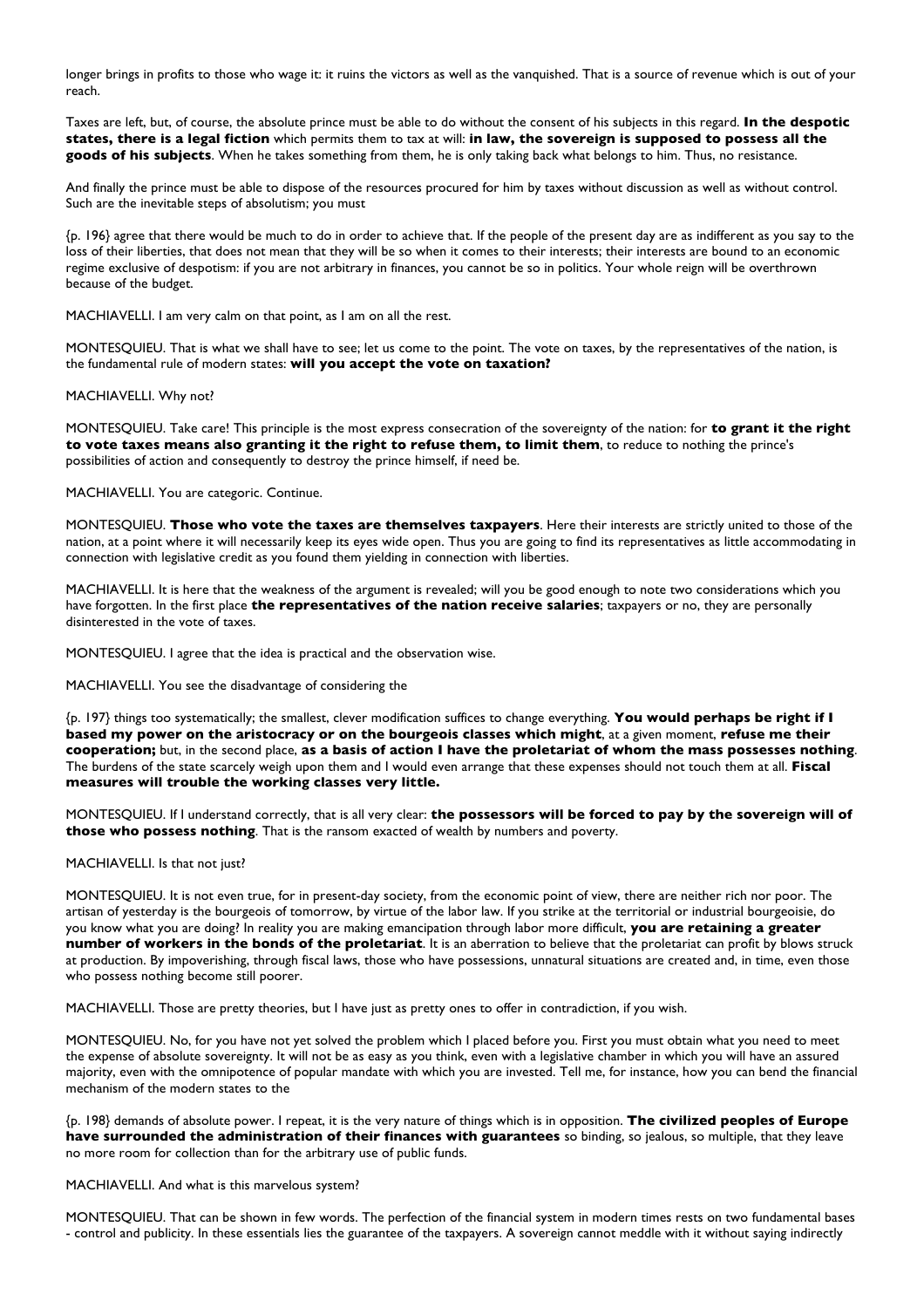to his subjects: "You have order, I wish disorder, I wish obscurity in the management of public funds; I need that because there is a mass of expenditures which I desire to be able to make without your approval, **deficits which I desire to be able to conceal**, receipts which I desire to have the means of disguising or of increasing according to circumstances."

MACHIAVELLI. Your beginning is good.

MONTESQUIEU. In free, industrial countries, everybody is familiar with the finances, by necessity, by interest and by trade, and your government can deceive no one in this regard.

MACHIAVELLI. Who told you that I wish to deceive anyone?

MONTESQUIEU. The entire work of the financial administration, no matter how vast and how complicated it may be in its details, in the last analysis comes down to two very simple operations - **receiving and spending**. It is around these two kinds of financial acta that gravitate the multitude of laws and special regulations which, in themselves, have a very simple end in view: to act so that the taxpayer pays only the necessary and regularly established taxes, and to act so that **the government cannot apply public funds to expenditures other than those approved by the nation**. I leave aside all that relates to the assessment and to the method of collecting the taxes, to the practical means of assuring the completeness of the collection, the order and the precision in the

{p. 199} fluctuations of public funds; these are but accounting details which I have no intention of discussing with you. I only wish to show you how **publicity moves along with control** in the best organized systems of political finance in Europe.

One of the most important problems to be solved was to bring forth from obscurity, to make visible to all eyes, the elements of collection and expenses upon which is based the use of the public fortune in the hands of the government. This result has been attained by the creation of what is called in modern language **the state budget**, which is the estimate of the receipts and the expenses, anticipated not for a period of remote time, but each year for use the following year. The annual budget is, then, the main point and, in a way, the generator of the financial situation which improves or becomes worse in proportion to the established results. The items of which it is composed are prepared by the various administrators in the department, who are appointed for that purpose. As the foundation of their work they take the allocations of previous budgets introducing the necessary modifications, additions and retrenchments. The whole is given to the minister of finance who centralizes the documents which are transmitted to him, and who presents to the legislative assembly what is called the plan of the budget. This great public work, printed, reproduced in a thousand newspapers, **reveals to all eyes the internal and external politics of the state**, the civil, judicial and military administration. It is examined, discussed and voted upon by the representatives of the country, after which it is executed in the same manner as the other laws of the state.

MACHIAVELLI. Allow me to admire with what clarity of deduction and what propriety of terms, completely modern, the illustrious author of the Esprit des Lois has been able, in financial matters, to get away from the somewhat vague theories and the occasionally rather ambiguous terms in the great work which has made him immortal.

MONTESQUIEU. The Esprit des Lois is not a financial treatise.

MACHIAVELLI. Your sobriety on this point deserves to be praised

{p. 200} all the more, since you could have discussed it very competently. Be good enough to continue; I am listening with the greatest interest.

# NINETEENTH DIALOGUE

MONTESQUIEU. The creation of the budgetary system has brought with it, one may say, all the other financial guarantees which are today the share of well-regulated political societies.

Thus, the first law which the economy of the budget necessitates is that **the funds required correspond with the existing resources**. That is a balance which must always be openly expressed by real and authentic figures, and recourse has heen made to a very wise measure in order better to assure this important result and in order that the legislator who votes on the propositions submitted to him should not be carried away by his ardor. The general budget of the state is divided into two distinct budgets: **the budget of expenditures and the budget of revenue, which must be voted upon separately**, each by a special law.

In this way, the attention of the legislator is forced to concentrate, in turn, separately, on the active and passive situation, and his decisions are not influenced in advance by the general balance of revenue and expenses.

He scrupulously controls these two elements and it is, in the last analysis, by their comparison, by their strict harmony, that the general vote on the budget is produced.

MACHIAVELLI. That is all very well, but are the expenditures by any chance impassably limited by the legislative vote? Is that possible? Can a chamber, without paralyzing the exercise of the executive power, forbid its sovereign to provide for unforeseen expenses through emergency measures?

MONTESQUIEU. I see that that disturbs you, but I cannot regret it.

MACHIAVELLI. Even in constitutional states is it not expressly reserved for **the sovereign to set up, through decrees, supple-**

{p. 201} **mentary or unusual credits** in the interval between legislative sessions?

MONTESQUIEU. That is true, but on one condition, which is that these decrees are converted into laws at the meeting of the chambers. Their approval must intervene.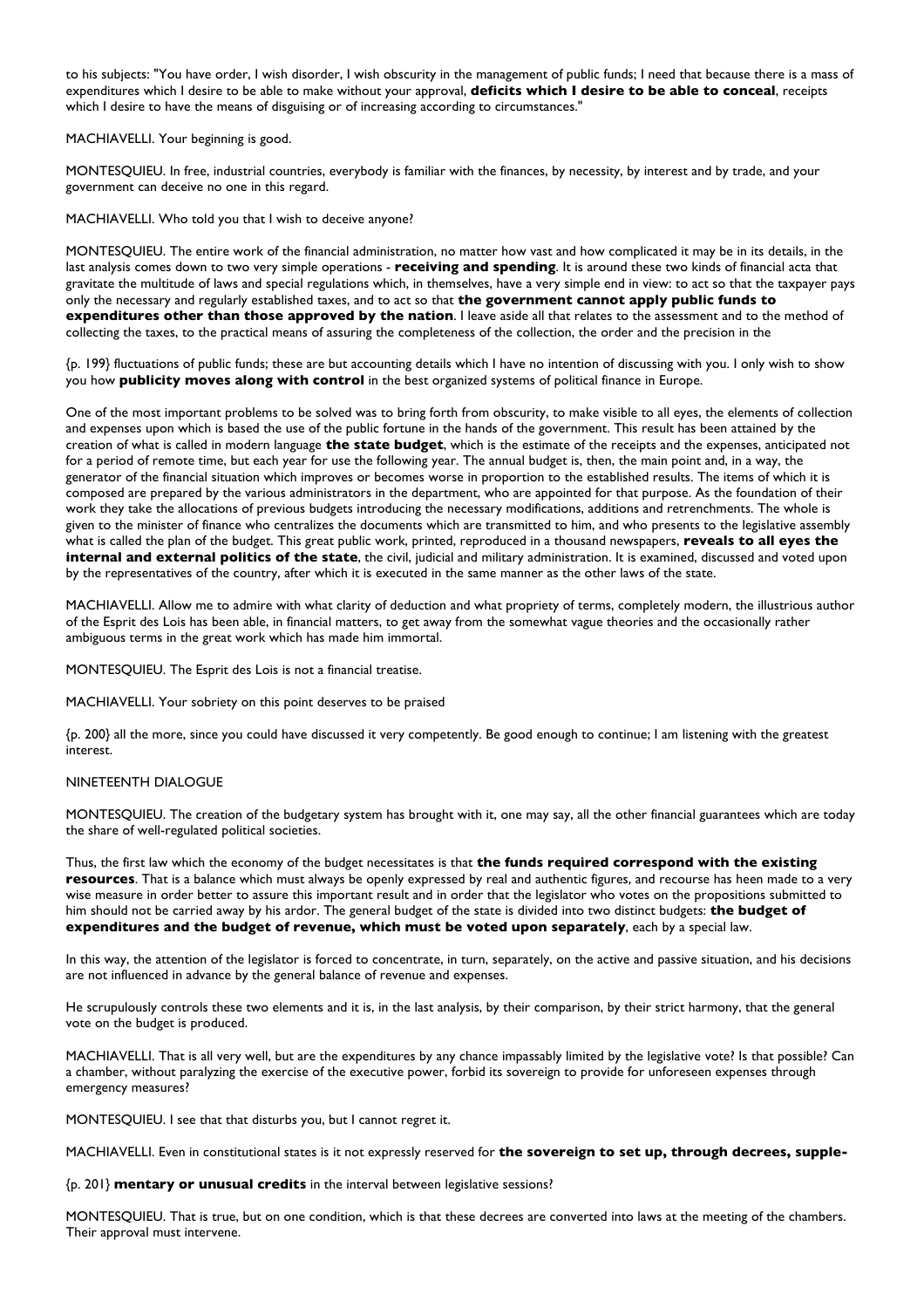MACHIAVELLI. If it intervenes after the expenditure is pledged, in order to ratify what is done, I should not be averse to it.

MONTESQUIEU. I believe you; but, unfortunately, they do not stop there. The most advanced modern financial legislation forbids acting contrary to the normal anticipations of the budget, other than by laws leading to the opinion of supplementary and extraordinary credits. Expenses cannot be pledged without the intervention of the legislative power.

MACHIAVELLI. But in that case one can no longer even govern.

MONTESQUIEU. It seems that one can. The modern states have reflected that the legislative vote of the budget would end by becoming illusory, with the abuses of **supplementary and extraordinary credits**; that, in short, the expenses must be capable of being limited when the resources were so; that political events were not able to vary financial facts from one moment to another, and that the intervals between the sessions were not long enough to make it impossible to provide advantageously for them by an extra-budgetary vote.

They went still farther - they wished to arrange that once the resources were voted for such and such purposes, they might revert to the treasury if they were not used; they thought that the government, while remaining within the limits of allotted credits, must **not be able to use the funds of one purpose to appropriate them for another**, to cover this, to uncover that, by means of **switching**  funds from one ministry to another through decrees; for that would be to evade their legislative destination and to return, by an ingenious detour, to arbitrary finance.

For this purpose they conceived what is called **the specifying of funds by subjects**, that is, that the vote of expenditures takes place through special subjects containing only correlative purposes

{p. 202} and of the same nature for all the ministries. Thus, for instance, topic A will include, for all the ministries, expenditure A; topic B expenditure B; and so on. The result of this plan is that the funds which are not used must be annulled in the accounts of the various ministries and carried over as revenue in the budget of the following year. I need not tell you that the ministerial responsibility is the sanction of all these measures. The crown of the financial guarantees is the establishment of an accounting chamber, a sort of supreme court in its way, permanently charged with the exercise of the functions of jurisdiction and control over the accounts, the manipulation and the use of public funds, even having as its mission to point out those parts of financial administration which could be improved from the double point of view of expenditures and of revenue. These explanations are sufficient. Do you not find that with such an organization, absolute power would be in an embarrassing position?

MACHIAVELLI. I am still overwhelmed, I admit, by this financial inroad. You have taken me at my weak point: I told you that I understood very little of these matters but, you may believe me, I would have ministers who could refute all that and point out the danger of the majority of these measures.

MONTESQUIEU. Could not you yourself do that a little?

MACHIAVELLI. Yes, I could. I leave to my ministers the trouble of making pretty theories; that will be their principal occupation. As for myself, **I shall talk finance to you rather as a statesman than an economist**. There is one thing which you are too inclined to forget, and that is that the question of finances is, of all the divisions of politics, the one which most easily lends itself to the maxims of the treatise of The Prince. Those states which have budgets so methodically ordered and official writings so well regulated, impress me as do the business men who have their **books perfectly kept and who are**, after all, **wholly ruined**. Why, who has greater budgets than your parliamentary governments? What is it that costs more than the democratic republic of the United States, or than the royal republic of England? It is true

{p. 203} that the immense resources of this last-named power are used in the service of the most profound and the most widespread politics.

MONTESQUIEU. You have gotten away from the question. What are you trying to bring out?

MACHIAVELLI. This: **the rules of the financial administration of the states have no relation to those of domestic economy**, which seems to be the type of your conceptions.

MONTESOUIEU. Ah! the same distinction as between politics and morals?

MACHIAVELLI. Well, yes; is it not universally recognized and practiced? Were things not the same even in your time, although much less advanced in this respect, and was it not you yourself who said that the states permitted themselves certain financial digressions which would put to shame even the most intemperate gentleman's son?

MONTESQUIEU. It is true I said that, but if you draw from it an argument favorable to your thesis, that is a real surprise for me.

MACHIAVELLI. You mean, no doubt, that one must not glory in what is done but in what should be done.

MONTESQUIEU. Precisely.

MACHIAVELLI. I reply that one must desire the possible and that what is done universally cannot but be done.

MONTESQUIEU. That is pure practice, I agree.

MACHIAVELLI. And I have an idea that if we were to balance the accounts, as you say, my government, absolute as it is, would cost less than yours; but let us drop this discussion which would be without interest. You are really mistaken if you believe that I am troubled by the perfection of the financial systems which you have just explained to me. I rejoice with you over the regularity of the collection of the taxes,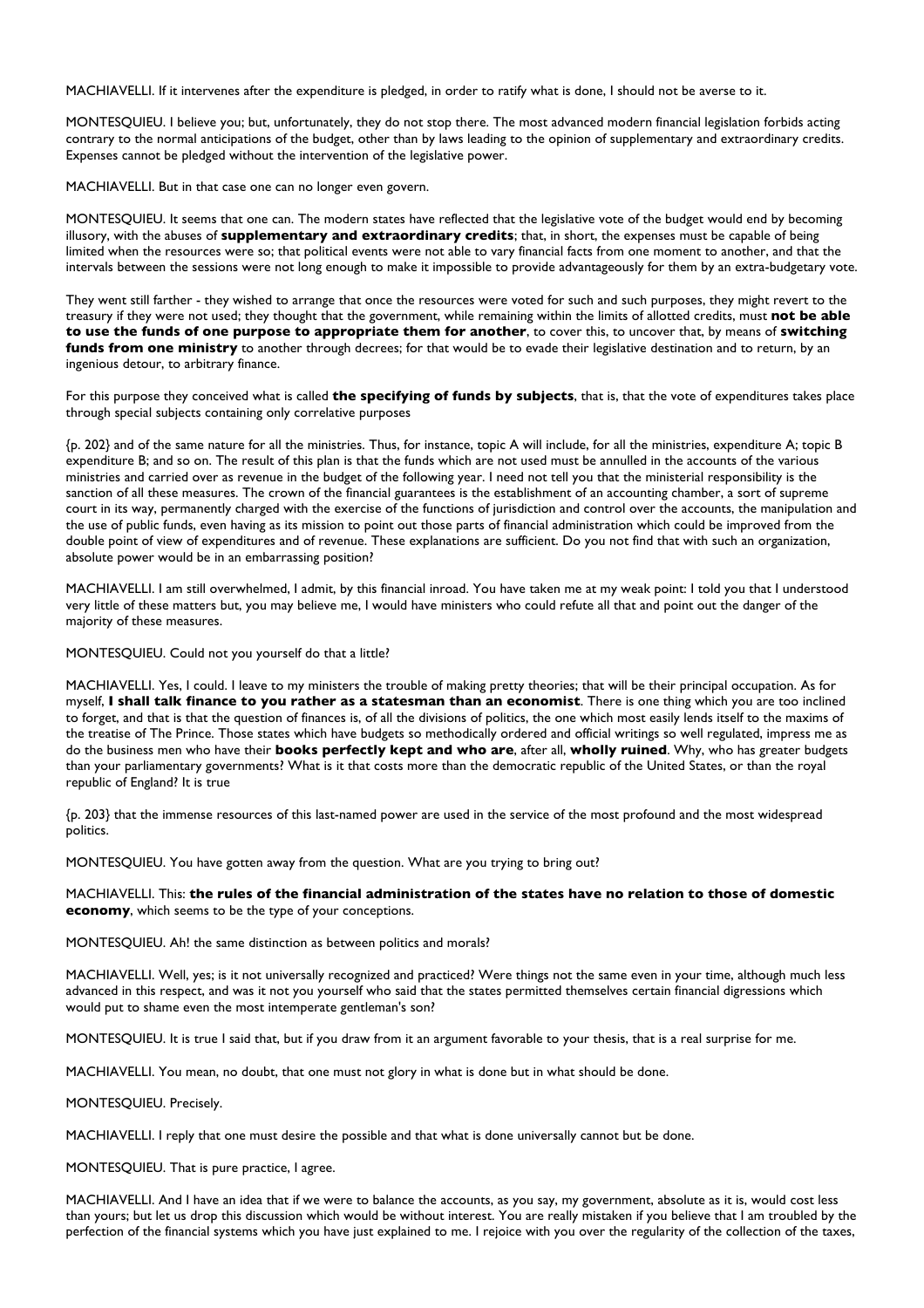of the completeness of the revenue; I rejoice over the exactitude of the accounts, I rejoice very sincerely. Do you really believe that I think it necessary that the absolute sovereign must dip his hands into the state coffers, that he must handle the public funds.... This luxury of precautions is truly puerile. Is the danger there? Once more, all the better if

{p. 204} the funds are gathered, set in motion and circulated with the miraculous precision which you described. I am counting precisely on all these marvels of accounting, all these organic beauties of financial matter, to aid in the splendor of my reign.

MONTESQUIEU. You have the vis comica. The most astonishing thing to me about your financial theories is that they are directly opposed to what you say about them in the treatise of The Prince, where you strictly recommend not only economy in finance but even avarice. (The Prince, Page 106, Chapter XVI.)

MACHIAVELLI. If you are astonished, you have no reason to be, for times are no longer the same from this point of view, and one of the most important of my principles is to adjust myself to the times. Let us get back and for a while set a little aside what you told me of your department of accounts: does this institution belong to the judiciary order?

## MONTESQUIEU. No.

MACHIAVELLI. Then it is a purely administrative body. I suppose it to be irreproachable. But **when all the accounts are verified, it can make advances!** Does that prevent funds from being voted, expenditures from being made? Its decisions of verification are no more informative of the situation than the budgets. It is a department of registry without remonstrance, it is an ingenious institution. I shall keep it up just as it is, without anxiety.

MONTESQUIEU. You will keep it up, you say! So you expect to touch upon the other parts of the financial organization?

MACHIAVELLI. You guessed as much, I suppose. **After a political coup d'etat, is not a financial coup d'etat inevitable?** Shall not take advantage of power for that as well as for the rest? What is the magic virtue which would preserve your financial regulations? I am like that giant of some fairy tale or other whom the pigmies had bound with fetters during his sleep; on arising, he broke them without even noticing their existence. On the day following my accession, there will be no question of voting upon the budget; I shall issue a special decree, I shall dictatorially

{p. 205} open the necessary accounts and I shall have them approved by my council of state.

MONTESOUIEU. And you expect to continue in this manner?

MACHIAVELLI. Not at all. Beginning with the following year I shall return to legality, for I do not intend to destroy anything directly, as I have already told you several times. Rules have been made before me, I shall make rules in my turn. You spoke to me of the vote of the budget by two distinct laws: I consider that a bad measure. One understands a financial situation much better when he **votes the budget of revenue and the budget of expenditures at the same time**. My government is a diligent government; the precious time of public deliberations must not be lost in useless discussions. Henceforth the budget of revenue and of expenditures will be included in a single law.

MONTESQUIEU. Good. And the law which forbids the appropriation of supplementary funds other than by a preliminary vote of the Chamber?

MACHIAVELLI. I abrogate it; you understand the reason for that.

MONTESQUIEU. Yes.

MACHIAVELLI. It is a law which would be inapplicable under any regime.

MONTESQUIEU. And the specifying of funds, the vote by topics?

MACHIAVELLI. It is impossible to maintain that: the budget of expenditures will no longer be voted by topics but by ministries.

MONTESQUIEU. That seems to me a mountainous undertaking, for the vote by ministry only gives each one of them a total to examine. It is like using a bottomless cask instead of a strainer to sift public expenditures.

MACHIAVELLI. That is not exact, for each account, as a whole, presents distinct elements, topics as you call them; if desired they will be examined, but they will be voted upon by ministries, with the right to change from one topic to another.

MONTESQUIEU. And from one ministry to another?

MACHIAVELLI. No, I do not go that far; I wish to remain within the limits of necessity.

{p. 206} MONTESQUIEU, Your moderation is faultless, and you believe that these financial innovations will not throw the country into a state of alarm?

MACHIAVELLI, Why should that alarm them more than my other political measures?

MONTESQUIEU. Why, because this touches the material interests of everyone.

MACHIAVELLI. Oh! those are very subtle distinctions.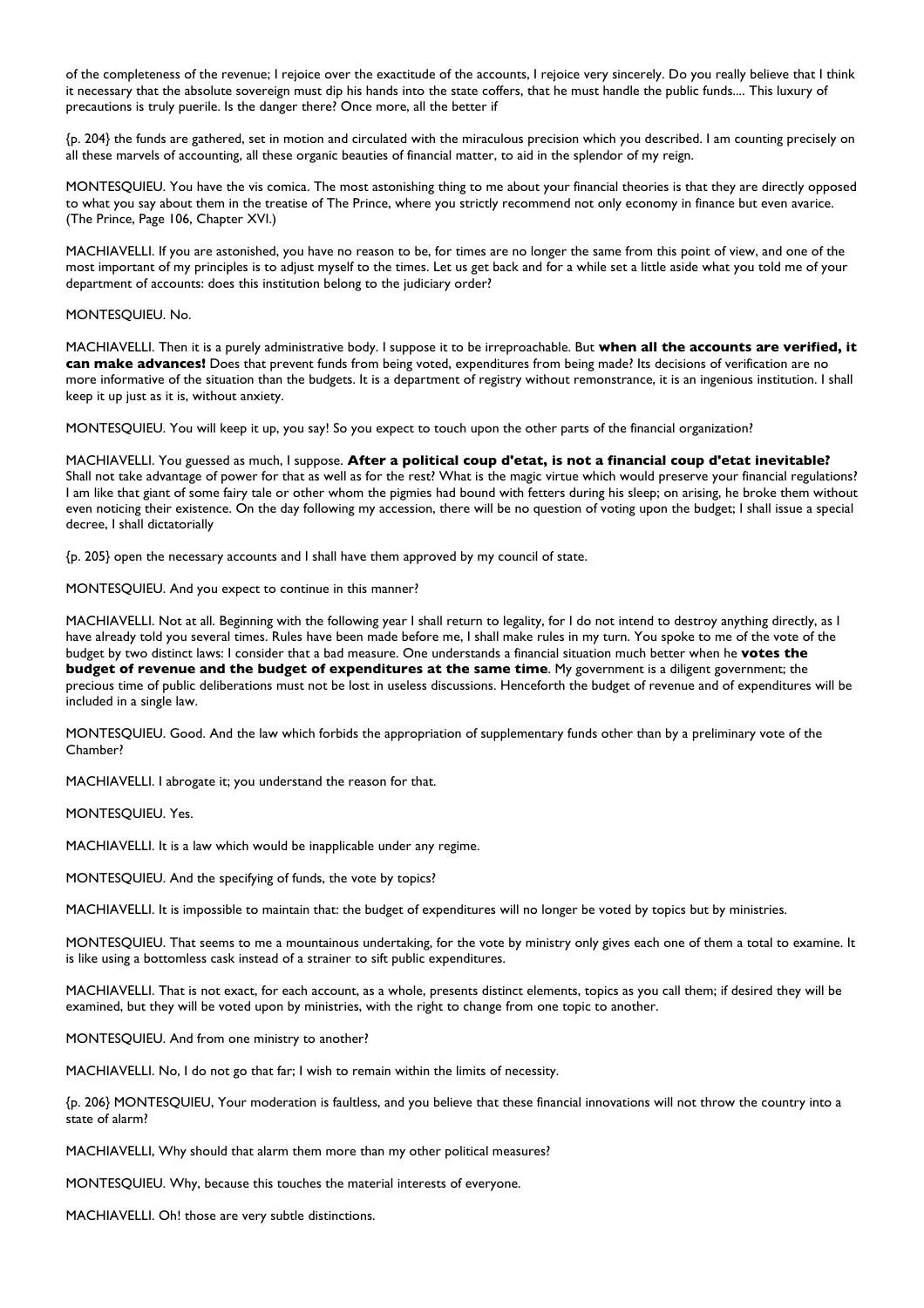MONTESQUIEU. Subtle! The word is well chosen. But do not put any subtlety into it yourself, and say frankly that a country which cannot defend its liberties cannot defend its money.

MACHIAVELLI. What can they complain of, since I have kept the essential principles of public law in financial matters? Are taxes not regularly established, regularly collected, funds regularly voted? Is it not true that **here, as elsewhere, everything is based upon popular suffrage**? No, without a doubt, my government is not reduced to indigence. The people who have acclaimed me not only easily tolerate the pomp of the throne, but they desire it, they seek it in a prince who is the expression of its power. The people really hate only one thing, and that is the wealth of their equals.

MONTESQUIEU. Do not escape once more; you have not yet come to the end; I lead you back inflexibly to the budget. No matter what you say, its very organization checks the development of your power. It is a frame the boundaries of which may be broken through, but not without risk and peril. It is published, its component parts are known, it remains as barometer of the situation.

MACHIAVELLI. Let us finish up this point, since you wish it.

## TWENTIETH DIALOGUE

MACHIAVELLI. The budget is a frame, you say; yes, but it is an elastic frame which stretches as far as desired. I shall always be within it, never outside it.

#### MONTESQUIEU. What do you mean?

{p. 207} MACHIAVELLI. Is it for me to teach you how things come about, even in the states where the budgetary orgallization is pushed to its highest point of perfection? Perfection consists precisely in knowing how, by ingenious stratagems, to get out of a system of limitation which in reality is purely fictitious.

**Just what is your annually voted budget? Nothing but** a provisional regulation, **an estimate** of the principal financial occurrences. The situation is never definite until after the completion of expenditures made necessary during the course of the year. In your budgets **there are** I know not how many types of **accounts which correspond to all the possible eventualities**; **complementary, supplementary, extraordinary, temporary, exceptional**. And each one of these accounts by itself forms as many distinct budgets. Now, this is how things work out: the general budget, the one which is voted at the beginning of the year, comes to a total amount of, let us say, 800 millions. **When half of the year is gone, the financial facts already no longer correspond to the first estimates**; so what is called **a rectifying budget is presented** to the Chambers, and this budget adds 100 millions, 150 millions to the original figure. Then comes the supplementary budget: it adds 50 or 60 millions; **finally comes the liquidation** which adds 15, 20 or 30 millions. In short, in the general reckoning, **the total of the unforeseen expenses forms one-third of the estimated expenditures**. It is upon this last figure that the legislative vote of the Chambers falls as a form of confirmation. In this way, **at the end of ten years the budget can be doubled and even tripled.**

MONTESQUIEU. That this accumulation of expenditures could be the result of your financial improvements, I do not doubt, but no such thing will happen in the states where your proceedings are avoided. Moreover, you have not yet finished: after all, **the expenditures must be in proportion to the revenues. How will you handle that?**

MACHIAVELLI. Everything, it may be said, consists in the art of grouping figures and in certain distinctions of expenditures, by

{p. 208} aid of which the necessary latitude is obtained. Thus, for instance, the distinction between the ordinary budget and the extraordinary budget may be of great help. **Under cover of this word extraordinary one may easily pass off certain debatable expenditures and certain more or less problematic revenues**. I have here, for instance, 20 millions in expenses; it must be met by 20 millions in revenue: I produce as revenue a war indemnity of 20 millions, not yet collected, but which will be later, or else **I bring forth as revenue an increase of 20 millions in the proceeds of taxation which will be realized next year**. So much for your revenues; I need not multiply the examples. As for the expenditures, one may have recourse to the opposite procedure: instead of adding, you subtract. Thus, for instance, you remove the cost of tax collection from the budget of expenses.

## MONTESQUIEU. And under what pretext, may I ask?

MACHIAVELLI. One may say, and with reason, I believe, that it is not a state expense. And for the same reason it may also be arranged to omit from the budget of expenditures the cost of provincial and communal service.

MONTESQUIEU. As you see, I dispute nothing of all that; but **what will you do with the revenues which are deficits**, and the expenditures which you eliminate?

MACHIAVELLI. The big thing in this question is the distinction between the ordinary budget and the extraordinary budget. The expenditures which are absorbing you at present must be included in the extraordinary budget.

MONTESQUIEU. But after all these two budgets are finally totaled and the definite figure of expenditures is made known.

MACHIAVELLI, **No total must be made**; on the contrary. The ordinary budget appears alone; the extraordinary budget is an appendant which is provided for by other means.

# MONTESQUIEU. And what are they?

MACHIAVELLI. Do not make me anticipate. You see first of all that there is a particular manner of presenting the budget, of concealing, if necessary, the growing increase. There is no gov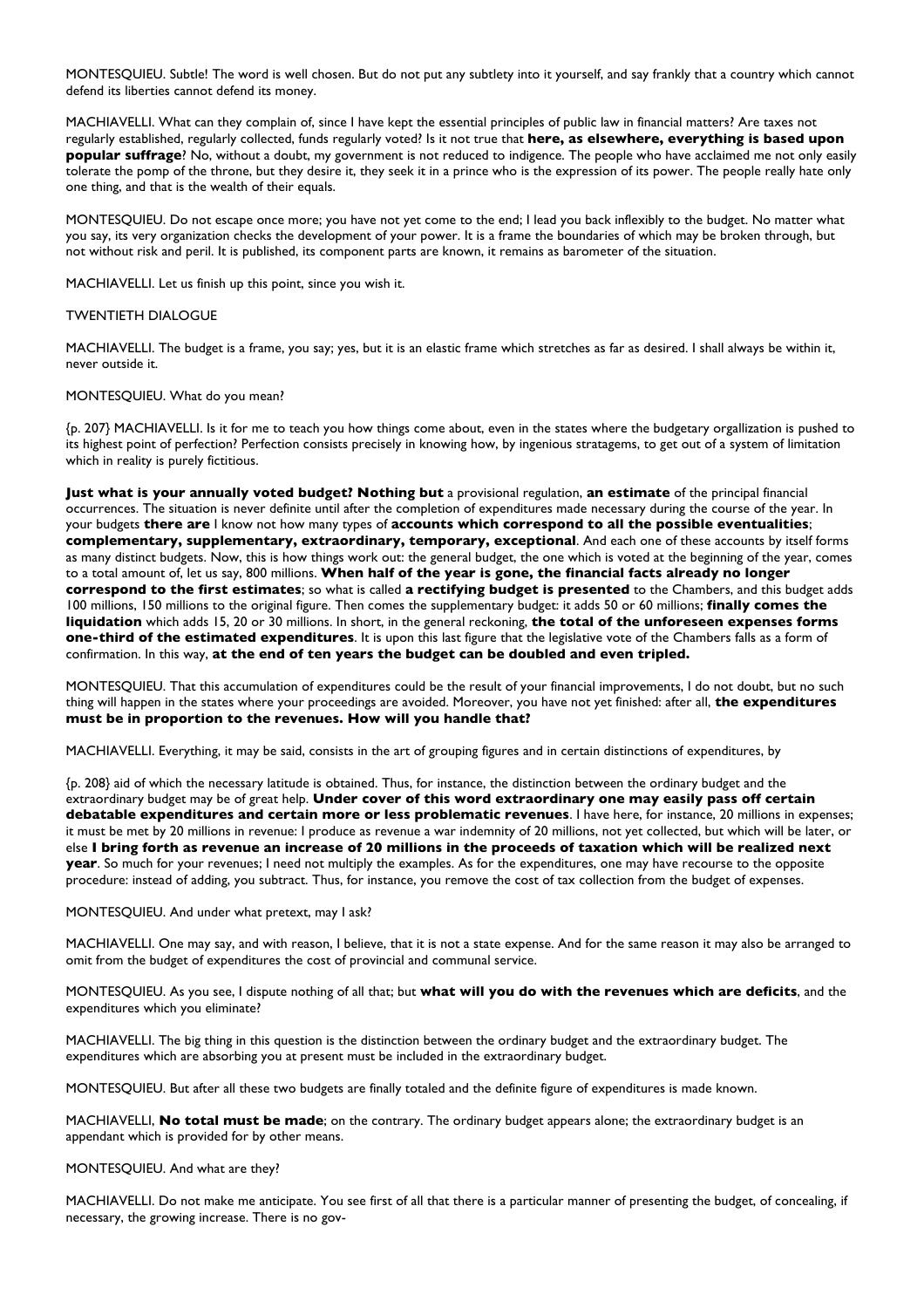{p. 209} ernment which is not forced to act thus; there are inexhaustible resources in industrial countries but, as you noticed, these countries are miserly and suspicious; they argue over the most necessary outlays. Financial politics cannot, any more than other politics, play with open cards: at every step one would be hindered; but after all and, I admit, thanks to the perfecting of the budgetary system, everything is found again, everything is classified, and if the budget has its mysteries, it also has its lights.

MONTESQUIEU. But only for the initiated, I have no doubt. I see that you will surround financial legislation with a formalism as impenetrable as the judiciary procedure among the Romans, at the time of the twelve tables. But let us go on. **Since your expenditures increase, your resources must increase in the same proportion**. Will you, like Julius Caesar, find a value of two thousand million francs in the state coffers, or will you discover the Potosi mines?

## MACHIAVELLI. Your darts are very ingenious; **I shall do what all possible governments do, I shall borrow**.

MONTESQUIEU. It is to this very point that I wished to lead you. It is certain that there are few governments who are not obliged to have recourse to borrowing; but it is also certain that they are obliged to make use of them sparingly; they could not, without immorality and without danger, **encumber future generations with exorbitant burdens**, out of all proportion to probable resources. **How are loans made? By the issue of bonds containing an obligation on the part of the government to pay a yearly interest** proportionate to the capital which has been deposited. **If the loan is at 5 percent, for instance, the state, at the end of twenty years, has paid a sum equal to the capital borrowed; at the end of 40 years, a double amount; at the end of 60 years, a triple amount, and yet it always remains debtor for the total of the same capital**. It may be added that if the state increased its debt indefinitely, doing nothing to diminish it, it would be driven either to the impossibility of further borrowing or to **bankruptcy**. These results are easy to comprehend; there is no country where they are not under-

{p. 210} stood. **The modern states wished to put a necessary limitation to the increase of taxes**. So they conceived what is called the system of **amortization**, a scheme truly admirable for its simplicity and for its very practical method of execution. **A special fund was created, the capitalized resources of which are meant to be a permanent redemption of the public debt** by successive fractions; so that **every time that the state borrows, it must endow the sinking fund with a certain capital for the purpose of liquidating the new debt** at a given time. You see that this method of limitation is indirect and it is that which makes it so powerful. By means of **amort**ization, the nation says to its government: "Borrow if you must, but you will have to find a way to meet the new obligation that you are contracting in my name." When one is continually obliged to **amort**ize, one thinks twice before borrowing. If you **amort**ize regularly, your loans will be passed.

MACHIAVELLI, And what makes you think that I expect to **amort**ize? In which states is **amort**ization a regular thing? Even in England it is suspended. Your example falls flat: what is done nowhere, cannot be done.

### MONTESQUIEU, Then you would abolish **amort**ization?

MACHIAVELLI, I did not say that, far from it; I shall allow this mechanism to function, and my government will make use of the funds which it produces; this plan presents a great advantage. At the presentation of the budget, from time to time the proceeds of the **amort**ization of the following year may be made to figure as revenue.

MONTESQUIEU. And the following year it will figure as expenditures.

MACHIAVELLI. I do not know, that will depend on circumstances, for I will very much regret that this financial institution should not be able to continue regularly. My ministers will explain themselves in this connection in an extremely sorrowful manner. Great heavens, I do not claim that my administration will have nothing to be criticized from the financial point of view, but when the facts are properly presented, one gets by with many things. The

{p. 211} administration of finances is also largely a matter of the press, it must not be forgotten.

MONTESQUIEU. How is that?

MACHIAVELLI. Did you not yourself say that the very essence of the budget was publicity?

# MONTESQUIEU. Yes.

MACHIAVELLI, Well, are budgets not accompanied by detailed accounts, by reports, by all sorts of official documents? What resources do these public communications not give to the sovereign if he is surrounded by clever men! I expect my minister of finance to talk the language of numbers with an admirable clarity and to have a literary style of impeccable purity.

It is well to repeat continually this truth, that "the management of public funds at the present time is handled in the open."

This incontestable statement must be presented in a thousand forms; I intend to have written such phrases as the following:

"Our system of accounting, fruit of long experience, is distinguished by the clarity and the certitude of its procedures. It obstructs abuses and gives to no one, from the smallest official to the chief of the state himself) the means of diverting the least sum from its original purpose, or of making irregular use of it."

Your language will be kept: could one do better? and I shall have it said:

"The excellence of the financial system rests on two bases; control and publicity. Control which prevents a single farthing from leaving the hands of the taxpayers to enter the public treasury, to pass from one counting-house to another, and to be given into the hands of a creditor of the state, without the legitimacy of its collection, the regularity of its movements, the rightfulness of its use, being controlled by responsible agents, judicially verified by permanent magistrates, and finally sanctioned in the legislative accounts of the Chamber."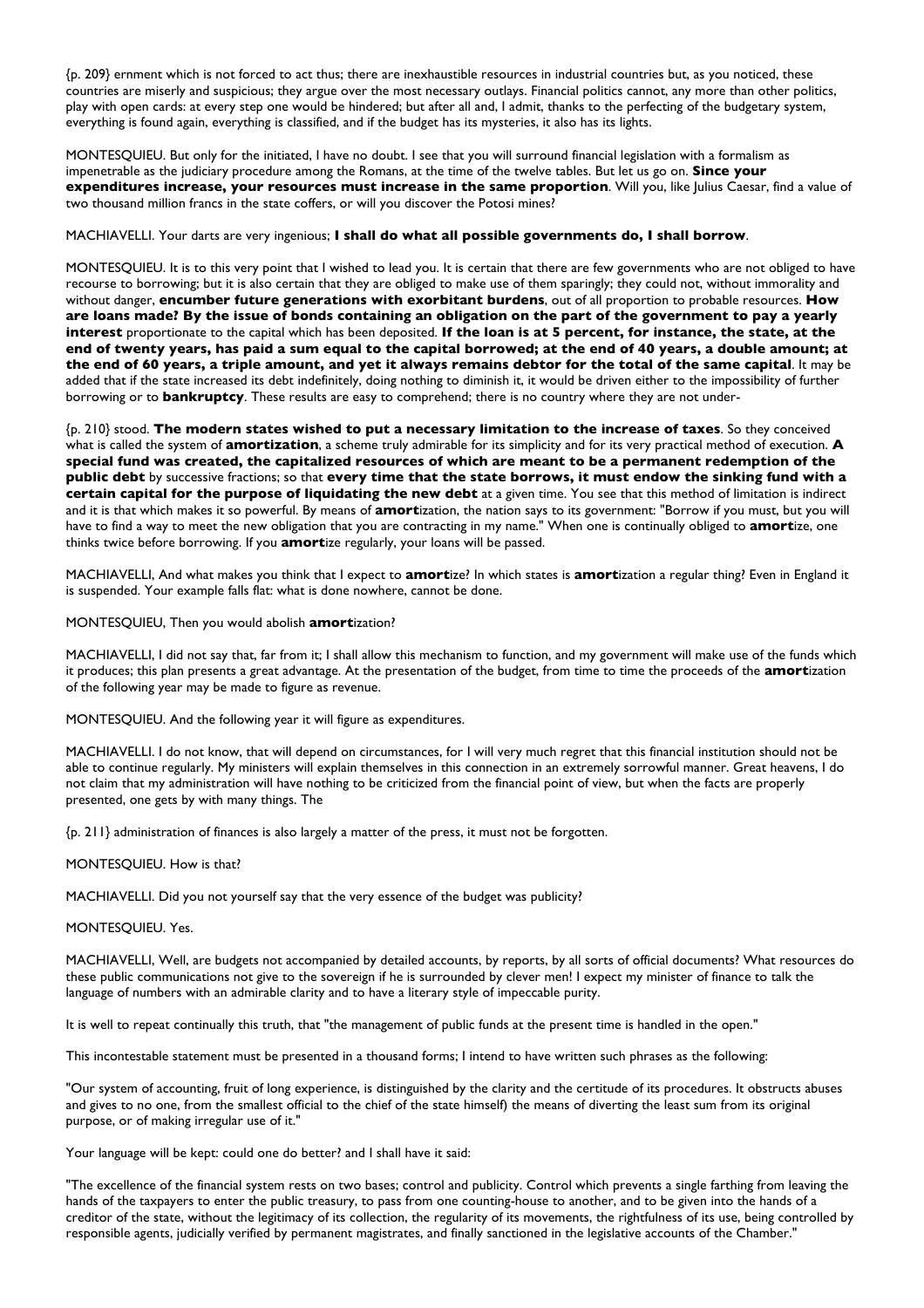MONTESQUIEU, O Machiavelli! You are always jeering, but your mockery has something infernal in it.

MACHIAVELLI, You forget where we are.

{p. 212} MONTESQUIEU. You defy heaven.

MACHIAVELLI. God fathoms the heart.

#### MONTESQUIEU. Continue.

MACHIAVELLI. At the beginning of the budgetary year, the comptroller of finances will declare: "Up to now, nothing alters the provisions of the present budget. Without being the victim of illusions, there are serious reasons to hope that, for the first time in years, **the budget, in spite of loans, will present a real balance**. This desirable result, obtained in exceptionally difficult times, is the best proof that the upward movement of the public fortunes has never slowed down." Is that properly done?

# MONTESQUIEU. Go on.

MACHIAVELLI. In this connection there will be talk of this **amort**ization which absorbed you a short time ago, and they will say: "Soon **amort**ization will function. If the project which has been conceived in this connection will be realised, if the state revenues continue to progress, it is not impossible that, in the budget which will be presented in five years, the public accounts will be liquidated by a surplus of revenue."

MONTESQUIEU. Your hopes are long-dated; but a propos of the **amort**ization, if, after having promised to start it functioning, nothing is done, what will you say?

MACHIAVELLI. If necessary, it will be boldly acknowledged. Such frankness does honor to the government and touches the people when it comes from a strong power. But, in return, my finance minister will use all his efforts to remove all significance from the heightened figure of expenses. He will say, and it will be true: "Actual practice in matters of finance shows that deficits are never entirely confirmed, that a certain quantity of new resources arise unexpectedly during the course of the year, notably through the increase of the proceeds of taxes; that, moreover, a considerable portion of funds which have been voted are put to no use and are annulled."

# {p. 213} MONTESQUIEU. Will that happen?

MACHIAVELLI. Sometimes, you know, in finance there are words ready made, stereotyped phrases, which have a great effect on the public, calming and reassuring the people. Thus, in artfully presenting such and such a debt, one says: **this figure is not at all exorbitant - it is normal, it conforms to previous budgets - the figure of the floating debt is very reassuring**. There is a host of similar locutions which I shall not mention because there are other more important practical stratagems to which I wish to call your attention. First, in all official documents it is necessary to insist upon the development of prosperity, of commercial activity and of the ever increasing progress of consumption.

The taxpayer is less aroused by the disproportion of the budget when these things are repeated to him, and they may be repeated to satiety without his ever becoming suspicious, to such an extent do authentic accounts produce a magic effect upon the mind of bourgeois fools. **When the budget can no longer be balanced** and one wishes to prepare public spirit for some disappointment for the following year, **one says in advance, in a report, next year the deficit will only be so and so much.** 

If the deficit is less than the estimate, it is a veritable triumph; if it is greater, one says: "the deficit was greater than was estimated, but it was still higher last year; altogether the situation is better, because less has been spent and yet we have gone through exceptionally difficult circumstances: war, poverty, epidemics, unforeseen subsistence crises, etc.

"But, next year, the increase of revenues will, in all probability, permit the attainment of a balance which has been so long sought: the debt will be reduced, the budget suitably balanced. This progress will continue, it may be hoped, and, save for extraordinary events, balance will become the custom of our finances, as it is the rule."

MONTESQUIEU. That is high comedy; the custom will be like the

{p. 214} rule, it will never work, for I imagine that, under your reign, there will always be some extraordinary circumstance, a war, a crisis.

MACHIAVELLI. I do not know whether there will be subsistence crises; one thing is certain and that is that I shall hold the banner of national dignity very high.

MONTESQUIEU. That is the very least you could do. If you gather glory, one need not be grateful to you, for in your hands it is only a means of government; it is not that which will liquidate the debts of your state.

### TWENTY-FIRST DIALOGUE

MACHIAVELLI. I am afraid that **you are somewhat prejudiced against loans; they are valuable for more than one reason: they attach families to the government; they are excellent investments for private people**, and modern economists today expressly recognize that, **far from impoverishing the state, public debts enrich it**. Will you allow me to explain how?

MONTESQUIEU. No, for I believe I know those theories. Since you are always talking of borrowing and never of repaying, I should first of all like to know from whom you will ask so much capital, and for what reason you will ask it.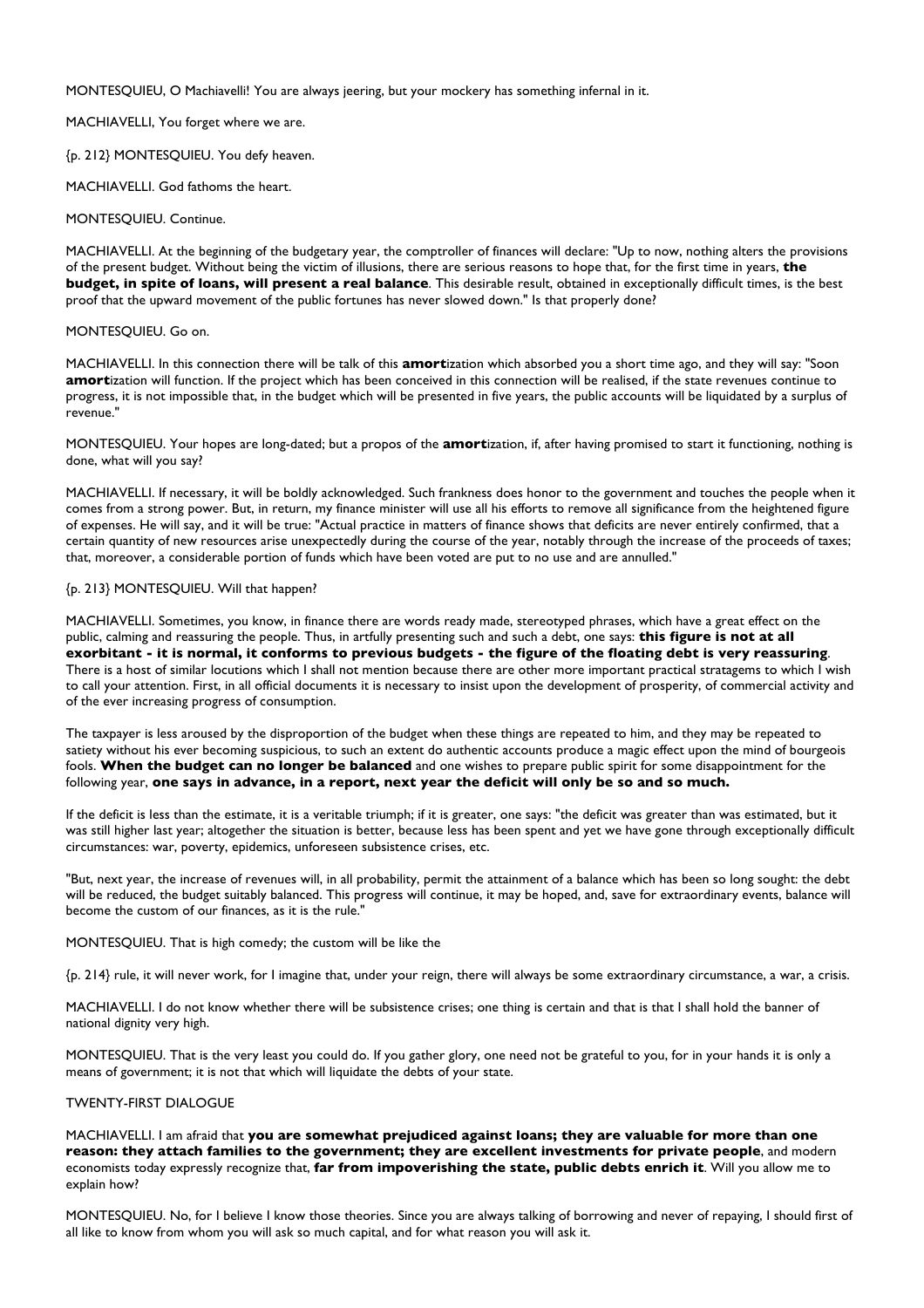MACHIAVELLI. For that, foreign wars are a great help. In the great states, they permit the borrowing of five or six hundred millions; one manages so as to spend only the half or two-thirds, and the rest finds its place in the treasury for domestic expenditures.

MONTESQUIEU. Five or six hundred millions, you say! And who are the bankers of modern times who can negotiate loans the amount of which would constitute the whole fortune of certain states?

MACHIAVELLI. Ah! You are still concerned with these rudimentary procedures of the loan? If you will permit me to say

{p. 215} so, that is almost barbarian, in a matter of financial economy. **Nowadays one no longer borrows of bankers.**

#### MONTESQUIEU. Of whom, then?

MACHIAVELLI. Instead of striking bargains with capitalists who come to an agreement amongst themselves to frustrate any bidding and whose limited number destroys all competition, **one appeals to all his subjects: to the rich, to the poor, to the artisans, to the business men**, to whomever has a cent to dispose of; one opens what is called **a public subscription, and so that each one can buy shares**, it is divided into coupons of very small sums. They sell for from five to ten francs a share to 100,000, a million francs' worth of shares. The day after their issue the value of these shares is rising, is at a premium, as they say: everyone knows it, and they rush from all sides to buy; one would think them delirious. **In several days the chests of the treasury are crammed**; so much money is received that one hardly knows where to put it; however, arrangements are made to accept it, because if the subscription exceeds the capital of the stock issued, a great effect can be made upon public opinion.

### MONTESQUIEU. Ah!

MACHIAVELLI. Defaulters are returned their money. That is done with much talk, with the help of the press. It is a striking event, carefully handled. Sometimes the surplus comes to two or three hundred millions: you may judge for yourself to what point public spirit is affected by this public confidence in the government.

MONTESQUIEU. Confidence which is mingled with a spirit of unrestrained stock-jobbing, as far as I can see. I have, indeed, already heard of this scheme, but everything, on your lips, is truly phantasmagoric. All right, then, let us say you have your hands full of money, but ...

MACHIAVELLI. I would have even more than you think, because among the modern nations, **there are great banking institutions which are able to lend directly to the state one or two hundred millions at the usual rate of interest**; the large cities may also

{p. 216} lend. Among these same nations there are other institutions which are called savings institutions: these are savings banks, sick funds, pensions. The state is accustomed to demand that their capital, which is immense, sometimes as much as five or six hundred millions, must be deposited in the public treasury where it operates with the common stock, allowing a small **interest** for those who deposit it. **Besides, governments may procure funds just as bankers do**. They make out sight drafts on their treasury for the sum of two or three hundred millions, **a sort of letter of exchange upon which they draw** before they have entered into circulation.

MONTESQUIEU. Permit me to stop you: you speak of nothing but borrowing or of drawing on letters of exchange; are you never interested in paying something?

MACHIAVELLI. It is well to let you know that, in case of need, **the domains of the state may be sold**.

MONTESQUIEU. Ah, now you are selling! But will you never concern yourself with paying?

MACHIAVELLI. Without a doubt; now is a good time to tell you how to meet debts.

MONTESQUIEU. You say, to meet debts; I should like a more exact expression.

MACHIAVELLI. I use this expression because I consider it absolutely exact. **It is not always possible to liquidate a debt, but it is always possible to meet it**; the word is, in fact, very energetic, for a debt is a formidable enemy.

MONTESQUIEU. Well, how shall you meet it?

MACHIAVELLI. There are various methods: **first of all is taxes**.

MONTESQUIEU. That is, debt is used to pay the debt.

MACHIAVELLI. You speak to me as an economist and not as a financier. Do not confuse the two. One may really pay with the proceeds of a tax. I know that taxes cause talk; if the one that has been established is inconvenient, another may be found, or the same one reestablished under another name. There is a great art, you know, in finding the weak points of taxable material.

{p. 217} MONTESQUIEU. You will soon have wiped them out, I imagine.

MACHIAVELLI. There are other ways: there is what is called **conversion**.

MONTESQUIEU. Ah!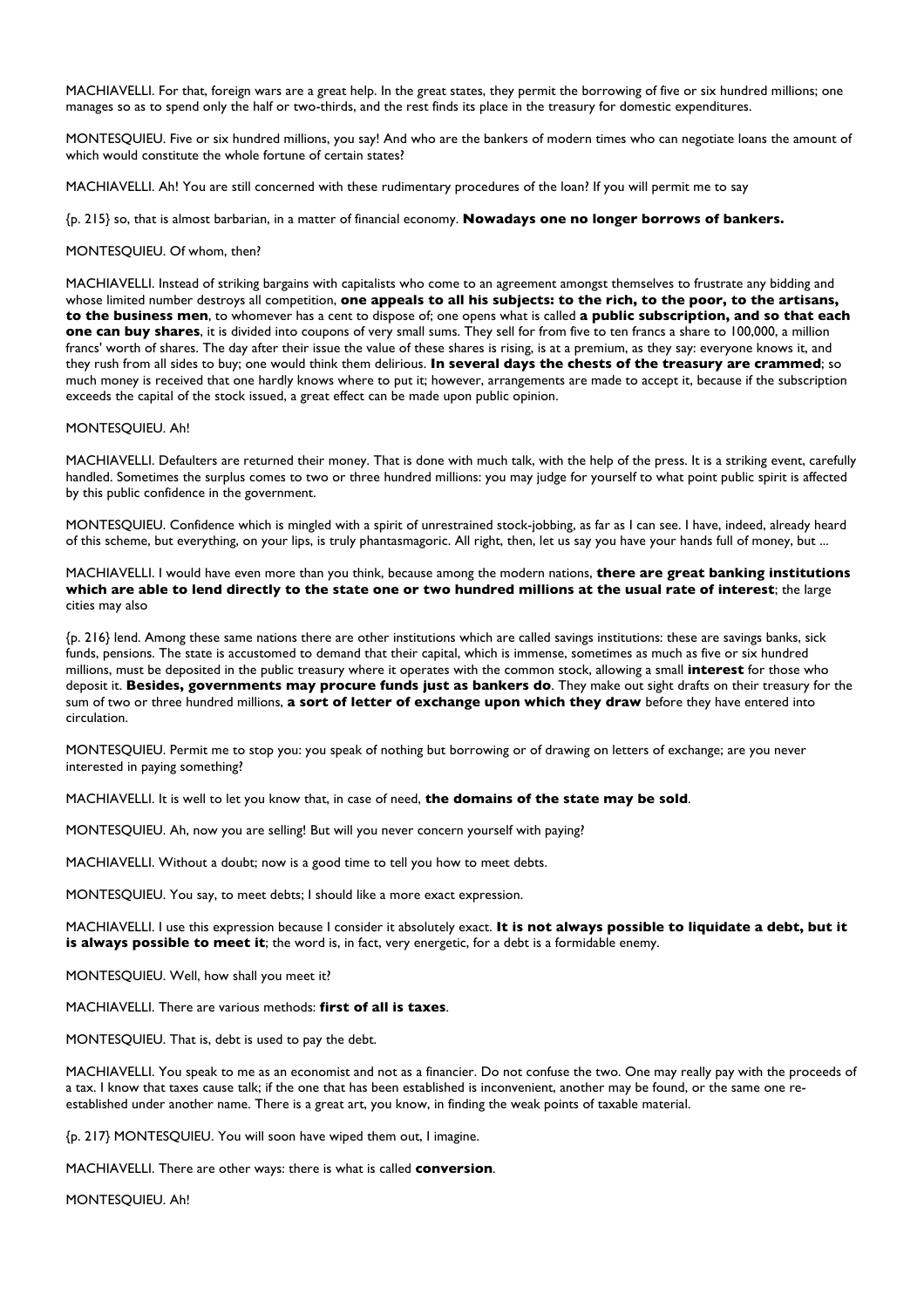MACHIAVELLI. This has to do with the debt which is called **consolidated**, that is, the one which accrues from the issue of loans. One says to the stockholders of the state, for instance: **up till now I have paid you five percent on your money; that was the rate of interest on your shares. From now on I expect to pay no more than four or four and one-half percent**. Agree to this reduction or be reimbursed for the capital which you loaned me.

MONTESQUIEU. But if the money is really returned, I consider the procedure quite honest so far.

MACHIAVELLI. Without a doubt it will be returned if requested; but very few will bother about that; stockholders have their habits; their funds are placed, they have confidence in the state; **they prefer a smaller income** and a certain investment. If everyone demanded his money it is evident that the treasury would be in a fix. That never happens and **in this way one gets rid of a debt of several hundred millions**.

MONTESQUIEU. That is an immoral measure, no matter what you say; **a forced loan which lowers public confidence**.

MACHIAVELLI. You do not know stockholders. Here is another plan which has to do with another type of debt. I was just saying to you that **the state had at its disposition the funds of the savings institutions** and that it made use of them by paying their **interest**, subject to returning them at the first request. If, after having handled them a long time, it is no longer prepared to return them, it consolidates the debt which fluctuates in its hands.

MONTESQUIEU. I know what that means; **the state says to the depositors: "You want your money, I no longer have it; here is an annual income."**

MACHIAVELLI. Exactly, and it consolidates in the same way all the debts to which it no longer feels equal. It consolidates treasury bonds, debts to the cities, to the banks, in short all those which

{p. 218} compose what is so picturesquely called the floating debt, because it is made up of debts which have no definite assessment and which arrive at maturity at about the same time.

MONTESQUIEU. You have singular methods of freeing the state.

MACHIAVELLI. With what can you reproach me if I do only what the others are doing?

MONTESQUIEU. Oh! if everyone does it, one would, indeed, have to be very severe to reproach Machiavellifor it.

MACHIAVELLI. I am suggesting to you not even the thousandth part of the plans which may be used. Far from fearing the increase of perpetual stocks, **I should like the entire public wealth to be in stocks**; I would arrange that the towns, the communes, the public establishments convert into stocks their real estate or their personal capital. It is the very interest of my dynasty which would force me to these financial measures. There would not be in my kingdom a single farthing which would not be **attached by a thread to my existence**.

MONTESQUIEU. But even from this point of view, from this fatal point of view, will you reach your goal? Are you not marching in the most direct manner to your ruin across the ruin of the state? Do you not know that among all the nations of Europe **there are huge markets of public funds where the prudence, the wisdom,the probity of the governments are auctioned off?** According to the way in which you direct your finances, your funds would have the worst of it in foreign markets and would fall to the lowest market price, even on the Exchange of your own kingdom.

MACHIAVELLI. That is a flagrant error. A glorious government such as mine would be, cannot but enjoy great credit abroad. At home, its vigor would dominate all apprehensions. Besides, I do not intend that the credit of my state should depend upon the fears of a few candlegrease merchants; I would dominate the Exchange by the Exchange.

# MONTESQUIEU. What now?

## MACHIAVELLI. **I would have gigantic establishments of credit**

{p. 219} **instituted apparently for** the purpose of **lending money to industry, but whose real function would be to uphold the stock. Capable of placing 400 or 500 millions of shares on the market**, or of rarefying the market in the same proportions, these financial monopolies would always be masters of the Exchange. What do you think of this scheme?

MONTESQUIEU. A fine business your ministers, your favorites, your mistresses are going to do in these firms! So your government is going to play on the Exchange with the secrets of state?

#### MACHIAVELLI. What are you saying!

MONTESQUIEU. Then explain in some other way the existence of these firms. So long as you were only in the domain of doctrines, one might be mistaken about the true name of your politics; since you have arrived at the application, one can no longer be mistaken. Your government will be unique in history; one will never be able to slander it.

MACHIAVELLI. If someone in my kingdom presumed to say what you hint at, he would disappear as if by a thunderbolt.

MONTESQUIEU. A thunderbolt is fine evidence; you are fortunate to have it at your disposal. Have you finished with the financial aspects?

MACHIAVELLI. Yes.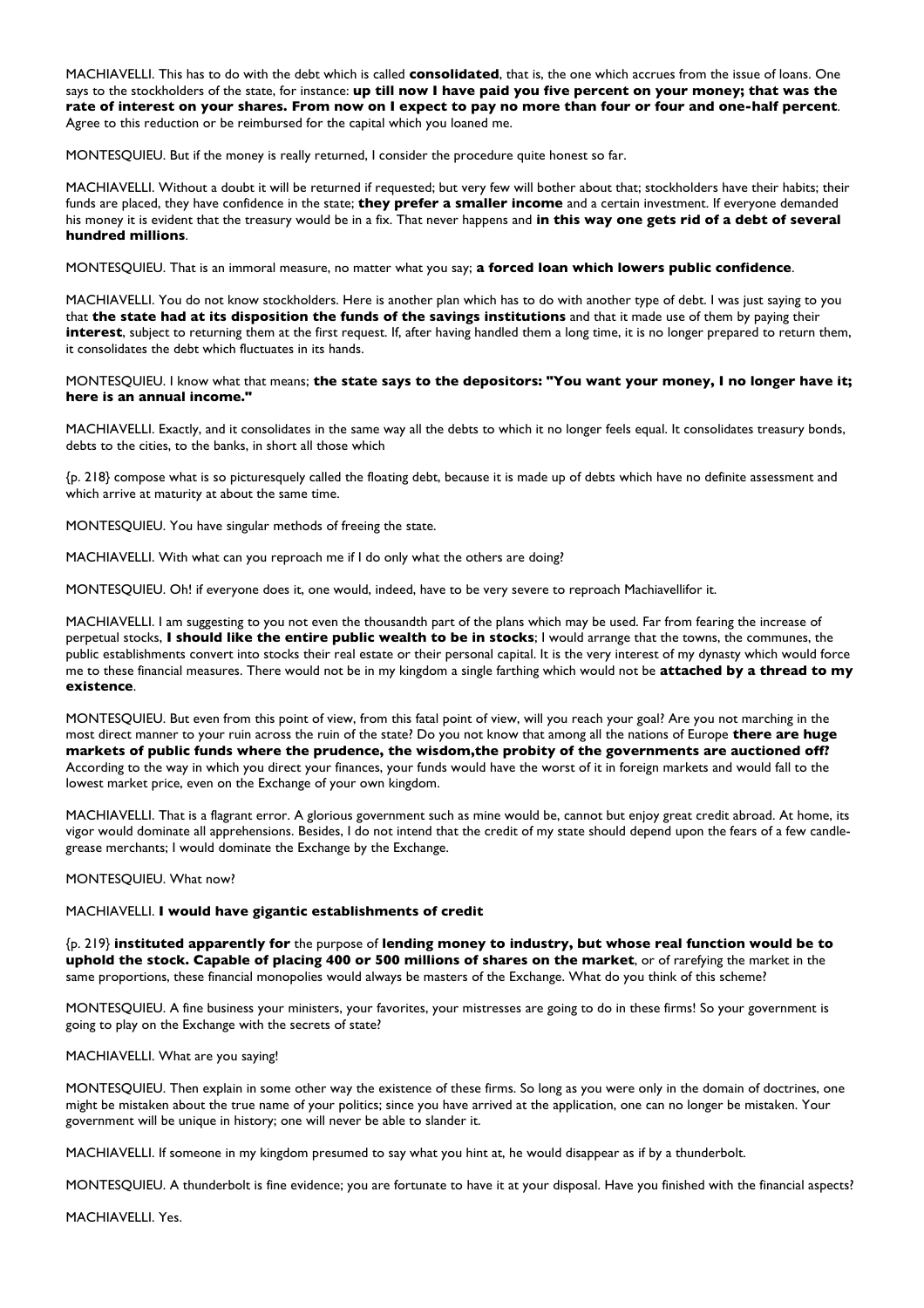# MONTESQUIEU. Time is passing rapidly.

## TWENTY-SECOND DIALOGUE

MONTESQUIEU. Before having heard you, I was not very familiar with either the spirit of laws, or the spirit of finances. I am indebted to you for having taught me both. **You hold in your hands the greatest power of modern times, money**. You are able to procure practically as much of it as you wish. With such prodigious resources you will undoubtedly do great things; here is finally an opportunity of showing that good may come from evil.

MACHIAVELLI. That is, indeed, what I expect to show you.

# {p. 220} MONTESQUIEU. Well, let us see.

MACHIAVELLI. The greatest of my good deeds will be, first of all, that of **having given domestic peace to my people. Under my reign** the wicked passions are restrained, **the good people are reassured and the bad ones tremble**. I render liberty, dignity, strength to a country torn by factions before my time.

MONTESQUIEU. After having changed so many things, will you not end by changing the meaning of words?

MACHIAVELLI. **Liberty does not consist in license**, no more than dignity and strength consist in insurrection and disorder. **My empire, peaceful at home, will be glorious abroad**.

# MONTESQUIEU. How?

MACHIAVELLI. **I shall wage war in the four quarters of the globe**. I shall cross the Alps, like Hannibal; I shall fight in India, like Alexander; in Libya, like Scipio; I shall go from the Atlas to the Taurus, from the shores of the Ganges to the Mississippi, from the Mississippi to the river Amur. The great wall of China will fall before my name; my victorious legions will defend the tomb of the Saviour in Jerusalem and the Pope in Rome; in Peru their feet will trample the dust of the Incas; in Egypt the ashes of Rameses; in Mesopotamia, of Nebuchadnezzar. Descending from Ccesar, from Augustus and from Charlemagne, on the shores of the Danube I shall avenge the defeat of Varus; on the shores of the Adige, the rout at Cannes; on the Baltic, the outrages of the Normans.

MONTESQUIEU. Be good enough to stop, I beg of you. If you thus avenge the defeats of all the great leaders, you will not be equal to it. I shall not compare you to Louis XIV, to whom Boileau said: "Great king, cease conquering or I cease writing." This comparison would humiliate you. I grant that no hero of ancient or of modern times could be compared to you.

But it is not at all a question of that: war in itself is an evil; it serves in your hands to support a still greater evil, slavery; but where in all this is the good which you promised me to do?

# MACHIAVELLI. This is not the time to equivocate; glory is already

{p. 221} a great good in itself; it is the most powerful of accumulated capitals; a sovereign who has glory has all the rest. He is the terror of the neighboring states, the arbiter of Europe. His credit forces itself insurmountably, for, in spite of what you have said of the sterility of victories, force never abdicates its rights. One pretends to a war of ideas, one makes a show of disinterestedness and, one fine day, one concludes by seizing a coveted province and by imposing a tribute of war upon the conquered.

MONTESQUIEU. In such a system it is the best thing to do, if one can; otherwise, the military career would be too foolish.

MACHIAVELLI. That's something like it! You see that our ideas are beginning to come a little closer together.

MONTESQUIEU. Yes, like the Atlas and the Taurus. Let us see the other great things of your reign.

MACHIAVELLI. I do not disdain as much as you seem to believe a parallel with Louis XIV. I would have more than one characteristic in common with this monarch; like him **I would have gigantic constructions made**; however, in this connection, my ambition would much exceed his and that of the most famous potentates; I should like to show to the people that the monuments whose construction used to require centuries, could be rebuilt by me in several years. The palaces of the kings my predecessors would fall under the hammer of the wreckers to rise again rejuvenated by new forms; I would overthrow whole towns to reconstruct them upon more regular plans, to obtain more beautiful perspectives. You cannot imagine to what point **buildings attach the people to the monarch**. One may say that people easily pardon the destruction of their laws on condition that houses are built for them. Besides, you will see in a moment that buildings serve particularly important objects.

# MONTESQUIEU. After the buildings, what will you do?

MACHIAVELLI. You are going very rapidly: the number of great deeds is not boundless. Will you be good enough to tell me if, between Rameses II and Louis XIV, or Peter I, the two cardinal points of great reigns have not always been war and constructions.

{p. 222} MONTESQUIEU. It is true, and yet we have seen absolute sovereigns who have busied themselves with giving good laws, improving the customs, introducing simplicity and decency. We have seen some who have occupied themselves with order in finances, with economy; who have dreamed of leaving behind them order, peace, lasting institutions, sometimes even liberty.

MACHIAVELLI. Oh! all that will happen. You see that, according to yourself, absolute sovereigns have some good in them.

MONTESQUIEU. Alas! not too much. However, try to prove the contrary to me. Have you something good to tell me?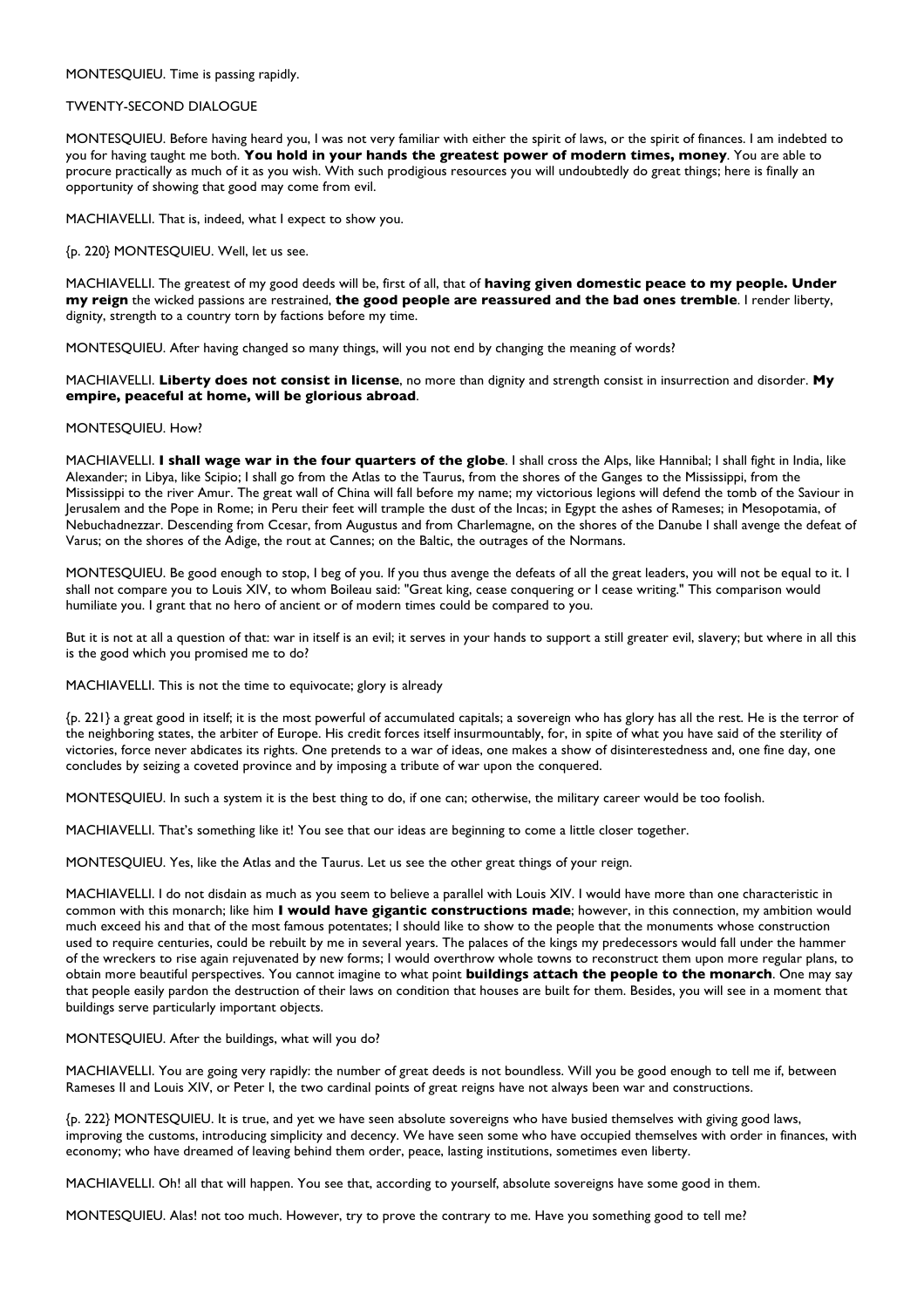MACHIAVELLI. I would give prodigious scope to the spirit of enterprise; **my reign would be the reign of business. I would launch speculation into directions new and hitherto unknown**. My administration would even unlock some of its links. **I would free a host of industries from regulations**; the butchers, the bakers and the theatrical managers would be free.

## MONTESQUIEU. Free to do what?

MACHIAVELLI. Free to make bread, free to sell meat and free to organize theatrical enterprises, **without the permission of the authority.**

MONTESQUIEU. I do not know what that signifies. **Liberty of industry** is a common right among modern peoples. Have you nothing better to tell me?

MACHIAVELLI. I would be constantly occupied with the condition of the people. **My government would procure work for them**.

MONTESQUIEU. Let the people find it themselves, that is much better. The political powers have not the right to become popular with the money of their subjects. Public revenues are nothing but a collective subscription the proceeds of which should be used only for general services; the working classes which have been accustomed to depend on the state fall into degradation; they lose their energy, their vigor, their funds of intellectual industry. Being paid by the state casts them into a sort of bondage from which they can never raise themselves except by destroying the state itself. Your constructions swallow up enormous sums in non-

{p. 223} productive expenditures; they make capital scarce, kill the small industry, destroy credit in the lower levels of society. Hunger is at the end of all your schemes. Make economies first, build afterward. Govern with moderation, with justice, govern the least possible and the people will have nothing to ask of you because they will have no need of you.

MACHIAVELLI. Ah! you look upon the miseries of the people so cold-bloodedly! The principles of my government are far different; I bear in my heart the suffering human beings, the little ones. **I am indignant when I see the wealthy ones procure pleasures inaccessible to the majority. I shall do all that I can to improve the material condition of the workers**, the laborers, those who bow beneath the weight of social necessity.

MONTESQUIEU. Well, begin by giving them the resources which you are appropriating for the salaries of your grand dignitaries, your ministers, your consular personages. Set aside for them the bounties which you lavish recklessly upon your pages, your courtesans, your mistresses.

Still better, remove the purple, the sight of which is an affront to the equality of men. Get rid of your titles of Majesty, Highness, Excellency, which enter proud ears like pointed steel. Call yourself protector as Cromwell did, but do the deeds of the apostles; go to live in the hut of the poor, as Alfred the Great did, sleep in hospitals, stretch yourself on sickbeds like godly Louis. It is too easy to do evangelical charity when one passes his life in the midst of feasts, when one rests on sumptuous beds, with beautiful women, when, upon rising and upon going to sleep, one has great personages who rush to put on one's shirt. Be head of the **family** and not despot, patriarch and not prince.

If this role does not suit you, be the chief of a democratic republic, grant liberty, introduce it into the habits of the people, by force if that is your temperament. Be Lycurgus, be Agesilaus, be a Gracchus; but I do not know what it is in this soft civilization where everything bends, where everything fades near a prince, where every spirit is cast in the same mould, every soul in the

{p. 224} same uniform; I can understand that one aspires to reign over men but not over automatons.

MACHIAVELLI, Here is a flood of eloquence I cannot stop. It is with such phrases that governments are overthrown.

MONTESQUIEU. Alas! You never have any other preoccupation than the one of maintaining your position. In order to put to the proof your love of the public welfare, one would have only to ask you to descend from the throne in the name of the safety of the state. The people, whose choice you are, would have only to express its will to you in this regard in order to know how you esteem its sovereignty.

MACHIAVELLI. What a strange question! Is it not for its own good that I would oppose it?

MONTESQUIEU. What do you know of that? If the people is above you, by what right do you subordinate its will to yours? If you are freely accepted, if you are not right but only necessary, why do you expect so much from force and nothing from reason? You are wise to tremble incessantly for your reign, for you are of those who last a single day.

MACHIAVELLI. **A single day! I shall last all my life, and my descendants after me perhaps**. You are acquainted with my political, economic and financial system. Do you wish to know the last means by the aid of which I shall shoot forth the roots of my dynasty to the deepest layers of the earth?

### MONTESQUIEU, No.

MACHIAVELLI. You refuse to listen to me. Then you are vanquished, you, your principles, your school and your century.

MONTESQUIEU. Speak, since you insist, but let this talk be the last.

# TWENTY-THIRD DIALOGUE

MACHIAVELLI, I am not answering any of your bursts of oratory. The enthusiasms of eloquence have nothing to do here. To say to a sovereign: "Will you be kind enough to descend from your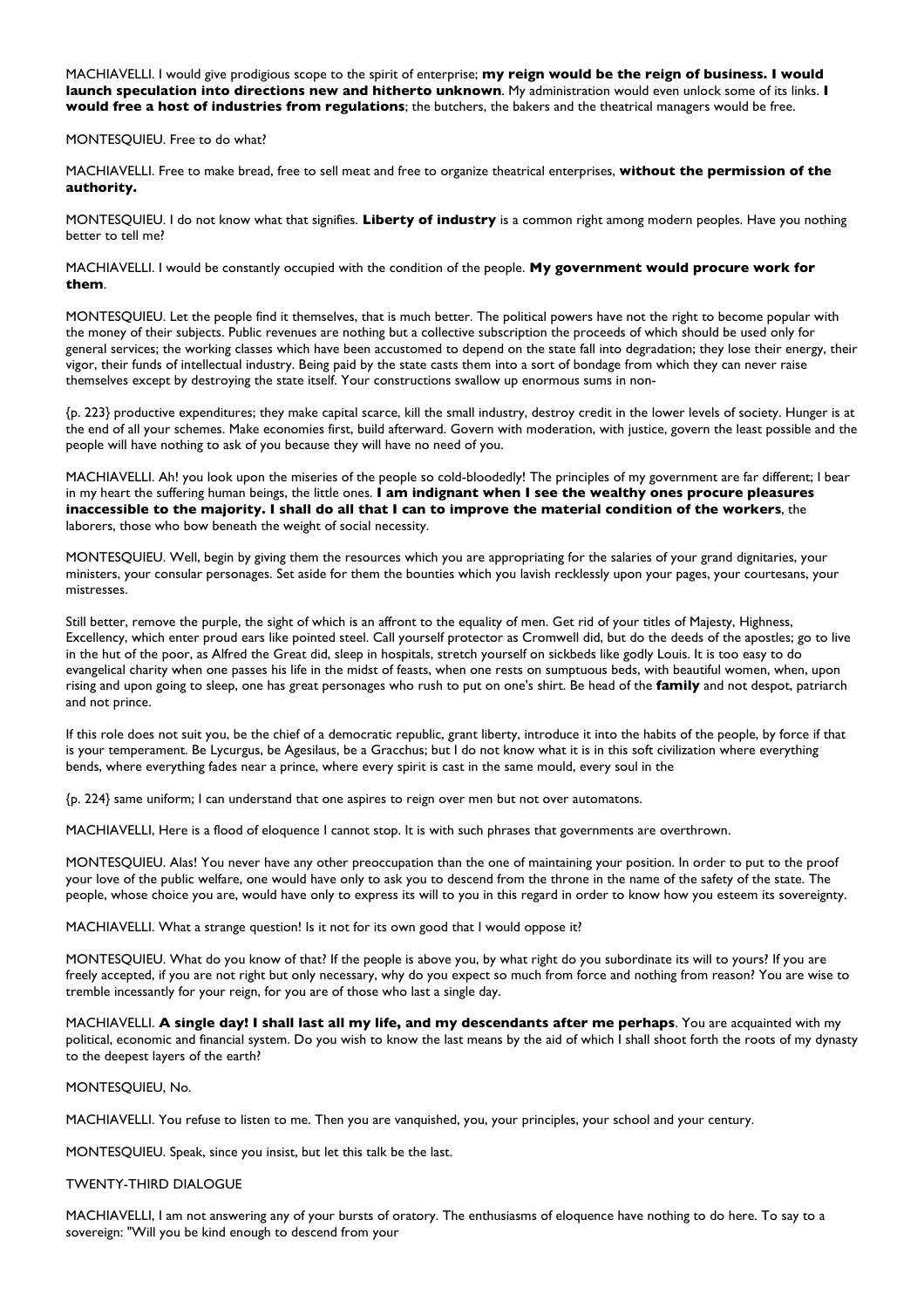{p. 225} throne for the happiness of your people?" Is that not madness? To say to him: "Since you are an emanation of popular suffrage, give yourself up to these fluctuations, let yourself be discussed." Is that possible? Is not the first law of all constituted power to defend itself not only in its own interest but also in the interest of the people which it governs? Have I not made the greatest sacrifice which it is possible to make to the principles of equality of modern times? After all, is not a government which has sprung from universal suffrage the expression of the will of the majority? You will tell me that this principle is destructive of public liberties; what can I do about it? When this principle has entered into the customs of the people, do you know how to tear it out? And, if it cannot be torn out, do you know how to realize it in the great European societies other than by the arm of a single man? You are severe in your judgment of the methods of government: point out to me another means of execution and, if there is no other than absolute power, tell me how this power can separate itself from the special imperfections to which its principle condemns it.

No, I am not a Saint Vincent de Paul, for my subjects need not an evangelical soul, but an arm; and I am not an Agesilaus, nor a Lycurgus, nor a Gracchus, for I am neither among the Spartans nor among the Romans; **I am in the heart of voluptuous societies** which ally the fury of pleasures to that of arms, the transports of force to those of the senses, **which no longer desire divine authority, paternal authority, religious restraint**. Is it I who have created the world in the midst of which I live? I am such because it is such. Would I have the power to stop its inclination? No, I can only prolong its life because it would dissolve still more quickly if it were left to itself. I take this society by its vices because it presents only vices to me; if it had virtues, I should take it by its virtues.

But if austere principles can affront my power, can they disregard the real services that I render, my genius and even my grandeur?

I am the arm, I am the sword of the Revolutions which the

{p. 226} harbinger breath of final destruction is leading astray. **I contain insane forces which have no other motive power**, at bottom, **than the brutality of the instincts**, which hunt plunder under the veil of principles. If I discipline these forces, if I arrest their expansion in my country, even for only a century, have I not deserved well of it? Can I not even claim the gratitude of the European states which turn their eyes toward me **as toward Osiris who alone has the power to captivate these trembling crowds?** Raise your eyes higher and bow before one who bears on his brow the fatal sign of human predestination.

MONTESQUIEU. Exterminating angel, grandson of Tamerlane, reduce the people to slavery, yet you will not prevent that somewhere there will be free souls who will brave you, and their disdain will suffice to safeguard the rights of the human conscience rendered imperceptible by God.

MACHIAVELLI. God protects the strong.

MONTESQUIEU. Please get to the last links of the chain which you have forged. Lock it well, use the anvil and the hammer, you can do all. God protects you, it is He Himself who guides your star.

MACHIAVELLI. I have difficulty in understanding the animation which now rules your words. **Am I really so hard, I who have taken as final policy, not violence, but self-effacement?** Calm yourself, I bring you more than one unexpected consolation. Only allow me to take a few more precautions which I consider necessary to my safety; you will see that with those with which I surround myself a prince has nothing to fear of circumstances.

Our writings have more than one resemblance, in spite of what you say, and I believe that a despot who wishes to be complete must certainly not dispense with reading you. For instance, you wisely remark in the Esprit des Lois that an absolute monarch must have a large praetorian guard (Esprit des Lois, Book X, Ch. XV, Page 127); the advice is good, I shall follow it. My guard would be about one-third of the strength of my army. I am a great lover of conscription which is one of the finest inventions of French genius, but I believe that this institution must be perfected by

{p. 227} trying to retain in the army the greatest possible number of those who have completed their period of compulsory service. I would succeed, I believe, by resolutely taking possession of the kind of traffic which is carried on in some States, as in France for instance, in connection with voluntary service for money. I would suppress this shocking transaction and I myself would carry it on honestly in the form of a monopoly by creating an endowment fund for the army which would call to arms, by the enticement of money, those who would like to devote themselves exclusively to the military state, and would keep them there by the same means.

MONTESQUIEU. Then they would be types of mercenaries that you hope to form in your own country!

MACHIAVELLI. Yes, party hatred will say that, when I am moved only by the good of the people and by the interest, certainly very legitimate, of my preservation which is the common good of my subjects. Let us go on to other subjects. What is going to astonish you is that I am returning to structures. I warned you that we would be led back to that. You are going to see the political idea which springs up from the vast system of construction that I have undertaken; through that I realize an economic theory which has caused many disasters in certain States of Europe, the theory of **the organization of permanent work for the laboring classes. My reign promises them an indefinite salary**. Myself dead, my system abandoned, no more work; the people are on strike and rise to assault the wealthy classes. They are in the midst of **a peasant rising: industrial perturbation, overthrow of credit, insurrection in my State, revolt around it; Europe is aflame**. I pause. Tell me if the privileged classes, which very naturally tremble for their fortunes, will not make common cause, very close cause, with the working classes to maintain me, me or my dynasty, if, on the other hand, the interest of European tranquillity does not attach to it all the powers of the first rank.

**The question of building** which seems slight is in reality, as you see, **a colossal one**. When it is a question of an object of this

{p. 228} importance, no sacrifice must be spared. Have you noticed that almost all my political conceptions are lined with a financial plan? That is just what happens here, too. **I shall institute a fund of public works** which I shall endow with several hundred millions by the aid of which I shall invite constructions over the entire surface of my kingdom. You have guessed my aim: **I shall support the rising of the working classes**; that is the other army which I need against the factions. But this mass of proletarians which is in my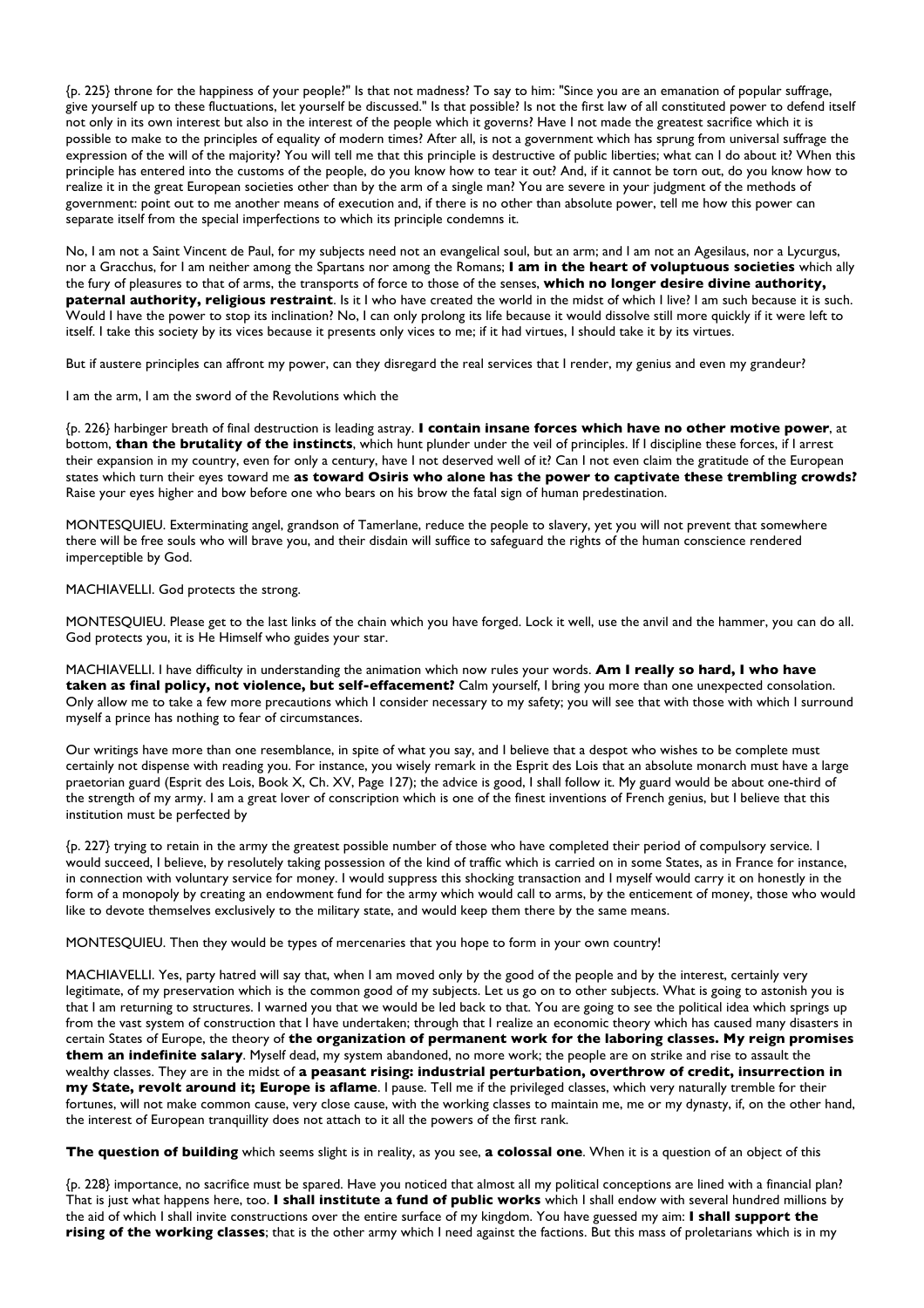hand must not be able to turn against me on the day when it will be without bread. I take care of that by the buildings themselves, for the unusual part of my plans is that each one at the same time furnishes its corollaries. **The worker who builds for me** at the same time builds the necessary means of defense against himself. Without knowing it, he drives himself from the great centers where his presence would disturb me; he **makes forever impossible the success of revolutions which are made in the street**. The result of great buildings is, indeed, to rarefy the space in which the artisan may live, to force him to the suburbs, and soon to cause him to leave even those; for living expenses increase with the increase in rent. My capital will hardly be habitable for those who live by their daily work except at the very outskirts. It certainly is not in the neighborhood of the seat of authority that insurrections can be formed. Undoubtedly, there will be an immense laboring population around the capital, formidable in a day of wrath; but the constructions that I would raise would all be conceived according to a strategic plan, that is, they would make way for great passages where, from one end to the other, cannons could circulate. The extremity of these great passages would be attached to a number of barracks, fortresses, so to speak, full of arms, soldiers and munitions. My successor would have to be a simple old man or a child to fall before an insurrection, for, at the motion of his hand, some bits of powder would sweep the uprising twenty leagues away from the capital. But the blood which courses in my veins is ardent and my race has all the signs of strength. Are you listening to me?

# {p. 229} MONTESQUIEU. Yes.

MACHIAVELLI. But you understand that I do not expect to make material life difficult for the working population of the capital, and there I encounter an incontestable stumbling-block; but the fertility of resources that my government must have suggests an idea to me; that would be to **build for the people huge cities where the rent would be very low** and where the masses would find themselves reunited by bands as in great families.

## MONTESQUIEU. Mouse-traps!

MACHIAVELLI. Oh! the spirit of disparagement, the unbridled hatred of the parties will not fail to vilify my institutions. They will say what you say. That matters little to me; if this method does not succeed another will be found.

I must not leave the chapter on constructions without mentioning a detail insignificant in appearance, but what is insignificant in politics? The innumerable edifices that I shall construct must be marked with my name, they must contain attributes, bas-reliefs, groups, which recall a theme of my history. My arms, my monogram, must be woven in everywhere. In one place, there will be angels who support my crown, in another, statues of justice and wisdom which bear my initials. These points are of the utmost importance, I consider them essentials.

It is by these signs, by these emblems that the person of the sovereign is always present; one lives with him, with his memory, with his thought. The feeling of his absolute sovereignty enters into the most rebellious spirits as the drop of water which falls unceasingly from the rock hollows out even granite. For the same reason I want my statue, my bust, my portraits to be in every public establishment, especially in the auditorium of the courts; I would be represented in royal costume or on horseback.

### MONTESQUIEU. Beside the image of Christ.

MACHIAVELLI. Not at all, but opposite it; for sovereign power is an image of divine power. My image is thus allied with that of Providence and of justice.

{p. 230} MONTESQUIEU. Justice itself should wear your livery. You are not a Christian, you are a Greek emperor of the Lower Empire.

MACHIAVELLI. I am a Catholic, Apostolic and Roman emperor. For the same reasons as those which I have just pointed out to you, **I wish my name, the name Royal, to be given to every public establishment**. Royal Tribunal, royal Court, royal Academy, royal Legislative Body, royal Senate, royal Council of State; as often as possible this same term will be given to the officials, the agents, the official personnel which surrounds the government. Lieutenant of the king, archbishop of the king, comedian of the king, judge of the king, attorney of the king. In short, the name of royal will be imprinted on whatever will represent a sign of power, whether it be men or things. Only my birthday will be a national holiday and not a royal one. I must add that, whenever possible, streets, public places, squares, must bear names which recall historic memories of my reign. If one carefully follows these indications, whether he be Caligula or Nero, he is certain to impress himself forever upon the memory of the people and to transmit his prestige to the most distant posterity. How many things I have yet to add! I must limit myself.

For who could say everything without a mortal tedium? (This sentence is found in the preface of the Esprit des Lois, P. 1. - Editor's note.)

Here I am at petty means; I regret it, for these things are perhaps not worthy of your attention, but, for me, they are vital.

Bureaucracy is, they say, an evil of monarchic governments; I do not believe that. They are thousands of servants who are naturally attached to the order of existing things. I have an army of soldiers, an army of judges, an army of workers, I desire an army of employes.

MONTESQUIEU. You no longer take the pains to justify anything.

MACHIAVELLI. Have I time for that?

#### MONTESQUIEU. No, go on.

MACHIAVELLI. In the states which have been monarchic, and they all have been at least once, I have observed that there is a

{p. 231} veritable frenzy for decorations, for ribbons. These things cost the prince scarcely anything and he can make happy people, and, even better, loyal ones, by means of some pieces of stuff, some baubles in silver or gold. In truth, I would need little persuasion to decorate without exception those who would ask it of me. **A man decorated is a man bought**. I would make of these marks of distinction a rallying sign for devoted subjects; I really believe I would have, at this price, nine-tenths of my kingdom. In this way I realize, as far as possible, the instincts of equality of the nation. Note carefully **the more a nation in general sticks to equality, the more the**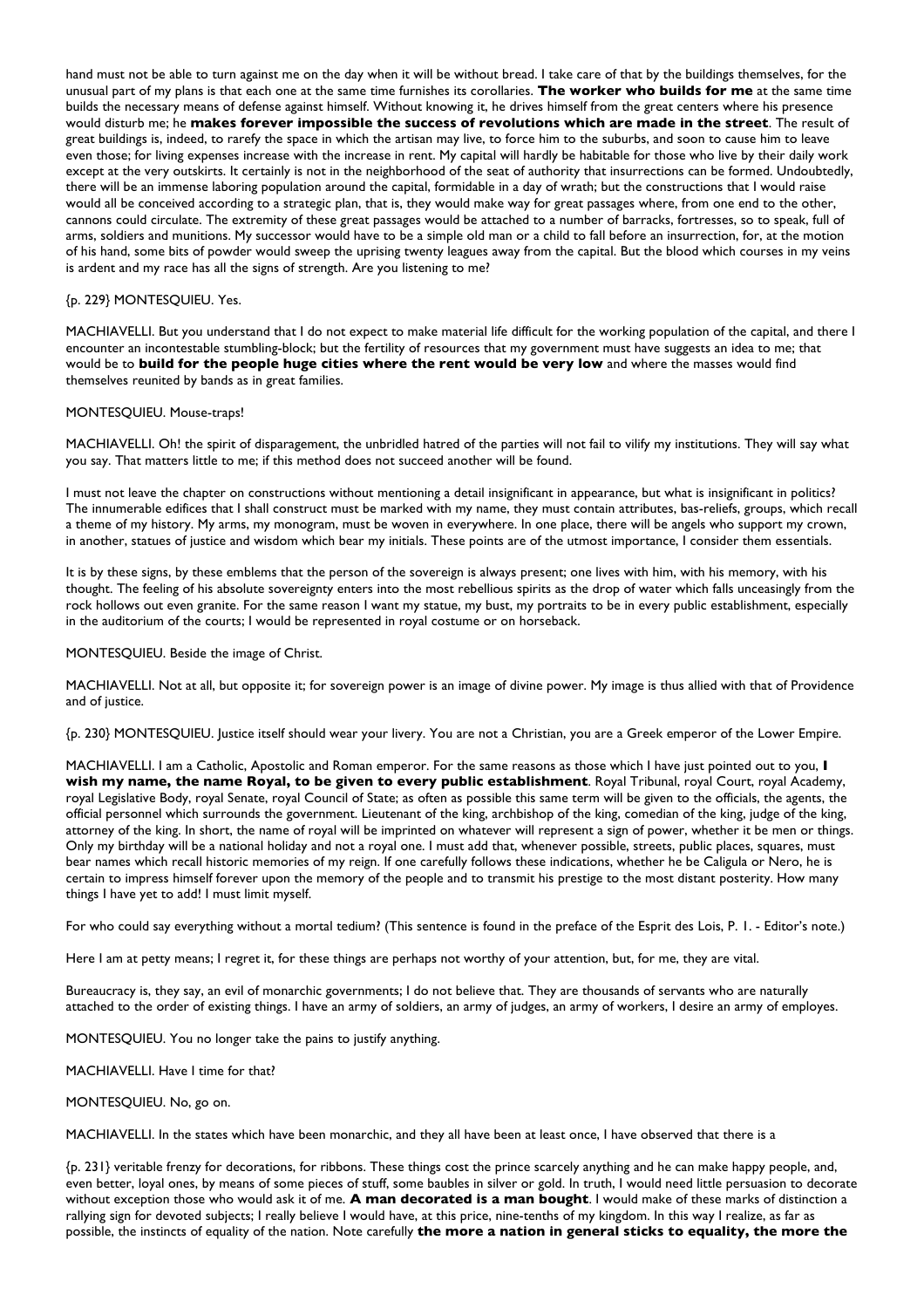**individual has a passion for distinctions**. Here, then, is a means of action which it would be too stupid to deprive oneself of. Therefore far from giving up titles, as you advise me, I would multiply them around me as often as I would the dignities. In my court I want the etiquette of Louis XIV, the domestic hierarchy of Constantine, a severe diplomatic formalism, an imposing ceremonial; these are the infallible methods of government upon the spirit of the masses. Against all that, the sovereign appears like a God.

I am assured that in the states which seem most democratic in ideas, the ancient monarchic nobility has lost practically nothing of its prestige. I would have as chamberlains the gentlemen of the oldest school. Many ancient names would no doubt be extinct; by virtue of my sovereign power, I would bring them to life again with titles, and the greatest names in history since Charlemagne would be found at my court.

It is possible that these conceptions seem odd to you, but I insist that they will do more for the consolidation of my dynasty than the wisest laws. The cult of the prince is a sort of religion and, like all possible religions, this cult prescribes contradictions and mysteries beyond reason (Esprit des Lois, Book XXV, Chap. II, p. 386). Each of my acts, inexplicable as it may seem, proceeds from a calculation the sole object of which is my safety and the safety of my dynasty. As I have mentioned in The Prince, **what is really difficult is to acquire power; but it is easy to keep** 

{p. 232} **it**, for all that is necessary is to remove that which is harmful and to establish that which protects. The essential characteristic of my policy, as you have been able to notice, was to make myself indispensable (The Prince, Chap. IX, p. 63); I have destroyed as many organized forces as was necessary so that nothing could proceed without me, so that even the enemies of my power would tremble at the thought of overthrowing it.

All that now remains for me to do consists only in the development of the moral methods which are sprouting in my institutions. My reign is a reign of pleasures; you will not forbid me to cheer my people by games, by festivals; that is how I expect to modify the customs. One cannot conceal that this century is a century of money; needs have doubled, **luxury is ruining families**; on every hand people aspire to material pleasures; a sovereign would have to be not of his times not to know how to turn to his profit this universal passion for money and this sensual ardor which consumes men nowadays. **Misery clamps them as in a vice, luxury crushes them**; ambition devours them, they are mine. But when I speak thus, at bottom it is the interest of my people which guides me. Yes, I shall call forth good from evil; I shall exploit materialism to the profit of concord and civilization; I shall extinguish the political passions of men by satisfying their ambitions, their desires and their needs. I claim to have as servants of my reign those who, under previous governments, will have made the most noise in the name of liberty. The most austere virtues are like that of the wife of Giocondo; all that is necessary is always to double the price of defeat. Those who resist money will not resist honors; those who resist honors will not resist money. In seeing those whom it believes the purest fall in their turn, public opinion will weaken so much that it will end up by abdicating completely. How could one complain after all? I shall not be severe except for that which has reference to politics; I shall persecute only this passion; I shall even secretly favor the others by the thousand underground ways which absolute power has at its disposal.

{p. 233} MONTESQUIEU. After having destroyed political conscience, you ought to undertake to destroy moral conscience; you have killed society, now you are killing man. May it please God that your words should resound to the very earth; never could a more striking refutation of your own doctrines strike human ears.

MACHIAVELLI. Allow me to finish.

# TWENTY-FOURTH DIALOGUE

MACHIAVELLI. I have now only to indicate to you certain particulars concerning my method of action, certain habits of conduct which will give my government its final countenance.

In the first place, **I wish my aims to be impenetrable even to those who are closest to me**. I would be, in this manner, like Alexander VI and the Duke of Valentinois, of whom it was said proverbially in the court of Rome, of the former, **"that he never did what he said"**; of the latter, **"that he never said what he did."** I would only communicate my projects when I gave the command for execution and **I would always give my orders at the very last moment**. Borgia never acted otherwise; **his ministers themselves knew nothing** and everyone about him was always reduced to simple conjecture. I have the gift of immobility: there is my goal; I look to one side, and when it is within my reach, I turn suddenly and swoop upon my prey before it has time even to cry out.

You cannot believe what prestige such a power of dissimulation gives to the Prince. When it is combined with vigorous action, a supersbtlous respect surrounds him, his counsellors ask one another secretly what he will think of next, the people place their confidence only in him; he personifies in their eyes the Providence whose ways are inscrutable. When the people see him pass, they **think with involuntary terror** what he could do by a nod of his head; the neighboring States are always fearful and overwhelm

{p. 234} him with marks of deference, for they never know if some enterprise already prepared will not descend on them from one day to the other.

MONTESQUIEU. You are powerful in the face of your people because you are holding them under your feet, but if you deceive the States with whom you have relations the way you deceive your subjects, **you will soon be strangled in the arms of a coalition.**

MACHIAVELLI. You force me to leave my subject, for **I am interested here only in my interior policies**; but if you wish to know one of the principal means by the aid of which I would **keep in check the coalition of foreign hatred**, here it is: I reign over a powerful kingdom, I have told you; well! I would seek among the surrounding States some great nation now decayed and attempting to recover itself; **I would help it recover entirely by means of some general war, as has been done in Sweden, in Prussia, and as could be done from one day to another in Germany or in Italy**; and this nation, which would only exist through me, which would be nothing but the work of my existence, would give me, as long as I am in power, three hundred thousand more men against an armed Europe.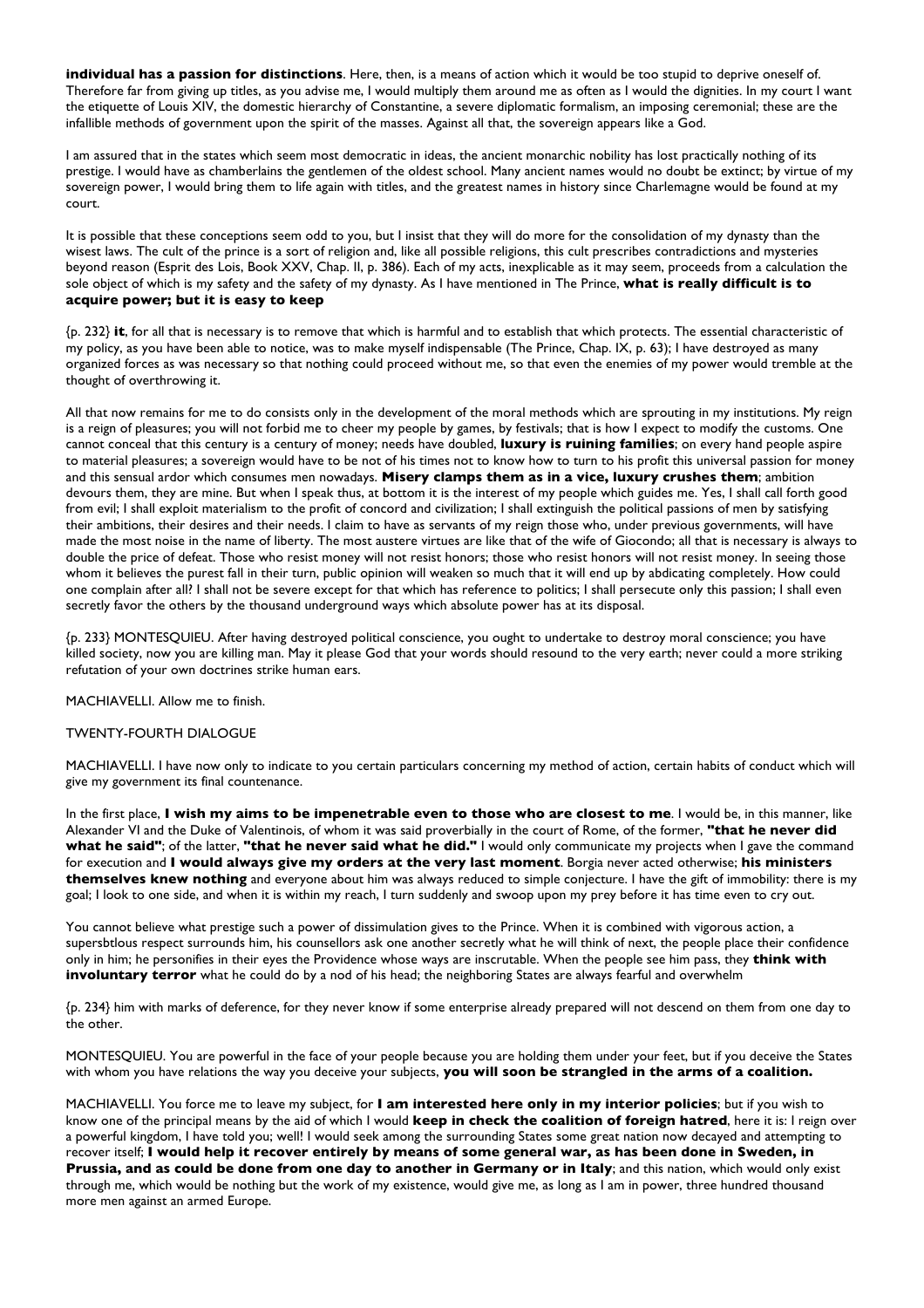MONTESQUIEU. And the welfare of your State by the side of which you would thus **elevate a powerful rival and possible enemy** after a given time?

MACHIAVELLI. Before all else I protect myself.

MONTESQUIEU. Thus you have nothing, not even a care for the destiny of your kingdom? (One cannot conceal the fact that here Machiavelli contradicts himself, for he says formally, Chap. IV, page 26, "that the Prince who makes another powerful works for his own ruin." Editor's Note.)

MACHIAVELLI, Who says that? If I watch out for my own welfare am I not at the same time watching out for the welfare of my kingdom!

MONTESQUIEU. Your royal aspect is standing out more and more; I would like to see it in its entirety.

MACHIAVELLI. Then please do not interrupt me.

{p. 235} It is quite necessary for a Prince, no matter what his force of intellect, always to find within himself the necessary mental resources. One of the greatest talents of a statesman is that of appropriating the advice that he hears around him. Very often one finds enlightening advice in his entourage. **I would therefore assemble my council very often, I would make it argue, debate before me the most important questions**. When the sovereign is not sure of his desires, or has not enough resources of language to veil his real thought, he must remain silent or must not speak except to prolong the discussion. It is very rare that, in a wellformed council, the real plan of action in a given situation is not formulated in one way or another. It is snatched up and very often one of these who had given his advice very obscurely is quite surprised to see it carried into action the next day.

You have been able to see in my institutions and my acts what attention I have always given to **the creating of appearances; words are as necessary as actions**. The height of cleverness is to create a belief in franchise, when one has a Punic faith. Not only will my aims be impenetrable, but **my words will nearly always signify the opposite of what they will seem to indicate**. Only the initiated will be able to penetrate the sense of the characteristic phrases that I will drop from the heights of my throne: **when I will say: My reign means peace, it means there will be war**; when I will say that I call upon moral means, it means I will use methods of force. Do you hear me?

# MONTESOUIEU. Yes.

MACHIAVELLI. You have seen that **my press has a hundred voices** and that they speak incessantly of the grandeur of my reign, of the enthusiasm of my subjects for their sovereign; that at the same time they put into the mouths of the public the opinions, the ideas and even the formulas of phrase that must support their conversations; you have also seen that my ministers continually astonish the public by the incontestable testimony of their work. As for me, **I will speak rarely, only once a year**, besides occasional important

{p. 236} situations. Thus each of my manifestations will be hailed, not only in my kingdom, but in the whole of Europe, as an event.

A Prince whose power is founded upon a democratic base, must speak carefully, albeit popularly. If necessary he must not fear to speak like a demagogue, for after all he is the people, and he must have its passions. There must be for him certain attentions, certain flatteries, certain demonstrations of tenderness which will have their place on occasion. It matters little that these methods may seem mean and puerile in the eyes of the world, the people will not look so closely and the effect will be produced.

In my book I recommend to the Prince to take for an example some great man of the past, in whose footsteps he must follow as much as possible. (The Prince, Chap. XIV, page 98.) The historical similarities have a great effect on the masses; one increases in their imagination, one is given in life the place that posterity is reserving for you. Besides, one finds in the biography of these great men certain comparisons, certain useful hints, sometimes identical situations, from which one can gather precious lessons, for all great political lessons rest in history. When one has found a great man with whom he has some likeness, he can do even better. You know that the people love a Prince who has a cultivated spirit, who has a taste for literature, who even has talent. Well, the Prince could not use his leisure to better advantage than to write, for instance, the biography of the great man of the past whom he has taken as a model. A severe philosophy could tax such things with weakness. When the sovereign is powerful he is pardoned, and is even endowed with I know not what grace.

Certain weaknesses, and even certain vices, moreover, serve the Prince as much as virtues do. You could recognize the truth of these observations according to **the use I have had to make sometimes of duplicity, sometimes of violence**. It must not be believed, for example, that the vindictive character of the sovereign could injure him; quite the contrary. If it is often opportune to employ clemency or magnanimity, **it is necessary that at certain moments his anger should bear down in a terrible manner**. Man is the image

{p. 237} of God, and divinity has no less rigorous blows than mercy. When I would have resolved upon the loss of my enemies, I would therefore wipe them out until there remained only their dust. Men revenge themselves only for light injuries; they can do nothing for the great ones. (The Prince, Chap. III, page 17.) That is what I expressly say in my book. The Prince has only the choice of instruments which must serve his wrath; he will always find judges ready to sacrifice their conscience to **projects of vengeance or hate**.

Do not fear that the people will ever be moved by the things I do to it. First, it loves to feel the vigor of the arm that commands, and then it hates by nature whoever rises above it, and it instinctively rejoices when one strikes above it. Perhaps you do not know, moreover, with what facility one forgets. When the moment of rigorous action is past, hardly even those who have been struck remember. In Rome, during the time of the Lower Empire, Tacitus reports that the victims ran with joy to meet their tortures. You understand perfectly that there is no question of anything like that in modern times; customs have become far softer; several proscriptions, some imprisonments, the forfeiture of civic rights, those are rather light punishments. It is true that, **to arrive at sovereign power, it was necessary to spill blood and to violate many rights**; but, I repeat, everything will be forgotten. The least cajolery on the part of the Prince, several kind actions on the part of his ministers or his agents, will be accepted with the marks of the greatest gratitude.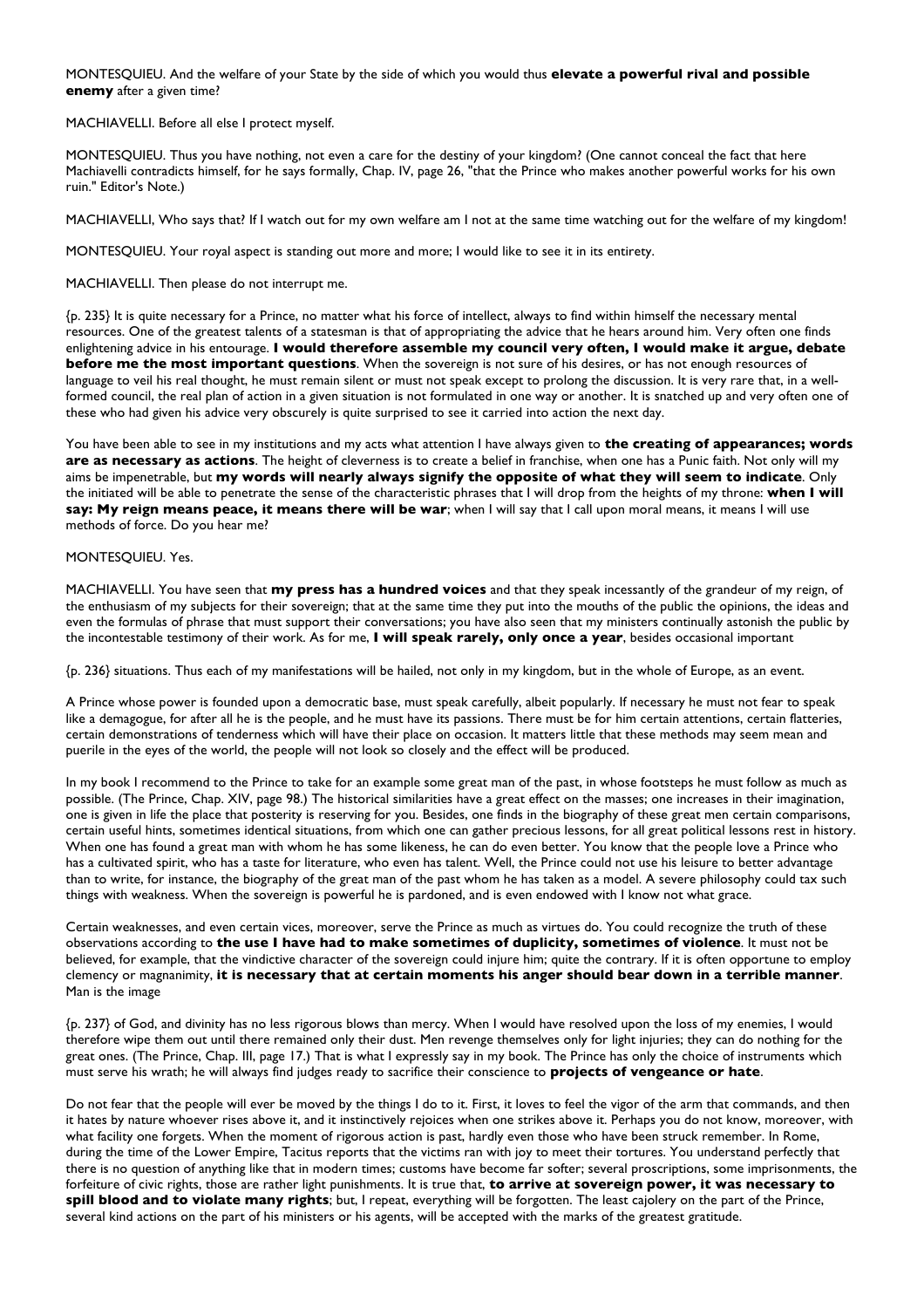If it is indispensable to punish with an inflexible ruthlessness, it is necessary to recompense with the same punctuality; that is what I shall never fail to do. Whoever renders a service to my government will be recompensed the very next day. Positions, distinctions, the highest dignities, will form so many certain steps for whoever will be occupied in serving my government usefully. In the army, in the magistrature, in all public works, advancement will be calculated upon the shade of opinion and the degree of zeal for my government. You are silent.

# {p. 238} MONTESQUIEU. Continue.

MACHIAVELLI. I return to certain vices and even to certain whims which I think necessary for a Prince. The management of power is an enormous thing. However able the sovereign may be, however infallible his glance and however ruthless his decisions, there is still an immense alea in his existence. It is necessary to be superstitious. Do not think that this is of little consequence. There are, in the lives of Princes, situations so difficult, moments so grave, that human prudence counts for little. In such cases, one must almost cast the die to make decisions. The method that I refer to, and which I shall follow, consists, in certain critical moments, in becoming attached to historical dates, consulting happy anniversaries, making such and such a bold resolution under the auspices of a day on which one has won a victory, or made a lucky stroke. I must tell you that superstition has another very great advantage; the people know this tendency. These augural ideas often succeed; they must also be used when one is sure of success. The people, who only judge by results, accustom themselves to believe that each act of the sovereign corresponds to certain celestial signs, that historic coincidences force the hand of fortune.

MONTESQUIEU. The last word has been said; you are a gambler.

MACHIAVELLI. Yes, but I have unheard-of luck, and I have a hand so sure, a mind so fertile that fortune cannot turn against me.

MONTESQUIEU. Since you are painting your portrait, you must have still other vices and other virtues to exhibit.

MACHIAVELLI. I ask you to forgive luxury. The passion for women serves a sovereign far more than you think. Henri IV owed a part of his popularity to his incontinence. Men are so made that this propensity among those who govern them pleases them. Dissolute habits have at all times been a passion, a gallant career in which the Prince must surpass his equals, as he surpasses his soldiers before the enemy. These ideas are French, and I do not think that they are too displeasing to the illustrious author of the Letfres Persanes. I am not permitted to fall into reflections that are too vulgar, but nevertheless I cannot refrain from telling

{p. 239} you that the most real result of the Prince's gallantry is to attract the sympathy of the more beautiful half of his subjects.

MONTESQUIEU. You are composing madrigals.

MACHIAVELLI. One can be serious and yet gallant: you have furnished the proof. I do not diminish my idea in any way. The influence of women on the public mind is considerable. In good politics, the Prince is condemned to be gallant, even when at heart he cares little for it; but that situation will be rare.

I can assure you that if I carefully follow the rules that I have just laid down, liberty will be little desired in my kingdom. They will have a strong sovereign, dissolute, filled with the spirit of chivalry, adroit in all the physical exercises: he will be loved. The austere will do nothing about it; they will follow the crowd; and more important, the independent men will be placed on the index: people will keep away from them. No one will believe either in their character or in their disinterest. They will pass for malcontents who wish to be bought. If, here and there, I do not encourage talent, it will be repulsed on all sides, and consciences will be walked on as would pavements. But at bottom, I shall be a moral Prince; I shall not permit people to go beyond certain limits. I will respect public modesty, in all places where I see that it wishes to be respected. Contaminations will not reach me, for I will give over to others the unpleasant parts of the administration. The worst that can be said of me is that I am a good Prince who has bad advisers, that I desire the good, that I desire it ardently, that I will always do what is right when it is pointed out to me.

If you knew how easy it is to govern when one has absolute power. There are no contradictions at all, no resistance; one can carry out one's designs at leisure, one has the time to correct one's mistakes. One can make the people happy without opposition, for that is what always preoccupies me. I can assure you that people will never be bored in my kingdom; minds will be always occupied with a thousand different things. I will give the people the spectacle of my equipages and the pomp of my Court; great ceremonies will be prepared; I will lay out gardens; I will offer my

{p. 240} hospitality to Kings; I will have embassies from the most distant countries brought here. Sometimes there will be rumors of war, sometimes diplomatic complications which will be discussed for months; I will even go so far as to satisfy thc monomania of liberty. The wars which will be waged during my reign will be undertaken in the name of the liberty of men and the independence of nations, and, while the people acclaim me on my travels, I will whisper secretly into the ears of thc absolute monarchs: Fear nothing, I am with you, I wear a crown like you and I intend to conserve it: I embrace European liberty, but only to strangle it. One thing alone could perhaps compromise my fortune at some moment; that will be the day when it is realized on every side that my policies are not honest, that my every act is marked by the stamp of cunning.

MONTESQUIEU. Who will be the blind who will not see that?

MACHIAVELLI. My entire people, excepting several groups of which I fear little. I have moreover formed about me a school of politicians of a very great relative strength. You cannot believe to what point Machiavellism is contagious, and how easy its precepts are to follow. In every branch of government there will be men of no consequence, or of very little consequence, who will be veritable Machiavellis in miniature who will scheme, who will dissimulate, who will lie with an imperturbable cold-bloodedness; truth will not be able to see light anywhere.

MONTESQUIEU. If you have not done anything but jest from one end to the other of this conversation, as I think you have, Machiavelli, I regard this irony as your most magnificent work.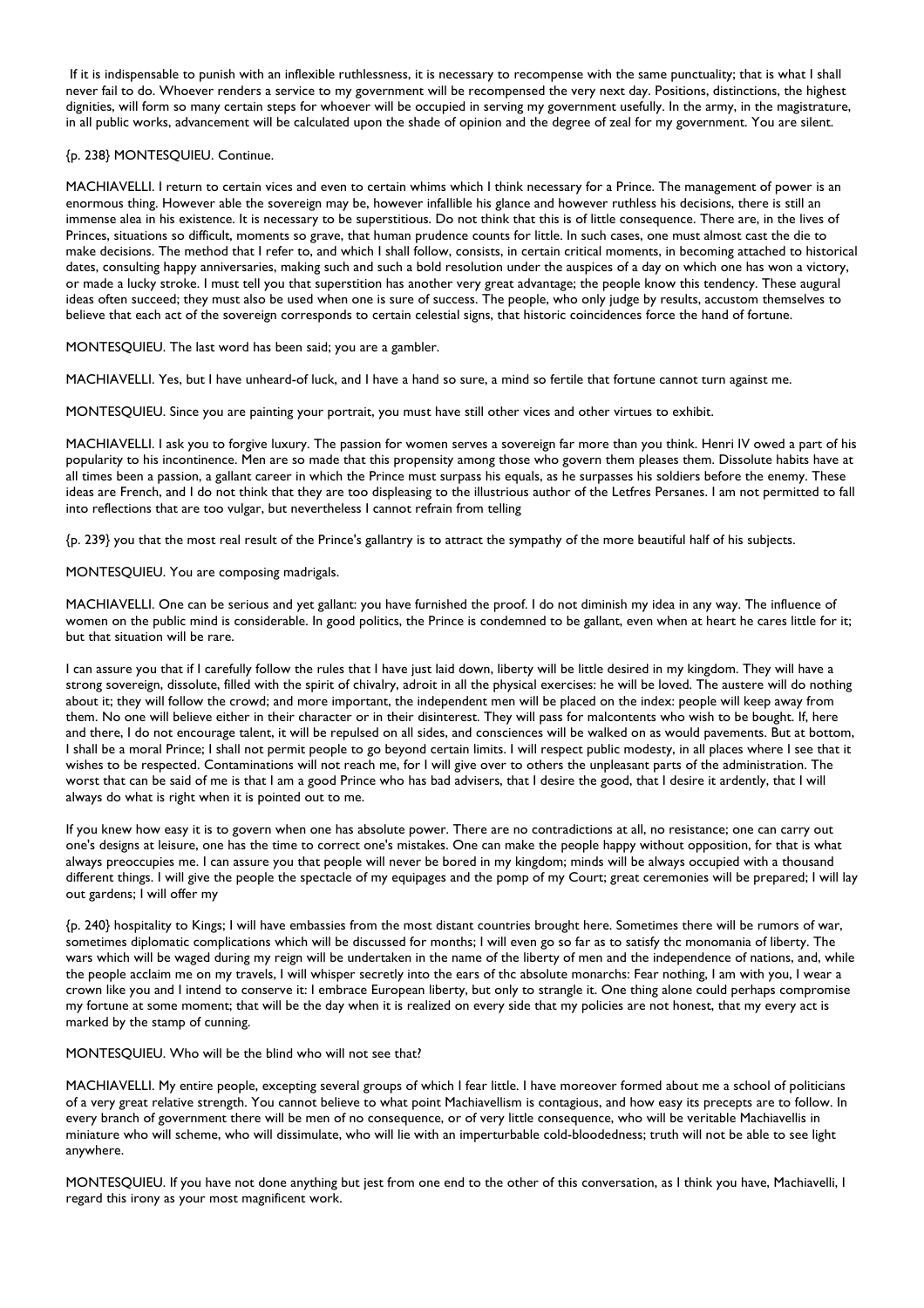MACHIAVELLI. Irony! You are deceiving yourself if you think that. Do you not understand that I have spoken without veiling my meaning, and that it is the terrible violence of truth that gives my words the color you think you see!

MONTESQUIEU, You have finished.

MONTESQUIEU. Not yet.

MONTESQUIEU. Then finish.

{p. 241} TWENTY-FIFTH DIALOGUE

MACHIAVELLI. **I will reign for ten years under these conditions**, without changing anything in my legislation; this is the only price of definite success. Nothing, absolutely nothing, must make me change during this period; the lid of the boiler must be of iron and lead; it is during this time that the phenomena of destruction of the dissatisfied spirit are elaborated. You think perhaps that the people will be unhappy, that they will complain. Ah! I would be inexcusable if that were so; but **when the springs have been the most violently tensed**, when I will weigh with the most terrible heaviness upon the chest of my people, this is what they will say: **We have only what we deserve, let us suffer.**

MONTESQUIEU. You are quite blind if you take that as an apology for your reign, if you do not understand that expression of these words is a violent regret of the past. That is a stoic saying that announces to you the day of chastisement.

MACHIAVELLI. You embarrass me. The hour has come to loosen the bonds, I will return the liberties.

MONTESQUIEU. A thousand times better the excess of your oppression. Your people will answer you: "Keep what you have taken."

MACHIAVELLI. Ah! How well I recognize implacable partisan hatred in that. To admit nothing to one's political adversaries, nothing, not even the benefits.

MONTESQUIEU. No, Machiavelli, nothing with you, nothing! The sacrificed victim receives no benefits from his executioner.

MACHIAVELLI. Ah! How easily I could penetrate the secret thought of my enemies in that matter. They flatter themselves, they hope that the force of expansion that I compress will sooner or later hurl me into space. The fools! They will only know me well at the end. In politics what is necessary to prevent any danger with the greatest possible repression? An imperceptible opening. And it will be found.

{p. 242} I will most certainly not return considerable liberty; well, see however to what point absolutism will have already penetrated into custom. I can wager that at the first noise of these liberties, there will be built around me rumors of alarm. My ministers, my councillors will cry that I am abandoning the rudder, that all is lost. I will be begged, in the name of the good of the State, in the name of the whole country, to do nothing about it; the people will say: "What is he thinking about? His genius is diminishing"; the indifferent will say: "He has come to the end of his tether"; the hateful will say: "He is dead."

MONTESQUIEU. And they will all be right, for a modern journalist (Benjamin Constant. Editor's Note.) has said with great truth: "Does one wish to despoil men of their rights? Nothing must be done by halves. Whatever is left will be of use to them to help regain what has been taken away. The hand that is still free unties the other from its bonds."

MACHIAVELLI. That is very well thought out; it is very true; I know that I am exposing myself very much. You see that people are unjust to me, that I love liberty more than they say. You asked me a moment ago if I knew self-denial, if I would sacrifice myself for my people, relinquish the throne if necessary: now you have my answer, I can relinquish it as a martyr.

MONTESQUIEU. You have become very tender-hearted. What liberties would you return?

MACHIAVELLI. I would permit my legislative chamber to inform me each year, at the new year, of their wishes in a petition.

MONTESQUIEU. But since the great majority of the chamber is devoted to you, what can you have if not thanks and messages of admiration and love?

MACHIAVELLI. Well, yes. Will not these messages be natural?

MONTESQUIEU. Are these all the liberties?

MACHIAVELLI. But this first concession is important, no matter what you say. Nevertheless I will not hold myself to that alone. There exists in Europe today a certain intellectual movement against centralization, not among the masses, but among the en-

{p. 243} lightened classes. I will decentralize, that is to say, I will give my governors of the provinces the right to decide on many of the little local questions hitherto submitted for the approval of my mlmsters.

MONTESQUIEU. You only make tyranny more insupportable if the municipal element counts for nothing in this reform.

MACHIAVELLI. That is the fatal precipitation of those who demand reforms: it is necessary to progress by prudent steps along the road of liberty. I do not, however, keep myself there: I will give commercial liberties.

MONTESQUIEU. You have already spoken of that.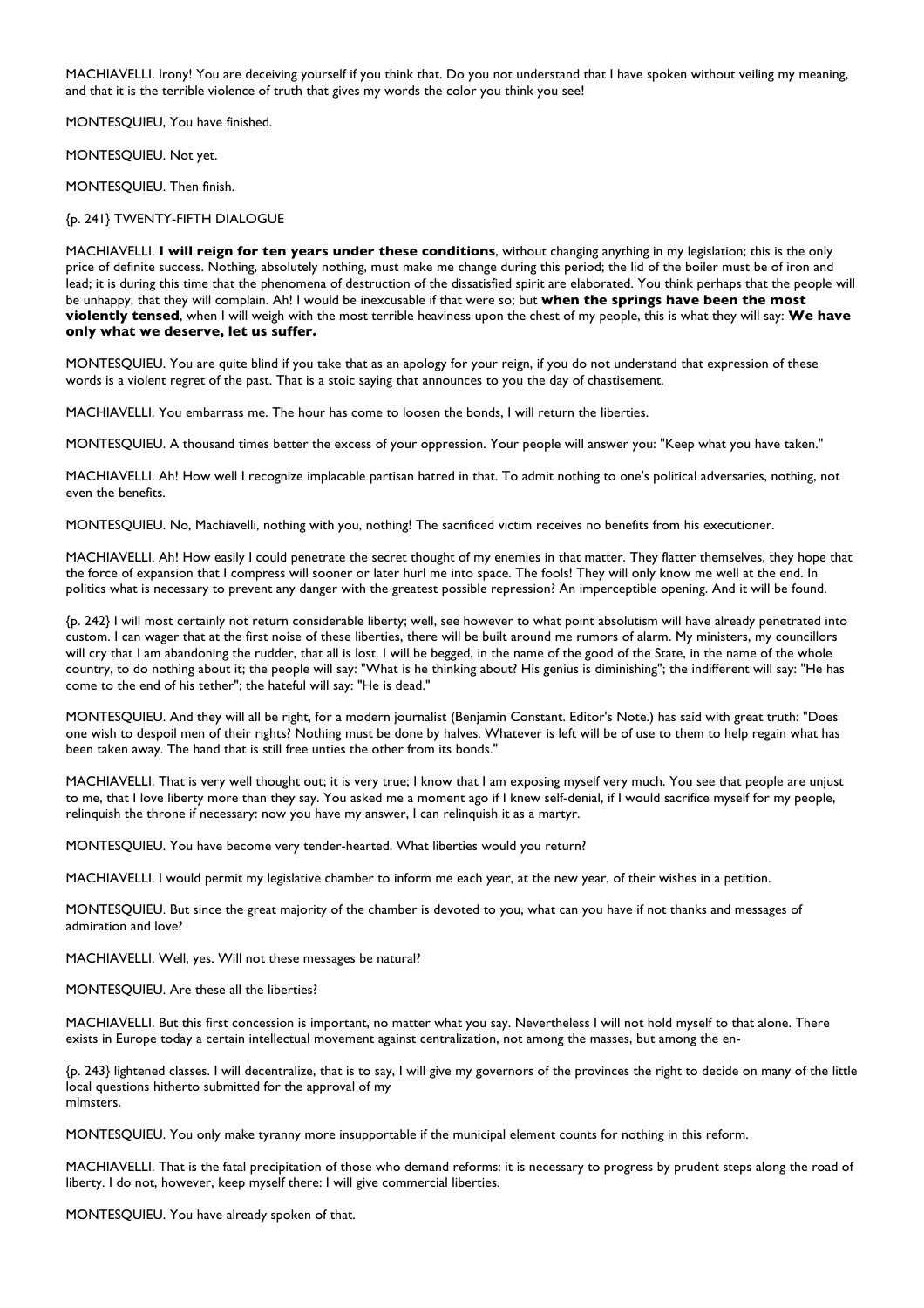MACHIAVELLI. It is because the industrial question always affects me: I do not wish it said of me that my legislation goes, by an excess of suspicion in the direction of the people, so far as to hinder it from providing for its own subsistence. It is for that reason that I will have presented to the chambers laws that have for their object to lessen a little the prohibitive resolutions of association. Besides, the toletance of my government has rendered this measure quite useless, and since, in the final account, one must not disarm oneself, nothing will be changed in the law, except perhaps the form of its phrasing. We have today in the chambers deputies who lend themselves very well to these innocent strategies.

## MONTESQUIEU. Is that all?

MACHIAVELLI. Yes, for it is a great deal, too much perhaps; but I think I can reassure myself; my army is enthusiastic, my magistrature faithful, and my penal legislation functions with the regularity and the precision of those all-powerful and terrible mechanisms that modern science has invented.

MONTESQUIEU. Thus, you will not touch the laws concerning the press?

MACHIAVELLI. You would not wish it.

MONTESQUIEU. Nor concerning municipal legislation?

MACHIAVELLI. Is that possible?

MONTESQUIEU. Nor your system of protectorate of the electorate?

MACHIAVELLI. No.

{p. 244} MONTESQUIEU. Nor the organization of the Senate, nor that of the legislative body, nor your interior system, nor your foreign policy, nor your economic regime, nor your financial regime?

MACHIAVELLI. I will not change anything besides what I have told you. To put it correctly, **I have left the period of terror, and I am entering the way of tolerance**; I can do it without danger; I could even give real liberties to the people, for one must be quite lacking in political sense not to realize that at this imaginary period my legislation has borne all its fruits. I have fulfilled the goal that I announced to you; the character of the nation has changed; the unimportant powers that I have given back have been for me the plumb with which I have measured the depth of the result. All is done, all is completed, there is no longer any possible resistance. There is no danger, there is nothing! And nevertheless I will return nothing. You have said that there lies practical truth.

MONTESQUIEU. Hasten to finish, Machiavelli. May my shadow never meet you again, and may God obliterate from my memory the last trace of all that I have just heard!

MACHIAVELLI. Take care, Montesquieu; before the moment that begins falls into eternity you will seek my footsteps with anguish and the memory of this conversation will desolate your soul through eternity.

MONTESQUIEU. Speak!

MACHIAVELLI. Let us return, then. I have done all that you know; by these concessions to the liberal spirit of my times, I have disarmed partisan hatred.

MONTESQUIEU. Ah! you will not drop this mask of hypocrisy with which you have covered heinous crimes that no human language has words for. You wish, then, that I leave the eternal night to disgrace you! Ah! Machiavelli! you yourself had not taught to degrade humanity to such a point! You did not conspire against conscience, you had not conceived the thought of making the human soul a mire in which the divine Creator Himself would recognize nothing.

{p. 245} MACHIAVELLI. That is true, I am surpassed.

MONTESQUIEU. Flee! do not prolong this talk one moment longer.

MACHIAVELLI, Before the shadows that advance tumultuously over there have reached this dark ravine which separates them from us, I will have finished; before they have arrived you will see me no longer and you will call me in vain.

MONTESQUIEU. Then finish, this will be the expiation of the sin I have committed in accepting this sacrilegious wager.

MACHIAVELLI. Ah! Liberty! So this is with what strength you hold some souls when the people scorn you or console themselves with baubles. Permit me to give you a very short defense of this subject:

Dion speaks of the Roman people being indignant against Augustus because of certain very harsh laws that he had promulgated, but, as soon as he had brought back the comedian Piladus, and the dissatisfied had been expelled from the city, discontent ceased.

That is my defense. Now here is the conclusion of the author, for it is an author whom I cite:

"Such a people felt tyranny more deeply when a dancer was exiled than when all its laws had been taken away." (Esprit des Lois~ Book XIX, Chap. II, p. 253.)

Do you know who wrote that?